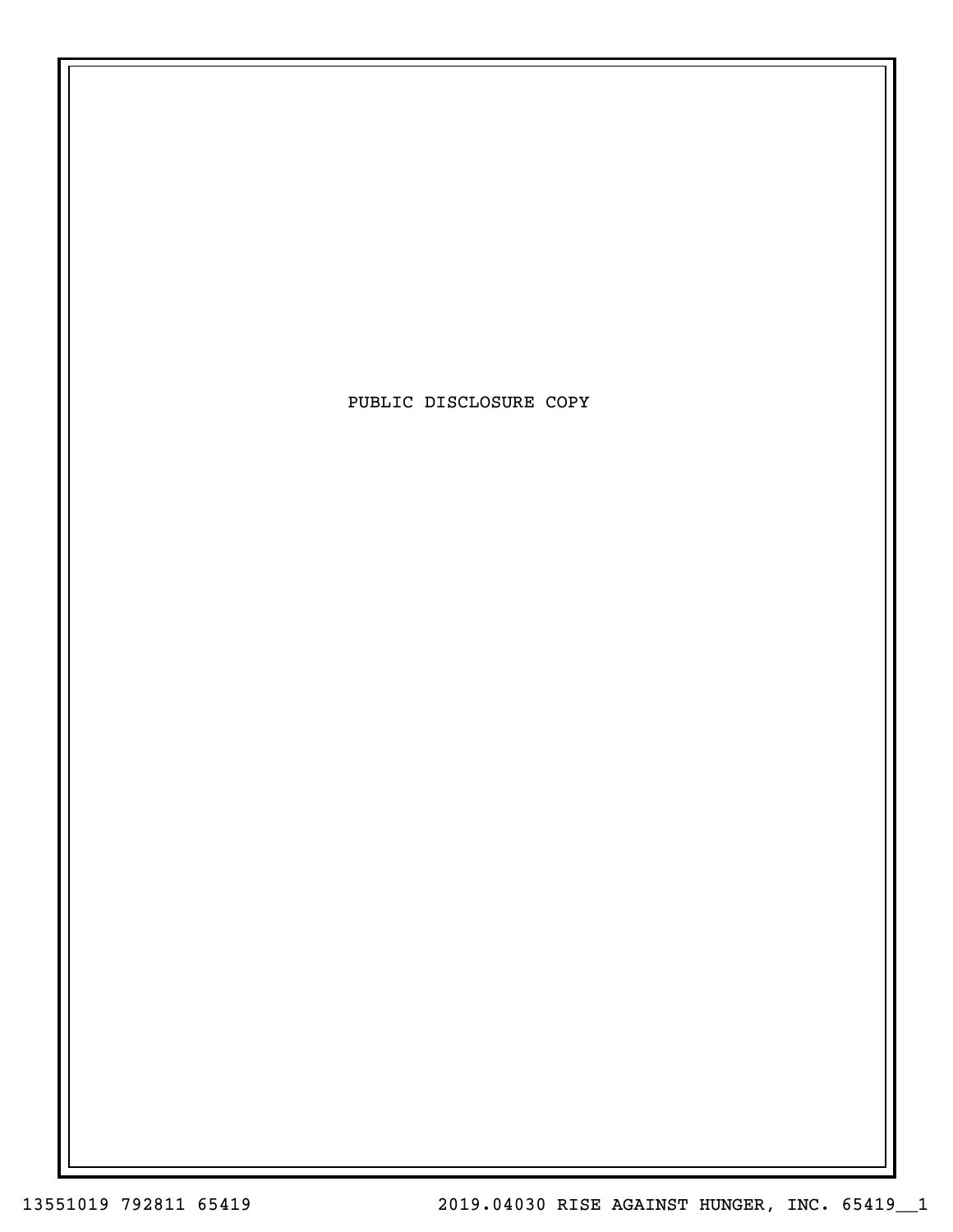| 990<br>Form<br>(Rev. January 2020) |
|------------------------------------|
| Department of the Treasury         |

### **Return of Organization Exempt From Income Tax** \*\* PUBLIC DISCLOSURE COPY \*\*

Under section 501(c), 527, or 4947(a)(1) of the Internal Revenue Code (except private foundations) **2019** 

OMB No. 1545-0047 **Open to Public** 

| Do not enter social security numbers on this form as it may be made public. |
|-----------------------------------------------------------------------------|
|-----------------------------------------------------------------------------|

|                         | Internal Revenue Service         | Go to www.irs.gov/Form990 for instructions and the latest information.                                                                      |                                                           | <b>Inspection</b>                               |
|-------------------------|----------------------------------|---------------------------------------------------------------------------------------------------------------------------------------------|-----------------------------------------------------------|-------------------------------------------------|
|                         |                                  | A For the 2019 calendar year, or tax year beginning<br>and ending                                                                           |                                                           |                                                 |
|                         | <b>B</b> Check if<br>applicable: | <b>C</b> Name of organization                                                                                                               | D Employer identification number                          |                                                 |
|                         | X Address                        | RISE AGAINST HUNGER, INC.                                                                                                                   |                                                           |                                                 |
|                         | .<br> Name<br> change            | Doing business as                                                                                                                           | 16-1541024                                                |                                                 |
|                         | Initial<br>return                | Number and street (or P.O. box if mail is not delivered to street address)                                                                  | E Telephone number<br>Room/suite                          |                                                 |
|                         | Final<br>return/                 | 4801 GLENWOOD AVENUE, SUITE 200                                                                                                             | $919 - 839 - 0689$                                        |                                                 |
|                         | termin-<br>ated                  | City or town, state or province, country, and ZIP or foreign postal code                                                                    | G Gross receipts \$                                       | 62, 359, 257.                                   |
|                         | Amended<br> return               | 27612<br>RALEIGH, NC                                                                                                                        | H(a) Is this a group return                               |                                                 |
|                         | Applica-<br>tion<br>pending      | F Name and address of principal officer: BARRY MATTSON                                                                                      | for subordinates?                                         | $\overline{\ }$ Yes $\overline{\phantom{X}}$ No |
|                         |                                  | SAME AS C ABOVE                                                                                                                             | $H(b)$ Are all subordinates included? $\Box$ Yes          | ∣No                                             |
|                         |                                  | <b>I</b> Tax-exempt status: $\boxed{\mathbf{X}}$ 501(c)(3)<br>$501(c)$ (<br>$\sqrt{\frac{1}{1}}$ (insert no.)<br>$4947(a)(1)$ or            | 527<br>If "No," attach a list. (see instructions)         |                                                 |
|                         |                                  | J Website: WWW.RISEAGAINSTHUNGER.ORG                                                                                                        | $H(c)$ Group exemption number $\blacktriangleright$       |                                                 |
|                         |                                  | K Form of organization:   X Corporation<br>Trust<br>Association<br>Other $\blacktriangleright$                                              | L Year of formation: $1998$ M State of legal domicile: DE |                                                 |
|                         | Part I                           | <b>Summary</b>                                                                                                                              |                                                           |                                                 |
|                         | 1.                               | Briefly describe the organization's mission or most significant activities: RISE AGAINST HUNGER,                                            |                                                           | INC. IS AN                                      |
| Activities & Governance |                                  | INTERNATIONAL HUNGER RELIEF NON-PROFIT ORGANIZATION THAT IS DRIVEN                                                                          |                                                           |                                                 |
|                         | $\mathbf{2}$                     | Check this box $\blacktriangleright$ $\Box$ if the organization discontinued its operations or disposed of more than 25% of its net assets. |                                                           |                                                 |
|                         | 3                                | Number of voting members of the governing body (Part VI, line 1a)                                                                           | 3<br>$\overline{\mathbf{A}}$                              | 17<br>$\overline{17}$                           |
|                         | 4                                |                                                                                                                                             | $\overline{5}$                                            | $\overline{262}$                                |
|                         | 5                                | Total number of individuals employed in calendar year 2019 (Part V, line 2a)                                                                |                                                           | 325400                                          |
|                         | 6                                |                                                                                                                                             | 6<br>7a                                                   | 0.                                              |
|                         |                                  |                                                                                                                                             | 7b                                                        | $\overline{0}$ .                                |
|                         |                                  |                                                                                                                                             | <b>Prior Year</b>                                         |                                                 |
|                         | 8                                |                                                                                                                                             | $\overline{59}$ , 243, 503.                               | <b>Current Year</b><br>62, 287, 840.            |
|                         | 9                                | Contributions and grants (Part VIII, line 1h)<br>Program service revenue (Part VIII, line 2g)                                               | Ο.                                                        | ο.                                              |
| Revenue                 | 10                               |                                                                                                                                             | 26,948.                                                   | 42, 213.                                        |
|                         | 11                               | Other revenue (Part VIII, column (A), lines 5, 6d, 8c, 9c, 10c, and 11e)                                                                    | 28,710.                                                   | 23,462.                                         |
|                         | 12                               | Total revenue - add lines 8 through 11 (must equal Part VIII, column (A), line 12)                                                          | 59,299,161.                                               | 62, 353, 515.                                   |
|                         | 13                               | Grants and similar amounts paid (Part IX, column (A), lines 1-3)                                                                            | 36,422,910.                                               | $\overline{39}$ , $\overline{365}$ , $617$ .    |
|                         | 14                               | Benefits paid to or for members (Part IX, column (A), line 4)                                                                               | 0.                                                        | 0.                                              |
|                         | 15                               | Salaries, other compensation, employee benefits (Part IX, column (A), lines 5-10)                                                           | 10,669,609.                                               | 10, 541, 946.                                   |
| Expenses                |                                  |                                                                                                                                             | 156, 233.                                                 | 167,055.                                        |
|                         |                                  | $\blacktriangleright$ $1,472,396$ .<br><b>b</b> Total fundraising expenses (Part IX, column (D), line 25)                                   |                                                           |                                                 |
|                         |                                  |                                                                                                                                             | 13,569,584.                                               | 12, 511, 552.                                   |
|                         | 18                               | Total expenses. Add lines 13-17 (must equal Part IX, column (A), line 25)                                                                   | 60,818,336.                                               | 62,586,170.                                     |
|                         | 19                               |                                                                                                                                             | $-1, 519, 175.$                                           | $-232,655.$                                     |
| äğ                      |                                  |                                                                                                                                             | <b>Beginning of Current Year</b>                          | <b>End of Year</b>                              |
| sets<br>alanc           |                                  | <b>20</b> Total assets (Part X, line 16)                                                                                                    | 8,584,207.                                                | 8,213,989.                                      |
|                         |                                  | 21 Total liabilities (Part X, line 26)                                                                                                      | 4,873,383.                                                | 4,735,820.                                      |
|                         |                                  |                                                                                                                                             |                                                           |                                                 |

**Part II Signature Block**

Under penalties of perjury, I declare that I have examined this return, including accompanying schedules and statements, and to the best of my knowledge and belief, it is true, correct, and complete. Declaration of preparer (other than officer) is based on all information of which preparer has any knowledge.

| Sign            | Signature of officer                                                              | Date                                   |
|-----------------|-----------------------------------------------------------------------------------|----------------------------------------|
| Here            | BARRY MATTSON,<br>CEO                                                             |                                        |
|                 | Type or print name and title                                                      |                                        |
|                 | Print/Type preparer's name<br>Preparer's signature                                | Date<br>PTIN<br>Check                  |
| Paid            | DENISE P. HILL                                                                    | P00046615<br>$10/19/20$ self-employed  |
| Preparer        | Firm's name ELLIOTT DAVIS, LLC/PLLC                                               | Firm's EIN $\triangleright$ 57-0381582 |
| Use Only        | Firm's address 1901 MAIN STREET, SUITE 900                                        |                                        |
|                 | COLUMBIA, SC 29201                                                                | Phone no. $(803)$ $256 - 0002$         |
|                 | May the IRS discuss this return with the preparer shown above? (see instructions) | $\mathbf{X}$<br><b>No</b><br>Yes       |
| 932001 01-20-20 | LHA For Paperwork Reduction Act Notice, see the separate instructions.            | Form 990 (2019)                        |
|                 | SCHEDULE O FOR ORGANIZATION MISSION STATEMENT CONTINUATION<br>SEE                 |                                        |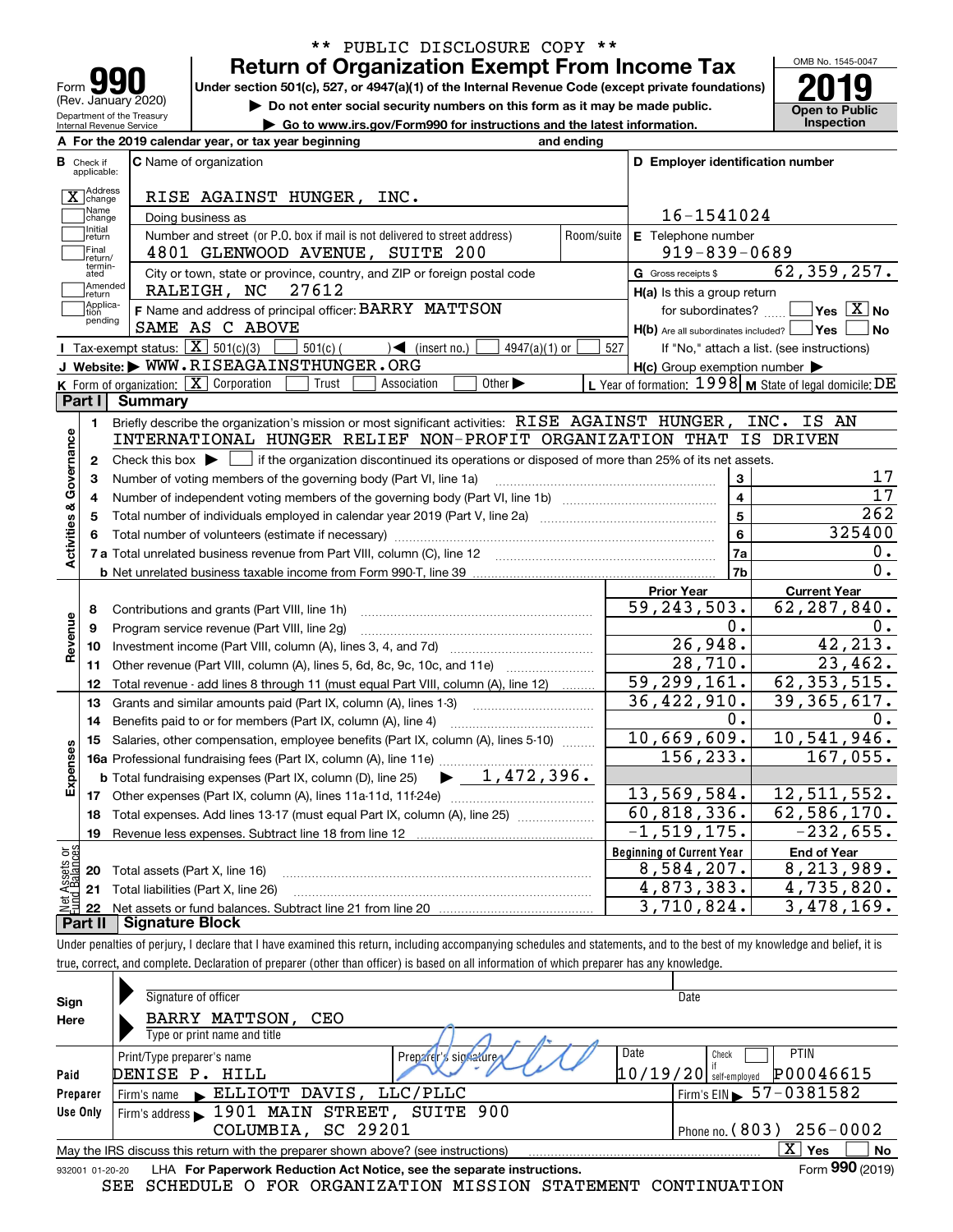|              | 16-1541024<br>RISE AGAINST HUNGER, INC.<br>Page 2<br>Form 990 (2019)                                                                                            |                         |
|--------------|-----------------------------------------------------------------------------------------------------------------------------------------------------------------|-------------------------|
|              | <b>Part III Statement of Program Service Accomplishments</b>                                                                                                    |                         |
|              |                                                                                                                                                                 | $\overline{\mathbf{X}}$ |
| 1            | Briefly describe the organization's mission:                                                                                                                    |                         |
|              | INC. IS AN INTERNATIONAL HUNGER RELIEF NON-PROFIT<br>RISE AGAINST HUNGER,                                                                                       |                         |
|              | ORGANIZATION THAT IS DRIVEN BY A VISION OF A WORLD WITHOUT HUNGER AND                                                                                           |                         |
|              | A MISSION TO END HUNGER IN OUR LIFETIME. RISE AGAINST HUNGER                                                                                                    |                         |
|              | DISTRIBUTES FOOD AND OTHER LIFE-CHANGING AID TO THE WORLD'S MOST                                                                                                |                         |
| $\mathbf{2}$ | Did the organization undertake any significant program services during the year which were not listed on the                                                    |                         |
|              | $\sqrt{}$ Yes $\sqrt{}$ $\overline{\rm X}$ No<br>prior Form 990 or 990-EZ?                                                                                      |                         |
|              | If "Yes," describe these new services on Schedule O.                                                                                                            |                         |
| 3            | $\overline{\ }$ Yes $\overline{\phantom{X}}$ No<br>Did the organization cease conducting, or make significant changes in how it conducts, any program services? |                         |
|              | If "Yes," describe these changes on Schedule O.                                                                                                                 |                         |
| 4            | Describe the organization's program service accomplishments for each of its three largest program services, as measured by expenses.                            |                         |
|              | Section 501(c)(3) and 501(c)(4) organizations are required to report the amount of grants and allocations to others, the total expenses, and                    |                         |
|              | revenue, if any, for each program service reported.                                                                                                             |                         |
| 4a           | 36, 266, 588. ) (Revenue \$<br>36, 553, 708.<br>) (Expenses \$<br>including grants of \$<br>(Code:                                                              |                         |
|              | THROUGH OUR NOURISHING LIVES PORTFOLIO, THE ORGANIZATION WORKS                                                                                                  |                         |
|              | ALONGSIDE COMMUNITIES TOWARD A FUTURE IN WHICH THEY CAN THRIVE,<br>WHILE                                                                                        |                         |
|              | SUPPORTING SAFETY NET PROGRAMS THAT PROVIDE NOURISHMENT,<br>SERVING AS A                                                                                        |                         |
|              | CONDUIT FOR SKILLS TRAINING OR SERVICES THAT SUPPORT THE JOURNEY OUT OF                                                                                         |                         |
|              | POVERTY. ONE IN THREE PEOPLE WORLDWIDE ARE ADVERSELY AFFECTED BY                                                                                                |                         |
|              | VITAMIN AND MINERAL DEFICIENCIES. THE ORGANIZATION MEALS ARE FORMULATED                                                                                         |                         |
|              | TO PROVIDE A COMPREHENSIVE ARRAY OF MINERALS AND MICRONUTRIENTS.<br>THE                                                                                         |                         |
|              | MEALS INCLUDE ENRICHED RICE, SOY PROTEIN, DRIED VEGETABLES AND 18                                                                                               |                         |
|              | ESSENTIAL VITAMINS AND NUTRIENTS. THE MEALS AND OTHER FORMS OF<br>IN-KIND                                                                                       |                         |
|              |                                                                                                                                                                 |                         |
|              | AID ARE DISTRIBUTED PRIMARILY TO SUPPORT TRANSFORMATIONAL DEVELOPMENT                                                                                           |                         |
|              | THROUGH SCHOOL MEALS PROGRAMS, VOCATIONAL TRAINING PROGRAMS,<br><b>MEDICAL</b>                                                                                  |                         |
|              | CLINICS AND ORPHANAGES IN DEVELOPING COUNTRIES. THE ORGANIZATION MEALS                                                                                          |                         |
| 4b           | 135,173.<br>11, 277. $ $ (Revenue \$<br>including grants of \$<br>(Expenses \$<br>(Code:                                                                        |                         |
|              | THROUGH OUR EMPOWERING COMMUNITIES PORTFOLIO, WE AIM TO INCREASE                                                                                                |                         |
|              | AGRICULTURAL PRODUCTION AND INCOMES THROUGH PROGRAMS PROMOTING IMPROVED                                                                                         |                         |
|              | AGRICULTURAL METHODS, BUSINESS SKILLS AND MARKET SYSTEMS.<br>IN DEVELOPING                                                                                      |                         |
|              | COUNTRIES, FARMERS ARE SOME OF THE MOST FOOD-INSECURE MEMBERS OF                                                                                                |                         |
|              | SOCIETY. FARM YIELDS ARE CONSTRAINED BY AVAILABILITY AND AFFORDABILITY                                                                                          |                         |
|              | OF QUALITY SEEDS AND FERTILIZERS. CLIMATE CHANGE HAS MADE WEATHER                                                                                               |                         |
|              | PATTERNS UNPREDICTABLE, AFFECTING PLANTING AND HARVESTING SEASONS, AS                                                                                           |                         |
|              | WELL AS THE AVAILABILITY OF FODDER FOR ANIMAL HERDS. THOSE IN RURAL                                                                                             |                         |
|              | AREAS OFTEN LACK ACCESS TO MARKETS WHERE THEY CAN GET FAIR PRICES FOR                                                                                           |                         |
|              | THEIR PRODUCE. OUR PROJECTS HELP SMALLHOLDER FARMERS BUILD RESILIENCE                                                                                           |                         |
|              | TO THE SHOCKS AND STRESSES OF CLIMATE CHANGE BY PROMOTING ECOLOGICAL                                                                                            |                         |
|              | APPROACHES TO AGRICULTURE, AS WELL AS DIVERSIFICATION. FOR THOSE WHO DO                                                                                         |                         |
| 4с           | $170$ , $752$ $\cdot$ including grants of \$<br>$19,380.$ ) (Revenue \$<br>) (Expenses \$<br>(Code:                                                             |                         |
|              | THE ORGANIZATION CONTINUES ITS LEGACY OF COMMITMENT TO BOTH DOMESTIC                                                                                            |                         |
|              | AND INTERNATIONAL CRISIS RESPONSE AND RELIEF FROM FAMINE, NATURAL AND                                                                                           |                         |
|              | MANMADE DISASTERS AND HEALTH EPIDEMICS. THE ORGANIZATION RESPONDS TO                                                                                            |                         |
|              | SUDDEN AND ONGOING CRISES TO MEET IMMEDIATE NEEDS OF AFFECTED                                                                                                   |                         |
|              | POPULATIONS AND SUPPORT THEIR TRANSITION TOWARD RECOVERY. THE                                                                                                   |                         |
|              | ORGANIZATION HAS RESPONDED TO EMERGENCIES BY DISTRIBUTING FOOD                                                                                                  |                         |
|              | ASSISTANCE, NUTRITIONAL SUPPORT, WATER FILTERS, HYGIENE KITS AND OTHER                                                                                          |                         |
|              | IN-KIND DONATIONS TO THOSE DISPLACED BY NATURAL DISASTERS AND MAN-MADE                                                                                          |                         |
|              | CRISES. IN BUILDING THE RESILIENCE OF VULNERABLE PEOPLE, THE                                                                                                    |                         |
|              | ORGANIZATION WORKS HAND-IN-HAND WITH A HOST OF ORGANIZATIONS TO ENSURE                                                                                          |                         |
|              | THAT OUR MEALS AND OTHER LIFE-CHANGING AID CAN REACH COMMUNITIES IN                                                                                             |                         |
|              | CRISIS EFFECTIVELY AND ACCORDING TO NEED. TO DATE, THE EFFORTS OF THE                                                                                           |                         |
|              | 4d Other program services (Describe on Schedule O.)                                                                                                             |                         |
|              | 19,885,604. including grants of \$ 3,068,372.) (Revenue \$<br>(Expenses \$                                                                                      |                         |
|              | 56, 745, 237.<br>4e Total program service expenses                                                                                                              |                         |
|              | Form 990 (2019)                                                                                                                                                 |                         |
|              | SEE SCHEDULE O FOR CONTINUATION(S)<br>932002 01-20-20                                                                                                           |                         |
|              | 2                                                                                                                                                               |                         |
|              |                                                                                                                                                                 |                         |

 <sup>13551019 792811 65419 2019.04030</sup> RISE AGAINST HUNGER, INC. 65419\_\_1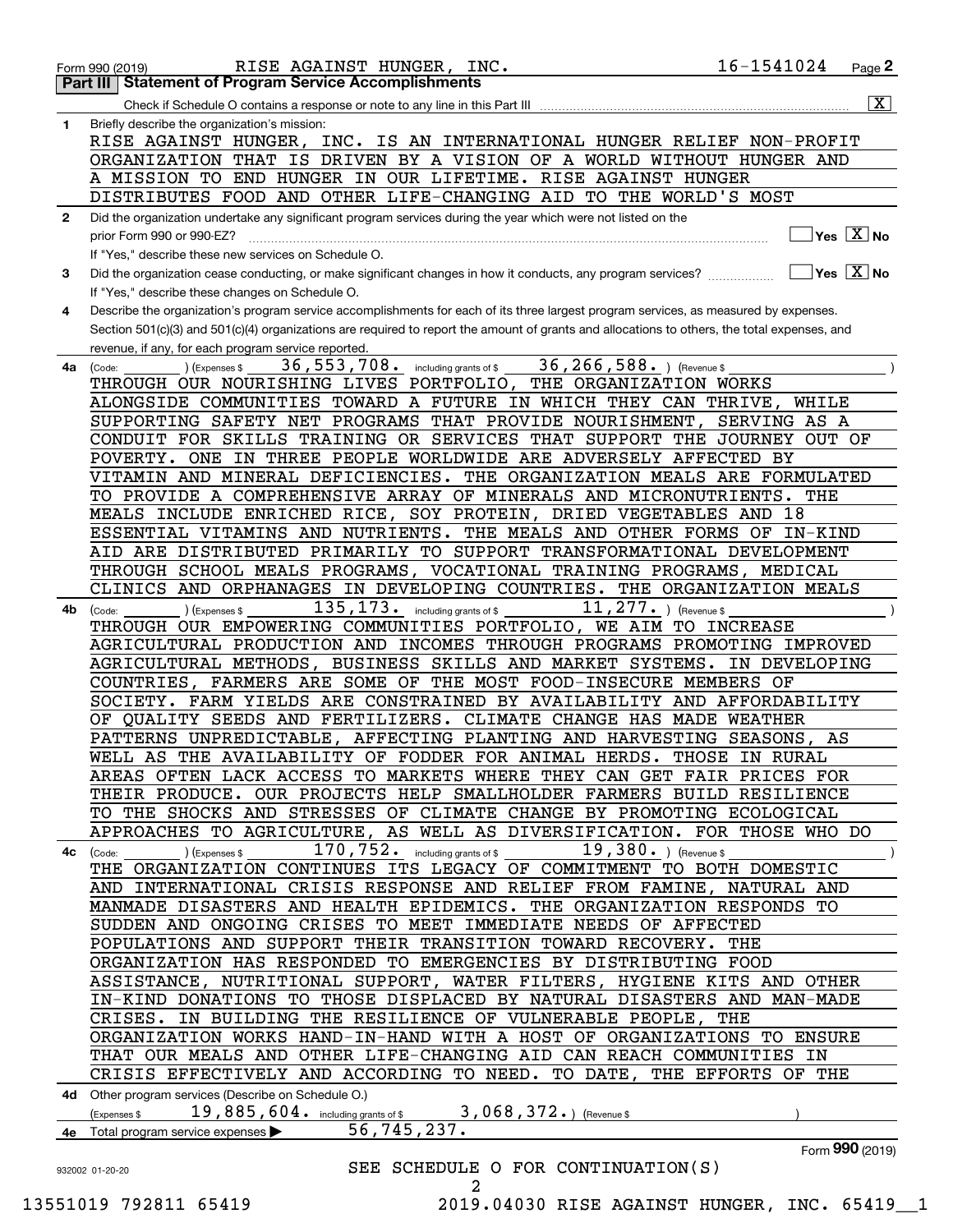Form 990 (2019) RISE AGAINST HUNGER, INC. 16-1541024 <sub>Page</sub> 3<br>**Part IV | Checklist of Required Schedules** 

| Is the organization described in section $501(c)(3)$ or $4947(a)(1)$ (other than a private foundation)?<br>1<br>X<br>1.<br>$\overline{\mathbf{x}}$<br>$\overline{2}$<br>2<br>Did the organization engage in direct or indirect political campaign activities on behalf of or in opposition to candidates for<br>3<br>x<br>3<br>Section 501(c)(3) organizations. Did the organization engage in lobbying activities, or have a section 501(h) election in effect<br>4<br>x<br>4<br>Is the organization a section 501(c)(4), 501(c)(5), or 501(c)(6) organization that receives membership dues, assessments, or<br>5<br>x<br>5<br>Did the organization maintain any donor advised funds or any similar funds or accounts for which donors have the right to<br>6<br>X<br>provide advice on the distribution or investment of amounts in such funds or accounts? If "Yes," complete Schedule D, Part I<br>6<br>Did the organization receive or hold a conservation easement, including easements to preserve open space,<br>7<br>X<br>$\overline{7}$<br>Did the organization maintain collections of works of art, historical treasures, or other similar assets? If "Yes," complete<br>8<br>X<br>8<br>Did the organization report an amount in Part X, line 21, for escrow or custodial account liability, serve as a custodian for<br>9<br>amounts not listed in Part X; or provide credit counseling, debt management, credit repair, or debt negotiation services?<br>X<br>9<br>Did the organization, directly or through a related organization, hold assets in donor-restricted endowments<br>10<br>x<br>10<br>If the organization's answer to any of the following questions is "Yes," then complete Schedule D, Parts VI, VII, VIII, IX, or X<br>11<br>as applicable.<br>a Did the organization report an amount for land, buildings, and equipment in Part X, line 10? If "Yes," complete Schedule D,<br>X<br>11a<br><b>b</b> Did the organization report an amount for investments - other securities in Part X, line 12, that is 5% or more of its total<br>x<br>11b<br>c Did the organization report an amount for investments - program related in Part X, line 13, that is 5% or more of its total<br>x<br>11c<br>d Did the organization report an amount for other assets in Part X, line 15, that is 5% or more of its total assets reported in<br>х<br>11d<br>$\mathbf X$<br>11e<br>e Did the organization report an amount for other liabilities in Part X, line 25? If "Yes," complete Schedule D, Part X<br>Did the organization's separate or consolidated financial statements for the tax year include a footnote that addresses<br>f<br>X<br>the organization's liability for uncertain tax positions under FIN 48 (ASC 740)? If "Yes," complete Schedule D, Part X<br>11f<br>12a Did the organization obtain separate, independent audited financial statements for the tax year? If "Yes," complete<br>х<br>12a<br><b>b</b> Was the organization included in consolidated, independent audited financial statements for the tax year?<br>If "Yes," and if the organization answered "No" to line 12a, then completing Schedule D, Parts XI and XII is optional<br>12b<br>4<br>X<br>13<br>$\mathbf X$<br>Did the organization maintain an office, employees, or agents outside of the United States?<br>14a<br>14a<br><b>b</b> Did the organization have aggregate revenues or expenses of more than \$10,000 from grantmaking, fundraising, business,<br>investment, and program service activities outside the United States, or aggregate foreign investments valued at \$100,000<br>х<br>14b<br>Did the organization report on Part IX, column (A), line 3, more than \$5,000 of grants or other assistance to or for any<br>х<br>15<br>Did the organization report on Part IX, column (A), line 3, more than \$5,000 of aggregate grants or other assistance to<br>x<br>16<br>Did the organization report a total of more than \$15,000 of expenses for professional fundraising services on Part IX,<br>17<br>х<br>17<br>Did the organization report more than \$15,000 total of fundraising event gross income and contributions on Part VIII, lines<br>18<br>x<br>18<br>Did the organization report more than \$15,000 of gross income from gaming activities on Part VIII, line 9a? If "Yes."<br>19<br>х<br>19<br>$\mathbf x$<br><b>20a</b><br>b If "Yes" to line 20a, did the organization attach a copy of its audited financial statements to this return?<br>20 <sub>b</sub><br>Did the organization report more than \$5,000 of grants or other assistance to any domestic organization or<br>21<br>x<br>21<br>932003 01-20-20 |    |  | Yes   No |  |
|---------------------------------------------------------------------------------------------------------------------------------------------------------------------------------------------------------------------------------------------------------------------------------------------------------------------------------------------------------------------------------------------------------------------------------------------------------------------------------------------------------------------------------------------------------------------------------------------------------------------------------------------------------------------------------------------------------------------------------------------------------------------------------------------------------------------------------------------------------------------------------------------------------------------------------------------------------------------------------------------------------------------------------------------------------------------------------------------------------------------------------------------------------------------------------------------------------------------------------------------------------------------------------------------------------------------------------------------------------------------------------------------------------------------------------------------------------------------------------------------------------------------------------------------------------------------------------------------------------------------------------------------------------------------------------------------------------------------------------------------------------------------------------------------------------------------------------------------------------------------------------------------------------------------------------------------------------------------------------------------------------------------------------------------------------------------------------------------------------------------------------------------------------------------------------------------------------------------------------------------------------------------------------------------------------------------------------------------------------------------------------------------------------------------------------------------------------------------------------------------------------------------------------------------------------------------------------------------------------------------------------------------------------------------------------------------------------------------------------------------------------------------------------------------------------------------------------------------------------------------------------------------------------------------------------------------------------------------------------------------------------------------------------------------------------------------------------------------------------------------------------------------------------------------------------------------------------------------------------------------------------------------------------------------------------------------------------------------------------------------------------------------------------------------------------------------------------------------------------------------------------------------------------------------------------------------------------------------------------------------------------------------------------------------------------------------------------------------------------------------------------------------------------------------------------------------------------------------------------------------------------------------------------------------------------------------------------------------------------------------------------------------------------------------------------------------------------------------------------------------------------------------------------------------------------------------------------------------------------------------------------------------------------------------------------------------------------------------------------------------------------------------------------------------------------------------------------------------------------------------------------------------------------------------------------------------------------------------------------------------------------------------------------------------|----|--|----------|--|
|                                                                                                                                                                                                                                                                                                                                                                                                                                                                                                                                                                                                                                                                                                                                                                                                                                                                                                                                                                                                                                                                                                                                                                                                                                                                                                                                                                                                                                                                                                                                                                                                                                                                                                                                                                                                                                                                                                                                                                                                                                                                                                                                                                                                                                                                                                                                                                                                                                                                                                                                                                                                                                                                                                                                                                                                                                                                                                                                                                                                                                                                                                                                                                                                                                                                                                                                                                                                                                                                                                                                                                                                                                                                                                                                                                                                                                                                                                                                                                                                                                                                                                                                                                                                                                                                                                                                                                                                                                                                                                                                                                                                                                                                     |    |  |          |  |
|                                                                                                                                                                                                                                                                                                                                                                                                                                                                                                                                                                                                                                                                                                                                                                                                                                                                                                                                                                                                                                                                                                                                                                                                                                                                                                                                                                                                                                                                                                                                                                                                                                                                                                                                                                                                                                                                                                                                                                                                                                                                                                                                                                                                                                                                                                                                                                                                                                                                                                                                                                                                                                                                                                                                                                                                                                                                                                                                                                                                                                                                                                                                                                                                                                                                                                                                                                                                                                                                                                                                                                                                                                                                                                                                                                                                                                                                                                                                                                                                                                                                                                                                                                                                                                                                                                                                                                                                                                                                                                                                                                                                                                                                     |    |  |          |  |
|                                                                                                                                                                                                                                                                                                                                                                                                                                                                                                                                                                                                                                                                                                                                                                                                                                                                                                                                                                                                                                                                                                                                                                                                                                                                                                                                                                                                                                                                                                                                                                                                                                                                                                                                                                                                                                                                                                                                                                                                                                                                                                                                                                                                                                                                                                                                                                                                                                                                                                                                                                                                                                                                                                                                                                                                                                                                                                                                                                                                                                                                                                                                                                                                                                                                                                                                                                                                                                                                                                                                                                                                                                                                                                                                                                                                                                                                                                                                                                                                                                                                                                                                                                                                                                                                                                                                                                                                                                                                                                                                                                                                                                                                     |    |  |          |  |
|                                                                                                                                                                                                                                                                                                                                                                                                                                                                                                                                                                                                                                                                                                                                                                                                                                                                                                                                                                                                                                                                                                                                                                                                                                                                                                                                                                                                                                                                                                                                                                                                                                                                                                                                                                                                                                                                                                                                                                                                                                                                                                                                                                                                                                                                                                                                                                                                                                                                                                                                                                                                                                                                                                                                                                                                                                                                                                                                                                                                                                                                                                                                                                                                                                                                                                                                                                                                                                                                                                                                                                                                                                                                                                                                                                                                                                                                                                                                                                                                                                                                                                                                                                                                                                                                                                                                                                                                                                                                                                                                                                                                                                                                     |    |  |          |  |
| Form 990 (2019)                                                                                                                                                                                                                                                                                                                                                                                                                                                                                                                                                                                                                                                                                                                                                                                                                                                                                                                                                                                                                                                                                                                                                                                                                                                                                                                                                                                                                                                                                                                                                                                                                                                                                                                                                                                                                                                                                                                                                                                                                                                                                                                                                                                                                                                                                                                                                                                                                                                                                                                                                                                                                                                                                                                                                                                                                                                                                                                                                                                                                                                                                                                                                                                                                                                                                                                                                                                                                                                                                                                                                                                                                                                                                                                                                                                                                                                                                                                                                                                                                                                                                                                                                                                                                                                                                                                                                                                                                                                                                                                                                                                                                                                     |    |  |          |  |
|                                                                                                                                                                                                                                                                                                                                                                                                                                                                                                                                                                                                                                                                                                                                                                                                                                                                                                                                                                                                                                                                                                                                                                                                                                                                                                                                                                                                                                                                                                                                                                                                                                                                                                                                                                                                                                                                                                                                                                                                                                                                                                                                                                                                                                                                                                                                                                                                                                                                                                                                                                                                                                                                                                                                                                                                                                                                                                                                                                                                                                                                                                                                                                                                                                                                                                                                                                                                                                                                                                                                                                                                                                                                                                                                                                                                                                                                                                                                                                                                                                                                                                                                                                                                                                                                                                                                                                                                                                                                                                                                                                                                                                                                     |    |  |          |  |
|                                                                                                                                                                                                                                                                                                                                                                                                                                                                                                                                                                                                                                                                                                                                                                                                                                                                                                                                                                                                                                                                                                                                                                                                                                                                                                                                                                                                                                                                                                                                                                                                                                                                                                                                                                                                                                                                                                                                                                                                                                                                                                                                                                                                                                                                                                                                                                                                                                                                                                                                                                                                                                                                                                                                                                                                                                                                                                                                                                                                                                                                                                                                                                                                                                                                                                                                                                                                                                                                                                                                                                                                                                                                                                                                                                                                                                                                                                                                                                                                                                                                                                                                                                                                                                                                                                                                                                                                                                                                                                                                                                                                                                                                     |    |  |          |  |
|                                                                                                                                                                                                                                                                                                                                                                                                                                                                                                                                                                                                                                                                                                                                                                                                                                                                                                                                                                                                                                                                                                                                                                                                                                                                                                                                                                                                                                                                                                                                                                                                                                                                                                                                                                                                                                                                                                                                                                                                                                                                                                                                                                                                                                                                                                                                                                                                                                                                                                                                                                                                                                                                                                                                                                                                                                                                                                                                                                                                                                                                                                                                                                                                                                                                                                                                                                                                                                                                                                                                                                                                                                                                                                                                                                                                                                                                                                                                                                                                                                                                                                                                                                                                                                                                                                                                                                                                                                                                                                                                                                                                                                                                     |    |  |          |  |
|                                                                                                                                                                                                                                                                                                                                                                                                                                                                                                                                                                                                                                                                                                                                                                                                                                                                                                                                                                                                                                                                                                                                                                                                                                                                                                                                                                                                                                                                                                                                                                                                                                                                                                                                                                                                                                                                                                                                                                                                                                                                                                                                                                                                                                                                                                                                                                                                                                                                                                                                                                                                                                                                                                                                                                                                                                                                                                                                                                                                                                                                                                                                                                                                                                                                                                                                                                                                                                                                                                                                                                                                                                                                                                                                                                                                                                                                                                                                                                                                                                                                                                                                                                                                                                                                                                                                                                                                                                                                                                                                                                                                                                                                     |    |  |          |  |
|                                                                                                                                                                                                                                                                                                                                                                                                                                                                                                                                                                                                                                                                                                                                                                                                                                                                                                                                                                                                                                                                                                                                                                                                                                                                                                                                                                                                                                                                                                                                                                                                                                                                                                                                                                                                                                                                                                                                                                                                                                                                                                                                                                                                                                                                                                                                                                                                                                                                                                                                                                                                                                                                                                                                                                                                                                                                                                                                                                                                                                                                                                                                                                                                                                                                                                                                                                                                                                                                                                                                                                                                                                                                                                                                                                                                                                                                                                                                                                                                                                                                                                                                                                                                                                                                                                                                                                                                                                                                                                                                                                                                                                                                     |    |  |          |  |
|                                                                                                                                                                                                                                                                                                                                                                                                                                                                                                                                                                                                                                                                                                                                                                                                                                                                                                                                                                                                                                                                                                                                                                                                                                                                                                                                                                                                                                                                                                                                                                                                                                                                                                                                                                                                                                                                                                                                                                                                                                                                                                                                                                                                                                                                                                                                                                                                                                                                                                                                                                                                                                                                                                                                                                                                                                                                                                                                                                                                                                                                                                                                                                                                                                                                                                                                                                                                                                                                                                                                                                                                                                                                                                                                                                                                                                                                                                                                                                                                                                                                                                                                                                                                                                                                                                                                                                                                                                                                                                                                                                                                                                                                     |    |  |          |  |
|                                                                                                                                                                                                                                                                                                                                                                                                                                                                                                                                                                                                                                                                                                                                                                                                                                                                                                                                                                                                                                                                                                                                                                                                                                                                                                                                                                                                                                                                                                                                                                                                                                                                                                                                                                                                                                                                                                                                                                                                                                                                                                                                                                                                                                                                                                                                                                                                                                                                                                                                                                                                                                                                                                                                                                                                                                                                                                                                                                                                                                                                                                                                                                                                                                                                                                                                                                                                                                                                                                                                                                                                                                                                                                                                                                                                                                                                                                                                                                                                                                                                                                                                                                                                                                                                                                                                                                                                                                                                                                                                                                                                                                                                     |    |  |          |  |
|                                                                                                                                                                                                                                                                                                                                                                                                                                                                                                                                                                                                                                                                                                                                                                                                                                                                                                                                                                                                                                                                                                                                                                                                                                                                                                                                                                                                                                                                                                                                                                                                                                                                                                                                                                                                                                                                                                                                                                                                                                                                                                                                                                                                                                                                                                                                                                                                                                                                                                                                                                                                                                                                                                                                                                                                                                                                                                                                                                                                                                                                                                                                                                                                                                                                                                                                                                                                                                                                                                                                                                                                                                                                                                                                                                                                                                                                                                                                                                                                                                                                                                                                                                                                                                                                                                                                                                                                                                                                                                                                                                                                                                                                     |    |  |          |  |
|                                                                                                                                                                                                                                                                                                                                                                                                                                                                                                                                                                                                                                                                                                                                                                                                                                                                                                                                                                                                                                                                                                                                                                                                                                                                                                                                                                                                                                                                                                                                                                                                                                                                                                                                                                                                                                                                                                                                                                                                                                                                                                                                                                                                                                                                                                                                                                                                                                                                                                                                                                                                                                                                                                                                                                                                                                                                                                                                                                                                                                                                                                                                                                                                                                                                                                                                                                                                                                                                                                                                                                                                                                                                                                                                                                                                                                                                                                                                                                                                                                                                                                                                                                                                                                                                                                                                                                                                                                                                                                                                                                                                                                                                     |    |  |          |  |
|                                                                                                                                                                                                                                                                                                                                                                                                                                                                                                                                                                                                                                                                                                                                                                                                                                                                                                                                                                                                                                                                                                                                                                                                                                                                                                                                                                                                                                                                                                                                                                                                                                                                                                                                                                                                                                                                                                                                                                                                                                                                                                                                                                                                                                                                                                                                                                                                                                                                                                                                                                                                                                                                                                                                                                                                                                                                                                                                                                                                                                                                                                                                                                                                                                                                                                                                                                                                                                                                                                                                                                                                                                                                                                                                                                                                                                                                                                                                                                                                                                                                                                                                                                                                                                                                                                                                                                                                                                                                                                                                                                                                                                                                     |    |  |          |  |
|                                                                                                                                                                                                                                                                                                                                                                                                                                                                                                                                                                                                                                                                                                                                                                                                                                                                                                                                                                                                                                                                                                                                                                                                                                                                                                                                                                                                                                                                                                                                                                                                                                                                                                                                                                                                                                                                                                                                                                                                                                                                                                                                                                                                                                                                                                                                                                                                                                                                                                                                                                                                                                                                                                                                                                                                                                                                                                                                                                                                                                                                                                                                                                                                                                                                                                                                                                                                                                                                                                                                                                                                                                                                                                                                                                                                                                                                                                                                                                                                                                                                                                                                                                                                                                                                                                                                                                                                                                                                                                                                                                                                                                                                     |    |  |          |  |
|                                                                                                                                                                                                                                                                                                                                                                                                                                                                                                                                                                                                                                                                                                                                                                                                                                                                                                                                                                                                                                                                                                                                                                                                                                                                                                                                                                                                                                                                                                                                                                                                                                                                                                                                                                                                                                                                                                                                                                                                                                                                                                                                                                                                                                                                                                                                                                                                                                                                                                                                                                                                                                                                                                                                                                                                                                                                                                                                                                                                                                                                                                                                                                                                                                                                                                                                                                                                                                                                                                                                                                                                                                                                                                                                                                                                                                                                                                                                                                                                                                                                                                                                                                                                                                                                                                                                                                                                                                                                                                                                                                                                                                                                     |    |  |          |  |
|                                                                                                                                                                                                                                                                                                                                                                                                                                                                                                                                                                                                                                                                                                                                                                                                                                                                                                                                                                                                                                                                                                                                                                                                                                                                                                                                                                                                                                                                                                                                                                                                                                                                                                                                                                                                                                                                                                                                                                                                                                                                                                                                                                                                                                                                                                                                                                                                                                                                                                                                                                                                                                                                                                                                                                                                                                                                                                                                                                                                                                                                                                                                                                                                                                                                                                                                                                                                                                                                                                                                                                                                                                                                                                                                                                                                                                                                                                                                                                                                                                                                                                                                                                                                                                                                                                                                                                                                                                                                                                                                                                                                                                                                     |    |  |          |  |
|                                                                                                                                                                                                                                                                                                                                                                                                                                                                                                                                                                                                                                                                                                                                                                                                                                                                                                                                                                                                                                                                                                                                                                                                                                                                                                                                                                                                                                                                                                                                                                                                                                                                                                                                                                                                                                                                                                                                                                                                                                                                                                                                                                                                                                                                                                                                                                                                                                                                                                                                                                                                                                                                                                                                                                                                                                                                                                                                                                                                                                                                                                                                                                                                                                                                                                                                                                                                                                                                                                                                                                                                                                                                                                                                                                                                                                                                                                                                                                                                                                                                                                                                                                                                                                                                                                                                                                                                                                                                                                                                                                                                                                                                     |    |  |          |  |
|                                                                                                                                                                                                                                                                                                                                                                                                                                                                                                                                                                                                                                                                                                                                                                                                                                                                                                                                                                                                                                                                                                                                                                                                                                                                                                                                                                                                                                                                                                                                                                                                                                                                                                                                                                                                                                                                                                                                                                                                                                                                                                                                                                                                                                                                                                                                                                                                                                                                                                                                                                                                                                                                                                                                                                                                                                                                                                                                                                                                                                                                                                                                                                                                                                                                                                                                                                                                                                                                                                                                                                                                                                                                                                                                                                                                                                                                                                                                                                                                                                                                                                                                                                                                                                                                                                                                                                                                                                                                                                                                                                                                                                                                     |    |  |          |  |
|                                                                                                                                                                                                                                                                                                                                                                                                                                                                                                                                                                                                                                                                                                                                                                                                                                                                                                                                                                                                                                                                                                                                                                                                                                                                                                                                                                                                                                                                                                                                                                                                                                                                                                                                                                                                                                                                                                                                                                                                                                                                                                                                                                                                                                                                                                                                                                                                                                                                                                                                                                                                                                                                                                                                                                                                                                                                                                                                                                                                                                                                                                                                                                                                                                                                                                                                                                                                                                                                                                                                                                                                                                                                                                                                                                                                                                                                                                                                                                                                                                                                                                                                                                                                                                                                                                                                                                                                                                                                                                                                                                                                                                                                     |    |  |          |  |
|                                                                                                                                                                                                                                                                                                                                                                                                                                                                                                                                                                                                                                                                                                                                                                                                                                                                                                                                                                                                                                                                                                                                                                                                                                                                                                                                                                                                                                                                                                                                                                                                                                                                                                                                                                                                                                                                                                                                                                                                                                                                                                                                                                                                                                                                                                                                                                                                                                                                                                                                                                                                                                                                                                                                                                                                                                                                                                                                                                                                                                                                                                                                                                                                                                                                                                                                                                                                                                                                                                                                                                                                                                                                                                                                                                                                                                                                                                                                                                                                                                                                                                                                                                                                                                                                                                                                                                                                                                                                                                                                                                                                                                                                     |    |  |          |  |
|                                                                                                                                                                                                                                                                                                                                                                                                                                                                                                                                                                                                                                                                                                                                                                                                                                                                                                                                                                                                                                                                                                                                                                                                                                                                                                                                                                                                                                                                                                                                                                                                                                                                                                                                                                                                                                                                                                                                                                                                                                                                                                                                                                                                                                                                                                                                                                                                                                                                                                                                                                                                                                                                                                                                                                                                                                                                                                                                                                                                                                                                                                                                                                                                                                                                                                                                                                                                                                                                                                                                                                                                                                                                                                                                                                                                                                                                                                                                                                                                                                                                                                                                                                                                                                                                                                                                                                                                                                                                                                                                                                                                                                                                     |    |  |          |  |
|                                                                                                                                                                                                                                                                                                                                                                                                                                                                                                                                                                                                                                                                                                                                                                                                                                                                                                                                                                                                                                                                                                                                                                                                                                                                                                                                                                                                                                                                                                                                                                                                                                                                                                                                                                                                                                                                                                                                                                                                                                                                                                                                                                                                                                                                                                                                                                                                                                                                                                                                                                                                                                                                                                                                                                                                                                                                                                                                                                                                                                                                                                                                                                                                                                                                                                                                                                                                                                                                                                                                                                                                                                                                                                                                                                                                                                                                                                                                                                                                                                                                                                                                                                                                                                                                                                                                                                                                                                                                                                                                                                                                                                                                     |    |  |          |  |
|                                                                                                                                                                                                                                                                                                                                                                                                                                                                                                                                                                                                                                                                                                                                                                                                                                                                                                                                                                                                                                                                                                                                                                                                                                                                                                                                                                                                                                                                                                                                                                                                                                                                                                                                                                                                                                                                                                                                                                                                                                                                                                                                                                                                                                                                                                                                                                                                                                                                                                                                                                                                                                                                                                                                                                                                                                                                                                                                                                                                                                                                                                                                                                                                                                                                                                                                                                                                                                                                                                                                                                                                                                                                                                                                                                                                                                                                                                                                                                                                                                                                                                                                                                                                                                                                                                                                                                                                                                                                                                                                                                                                                                                                     |    |  |          |  |
|                                                                                                                                                                                                                                                                                                                                                                                                                                                                                                                                                                                                                                                                                                                                                                                                                                                                                                                                                                                                                                                                                                                                                                                                                                                                                                                                                                                                                                                                                                                                                                                                                                                                                                                                                                                                                                                                                                                                                                                                                                                                                                                                                                                                                                                                                                                                                                                                                                                                                                                                                                                                                                                                                                                                                                                                                                                                                                                                                                                                                                                                                                                                                                                                                                                                                                                                                                                                                                                                                                                                                                                                                                                                                                                                                                                                                                                                                                                                                                                                                                                                                                                                                                                                                                                                                                                                                                                                                                                                                                                                                                                                                                                                     |    |  |          |  |
|                                                                                                                                                                                                                                                                                                                                                                                                                                                                                                                                                                                                                                                                                                                                                                                                                                                                                                                                                                                                                                                                                                                                                                                                                                                                                                                                                                                                                                                                                                                                                                                                                                                                                                                                                                                                                                                                                                                                                                                                                                                                                                                                                                                                                                                                                                                                                                                                                                                                                                                                                                                                                                                                                                                                                                                                                                                                                                                                                                                                                                                                                                                                                                                                                                                                                                                                                                                                                                                                                                                                                                                                                                                                                                                                                                                                                                                                                                                                                                                                                                                                                                                                                                                                                                                                                                                                                                                                                                                                                                                                                                                                                                                                     |    |  |          |  |
|                                                                                                                                                                                                                                                                                                                                                                                                                                                                                                                                                                                                                                                                                                                                                                                                                                                                                                                                                                                                                                                                                                                                                                                                                                                                                                                                                                                                                                                                                                                                                                                                                                                                                                                                                                                                                                                                                                                                                                                                                                                                                                                                                                                                                                                                                                                                                                                                                                                                                                                                                                                                                                                                                                                                                                                                                                                                                                                                                                                                                                                                                                                                                                                                                                                                                                                                                                                                                                                                                                                                                                                                                                                                                                                                                                                                                                                                                                                                                                                                                                                                                                                                                                                                                                                                                                                                                                                                                                                                                                                                                                                                                                                                     |    |  |          |  |
|                                                                                                                                                                                                                                                                                                                                                                                                                                                                                                                                                                                                                                                                                                                                                                                                                                                                                                                                                                                                                                                                                                                                                                                                                                                                                                                                                                                                                                                                                                                                                                                                                                                                                                                                                                                                                                                                                                                                                                                                                                                                                                                                                                                                                                                                                                                                                                                                                                                                                                                                                                                                                                                                                                                                                                                                                                                                                                                                                                                                                                                                                                                                                                                                                                                                                                                                                                                                                                                                                                                                                                                                                                                                                                                                                                                                                                                                                                                                                                                                                                                                                                                                                                                                                                                                                                                                                                                                                                                                                                                                                                                                                                                                     |    |  |          |  |
|                                                                                                                                                                                                                                                                                                                                                                                                                                                                                                                                                                                                                                                                                                                                                                                                                                                                                                                                                                                                                                                                                                                                                                                                                                                                                                                                                                                                                                                                                                                                                                                                                                                                                                                                                                                                                                                                                                                                                                                                                                                                                                                                                                                                                                                                                                                                                                                                                                                                                                                                                                                                                                                                                                                                                                                                                                                                                                                                                                                                                                                                                                                                                                                                                                                                                                                                                                                                                                                                                                                                                                                                                                                                                                                                                                                                                                                                                                                                                                                                                                                                                                                                                                                                                                                                                                                                                                                                                                                                                                                                                                                                                                                                     |    |  |          |  |
|                                                                                                                                                                                                                                                                                                                                                                                                                                                                                                                                                                                                                                                                                                                                                                                                                                                                                                                                                                                                                                                                                                                                                                                                                                                                                                                                                                                                                                                                                                                                                                                                                                                                                                                                                                                                                                                                                                                                                                                                                                                                                                                                                                                                                                                                                                                                                                                                                                                                                                                                                                                                                                                                                                                                                                                                                                                                                                                                                                                                                                                                                                                                                                                                                                                                                                                                                                                                                                                                                                                                                                                                                                                                                                                                                                                                                                                                                                                                                                                                                                                                                                                                                                                                                                                                                                                                                                                                                                                                                                                                                                                                                                                                     |    |  |          |  |
|                                                                                                                                                                                                                                                                                                                                                                                                                                                                                                                                                                                                                                                                                                                                                                                                                                                                                                                                                                                                                                                                                                                                                                                                                                                                                                                                                                                                                                                                                                                                                                                                                                                                                                                                                                                                                                                                                                                                                                                                                                                                                                                                                                                                                                                                                                                                                                                                                                                                                                                                                                                                                                                                                                                                                                                                                                                                                                                                                                                                                                                                                                                                                                                                                                                                                                                                                                                                                                                                                                                                                                                                                                                                                                                                                                                                                                                                                                                                                                                                                                                                                                                                                                                                                                                                                                                                                                                                                                                                                                                                                                                                                                                                     |    |  |          |  |
|                                                                                                                                                                                                                                                                                                                                                                                                                                                                                                                                                                                                                                                                                                                                                                                                                                                                                                                                                                                                                                                                                                                                                                                                                                                                                                                                                                                                                                                                                                                                                                                                                                                                                                                                                                                                                                                                                                                                                                                                                                                                                                                                                                                                                                                                                                                                                                                                                                                                                                                                                                                                                                                                                                                                                                                                                                                                                                                                                                                                                                                                                                                                                                                                                                                                                                                                                                                                                                                                                                                                                                                                                                                                                                                                                                                                                                                                                                                                                                                                                                                                                                                                                                                                                                                                                                                                                                                                                                                                                                                                                                                                                                                                     |    |  |          |  |
|                                                                                                                                                                                                                                                                                                                                                                                                                                                                                                                                                                                                                                                                                                                                                                                                                                                                                                                                                                                                                                                                                                                                                                                                                                                                                                                                                                                                                                                                                                                                                                                                                                                                                                                                                                                                                                                                                                                                                                                                                                                                                                                                                                                                                                                                                                                                                                                                                                                                                                                                                                                                                                                                                                                                                                                                                                                                                                                                                                                                                                                                                                                                                                                                                                                                                                                                                                                                                                                                                                                                                                                                                                                                                                                                                                                                                                                                                                                                                                                                                                                                                                                                                                                                                                                                                                                                                                                                                                                                                                                                                                                                                                                                     |    |  |          |  |
|                                                                                                                                                                                                                                                                                                                                                                                                                                                                                                                                                                                                                                                                                                                                                                                                                                                                                                                                                                                                                                                                                                                                                                                                                                                                                                                                                                                                                                                                                                                                                                                                                                                                                                                                                                                                                                                                                                                                                                                                                                                                                                                                                                                                                                                                                                                                                                                                                                                                                                                                                                                                                                                                                                                                                                                                                                                                                                                                                                                                                                                                                                                                                                                                                                                                                                                                                                                                                                                                                                                                                                                                                                                                                                                                                                                                                                                                                                                                                                                                                                                                                                                                                                                                                                                                                                                                                                                                                                                                                                                                                                                                                                                                     |    |  |          |  |
|                                                                                                                                                                                                                                                                                                                                                                                                                                                                                                                                                                                                                                                                                                                                                                                                                                                                                                                                                                                                                                                                                                                                                                                                                                                                                                                                                                                                                                                                                                                                                                                                                                                                                                                                                                                                                                                                                                                                                                                                                                                                                                                                                                                                                                                                                                                                                                                                                                                                                                                                                                                                                                                                                                                                                                                                                                                                                                                                                                                                                                                                                                                                                                                                                                                                                                                                                                                                                                                                                                                                                                                                                                                                                                                                                                                                                                                                                                                                                                                                                                                                                                                                                                                                                                                                                                                                                                                                                                                                                                                                                                                                                                                                     |    |  |          |  |
|                                                                                                                                                                                                                                                                                                                                                                                                                                                                                                                                                                                                                                                                                                                                                                                                                                                                                                                                                                                                                                                                                                                                                                                                                                                                                                                                                                                                                                                                                                                                                                                                                                                                                                                                                                                                                                                                                                                                                                                                                                                                                                                                                                                                                                                                                                                                                                                                                                                                                                                                                                                                                                                                                                                                                                                                                                                                                                                                                                                                                                                                                                                                                                                                                                                                                                                                                                                                                                                                                                                                                                                                                                                                                                                                                                                                                                                                                                                                                                                                                                                                                                                                                                                                                                                                                                                                                                                                                                                                                                                                                                                                                                                                     | 13 |  |          |  |
|                                                                                                                                                                                                                                                                                                                                                                                                                                                                                                                                                                                                                                                                                                                                                                                                                                                                                                                                                                                                                                                                                                                                                                                                                                                                                                                                                                                                                                                                                                                                                                                                                                                                                                                                                                                                                                                                                                                                                                                                                                                                                                                                                                                                                                                                                                                                                                                                                                                                                                                                                                                                                                                                                                                                                                                                                                                                                                                                                                                                                                                                                                                                                                                                                                                                                                                                                                                                                                                                                                                                                                                                                                                                                                                                                                                                                                                                                                                                                                                                                                                                                                                                                                                                                                                                                                                                                                                                                                                                                                                                                                                                                                                                     |    |  |          |  |
|                                                                                                                                                                                                                                                                                                                                                                                                                                                                                                                                                                                                                                                                                                                                                                                                                                                                                                                                                                                                                                                                                                                                                                                                                                                                                                                                                                                                                                                                                                                                                                                                                                                                                                                                                                                                                                                                                                                                                                                                                                                                                                                                                                                                                                                                                                                                                                                                                                                                                                                                                                                                                                                                                                                                                                                                                                                                                                                                                                                                                                                                                                                                                                                                                                                                                                                                                                                                                                                                                                                                                                                                                                                                                                                                                                                                                                                                                                                                                                                                                                                                                                                                                                                                                                                                                                                                                                                                                                                                                                                                                                                                                                                                     |    |  |          |  |
|                                                                                                                                                                                                                                                                                                                                                                                                                                                                                                                                                                                                                                                                                                                                                                                                                                                                                                                                                                                                                                                                                                                                                                                                                                                                                                                                                                                                                                                                                                                                                                                                                                                                                                                                                                                                                                                                                                                                                                                                                                                                                                                                                                                                                                                                                                                                                                                                                                                                                                                                                                                                                                                                                                                                                                                                                                                                                                                                                                                                                                                                                                                                                                                                                                                                                                                                                                                                                                                                                                                                                                                                                                                                                                                                                                                                                                                                                                                                                                                                                                                                                                                                                                                                                                                                                                                                                                                                                                                                                                                                                                                                                                                                     |    |  |          |  |
|                                                                                                                                                                                                                                                                                                                                                                                                                                                                                                                                                                                                                                                                                                                                                                                                                                                                                                                                                                                                                                                                                                                                                                                                                                                                                                                                                                                                                                                                                                                                                                                                                                                                                                                                                                                                                                                                                                                                                                                                                                                                                                                                                                                                                                                                                                                                                                                                                                                                                                                                                                                                                                                                                                                                                                                                                                                                                                                                                                                                                                                                                                                                                                                                                                                                                                                                                                                                                                                                                                                                                                                                                                                                                                                                                                                                                                                                                                                                                                                                                                                                                                                                                                                                                                                                                                                                                                                                                                                                                                                                                                                                                                                                     |    |  |          |  |
|                                                                                                                                                                                                                                                                                                                                                                                                                                                                                                                                                                                                                                                                                                                                                                                                                                                                                                                                                                                                                                                                                                                                                                                                                                                                                                                                                                                                                                                                                                                                                                                                                                                                                                                                                                                                                                                                                                                                                                                                                                                                                                                                                                                                                                                                                                                                                                                                                                                                                                                                                                                                                                                                                                                                                                                                                                                                                                                                                                                                                                                                                                                                                                                                                                                                                                                                                                                                                                                                                                                                                                                                                                                                                                                                                                                                                                                                                                                                                                                                                                                                                                                                                                                                                                                                                                                                                                                                                                                                                                                                                                                                                                                                     | 15 |  |          |  |
|                                                                                                                                                                                                                                                                                                                                                                                                                                                                                                                                                                                                                                                                                                                                                                                                                                                                                                                                                                                                                                                                                                                                                                                                                                                                                                                                                                                                                                                                                                                                                                                                                                                                                                                                                                                                                                                                                                                                                                                                                                                                                                                                                                                                                                                                                                                                                                                                                                                                                                                                                                                                                                                                                                                                                                                                                                                                                                                                                                                                                                                                                                                                                                                                                                                                                                                                                                                                                                                                                                                                                                                                                                                                                                                                                                                                                                                                                                                                                                                                                                                                                                                                                                                                                                                                                                                                                                                                                                                                                                                                                                                                                                                                     |    |  |          |  |
|                                                                                                                                                                                                                                                                                                                                                                                                                                                                                                                                                                                                                                                                                                                                                                                                                                                                                                                                                                                                                                                                                                                                                                                                                                                                                                                                                                                                                                                                                                                                                                                                                                                                                                                                                                                                                                                                                                                                                                                                                                                                                                                                                                                                                                                                                                                                                                                                                                                                                                                                                                                                                                                                                                                                                                                                                                                                                                                                                                                                                                                                                                                                                                                                                                                                                                                                                                                                                                                                                                                                                                                                                                                                                                                                                                                                                                                                                                                                                                                                                                                                                                                                                                                                                                                                                                                                                                                                                                                                                                                                                                                                                                                                     | 16 |  |          |  |
|                                                                                                                                                                                                                                                                                                                                                                                                                                                                                                                                                                                                                                                                                                                                                                                                                                                                                                                                                                                                                                                                                                                                                                                                                                                                                                                                                                                                                                                                                                                                                                                                                                                                                                                                                                                                                                                                                                                                                                                                                                                                                                                                                                                                                                                                                                                                                                                                                                                                                                                                                                                                                                                                                                                                                                                                                                                                                                                                                                                                                                                                                                                                                                                                                                                                                                                                                                                                                                                                                                                                                                                                                                                                                                                                                                                                                                                                                                                                                                                                                                                                                                                                                                                                                                                                                                                                                                                                                                                                                                                                                                                                                                                                     |    |  |          |  |
|                                                                                                                                                                                                                                                                                                                                                                                                                                                                                                                                                                                                                                                                                                                                                                                                                                                                                                                                                                                                                                                                                                                                                                                                                                                                                                                                                                                                                                                                                                                                                                                                                                                                                                                                                                                                                                                                                                                                                                                                                                                                                                                                                                                                                                                                                                                                                                                                                                                                                                                                                                                                                                                                                                                                                                                                                                                                                                                                                                                                                                                                                                                                                                                                                                                                                                                                                                                                                                                                                                                                                                                                                                                                                                                                                                                                                                                                                                                                                                                                                                                                                                                                                                                                                                                                                                                                                                                                                                                                                                                                                                                                                                                                     |    |  |          |  |
|                                                                                                                                                                                                                                                                                                                                                                                                                                                                                                                                                                                                                                                                                                                                                                                                                                                                                                                                                                                                                                                                                                                                                                                                                                                                                                                                                                                                                                                                                                                                                                                                                                                                                                                                                                                                                                                                                                                                                                                                                                                                                                                                                                                                                                                                                                                                                                                                                                                                                                                                                                                                                                                                                                                                                                                                                                                                                                                                                                                                                                                                                                                                                                                                                                                                                                                                                                                                                                                                                                                                                                                                                                                                                                                                                                                                                                                                                                                                                                                                                                                                                                                                                                                                                                                                                                                                                                                                                                                                                                                                                                                                                                                                     |    |  |          |  |
|                                                                                                                                                                                                                                                                                                                                                                                                                                                                                                                                                                                                                                                                                                                                                                                                                                                                                                                                                                                                                                                                                                                                                                                                                                                                                                                                                                                                                                                                                                                                                                                                                                                                                                                                                                                                                                                                                                                                                                                                                                                                                                                                                                                                                                                                                                                                                                                                                                                                                                                                                                                                                                                                                                                                                                                                                                                                                                                                                                                                                                                                                                                                                                                                                                                                                                                                                                                                                                                                                                                                                                                                                                                                                                                                                                                                                                                                                                                                                                                                                                                                                                                                                                                                                                                                                                                                                                                                                                                                                                                                                                                                                                                                     |    |  |          |  |
|                                                                                                                                                                                                                                                                                                                                                                                                                                                                                                                                                                                                                                                                                                                                                                                                                                                                                                                                                                                                                                                                                                                                                                                                                                                                                                                                                                                                                                                                                                                                                                                                                                                                                                                                                                                                                                                                                                                                                                                                                                                                                                                                                                                                                                                                                                                                                                                                                                                                                                                                                                                                                                                                                                                                                                                                                                                                                                                                                                                                                                                                                                                                                                                                                                                                                                                                                                                                                                                                                                                                                                                                                                                                                                                                                                                                                                                                                                                                                                                                                                                                                                                                                                                                                                                                                                                                                                                                                                                                                                                                                                                                                                                                     |    |  |          |  |
|                                                                                                                                                                                                                                                                                                                                                                                                                                                                                                                                                                                                                                                                                                                                                                                                                                                                                                                                                                                                                                                                                                                                                                                                                                                                                                                                                                                                                                                                                                                                                                                                                                                                                                                                                                                                                                                                                                                                                                                                                                                                                                                                                                                                                                                                                                                                                                                                                                                                                                                                                                                                                                                                                                                                                                                                                                                                                                                                                                                                                                                                                                                                                                                                                                                                                                                                                                                                                                                                                                                                                                                                                                                                                                                                                                                                                                                                                                                                                                                                                                                                                                                                                                                                                                                                                                                                                                                                                                                                                                                                                                                                                                                                     |    |  |          |  |
|                                                                                                                                                                                                                                                                                                                                                                                                                                                                                                                                                                                                                                                                                                                                                                                                                                                                                                                                                                                                                                                                                                                                                                                                                                                                                                                                                                                                                                                                                                                                                                                                                                                                                                                                                                                                                                                                                                                                                                                                                                                                                                                                                                                                                                                                                                                                                                                                                                                                                                                                                                                                                                                                                                                                                                                                                                                                                                                                                                                                                                                                                                                                                                                                                                                                                                                                                                                                                                                                                                                                                                                                                                                                                                                                                                                                                                                                                                                                                                                                                                                                                                                                                                                                                                                                                                                                                                                                                                                                                                                                                                                                                                                                     |    |  |          |  |
|                                                                                                                                                                                                                                                                                                                                                                                                                                                                                                                                                                                                                                                                                                                                                                                                                                                                                                                                                                                                                                                                                                                                                                                                                                                                                                                                                                                                                                                                                                                                                                                                                                                                                                                                                                                                                                                                                                                                                                                                                                                                                                                                                                                                                                                                                                                                                                                                                                                                                                                                                                                                                                                                                                                                                                                                                                                                                                                                                                                                                                                                                                                                                                                                                                                                                                                                                                                                                                                                                                                                                                                                                                                                                                                                                                                                                                                                                                                                                                                                                                                                                                                                                                                                                                                                                                                                                                                                                                                                                                                                                                                                                                                                     |    |  |          |  |
|                                                                                                                                                                                                                                                                                                                                                                                                                                                                                                                                                                                                                                                                                                                                                                                                                                                                                                                                                                                                                                                                                                                                                                                                                                                                                                                                                                                                                                                                                                                                                                                                                                                                                                                                                                                                                                                                                                                                                                                                                                                                                                                                                                                                                                                                                                                                                                                                                                                                                                                                                                                                                                                                                                                                                                                                                                                                                                                                                                                                                                                                                                                                                                                                                                                                                                                                                                                                                                                                                                                                                                                                                                                                                                                                                                                                                                                                                                                                                                                                                                                                                                                                                                                                                                                                                                                                                                                                                                                                                                                                                                                                                                                                     |    |  |          |  |
|                                                                                                                                                                                                                                                                                                                                                                                                                                                                                                                                                                                                                                                                                                                                                                                                                                                                                                                                                                                                                                                                                                                                                                                                                                                                                                                                                                                                                                                                                                                                                                                                                                                                                                                                                                                                                                                                                                                                                                                                                                                                                                                                                                                                                                                                                                                                                                                                                                                                                                                                                                                                                                                                                                                                                                                                                                                                                                                                                                                                                                                                                                                                                                                                                                                                                                                                                                                                                                                                                                                                                                                                                                                                                                                                                                                                                                                                                                                                                                                                                                                                                                                                                                                                                                                                                                                                                                                                                                                                                                                                                                                                                                                                     |    |  |          |  |
|                                                                                                                                                                                                                                                                                                                                                                                                                                                                                                                                                                                                                                                                                                                                                                                                                                                                                                                                                                                                                                                                                                                                                                                                                                                                                                                                                                                                                                                                                                                                                                                                                                                                                                                                                                                                                                                                                                                                                                                                                                                                                                                                                                                                                                                                                                                                                                                                                                                                                                                                                                                                                                                                                                                                                                                                                                                                                                                                                                                                                                                                                                                                                                                                                                                                                                                                                                                                                                                                                                                                                                                                                                                                                                                                                                                                                                                                                                                                                                                                                                                                                                                                                                                                                                                                                                                                                                                                                                                                                                                                                                                                                                                                     |    |  |          |  |

3

932003 01-20-20

13551019 792811 65419 2019.04030 RISE AGAINST HUNGER, INC. 65419\_\_1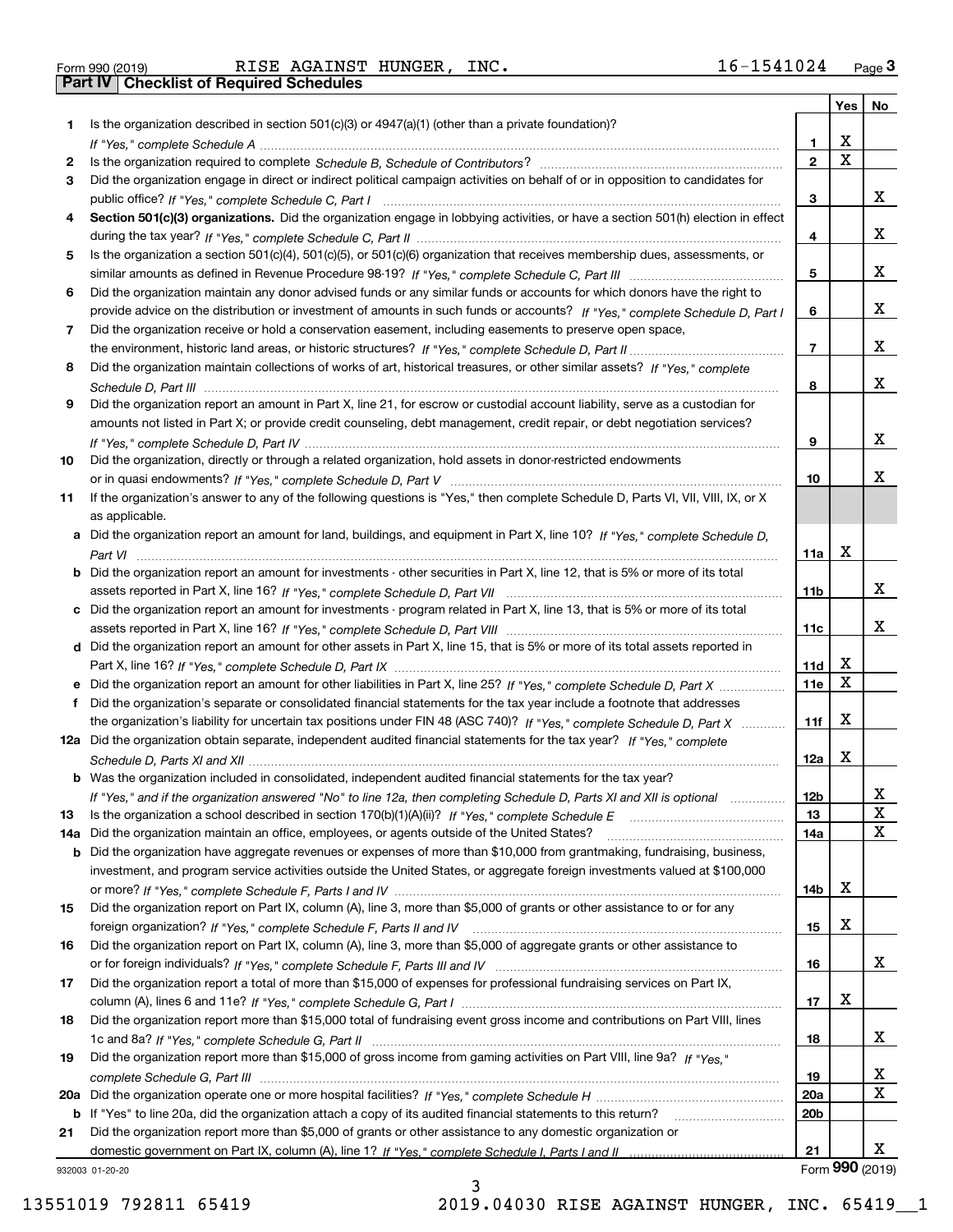*(continued)*

|    |                                                                                                                                                                                                   |                 | Yes | No.                     |
|----|---------------------------------------------------------------------------------------------------------------------------------------------------------------------------------------------------|-----------------|-----|-------------------------|
| 22 | Did the organization report more than \$5,000 of grants or other assistance to or for domestic individuals on                                                                                     |                 |     | x                       |
|    |                                                                                                                                                                                                   | 22              |     |                         |
| 23 | Did the organization answer "Yes" to Part VII, Section A, line 3, 4, or 5 about compensation of the organization's current                                                                        |                 |     |                         |
|    | and former officers, directors, trustees, key employees, and highest compensated employees? If "Yes," complete                                                                                    |                 | x   |                         |
|    |                                                                                                                                                                                                   | 23              |     |                         |
|    | 24a Did the organization have a tax-exempt bond issue with an outstanding principal amount of more than \$100,000 as of the                                                                       |                 |     |                         |
|    | last day of the year, that was issued after December 31, 2002? If "Yes," answer lines 24b through 24d and complete                                                                                |                 |     |                         |
|    |                                                                                                                                                                                                   | 24a             |     | x                       |
|    | <b>b</b> Did the organization invest any proceeds of tax-exempt bonds beyond a temporary period exception?                                                                                        | 24b             |     |                         |
|    | c Did the organization maintain an escrow account other than a refunding escrow at any time during the year to defease                                                                            |                 |     |                         |
|    |                                                                                                                                                                                                   | 24c             |     |                         |
|    |                                                                                                                                                                                                   | 24d             |     |                         |
|    | 25a Section 501(c)(3), 501(c)(4), and 501(c)(29) organizations. Did the organization engage in an excess benefit                                                                                  |                 |     |                         |
|    |                                                                                                                                                                                                   | 25a             |     | x                       |
|    | b Is the organization aware that it engaged in an excess benefit transaction with a disqualified person in a prior year, and                                                                      |                 |     |                         |
|    | that the transaction has not been reported on any of the organization's prior Forms 990 or 990-EZ? If "Yes." complete                                                                             |                 |     | х                       |
|    | Schedule L. Part I                                                                                                                                                                                | 25 <sub>b</sub> |     |                         |
| 26 | Did the organization report any amount on Part X, line 5 or 22, for receivables from or payables to any current                                                                                   |                 |     |                         |
|    | or former officer, director, trustee, key employee, creator or founder, substantial contributor, or 35%                                                                                           | 26              |     | х                       |
|    |                                                                                                                                                                                                   |                 |     |                         |
| 27 | Did the organization provide a grant or other assistance to any current or former officer, director, trustee, key employee,                                                                       |                 |     |                         |
|    | creator or founder, substantial contributor or employee thereof, a grant selection committee member, or to a 35% controlled                                                                       | 27              |     | х                       |
| 28 | entity (including an employee thereof) or family member of any of these persons? If "Yes," complete Schedule L, Part III                                                                          |                 |     |                         |
|    | Was the organization a party to a business transaction with one of the following parties (see Schedule L, Part IV<br>instructions, for applicable filing thresholds, conditions, and exceptions): |                 |     |                         |
|    | a A current or former officer, director, trustee, key employee, creator or founder, or substantial contributor? If                                                                                |                 |     |                         |
|    |                                                                                                                                                                                                   | 28a             |     | x                       |
|    |                                                                                                                                                                                                   | 28 <sub>b</sub> |     | $\mathbf X$             |
|    | c A 35% controlled entity of one or more individuals and/or organizations described in lines 28a or 28b? If                                                                                       |                 |     |                         |
|    |                                                                                                                                                                                                   | 28c             |     | х                       |
| 29 |                                                                                                                                                                                                   | 29              | X   |                         |
| 30 | Did the organization receive contributions of art, historical treasures, or other similar assets, or qualified conservation                                                                       |                 |     |                         |
|    |                                                                                                                                                                                                   | 30              |     | X.                      |
| 31 | Did the organization liquidate, terminate, or dissolve and cease operations? If "Yes," complete Schedule N, Part I                                                                                | 31              |     | $\overline{\mathbf{x}}$ |
| 32 | Did the organization sell, exchange, dispose of, or transfer more than 25% of its net assets? If "Yes," complete                                                                                  |                 |     |                         |
|    | Schedule N, Part II                                                                                                                                                                               | 32              |     | х                       |
| 33 | Did the organization own 100% of an entity disregarded as separate from the organization under Regulations                                                                                        |                 |     |                         |
|    |                                                                                                                                                                                                   | 33              |     | х                       |
| 34 | Was the organization related to any tax-exempt or taxable entity? If "Yes," complete Schedule R, Part II, III, or IV, and                                                                         |                 |     |                         |
|    |                                                                                                                                                                                                   | 34              |     | x                       |
|    | 35a Did the organization have a controlled entity within the meaning of section 512(b)(13)?                                                                                                       | 35a             |     | X                       |
|    | b If "Yes" to line 35a, did the organization receive any payment from or engage in any transaction with a controlled entity                                                                       |                 |     |                         |
|    |                                                                                                                                                                                                   | 35b             |     |                         |
| 36 | Section 501(c)(3) organizations. Did the organization make any transfers to an exempt non-charitable related organization?                                                                        |                 |     |                         |
|    |                                                                                                                                                                                                   | 36              |     | x                       |
| 37 | Did the organization conduct more than 5% of its activities through an entity that is not a related organization                                                                                  |                 |     |                         |
|    | and that is treated as a partnership for federal income tax purposes? If "Yes," complete Schedule R, Part VI                                                                                      | 37              |     | x                       |
| 38 | Did the organization complete Schedule O and provide explanations in Schedule O for Part VI, lines 11b and 19?                                                                                    |                 |     |                         |
|    | Note: All Form 990 filers are required to complete Schedule O                                                                                                                                     | 38              | х   |                         |
|    | <b>Statements Regarding Other IRS Filings and Tax Compliance</b><br><b>Part V</b>                                                                                                                 |                 |     |                         |
|    | Check if Schedule O contains a response or note to any line in this Part V                                                                                                                        |                 |     |                         |
|    |                                                                                                                                                                                                   |                 | Yes | No.                     |
|    | 27<br>1a<br><b>1a</b> Enter the number reported in Box 3 of Form 1096. Enter -0- if not applicable <i>manumumumum</i>                                                                             |                 |     |                         |
|    | 0<br><b>b</b> Enter the number of Forms W-2G included in line 1a. Enter -0- if not applicable<br>1b                                                                                               |                 |     |                         |
|    | c Did the organization comply with backup withholding rules for reportable payments to vendors and reportable gaming                                                                              |                 |     |                         |
|    | (gambling) winnings to prize winners?                                                                                                                                                             | 1c              | х   |                         |
|    | 932004 01-20-20                                                                                                                                                                                   |                 |     | Form 990 (2019)         |
|    | 4                                                                                                                                                                                                 |                 |     |                         |

13551019 792811 65419 2019.04030 RISE AGAINST HUNGER, INC. 65419\_\_1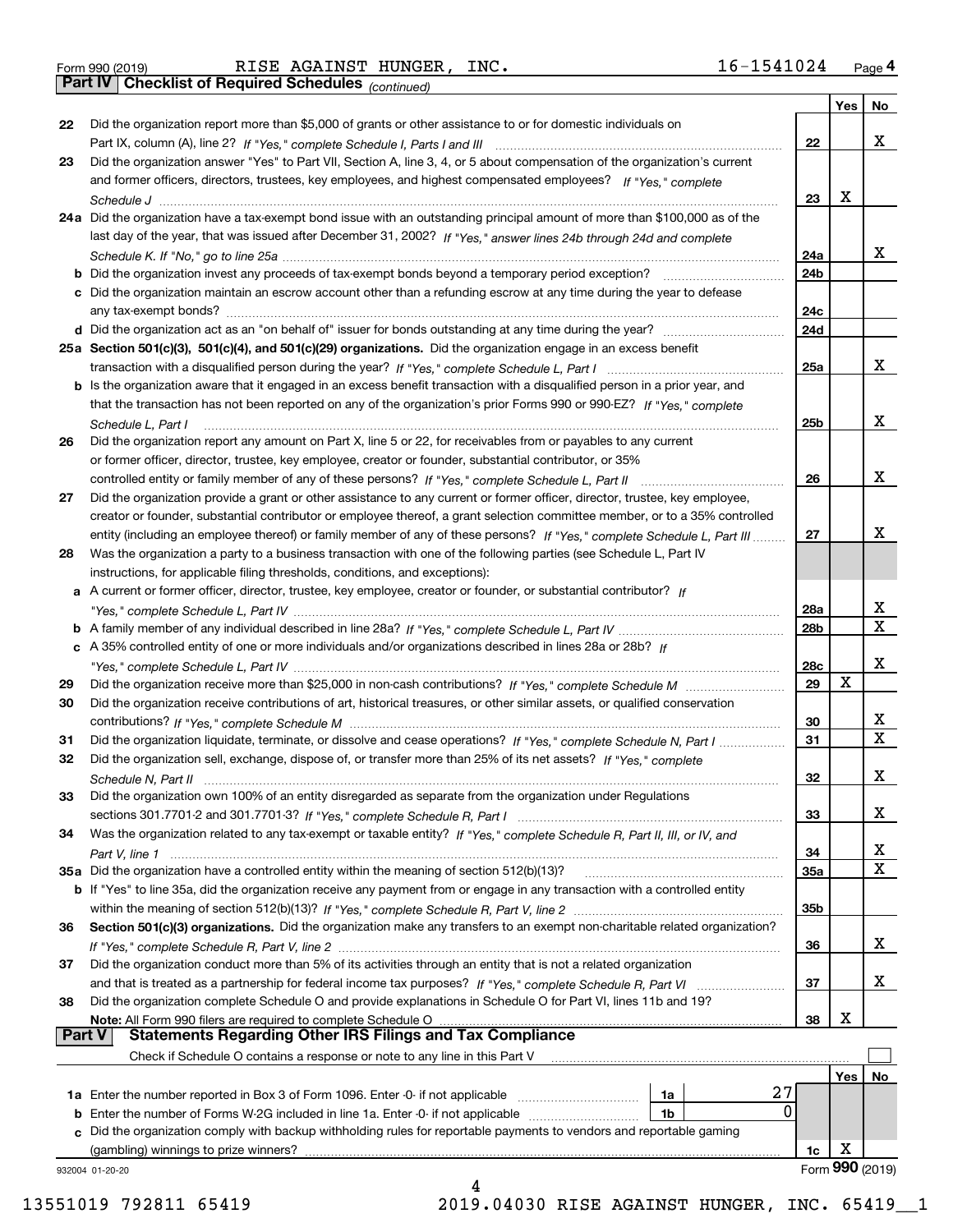|               | 16-1541024<br>RISE AGAINST HUNGER, INC.<br>Form 990 (2019)                                                                                      |                |     | $Page$ <sup>5</sup> |
|---------------|-------------------------------------------------------------------------------------------------------------------------------------------------|----------------|-----|---------------------|
| <b>Part V</b> | Statements Regarding Other IRS Filings and Tax Compliance (continued)                                                                           |                |     |                     |
|               |                                                                                                                                                 |                | Yes | No                  |
|               | 2a Enter the number of employees reported on Form W-3, Transmittal of Wage and Tax Statements,                                                  |                |     |                     |
|               | 262<br>filed for the calendar year ending with or within the year covered by this return <i>manumumumum</i><br>2a                               |                |     |                     |
|               |                                                                                                                                                 | 2 <sub>b</sub> | х   |                     |
|               |                                                                                                                                                 |                |     |                     |
| За            | Did the organization have unrelated business gross income of \$1,000 or more during the year?                                                   | 3a             |     | х                   |
|               |                                                                                                                                                 | 3b             |     |                     |
|               | 4a At any time during the calendar year, did the organization have an interest in, or a signature or other authority over, a                    |                |     |                     |
|               |                                                                                                                                                 | 4a             |     | х                   |
|               | <b>b</b> If "Yes," enter the name of the foreign country $\blacktriangleright$                                                                  |                |     |                     |
|               | See instructions for filing requirements for FinCEN Form 114, Report of Foreign Bank and Financial Accounts (FBAR).                             |                |     |                     |
| 5a            | Was the organization a party to a prohibited tax shelter transaction at any time during the tax year?                                           | 5a             |     | х                   |
| b             |                                                                                                                                                 | 5b             |     | х                   |
| с             |                                                                                                                                                 | 5c             |     |                     |
|               | 6a Does the organization have annual gross receipts that are normally greater than \$100,000, and did the organization solicit                  |                |     |                     |
|               | any contributions that were not tax deductible as charitable contributions?                                                                     | 6a             |     | x                   |
|               | <b>b</b> If "Yes," did the organization include with every solicitation an express statement that such contributions or gifts                   |                |     |                     |
|               | were not tax deductible?                                                                                                                        | 6b             |     |                     |
| 7             | Organizations that may receive deductible contributions under section 170(c).                                                                   |                |     |                     |
| a             | Did the organization receive a payment in excess of \$75 made partly as a contribution and partly for goods and services provided to the payor? | 7a             |     | х                   |
| b             | If "Yes," did the organization notify the donor of the value of the goods or services provided?                                                 | 7b             |     |                     |
| с             | Did the organization sell, exchange, or otherwise dispose of tangible personal property for which it was required                               |                |     |                     |
|               |                                                                                                                                                 | 7c             |     | x                   |
| d             | 7d                                                                                                                                              |                |     |                     |
| е             |                                                                                                                                                 | 7e             |     | х                   |
| f             | Did the organization, during the year, pay premiums, directly or indirectly, on a personal benefit contract?                                    | 7f             |     | X                   |
| g             | If the organization received a contribution of qualified intellectual property, did the organization file Form 8899 as required?                | 7g             |     |                     |
| h             | If the organization received a contribution of cars, boats, airplanes, or other vehicles, did the organization file a Form 1098-C?              | 7h             |     |                     |
| 8             | Sponsoring organizations maintaining donor advised funds. Did a donor advised fund maintained by the                                            |                |     |                     |
|               | sponsoring organization have excess business holdings at any time during the year?                                                              | 8              |     |                     |
| 9             | Sponsoring organizations maintaining donor advised funds.                                                                                       |                |     |                     |
| а             | Did the sponsoring organization make any taxable distributions under section 4966?                                                              | 9а             |     |                     |
| b             | Did the sponsoring organization make a distribution to a donor, donor advisor, or related person?                                               | 9b             |     |                     |
| 10            | Section 501(c)(7) organizations. Enter:                                                                                                         |                |     |                     |
|               | 10a                                                                                                                                             |                |     |                     |
|               | 10b <br>Gross receipts, included on Form 990, Part VIII, line 12, for public use of club facilities                                             |                |     |                     |
| 11            | Section 501(c)(12) organizations. Enter:                                                                                                        |                |     |                     |
| a             | Gross income from members or shareholders<br>11a                                                                                                |                |     |                     |
| b             | Gross income from other sources (Do not net amounts due or paid to other sources against                                                        |                |     |                     |
|               | 11b                                                                                                                                             |                |     |                     |
|               | 12a Section 4947(a)(1) non-exempt charitable trusts. Is the organization filing Form 990 in lieu of Form 1041?                                  | 12a            |     |                     |
|               | 12b<br><b>b</b> If "Yes," enter the amount of tax-exempt interest received or accrued during the year                                           |                |     |                     |
| 13            | Section 501(c)(29) qualified nonprofit health insurance issuers.                                                                                |                |     |                     |
| a             | Is the organization licensed to issue qualified health plans in more than one state?                                                            | 13а            |     |                     |
|               | Note: See the instructions for additional information the organization must report on Schedule O.                                               |                |     |                     |
| b             | Enter the amount of reserves the organization is required to maintain by the states in which the                                                |                |     |                     |
|               | 13 <sub>b</sub>                                                                                                                                 |                |     |                     |
|               | 13с                                                                                                                                             |                |     | х                   |
| 14a           | Did the organization receive any payments for indoor tanning services during the tax year?                                                      | 14a            |     |                     |
|               | <b>b</b> If "Yes," has it filed a Form 720 to report these payments? If "No," provide an explanation on Schedule O                              | 14b            |     |                     |
| 15            | Is the organization subject to the section 4960 tax on payment(s) of more than \$1,000,000 in remuneration or                                   |                |     | X                   |
|               | excess parachute payment(s) during the year?                                                                                                    | 15             |     |                     |
|               | If "Yes," see instructions and file Form 4720, Schedule N.                                                                                      |                |     | X                   |
| 16            | Is the organization an educational institution subject to the section 4968 excise tax on net investment income?                                 | 16             |     |                     |
|               | If "Yes," complete Form 4720, Schedule O.                                                                                                       |                |     |                     |

5

Form (2019) **990**

932005 01-20-20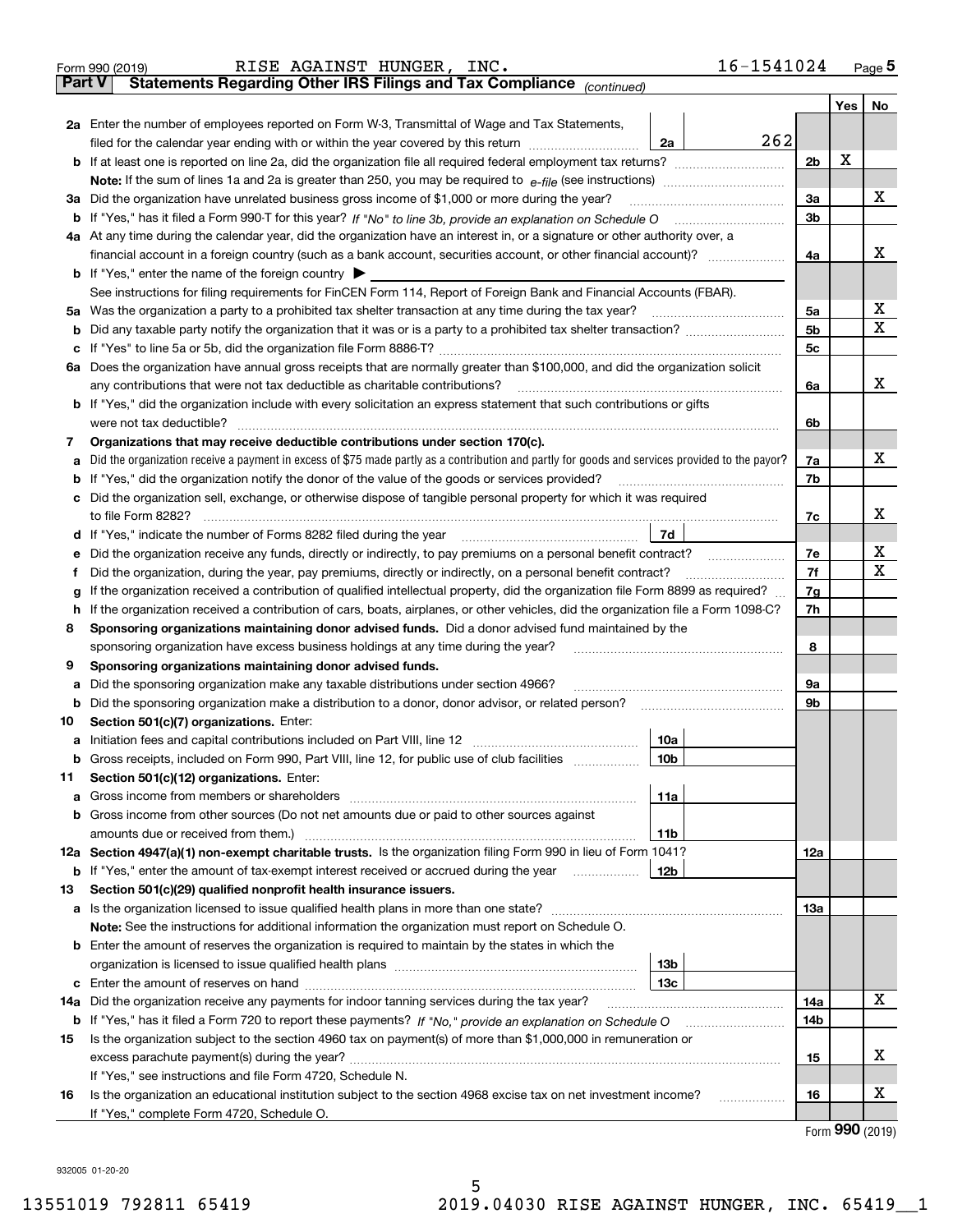| Form 990 (2019) |  |  |
|-----------------|--|--|

RISE AGAINST HUNGER, INC. 16-1541024

*For each "Yes" response to lines 2 through 7b below, and for a "No" response to line 8a, 8b, or 10b below, describe the circumstances, processes, or changes on Schedule O. See instructions.* Form 990 (2019) **RISE AGAINST HUNGER, INC.** 16-1541024 Page 6<br>**Part VI Governance, Management, and Disclosure** For each "Yes" response to lines 2 through 7b below, and for a "No" response

|     | <b>Section A. Governing Body and Management</b>                                                                                                                            |                               |    |                 | Yes <sub>1</sub> | No                           |
|-----|----------------------------------------------------------------------------------------------------------------------------------------------------------------------------|-------------------------------|----|-----------------|------------------|------------------------------|
|     | <b>1a</b> Enter the number of voting members of the governing body at the end of the tax year                                                                              | 1a                            | 17 |                 |                  |                              |
|     | .<br>If there are material differences in voting rights among members of the governing body, or if the governing                                                           |                               |    |                 |                  |                              |
|     | body delegated broad authority to an executive committee or similar committee, explain on Schedule O.                                                                      |                               |    |                 |                  |                              |
|     |                                                                                                                                                                            |                               | 17 |                 |                  |                              |
|     | <b>b</b> Enter the number of voting members included on line 1a, above, who are independent                                                                                | 1b                            |    |                 |                  |                              |
| 2   | Did any officer, director, trustee, or key employee have a family relationship or a business relationship with any other                                                   |                               |    |                 |                  | X                            |
|     | officer, director, trustee, or key employee?                                                                                                                               |                               |    | $\mathbf{2}$    |                  |                              |
| 3   | Did the organization delegate control over management duties customarily performed by or under the direct supervision                                                      |                               |    |                 |                  |                              |
|     |                                                                                                                                                                            |                               |    | 3               |                  | х<br>$\overline{\mathbf{x}}$ |
| 4   | Did the organization make any significant changes to its governing documents since the prior Form 990 was filed?                                                           |                               |    | 4               |                  |                              |
| 5   |                                                                                                                                                                            |                               |    | 5               |                  | $\overline{\mathbf{x}}$      |
| 6   | Did the organization have members or stockholders?                                                                                                                         |                               |    | 6               |                  | $\overline{\mathbf{x}}$      |
| 7a  | Did the organization have members, stockholders, or other persons who had the power to elect or appoint one or                                                             |                               |    |                 |                  |                              |
|     |                                                                                                                                                                            |                               |    | 7a              |                  | X                            |
|     | <b>b</b> Are any governance decisions of the organization reserved to (or subject to approval by) members, stockholders, or                                                |                               |    |                 |                  |                              |
|     | persons other than the governing body?                                                                                                                                     |                               |    | 7b              |                  | х                            |
| 8   | Did the organization contemporaneously document the meetings held or written actions undertaken during the year by the following:                                          |                               |    |                 |                  |                              |
| a   |                                                                                                                                                                            |                               |    | 8a              | х                |                              |
|     |                                                                                                                                                                            |                               |    | 8b              | X                |                              |
| 9   | Is there any officer, director, trustee, or key employee listed in Part VII, Section A, who cannot be reached at the                                                       |                               |    |                 |                  |                              |
|     |                                                                                                                                                                            |                               |    | 9               |                  | x                            |
|     | Section B. Policies (This Section B requests information about policies not required by the Internal Revenue Code.)                                                        |                               |    |                 |                  |                              |
|     |                                                                                                                                                                            |                               |    |                 | Yes              | No                           |
|     |                                                                                                                                                                            |                               |    | 10a             | Χ                |                              |
|     | b If "Yes," did the organization have written policies and procedures governing the activities of such chapters, affiliates,                                               |                               |    |                 |                  |                              |
|     |                                                                                                                                                                            |                               |    | 10b             | х                |                              |
|     | 11a Has the organization provided a complete copy of this Form 990 to all members of its governing body before filing the form?                                            |                               |    | 11a             | $\mathbf X$      |                              |
|     | <b>b</b> Describe in Schedule O the process, if any, used by the organization to review this Form 990.                                                                     |                               |    |                 |                  |                              |
| 12a |                                                                                                                                                                            |                               |    | 12a             | х                |                              |
| b   |                                                                                                                                                                            |                               |    | 12 <sub>b</sub> | $\mathbf X$      |                              |
|     | c Did the organization regularly and consistently monitor and enforce compliance with the policy? If "Yes," describe                                                       |                               |    |                 |                  |                              |
|     | in Schedule O how this was done www.communication.com/www.communications.com/www.communications.com/                                                                       |                               |    | 12c             | х                |                              |
| 13  |                                                                                                                                                                            |                               |    | 13              | X                |                              |
| 14  | Did the organization have a written document retention and destruction policy? manufactured and the organization have a written document retention and destruction policy? |                               |    | 14              | $\mathbf X$      |                              |
|     |                                                                                                                                                                            |                               |    |                 |                  |                              |
| 15  | Did the process for determining compensation of the following persons include a review and approval by independent                                                         |                               |    |                 |                  |                              |
|     | persons, comparability data, and contemporaneous substantiation of the deliberation and decision?                                                                          |                               |    |                 | х                |                              |
|     |                                                                                                                                                                            |                               |    | 15a             | $\mathbf X$      |                              |
|     | <b>b</b> Other officers or key employees of the organization                                                                                                               |                               |    | 15b             |                  |                              |
|     | If "Yes" to line 15a or 15b, describe the process in Schedule O (see instructions).                                                                                        |                               |    |                 |                  |                              |
|     | 16a Did the organization invest in, contribute assets to, or participate in a joint venture or similar arrangement with a                                                  |                               |    |                 |                  |                              |
|     | taxable entity during the year?                                                                                                                                            |                               |    | 16a             |                  | х                            |
|     | <b>b</b> If "Yes," did the organization follow a written policy or procedure requiring the organization to evaluate its participation                                      |                               |    |                 |                  |                              |
|     | in joint venture arrangements under applicable federal tax law, and take steps to safeguard the organization's                                                             |                               |    |                 |                  |                              |
|     |                                                                                                                                                                            |                               |    | 16b             |                  |                              |
|     | <b>Section C. Disclosure</b>                                                                                                                                               |                               |    |                 |                  |                              |
| 17  | List the states with which a copy of this Form 990 is required to be filed $\blacktriangleright$ AL, AZ, AR, CA, CT, DE, DC, FL, GA, HI, ID, IL                            |                               |    |                 |                  |                              |
| 18  | Section 6104 requires an organization to make its Forms 1023 (1024 or 1024-A, if applicable), 990, and 990-T (Section 501(c)(3)s only) available                           |                               |    |                 |                  |                              |
|     | for public inspection. Indicate how you made these available. Check all that apply.                                                                                        |                               |    |                 |                  |                              |
|     | $\boxed{\text{X}}$ Own website<br>$X$ Upon request<br>Another's website                                                                                                    | Other (explain on Schedule O) |    |                 |                  |                              |
| 19  | Describe on Schedule O whether (and if so, how) the organization made its governing documents, conflict of interest policy, and financial                                  |                               |    |                 |                  |                              |
|     | statements available to the public during the tax year.                                                                                                                    |                               |    |                 |                  |                              |
| 20  | State the name, address, and telephone number of the person who possesses the organization's books and records                                                             |                               |    |                 |                  |                              |
|     | STEPHEN DILLE - 919-839-0689                                                                                                                                               |                               |    |                 |                  |                              |
|     | 27612<br>4801 GLENWOOD AVENUE, SUITE 200, RALEIGH, NC                                                                                                                      |                               |    |                 |                  |                              |
|     |                                                                                                                                                                            |                               |    |                 |                  |                              |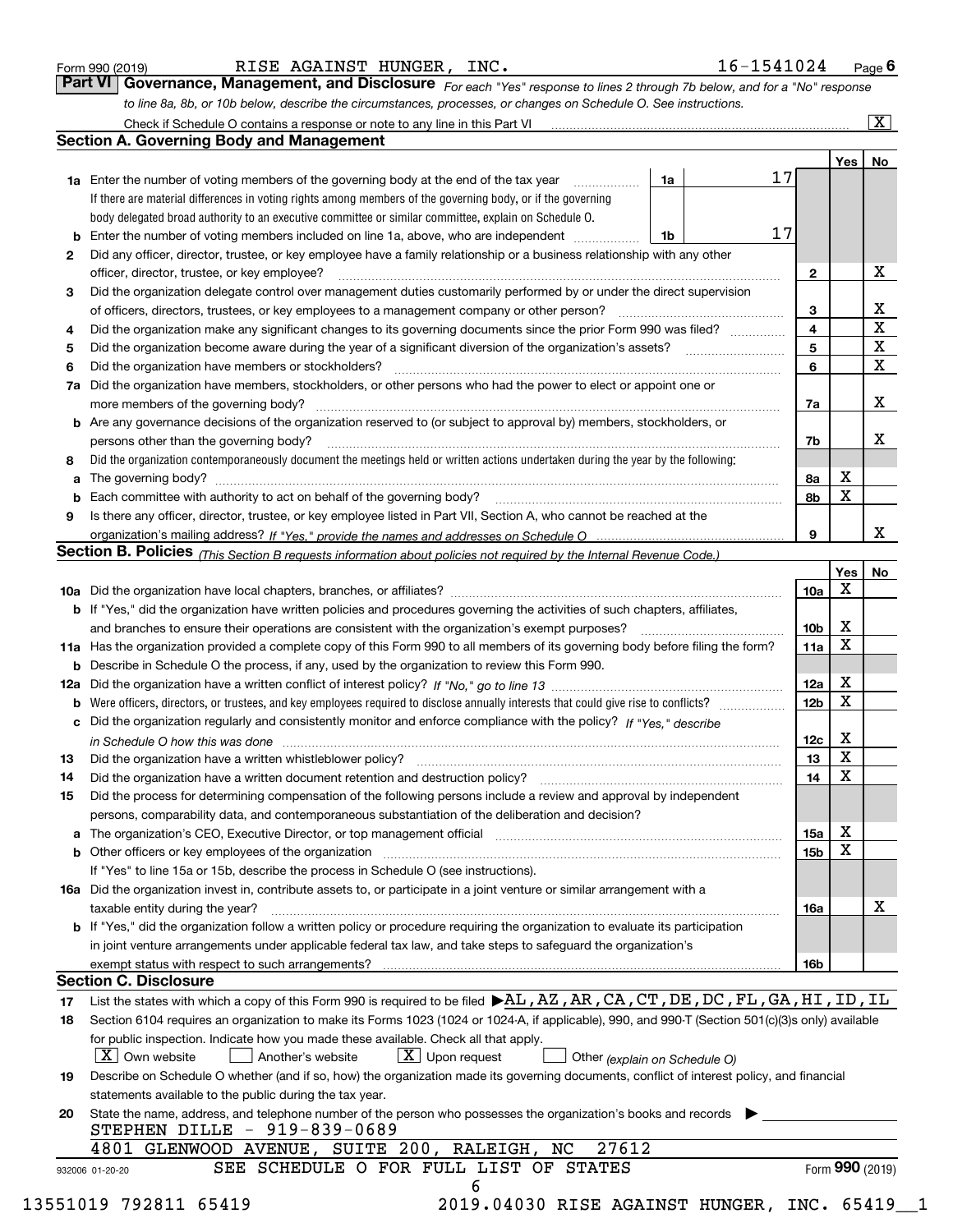| Form 990 (2019) |  |  |
|-----------------|--|--|
|                 |  |  |

 $\mathcal{L}^{\text{max}}$ 

## **7Part VII Compensation of Officers, Directors, Trustees, Key Employees, Highest Compensated Employees, and Independent Contractors**

Check if Schedule O contains a response or note to any line in this Part VII

**Section A. Officers, Directors, Trustees, Key Employees, and Highest Compensated Employees**

**1a**  Complete this table for all persons required to be listed. Report compensation for the calendar year ending with or within the organization's tax year. **•** List all of the organization's current officers, directors, trustees (whether individuals or organizations), regardless of amount of compensation.

Enter -0- in columns (D), (E), and (F) if no compensation was paid.

 $\bullet$  List all of the organization's  $\,$ current key employees, if any. See instructions for definition of "key employee."

**•** List the organization's five current highest compensated employees (other than an officer, director, trustee, or key employee) who received reportable compensation (Box 5 of Form W-2 and/or Box 7 of Form 1099-MISC) of more than \$100,000 from the organization and any related organizations.

**•** List all of the organization's former officers, key employees, and highest compensated employees who received more than \$100,000 of reportable compensation from the organization and any related organizations.

**former directors or trustees**  ¥ List all of the organization's that received, in the capacity as a former director or trustee of the organization, more than \$10,000 of reportable compensation from the organization and any related organizations.

See instructions for the order in which to list the persons above.

Check this box if neither the organization nor any related organization compensated any current officer, director, or trustee.  $\mathcal{L}^{\text{max}}$ 

| (A)                          | (B)                    |                                |                                                                  | (C)                     |              |                                  |        | (D)                 | (E)                              | (F)                      |
|------------------------------|------------------------|--------------------------------|------------------------------------------------------------------|-------------------------|--------------|----------------------------------|--------|---------------------|----------------------------------|--------------------------|
| Name and title               | Average                |                                | (do not check more than one                                      | Position                |              |                                  |        | Reportable          | Reportable                       | Estimated                |
|                              | hours per              |                                | box, unless person is both an<br>officer and a director/trustee) |                         |              |                                  |        | compensation        | compensation                     | amount of                |
|                              | week                   |                                |                                                                  |                         |              |                                  |        | from                | from related                     | other                    |
|                              | (list any<br>hours for |                                |                                                                  |                         |              |                                  |        | the<br>organization | organizations<br>(W-2/1099-MISC) | compensation<br>from the |
|                              | related                |                                |                                                                  |                         |              |                                  |        | (W-2/1099-MISC)     |                                  | organization             |
|                              | organizations          |                                |                                                                  |                         |              |                                  |        |                     |                                  | and related              |
|                              | below                  | Individual trustee or director | nstitutional trustee                                             |                         | Key employee |                                  |        |                     |                                  | organizations            |
|                              | line)                  |                                |                                                                  | Officer                 |              | Highest compensated<br> employee | Former |                     |                                  |                          |
| (1)<br>ANNE BANDER           | 3.00                   |                                |                                                                  |                         |              |                                  |        |                     |                                  |                          |
| <b>CHAIR</b>                 |                        | $\mathbf X$                    |                                                                  | $\rm X$                 |              |                                  |        | 0.                  | $\mathbf 0$ .                    | $0_{.}$                  |
| WALTER GASKIN<br>(2)         | 1.40                   |                                |                                                                  |                         |              |                                  |        |                     |                                  |                          |
| VICE CHAIR                   |                        | X                              |                                                                  | X                       |              |                                  |        | 0.                  | $\mathbf 0$ .                    | 0.                       |
| (3)<br><b>JESSICA GRAHAM</b> | 1.40                   |                                |                                                                  |                         |              |                                  |        |                     |                                  |                          |
| <b>SECRETARY</b>             |                        | $\mathbf X$                    |                                                                  | $\overline{\textbf{X}}$ |              |                                  |        | 0.                  | $\mathbf 0$ .                    | $\mathbf 0$ .            |
| DAVID HOOD<br>(4)            | 1.60                   |                                |                                                                  |                         |              |                                  |        |                     |                                  |                          |
| TREASURER                    |                        | X                              |                                                                  | $\overline{\textbf{X}}$ |              |                                  |        | 0.                  | $\mathbf 0$ .                    | $\mathbf 0$ .            |
| ABDULLAH ANTEPLI<br>(5)      | 1.40                   |                                |                                                                  |                         |              |                                  |        |                     |                                  |                          |
| <b>BOARD MEMBER</b>          |                        | X                              |                                                                  |                         |              |                                  |        | $\mathbf 0$ .       | $\mathbf 0$ .                    | $\mathbf 0$ .            |
| PEGGY BENTLEY<br>(6)         | 1.40                   |                                |                                                                  |                         |              |                                  |        |                     |                                  |                          |
| <b>BOARD MEMBER</b>          |                        | X                              |                                                                  |                         |              |                                  |        | 0.                  | $\mathbf 0$ .                    | 0.                       |
| GREG GUIDOTTI<br>(7)         | 1.40                   |                                |                                                                  |                         |              |                                  |        |                     |                                  |                          |
| BOARD MEMBER                 |                        | X                              |                                                                  |                         |              |                                  |        | 0.                  | $\mathbf 0$ .                    | 0.                       |
| RAVILA GUPTA<br>(8)          | 1.40                   |                                |                                                                  |                         |              |                                  |        |                     |                                  |                          |
| <b>BOARD MEMBER</b>          |                        | $\overline{\textbf{X}}$        |                                                                  |                         |              |                                  |        | 0.                  | $\mathbf{0}$ .                   | $\mathbf 0$ .            |
| ROBIN HAGER<br>(9)           | 1.40                   |                                |                                                                  |                         |              |                                  |        |                     |                                  |                          |
| <b>BOARD MEMBER</b>          |                        | X                              |                                                                  |                         |              |                                  |        | 0.                  | $\mathbf 0$ .                    | $\mathbf 0$ .            |
| (10) GINA LOFTEN             | 1.40                   |                                |                                                                  |                         |              |                                  |        |                     |                                  |                          |
| <b>BOARD MEMBER</b>          |                        | $\mathbf X$                    |                                                                  |                         |              |                                  |        | $\mathbf 0$ .       | $\mathbf 0$ .                    | $\mathbf 0$ .            |
| (11) CAROLINE MARTINEZ       | 1.40                   |                                |                                                                  |                         |              |                                  |        |                     |                                  |                          |
| <b>BOARD MEMBER</b>          |                        | $\overline{\textbf{X}}$        |                                                                  |                         |              |                                  |        | 0.                  | $\mathbf 0$ .                    | $\mathbf 0$ .            |
| (12) ANNE MATTHEWS           | 1.40                   |                                |                                                                  |                         |              |                                  |        |                     |                                  |                          |
| <b>BOARD MEMBER</b>          |                        | $\mathbf X$                    |                                                                  |                         |              |                                  |        | 0.                  | $\mathbf 0$ .                    | $0$ .                    |
| (13) BART NORMAN             | 1.60                   |                                |                                                                  |                         |              |                                  |        |                     |                                  |                          |
| BOARD MEMBER                 |                        | X                              |                                                                  |                         |              |                                  |        | 0.                  | $\mathbf 0$ .                    | $\mathbf 0$ .            |
| (14) SWATI PATEL             | 1.60                   |                                |                                                                  |                         |              |                                  |        |                     |                                  |                          |
| <b>BOARD MEMBER</b>          |                        | $\overline{\textbf{X}}$        |                                                                  |                         |              |                                  |        | 0.                  | $\mathbf{0}$ .                   | $0$ .                    |
| (15) RICHARD SKINNER         | 1.40                   |                                |                                                                  |                         |              |                                  |        |                     |                                  |                          |
| <b>BOARD MEMBER</b>          |                        | X                              |                                                                  |                         |              |                                  |        | 0.                  | $\mathbf 0$ .                    | 0.                       |
| (16) DON WRIGHT              | 1.40                   |                                |                                                                  |                         |              |                                  |        |                     |                                  |                          |
| BOARD MEMBER                 |                        | $\mathbf X$                    |                                                                  |                         |              |                                  |        | 0.                  | $\mathbf 0$ .                    | 0.                       |
| (17) WILL WILLIMON           | 1.40                   |                                |                                                                  |                         |              |                                  |        |                     |                                  |                          |
| <b>BOARD MEMBER</b>          |                        | X                              |                                                                  |                         |              |                                  |        | 0.                  | 0.                               | 0.                       |
|                              |                        |                                |                                                                  |                         |              |                                  |        |                     |                                  | noo                      |

932007 01-20-20

7 13551019 792811 65419 2019.04030 RISE AGAINST HUNGER, INC. 65419\_\_1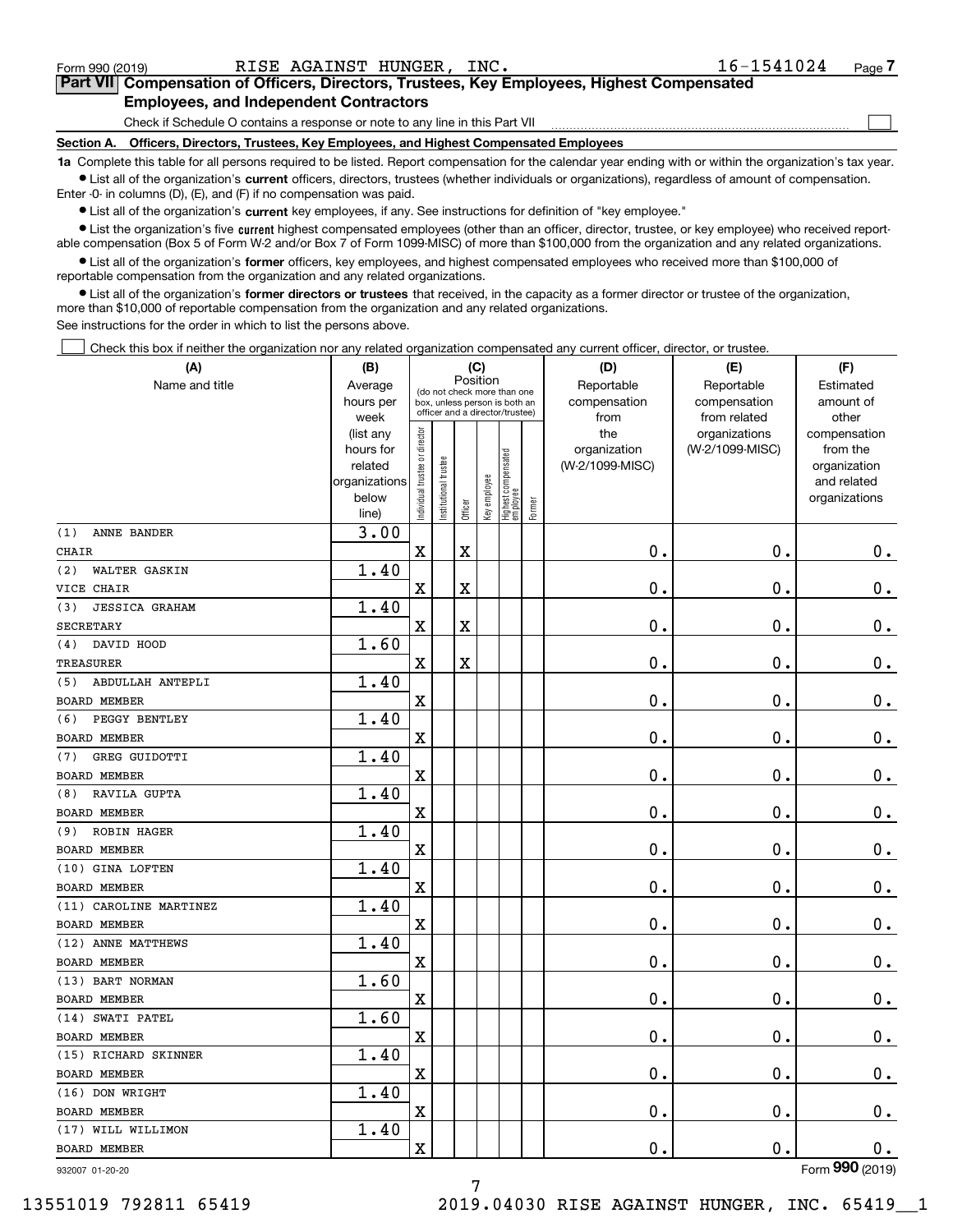| Form 990 (2019) |  |  |
|-----------------|--|--|
|                 |  |  |

| Part VII Section A. Officers, Directors, Trustees, Key Employees, and Highest Compensated Employees (continued)                           |                          |                                         |                                 |                |              |                                  |        |                                |                 |       |                     |
|-------------------------------------------------------------------------------------------------------------------------------------------|--------------------------|-----------------------------------------|---------------------------------|----------------|--------------|----------------------------------|--------|--------------------------------|-----------------|-------|---------------------|
| (A)                                                                                                                                       | (B)                      |                                         |                                 |                | (C)          |                                  |        | (D)                            | (E)             |       | (F)                 |
| Name and title                                                                                                                            | Average                  | Position<br>(do not check more than one |                                 |                |              |                                  |        | Reportable                     | Reportable      |       | Estimated           |
|                                                                                                                                           | hours per                |                                         | box, unless person is both an   |                |              |                                  |        | compensation                   | compensation    |       | amount of           |
|                                                                                                                                           | week                     |                                         | officer and a director/trustee) |                |              |                                  |        | from                           | from related    |       | other               |
|                                                                                                                                           | (list any                |                                         |                                 |                |              |                                  |        | the                            | organizations   |       | compensation        |
|                                                                                                                                           | hours for                |                                         |                                 |                |              |                                  |        | organization                   | (W-2/1099-MISC) |       | from the            |
|                                                                                                                                           | related<br>organizations |                                         |                                 |                |              |                                  |        | (W-2/1099-MISC)                |                 |       | organization        |
|                                                                                                                                           | below                    |                                         |                                 |                |              |                                  |        |                                |                 |       | and related         |
|                                                                                                                                           | line)                    | ndividual trustee or director           | Institutional trustee           | $\overline{O}$ | Key employee | Highest compensated<br> employee | Former |                                |                 |       | organizations       |
| (18) RAY BUCHANAN                                                                                                                         | 1.40                     |                                         |                                 |                |              |                                  |        |                                |                 |       |                     |
| EX-OFFICIO                                                                                                                                |                          | X                                       |                                 |                |              |                                  |        | $0$ .                          |                 | 0.    | 0.                  |
| (19) CATHERINE DAY                                                                                                                        | 40.00                    |                                         |                                 |                |              |                                  |        |                                |                 |       |                     |
| PRESIDENT & CEO                                                                                                                           |                          | X                                       |                                 | X              |              |                                  |        | 126,388.                       |                 | $0$ . | 2,229.              |
| (20) KAREN SANDERS                                                                                                                        | 40.00                    |                                         |                                 |                |              |                                  |        |                                |                 |       |                     |
| DIRECTOR GLOBAL SALES                                                                                                                     |                          | X                                       |                                 |                |              |                                  |        | 107,596.                       |                 | $0$ . | 0.                  |
| (21) SHERYL GUSTAFSON                                                                                                                     | 40.00                    |                                         |                                 |                |              |                                  |        |                                |                 |       |                     |
| DIRECTOR IT                                                                                                                               |                          | X                                       |                                 |                |              |                                  |        | 120,404.                       |                 | $0$ . | 825.                |
| (22) PEGGY SHRIVER                                                                                                                        | 40.00                    |                                         |                                 |                |              |                                  |        |                                |                 |       |                     |
| FORMER CHIEF MARKETING AND DEVELOPME                                                                                                      |                          |                                         |                                 | X              |              |                                  |        | 133,531.                       |                 | $0$ . | 6,852.              |
| (23) EDINER OGWANGI                                                                                                                       | 40.00                    |                                         |                                 |                |              |                                  |        |                                |                 |       |                     |
| CHIEF IMPACT OFFICER                                                                                                                      |                          |                                         |                                 | $\mathbf X$    |              |                                  |        | 152,853.                       |                 | 0.    | 825.                |
| (24) RODNEY W BROOKS                                                                                                                      | 40.00                    |                                         |                                 |                |              |                                  |        |                                |                 |       |                     |
| FORMER PRESIDENT & CEO                                                                                                                    |                          |                                         |                                 | $\mathbf X$    |              |                                  |        | 168,500.                       |                 | $0$ . | 1,800.              |
| (25) LAWRENCE SHEPHERD                                                                                                                    | 40.00                    |                                         |                                 |                |              |                                  |        |                                |                 |       |                     |
| CHIEF OPERATING OFFICER                                                                                                                   |                          |                                         |                                 | $\mathbf X$    |              |                                  |        | 81,950.                        |                 | $0$ . | 0.                  |
| (26) RICHARD KEARNEY                                                                                                                      | 40.00                    |                                         |                                 |                |              |                                  |        |                                |                 |       |                     |
| CHIEF LOGISTICS & ENGAGEMENT OFFICER                                                                                                      |                          |                                         |                                 | $\mathbf X$    |              |                                  |        | 100, 300.                      |                 | 0.    |                     |
|                                                                                                                                           |                          |                                         |                                 |                |              |                                  |        | $\overline{991,522}$           |                 | 0.    | 8,000.<br>20,531.   |
| 1b Subtotal                                                                                                                               |                          |                                         |                                 |                |              |                                  |        | 153,379.                       |                 | 0.    | 13,044.             |
|                                                                                                                                           |                          |                                         |                                 |                |              |                                  |        | 1,144,901.                     |                 | 0.    | 33,575.             |
| Total number of individuals (including but not limited to those listed above) who received more than \$100,000 of reportable              |                          |                                         |                                 |                |              |                                  |        |                                |                 |       |                     |
| $\mathbf{2}$                                                                                                                              |                          |                                         |                                 |                |              |                                  |        |                                |                 |       |                     |
| compensation from the organization $\blacktriangleright$                                                                                  |                          |                                         |                                 |                |              |                                  |        |                                |                 |       | No<br><b>Yes</b>    |
|                                                                                                                                           |                          |                                         |                                 |                |              |                                  |        |                                |                 |       |                     |
| 3<br>Did the organization list any former officer, director, trustee, key employee, or highest compensated employee on                    |                          |                                         |                                 |                |              |                                  |        |                                |                 |       | х                   |
| line 1a? If "Yes," complete Schedule J for such individual manufactured contained and the complete schedule J                             |                          |                                         |                                 |                |              |                                  |        |                                |                 |       | 3                   |
| For any individual listed on line 1a, is the sum of reportable compensation and other compensation from the organization<br>4             |                          |                                         |                                 |                |              |                                  |        |                                |                 |       | X                   |
|                                                                                                                                           |                          |                                         |                                 |                |              |                                  |        |                                |                 |       | 4                   |
| Did any person listed on line 1a receive or accrue compensation from any unrelated organization or individual for services<br>5           |                          |                                         |                                 |                |              |                                  |        |                                |                 |       | x                   |
| rendered to the organization? If "Yes." complete Schedule J for such person<br><b>Section B. Independent Contractors</b>                  |                          |                                         |                                 |                |              |                                  |        |                                |                 |       | 5                   |
|                                                                                                                                           |                          |                                         |                                 |                |              |                                  |        |                                |                 |       |                     |
| Complete this table for your five highest compensated independent contractors that received more than \$100,000 of compensation from<br>1 |                          |                                         |                                 |                |              |                                  |        |                                |                 |       |                     |
| the organization. Report compensation for the calendar year ending with or within the organization's tax year.                            |                          |                                         |                                 |                |              |                                  |        |                                |                 |       |                     |
| (A)<br>Name and business address                                                                                                          |                          |                                         |                                 |                |              |                                  |        | (B)<br>Description of services |                 |       | (C)<br>Compensation |
| DOUGLAS SHAW & ASSOCIATES, 1717 PARK                                                                                                      |                          |                                         |                                 |                |              |                                  |        | STRATEGIC                      |                 |       |                     |
| STREET, STE 300, NAPERVILLE, IL 60563                                                                                                     |                          |                                         |                                 |                |              |                                  |        | FUNDRAISING SERVICES           |                 |       | 167,055.            |
|                                                                                                                                           |                          |                                         |                                 |                |              |                                  |        |                                |                 |       |                     |
|                                                                                                                                           |                          |                                         |                                 |                |              |                                  |        |                                |                 |       |                     |
|                                                                                                                                           |                          |                                         |                                 |                |              |                                  |        |                                |                 |       |                     |
|                                                                                                                                           |                          |                                         |                                 |                |              |                                  |        |                                |                 |       |                     |
|                                                                                                                                           |                          |                                         |                                 |                |              |                                  |        |                                |                 |       |                     |
|                                                                                                                                           |                          |                                         |                                 |                |              |                                  |        |                                |                 |       |                     |
|                                                                                                                                           |                          |                                         |                                 |                |              |                                  |        |                                |                 |       |                     |
|                                                                                                                                           |                          |                                         |                                 |                |              |                                  |        |                                |                 |       |                     |
| Total number of independent contractors (including but not limited to those listed above) who received more than<br>$\mathbf{2}$          |                          |                                         |                                 |                |              |                                  |        |                                |                 |       |                     |

932008 01-20-20 SEE PART VII, SECTION A CONTINUATION SHEETS

Form (2019) **990**

8

1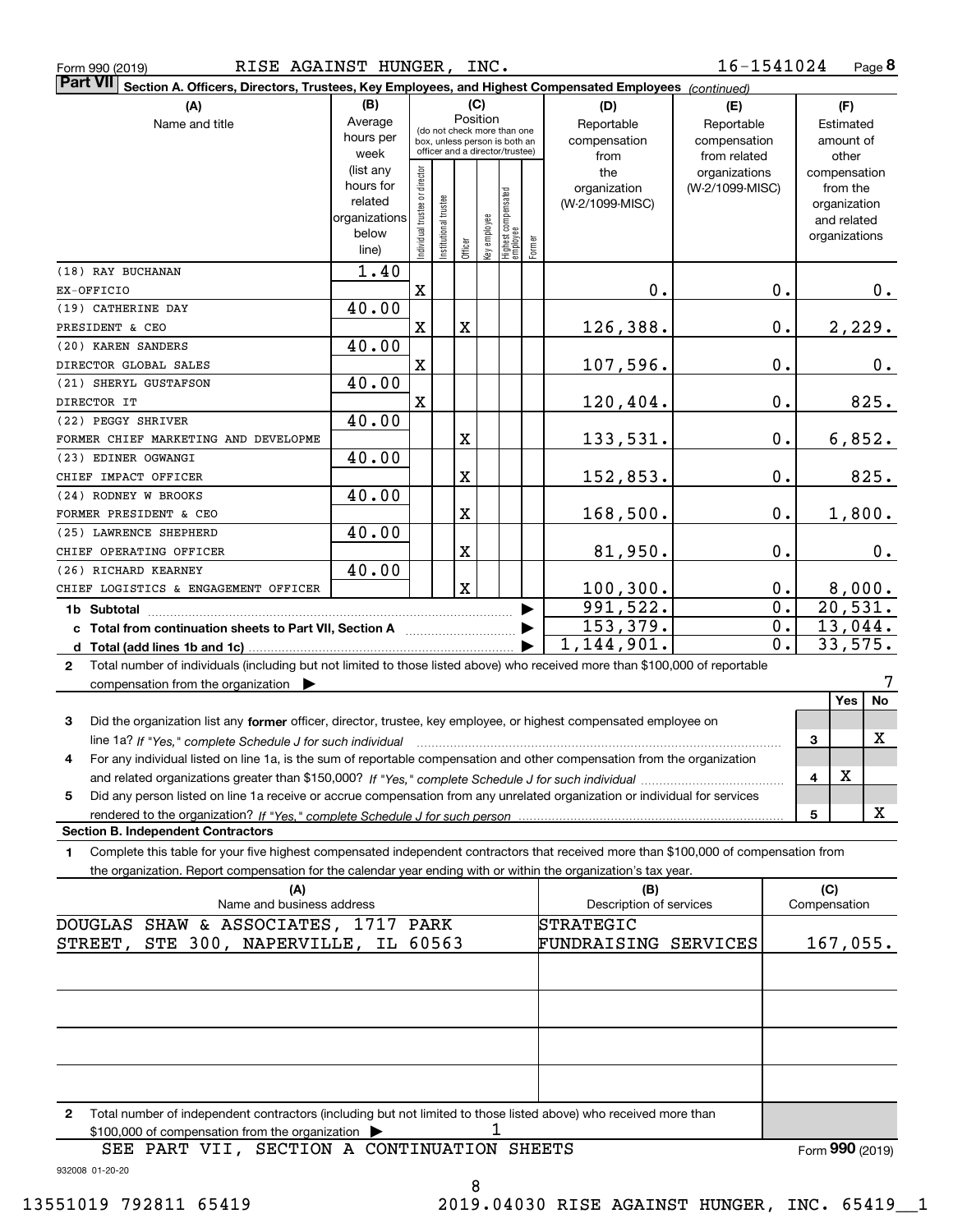| RISE AGAINST HUNGER,<br>Form 990                                                                                   |                        |                                |                        |             | INC.         |                              |        |                     | 16-1541024                       |                          |
|--------------------------------------------------------------------------------------------------------------------|------------------------|--------------------------------|------------------------|-------------|--------------|------------------------------|--------|---------------------|----------------------------------|--------------------------|
| Part VII Section A.<br>Officers, Directors, Trustees, Key Employees, and Highest Compensated Employees (continued) |                        |                                |                        |             |              |                              |        |                     |                                  |                          |
| (A)                                                                                                                | (B)                    |                                |                        |             | (C)          |                              |        | (D)                 | (E)                              | (F)                      |
| Name and title                                                                                                     | Average                |                                |                        |             | Position     |                              |        | Reportable          | Reportable                       | Estimated                |
|                                                                                                                    | hours                  |                                | (check all that apply) |             |              |                              |        | compensation        | compensation                     | amount of                |
|                                                                                                                    | per                    |                                |                        |             |              |                              |        | from                | from related                     | other                    |
|                                                                                                                    | week                   |                                |                        |             |              |                              |        | the<br>organization | organizations<br>(W-2/1099-MISC) | compensation<br>from the |
|                                                                                                                    | (list any<br>hours for |                                |                        |             |              |                              |        | (W-2/1099-MISC)     |                                  | organization             |
|                                                                                                                    | related                |                                |                        |             |              |                              |        |                     |                                  | and related              |
|                                                                                                                    | organizations          | Individual trustee or director | Institutional trustee  |             | Key employee | Highest compensated employee |        |                     |                                  | organizations            |
|                                                                                                                    | below                  |                                |                        | Officer     |              |                              | Former |                     |                                  |                          |
|                                                                                                                    | line)                  |                                |                        |             |              |                              |        |                     |                                  |                          |
| (27) AMY LEWIS                                                                                                     | 40.00                  |                                |                        |             |              |                              |        |                     |                                  |                          |
| CHIEF PEOPLE OFFICER                                                                                               |                        |                                |                        | $\mathbf X$ |              |                              |        | 46,320.             | $\mathbf 0$ .                    | 6,450.                   |
| (28) STEPHEN DILLE                                                                                                 | 40.00                  |                                |                        |             |              |                              |        |                     |                                  |                          |
| CHIEF FINANCIAL OFFICER                                                                                            |                        |                                |                        | $\mathbf X$ |              |                              |        | 79,460.             | $\mathbf 0$ .                    | 6,492.                   |
| (29) THOMAS BARBITTA                                                                                               | 40.00                  |                                |                        |             |              |                              |        |                     |                                  |                          |
| FORMER CHIEF MARKETING OFFICER                                                                                     |                        |                                |                        | $\mathbf X$ |              |                              |        | 27,599.             | $\mathbf 0$ .                    | 102.                     |
|                                                                                                                    |                        |                                |                        |             |              |                              |        |                     |                                  |                          |
|                                                                                                                    |                        |                                |                        |             |              |                              |        |                     |                                  |                          |
|                                                                                                                    |                        |                                |                        |             |              |                              |        |                     |                                  |                          |
|                                                                                                                    |                        |                                |                        |             |              |                              |        |                     |                                  |                          |
|                                                                                                                    |                        |                                |                        |             |              |                              |        |                     |                                  |                          |
|                                                                                                                    |                        |                                |                        |             |              |                              |        |                     |                                  |                          |
|                                                                                                                    |                        |                                |                        |             |              |                              |        |                     |                                  |                          |
|                                                                                                                    |                        |                                |                        |             |              |                              |        |                     |                                  |                          |
|                                                                                                                    |                        |                                |                        |             |              |                              |        |                     |                                  |                          |
|                                                                                                                    |                        |                                |                        |             |              |                              |        |                     |                                  |                          |
|                                                                                                                    |                        |                                |                        |             |              |                              |        |                     |                                  |                          |
|                                                                                                                    |                        |                                |                        |             |              |                              |        |                     |                                  |                          |
|                                                                                                                    |                        |                                |                        |             |              |                              |        |                     |                                  |                          |
|                                                                                                                    |                        |                                |                        |             |              |                              |        |                     |                                  |                          |
|                                                                                                                    |                        |                                |                        |             |              |                              |        |                     |                                  |                          |
|                                                                                                                    |                        |                                |                        |             |              |                              |        |                     |                                  |                          |
|                                                                                                                    |                        |                                |                        |             |              |                              |        |                     |                                  |                          |
|                                                                                                                    |                        |                                |                        |             |              |                              |        |                     |                                  |                          |
|                                                                                                                    |                        |                                |                        |             |              |                              |        |                     |                                  |                          |
|                                                                                                                    |                        |                                |                        |             |              |                              |        |                     |                                  |                          |
|                                                                                                                    |                        |                                |                        |             |              |                              |        |                     |                                  |                          |
|                                                                                                                    |                        |                                |                        |             |              |                              |        |                     |                                  |                          |
|                                                                                                                    |                        |                                |                        |             |              |                              |        |                     |                                  |                          |
|                                                                                                                    |                        |                                |                        |             |              |                              |        |                     |                                  |                          |
|                                                                                                                    |                        |                                |                        |             |              |                              |        |                     |                                  |                          |
|                                                                                                                    |                        |                                |                        |             |              |                              |        |                     |                                  |                          |
|                                                                                                                    |                        |                                |                        |             |              |                              |        |                     |                                  |                          |
|                                                                                                                    |                        |                                |                        |             |              |                              |        |                     |                                  |                          |
|                                                                                                                    |                        |                                |                        |             |              |                              |        |                     |                                  |                          |
|                                                                                                                    |                        |                                |                        |             |              |                              |        |                     |                                  |                          |
|                                                                                                                    |                        |                                |                        |             |              |                              |        |                     |                                  |                          |
|                                                                                                                    |                        |                                |                        |             |              |                              |        |                     |                                  |                          |
|                                                                                                                    |                        |                                |                        |             |              |                              |        |                     |                                  |                          |
|                                                                                                                    |                        |                                |                        |             |              |                              |        | 153,379.            |                                  | 13,044.                  |

932201 04-01-19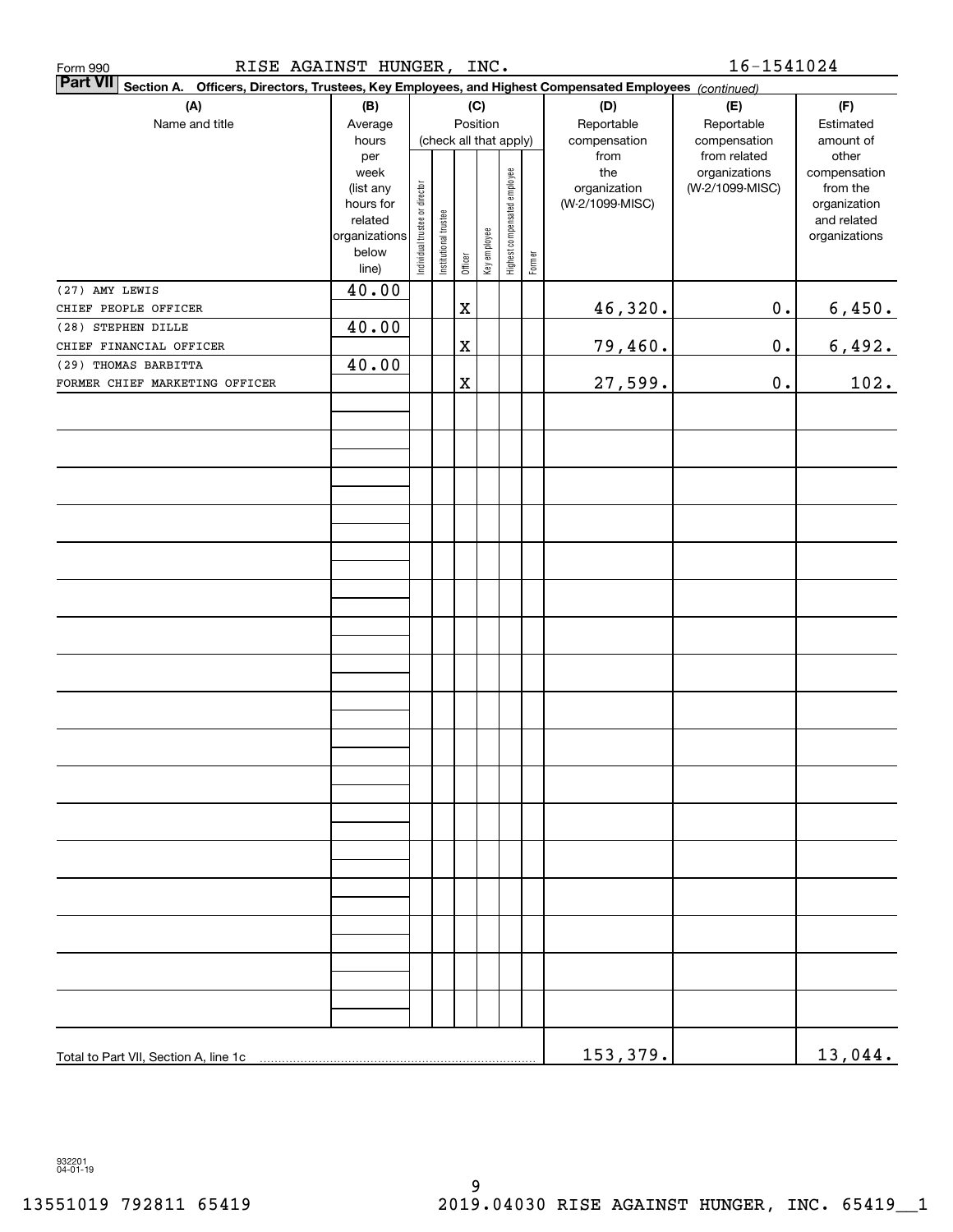|                                                           |                  | RISE AGAINST HUNGER,<br>Form 990 (2019)                                                                                                                                               |                      | INC.                 |                                                                                                          | 16-1541024                    | Page 9                                                          |
|-----------------------------------------------------------|------------------|---------------------------------------------------------------------------------------------------------------------------------------------------------------------------------------|----------------------|----------------------|----------------------------------------------------------------------------------------------------------|-------------------------------|-----------------------------------------------------------------|
|                                                           | <b>Part VIII</b> | <b>Statement of Revenue</b>                                                                                                                                                           |                      |                      |                                                                                                          |                               |                                                                 |
|                                                           |                  | Check if Schedule O contains a response or note to any line in this Part VIII                                                                                                         |                      |                      | $\begin{array}{c c c c c c} \hline \text{ } & \text{(B)} & \text{ } & \text{(C)} & \text{ } \end{array}$ |                               |                                                                 |
|                                                           |                  |                                                                                                                                                                                       |                      | (A)<br>Total revenue | Related or exempt<br>function revenue                                                                    | Unrelated<br>business revenue | (D)<br>Revenue excluded<br>from tax under<br>sections 512 - 514 |
|                                                           |                  | 1 a Federated campaigns<br>1a                                                                                                                                                         |                      |                      |                                                                                                          |                               |                                                                 |
|                                                           |                  | 1 <sub>b</sub><br><b>b</b> Membership dues                                                                                                                                            |                      |                      |                                                                                                          |                               |                                                                 |
|                                                           | с                | 1 <sub>c</sub><br>Fundraising events                                                                                                                                                  | 15,671.              |                      |                                                                                                          |                               |                                                                 |
|                                                           |                  | 1 <sub>d</sub><br>d Related organizations                                                                                                                                             |                      |                      |                                                                                                          |                               |                                                                 |
| Contributions, Gifts, Grants<br>and Other Similar Amounts | е                | Government grants (contributions)<br>1e                                                                                                                                               |                      |                      |                                                                                                          |                               |                                                                 |
|                                                           |                  | f All other contributions, gifts, grants, and                                                                                                                                         |                      |                      |                                                                                                          |                               |                                                                 |
|                                                           |                  | similar amounts not included above<br>1f                                                                                                                                              | 62, 272, 169.        |                      |                                                                                                          |                               |                                                                 |
|                                                           | g                | $1g$ \$<br>Noncash contributions included in lines 1a-1f                                                                                                                              | 36, 104, 809.        |                      |                                                                                                          |                               |                                                                 |
|                                                           |                  |                                                                                                                                                                                       |                      | 62,287,840.          |                                                                                                          |                               |                                                                 |
|                                                           |                  |                                                                                                                                                                                       | <b>Business Code</b> |                      |                                                                                                          |                               |                                                                 |
|                                                           | 2 a              | <u> 1989 - Johann Harry Harry Harry Harry Harry Harry Harry Harry Harry Harry Harry Harry Harry Harry Harry Harry</u>                                                                 |                      |                      |                                                                                                          |                               |                                                                 |
| Program Service<br>Revenue                                | b<br>с           | <u> 1989 - Johann John Stone, meil in der Stone aus der Stone aus der Stone aus der Stone aus der Stone anderes E</u>                                                                 |                      |                      |                                                                                                          |                               |                                                                 |
|                                                           | d                | <u> Alexandro Alexandro Alexandro Alexandro Alexandro Alexandro Alexandro Alexandro Alexandro Alexandro Alexandro A</u><br><u> 1989 - Johann Barn, amerikansk politiker (d. 1989)</u> |                      |                      |                                                                                                          |                               |                                                                 |
|                                                           | е                |                                                                                                                                                                                       |                      |                      |                                                                                                          |                               |                                                                 |
|                                                           |                  | f All other program service revenue                                                                                                                                                   |                      |                      |                                                                                                          |                               |                                                                 |
|                                                           | g                |                                                                                                                                                                                       |                      |                      |                                                                                                          |                               |                                                                 |
|                                                           | 3                | Investment income (including dividends, interest, and                                                                                                                                 |                      |                      |                                                                                                          |                               |                                                                 |
|                                                           |                  |                                                                                                                                                                                       |                      | 40,496.              |                                                                                                          |                               | 40,496.                                                         |
|                                                           | 4                | Income from investment of tax-exempt bond proceeds                                                                                                                                    |                      |                      |                                                                                                          |                               |                                                                 |
|                                                           | 5                |                                                                                                                                                                                       |                      |                      |                                                                                                          |                               |                                                                 |
|                                                           |                  | (i) Real                                                                                                                                                                              | (ii) Personal        |                      |                                                                                                          |                               |                                                                 |
|                                                           |                  | 6a<br>6 a Gross rents                                                                                                                                                                 |                      |                      |                                                                                                          |                               |                                                                 |
|                                                           | b                | 6b<br>Less: rental expenses                                                                                                                                                           |                      |                      |                                                                                                          |                               |                                                                 |
|                                                           | c                | Rental income or (loss)<br>6с<br>d Net rental income or (loss)                                                                                                                        |                      |                      |                                                                                                          |                               |                                                                 |
|                                                           |                  | (i) Securities<br>7 a Gross amount from sales of                                                                                                                                      | (ii) Other           |                      |                                                                                                          |                               |                                                                 |
|                                                           |                  | assets other than inventory<br>7a                                                                                                                                                     | 2,414.               |                      |                                                                                                          |                               |                                                                 |
|                                                           |                  | <b>b</b> Less: cost or other basis                                                                                                                                                    |                      |                      |                                                                                                          |                               |                                                                 |
|                                                           |                  | 7b<br>and sales expenses                                                                                                                                                              | 697.                 |                      |                                                                                                          |                               |                                                                 |
| evenue                                                    |                  | <b>7c</b><br>c Gain or (loss)                                                                                                                                                         | 1,717.               |                      |                                                                                                          |                               |                                                                 |
|                                                           |                  |                                                                                                                                                                                       |                      | 1,717.               |                                                                                                          |                               | 1,717.                                                          |
| Other <sub>R</sub>                                        |                  | 8 a Gross income from fundraising events (not                                                                                                                                         |                      |                      |                                                                                                          |                               |                                                                 |
|                                                           |                  | including $\frac{2}{3}$ 15,671. of                                                                                                                                                    |                      |                      |                                                                                                          |                               |                                                                 |
|                                                           |                  | contributions reported on line 1c). See                                                                                                                                               |                      |                      |                                                                                                          |                               |                                                                 |
|                                                           |                  | 8a                                                                                                                                                                                    | 2,975.               |                      |                                                                                                          |                               |                                                                 |
|                                                           |                  | 8b<br><b>b</b> Less: direct expenses <i></i>                                                                                                                                          | 5,045.               |                      |                                                                                                          |                               |                                                                 |
|                                                           |                  | c Net income or (loss) from fundraising events                                                                                                                                        | ▶                    | $-2,070.$            |                                                                                                          |                               | $-2,070.$                                                       |
|                                                           |                  | 9 a Gross income from gaming activities. See                                                                                                                                          |                      |                      |                                                                                                          |                               |                                                                 |
|                                                           |                  | 9a<br>9b<br><b>b</b> Less: direct expenses <b>manually</b>                                                                                                                            |                      |                      |                                                                                                          |                               |                                                                 |
|                                                           |                  | c Net income or (loss) from gaming activities                                                                                                                                         |                      |                      |                                                                                                          |                               |                                                                 |
|                                                           |                  | 10 a Gross sales of inventory, less returns                                                                                                                                           |                      |                      |                                                                                                          |                               |                                                                 |
|                                                           |                  | 10a                                                                                                                                                                                   |                      |                      |                                                                                                          |                               |                                                                 |
|                                                           |                  | 10b<br><b>b</b> Less: cost of goods sold                                                                                                                                              |                      |                      |                                                                                                          |                               |                                                                 |
|                                                           |                  | c Net income or (loss) from sales of inventory                                                                                                                                        |                      |                      |                                                                                                          |                               |                                                                 |
|                                                           |                  |                                                                                                                                                                                       | <b>Business Code</b> |                      |                                                                                                          |                               |                                                                 |
| Miscellaneous<br>Revenue                                  |                  | 11 a SALE OF GOODS                                                                                                                                                                    | 448000               | 25,532.              |                                                                                                          |                               | 25,532.                                                         |
|                                                           | b                |                                                                                                                                                                                       |                      |                      |                                                                                                          |                               |                                                                 |
|                                                           | с                |                                                                                                                                                                                       |                      |                      |                                                                                                          |                               |                                                                 |
|                                                           |                  |                                                                                                                                                                                       |                      |                      |                                                                                                          |                               |                                                                 |
|                                                           |                  |                                                                                                                                                                                       |                      | 25,532.              |                                                                                                          | 0.                            |                                                                 |
|                                                           | 12               |                                                                                                                                                                                       |                      | 62, 353, 515.        | 0.                                                                                                       |                               | 65,675.<br>Form 990 (2019)                                      |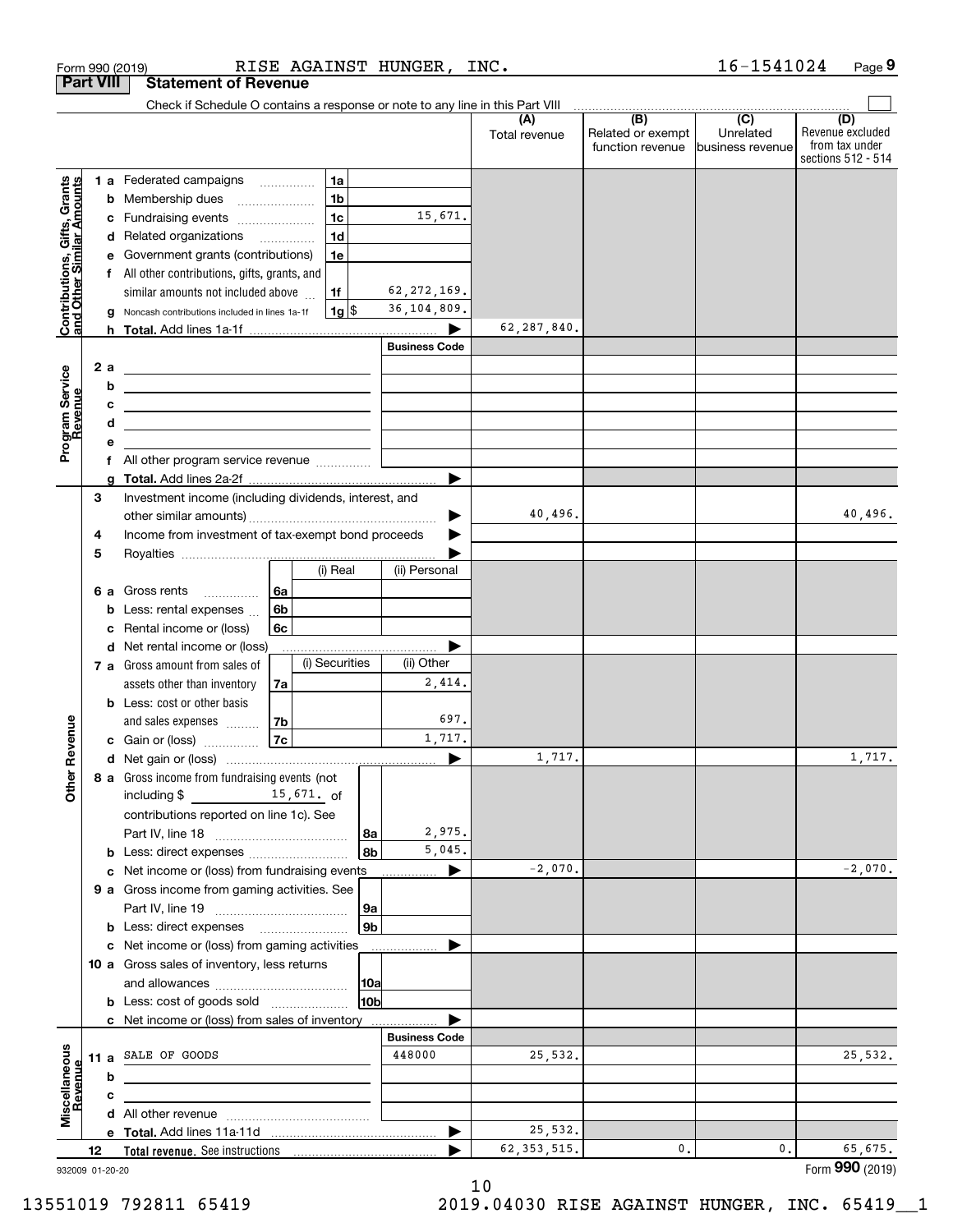Form 990 (2019) RISE AGAINST HUNGER, INC.  $16\hbox{--}1541024$   $_{\sf Page}$ 

|              |                      | <b>Part IX Statement of Functional Expenses</b>                                                                                                                                                            |                       |                                    |                                           |                                |
|--------------|----------------------|------------------------------------------------------------------------------------------------------------------------------------------------------------------------------------------------------------|-----------------------|------------------------------------|-------------------------------------------|--------------------------------|
|              |                      | Section 501(c)(3) and 501(c)(4) organizations must complete all columns. All other organizations must complete column (A).                                                                                 |                       |                                    |                                           |                                |
|              |                      | Check if Schedule O contains a response or note to any line in this Part IX                                                                                                                                |                       |                                    |                                           |                                |
|              |                      | Do not include amounts reported on lines 6b,<br>7b, 8b, 9b, and 10b of Part VIII.                                                                                                                          | (A)<br>Total expenses | (B)<br>Program service<br>expenses | (C)<br>Management and<br>general expenses | (D)<br>Fundraising<br>expenses |
| 1.           |                      | Grants and other assistance to domestic organizations                                                                                                                                                      |                       |                                    |                                           |                                |
|              |                      | and domestic governments. See Part IV, line 21                                                                                                                                                             |                       |                                    |                                           |                                |
| $\mathbf{2}$ |                      | Grants and other assistance to domestic                                                                                                                                                                    |                       |                                    |                                           |                                |
|              |                      | individuals. See Part IV, line 22                                                                                                                                                                          |                       |                                    |                                           |                                |
| 3            |                      | Grants and other assistance to foreign                                                                                                                                                                     |                       |                                    |                                           |                                |
|              |                      | organizations, foreign governments, and foreign                                                                                                                                                            |                       |                                    |                                           |                                |
|              |                      | individuals. See Part IV, lines 15 and 16                                                                                                                                                                  | 39, 365, 617.         | 39, 365, 617.                      |                                           |                                |
| 4            |                      | Benefits paid to or for members                                                                                                                                                                            |                       |                                    |                                           |                                |
| 5            |                      | Compensation of current officers, directors,                                                                                                                                                               |                       |                                    |                                           |                                |
|              |                      | trustees, and key employees                                                                                                                                                                                | 1,207,171.            | 443,943.                           | 446,669.                                  | 316,559.                       |
| 6            |                      | Compensation not included above to disqualified                                                                                                                                                            |                       |                                    |                                           |                                |
|              |                      | persons (as defined under section 4958(f)(1)) and                                                                                                                                                          |                       |                                    |                                           |                                |
|              |                      | persons described in section 4958(c)(3)(B)                                                                                                                                                                 |                       |                                    |                                           |                                |
| 7            |                      |                                                                                                                                                                                                            | 7,633,462.            | 5,775,135.                         | 1,262,220.                                | 596, 107.                      |
| 8            |                      | Pension plan accruals and contributions (include                                                                                                                                                           |                       |                                    |                                           |                                |
|              |                      | section 401(k) and 403(b) employer contributions)                                                                                                                                                          | 985, 245.             | 684,894.                           | 211,002.                                  | 89,349.                        |
| 9            |                      |                                                                                                                                                                                                            | 716,068.              | $\overline{497,775.}$              | 153, 355.                                 | 64,938.                        |
| 10           |                      |                                                                                                                                                                                                            |                       |                                    |                                           |                                |
| 11           |                      | Fees for services (nonemployees):                                                                                                                                                                          |                       |                                    |                                           |                                |
| a<br>b       |                      |                                                                                                                                                                                                            | 49, 254.              | 10, 179.                           |                                           |                                |
| c            |                      |                                                                                                                                                                                                            | 43, 474.              | 8,985.                             | $\frac{31,436}{27,747}$                   | $\frac{7,639.}{6,742.}$        |
| d            |                      |                                                                                                                                                                                                            |                       |                                    |                                           |                                |
| e            |                      | Professional fundraising services. See Part IV, line 17                                                                                                                                                    | 167,055.              |                                    |                                           | 167,055.                       |
| f            |                      | Investment management fees                                                                                                                                                                                 |                       |                                    |                                           |                                |
| g            |                      | Other. (If line 11g amount exceeds 10% of line 25,                                                                                                                                                         |                       |                                    |                                           |                                |
|              |                      | column (A) amount, list line 11g expenses on Sch O.)                                                                                                                                                       | 1,031,373.            | 247,673.                           | 764,889.                                  | 18,811.                        |
| 12           |                      | Advertising and promotion <i>manually contained</i>                                                                                                                                                        | 165,622.              |                                    | 108, 134.                                 | 57,488.                        |
| 13           |                      |                                                                                                                                                                                                            | 113, 174.             | 98,066.                            | 13,092.                                   | 2,016.                         |
| 14           |                      |                                                                                                                                                                                                            | 397,964.              | 41,446.                            | 349,889.                                  | 6,629.                         |
| 15           |                      |                                                                                                                                                                                                            |                       |                                    |                                           |                                |
| 16           |                      |                                                                                                                                                                                                            | 1,665,566.            | 1,480,212.                         | 185,354.                                  |                                |
| 17           | Travel               |                                                                                                                                                                                                            | 642,889.              | 470,965.                           | 67,160.                                   | 104,764.                       |
| 18           |                      | Payments of travel or entertainment expenses                                                                                                                                                               |                       |                                    |                                           |                                |
|              |                      | for any federal, state, or local public officials                                                                                                                                                          |                       |                                    |                                           |                                |
| 19           |                      | Conferences, conventions, and meetings                                                                                                                                                                     | 125, 250.             | 392.                               | 123,003.                                  | 1,855.                         |
| 20           | Interest             |                                                                                                                                                                                                            |                       |                                    |                                           |                                |
| 21           |                      |                                                                                                                                                                                                            |                       |                                    |                                           |                                |
| 22           |                      | Depreciation, depletion, and amortization                                                                                                                                                                  | 310,006.<br>342,009.  | 257,713.                           | 52, 293.<br>342,009.                      |                                |
| 23           | Insurance            |                                                                                                                                                                                                            |                       |                                    |                                           |                                |
| 24           |                      | Other expenses. Itemize expenses not covered<br>above (List miscellaneous expenses on line 24e. If<br>line 24e amount exceeds 10% of line 25, column (A)<br>amount, list line 24e expenses on Schedule O.) |                       |                                    |                                           |                                |
| a            | SUPPLIES             |                                                                                                                                                                                                            | 7, 112, 719.          | 7, 112, 719.                       |                                           |                                |
| b            |                      | <b>BANK SERVICE CHARGES</b>                                                                                                                                                                                | 186,915.              | 77,700.                            | 109,215.                                  |                                |
| C            |                      | PRINTING & REPRODUCTION                                                                                                                                                                                    | 98, 108.              | 38,101.                            | $\overline{48, 712}$ .                    | 11, 295.                       |
| d            |                      | REPAIRS & MAINTENANCE                                                                                                                                                                                      | 97,504.               | 92,748.                            | 4,756.                                    |                                |
|              | e All other expenses |                                                                                                                                                                                                            | 129,725.              | 40,974.                            | 67,602.                                   | 21,149.                        |
| 25           |                      | Total functional expenses. Add lines 1 through 24e                                                                                                                                                         | 62,586,170.           | 56,745,237.                        | 4,368,537.                                | 1,472,396.                     |
| 26           |                      | Joint costs. Complete this line only if the organization                                                                                                                                                   |                       |                                    |                                           |                                |
|              |                      | reported in column (B) joint costs from a combined                                                                                                                                                         |                       |                                    |                                           |                                |
|              |                      | educational campaign and fundraising solicitation.                                                                                                                                                         |                       |                                    |                                           |                                |

11

932010 01-20-20

 $\mathcal{L}^{\text{max}}$ 

Check here

if following SOP 98-2 (ASC 958-720)

Form (2019) **990**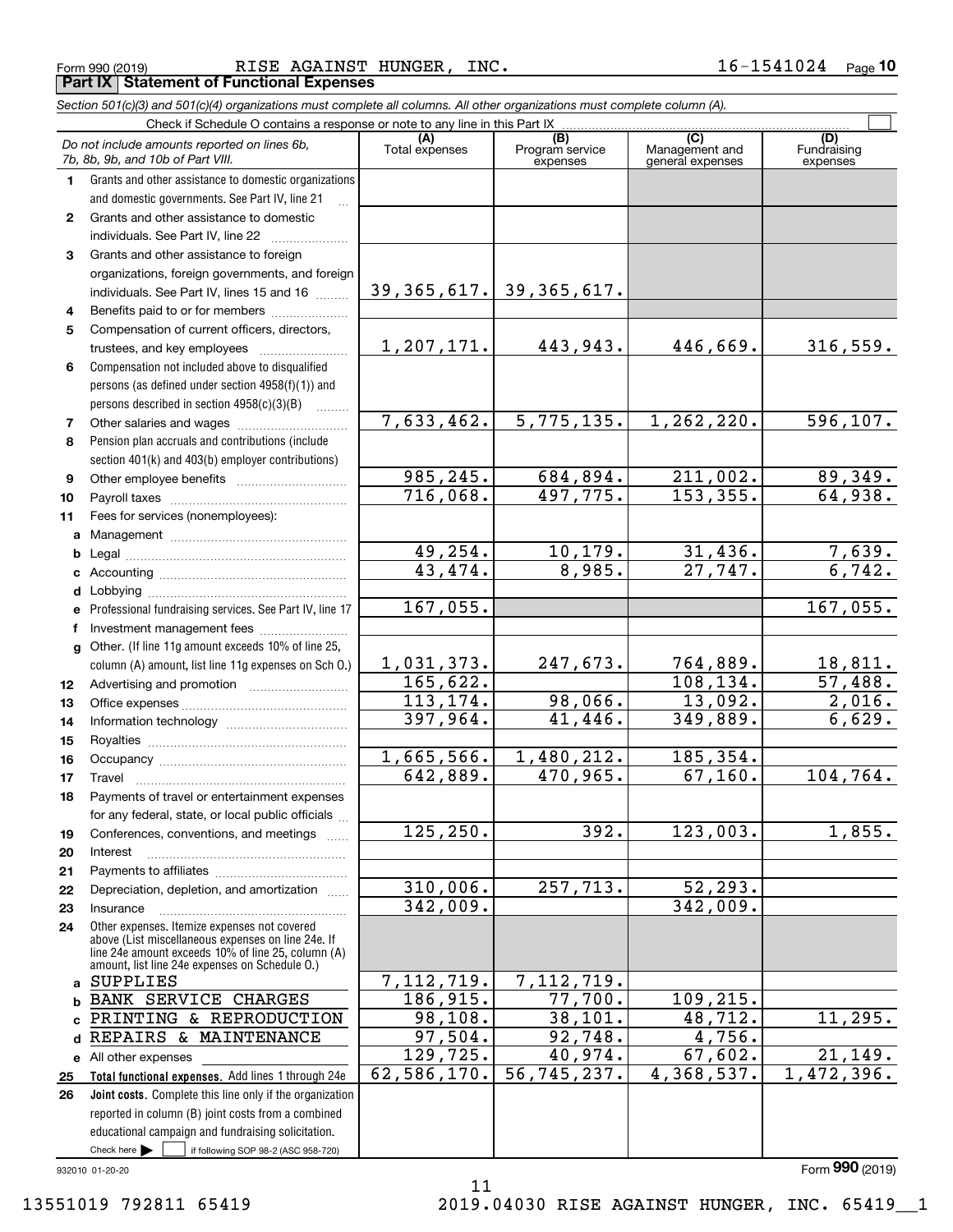#### Form 990 (2019) RISE AGAINST HUNGER, INC.  $16\hbox{--}1541024$   $_{\sf Page}$ **Part X** Balance Sheet

Check if Schedule O contains a response or note to any line in this Part X

Retained earnings, endowment, accumulated income, or other funds Total net assets or fund balances ~~~~~~~~~~~~~~~~~~~~~~

Total liabilities and net assets/fund balances

**123** Pledges and grants receivable, net  $\ldots$  **multimes contained and grants receivable**, net **multimes contained and grants receivable**, net **multimes contained and grants receivable 45**Loans and other receivables from any current or former officer, director, **6910a**Land, buildings, and equipment: cost or other **1112142122232412345678910c11121314151617181920212223242526b** Less: accumulated depreciation  $\ldots$  **10b** basis. Complete Part VI of Schedule D will aller **Total assets.**  Add lines 1 through 15 (must equal line 33) **Total liabilities.**  Add lines 17 through 25 **Organizations that follow FASB ASC 958, check here** | X **and complete lines 27, 28, 32, and 33. 2728Organizations that do not follow FASB ASC 958, check here** | **and complete lines 29 through 33. 2930**Beginning of year | | End of year Cash - non-interest-bearing ~~~~~~~~~~~~~~~~~~~~~~~~~ Savings and temporary cash investments ~~~~~~~~~~~~~~~~~~Accounts receivable, net ~~~~~~~~~~~~~~~~~~~~~~~~~~ trustee, key employee, creator or founder, substantial contributor, or 35% controlled entity or family member of any of these persons ............................ Loans and other receivables from other disqualified persons (as defined under section 4958(f)(1)), and persons described in section  $4958(c)(3)(B)$  ...... Notes and loans receivable, net ~~~~~~~~~~~~~~~~~~~~~~~Inventories for sale or use ~~~~~~~~~~~~~~~~~~~~~~~~~~Prepaid expenses and deferred charges ~~~~~~~~~~~~~~~~~~ Investments - publicly traded securities ~~~~~~~~~~~~~~~~~~~ Investments - other securities. See Part IV, line 11 ~~~~~~~~~~~~~~ Investments - program-related. See Part IV, line 11 [2010] [2010] [2010] [2010] [2010] [2010] [2010] [2010] [2 Intangible assets …………………………………………………………………………………… Other assets. See Part IV, line 11 ~~~~~~~~~~~~~~~~~~~~~~ Accounts payable and accrued expenses ~~~~~~~~~~~~~~~~~~ Grants payable ~~~~~~~~~~~~~~~~~~~~~~~~~~~~~~~ Deferred revenue ~~~~~~~~~~~~~~~~~~~~~~~~~~~~~~ Tax-exempt bond liabilities …………………………………………………………… Escrow or custodial account liability. Complete Part IV of Schedule D Loans and other payables to any current or former officer, director, trustee, key employee, creator or founder, substantial contributor, or 35% controlled entity or family member of any of these persons ~~~~~~~~~Secured mortgages and notes payable to unrelated third parties Unsecured notes and loans payable to unrelated third parties Other liabilities (including federal income tax, payables to related third parties, and other liabilities not included on lines 17-24). Complete Part X of Schedule D ~~~~~~~~~~~~~~~~~~~~~~~~~~~~~~~ Net assets without donor restrictions ~~~~~~~~~~~~~~~~~~~~ Net assets with donor restrictions ~~~~~~~~~~~~~~~~~~~~~~ Capital stock or trust principal, or current funds ~~~~~~~~~~~~~~~Paid-in or capital surplus, or land, building, or equipment fund www.commun.com  $3,207,354.$   $1 \quad 2,780,400.$  $719,473. | 4 | 973,869.$ 960,479. 544,773. 707,629. 561,265.  $362,629$ .  $9$  365,155. 2,253,318.  $835, 174.$  533, 446.  $|10c|$  1, 418, 144.  $283,221.$   $15$  539,781.  $8,584,207.$  16  $8,213,989.$  $1,809,976.$  2 1,030,602.  $2,351,876.$  17 | 1,738,176.  $1,530,604.$  1, 1, 113, 730.  $990,903$ . |  $25$  | 1,883,914.  $4,873,383.$   $26$  4,735,820.  $2,935,764. |z_7| 2,984,314.$  $775,060. |28| 493,855.$ 

Form (2019) **990**

**313233**

 $3,710,824.$   $32 \mid 3,478,169.$  $8,584,207$ .  $|33|$   $8,213,989$ .

 $\mathcal{L}^{\text{max}}$ 

**(A) (B)**

**78**

**Assets**

**13**

**25**

**Liabilities**

iabilities

**26**

**2728**

**Net Assets or Fund Balances**

 $\frac{1}{2}$ 

Assets or Fund Balances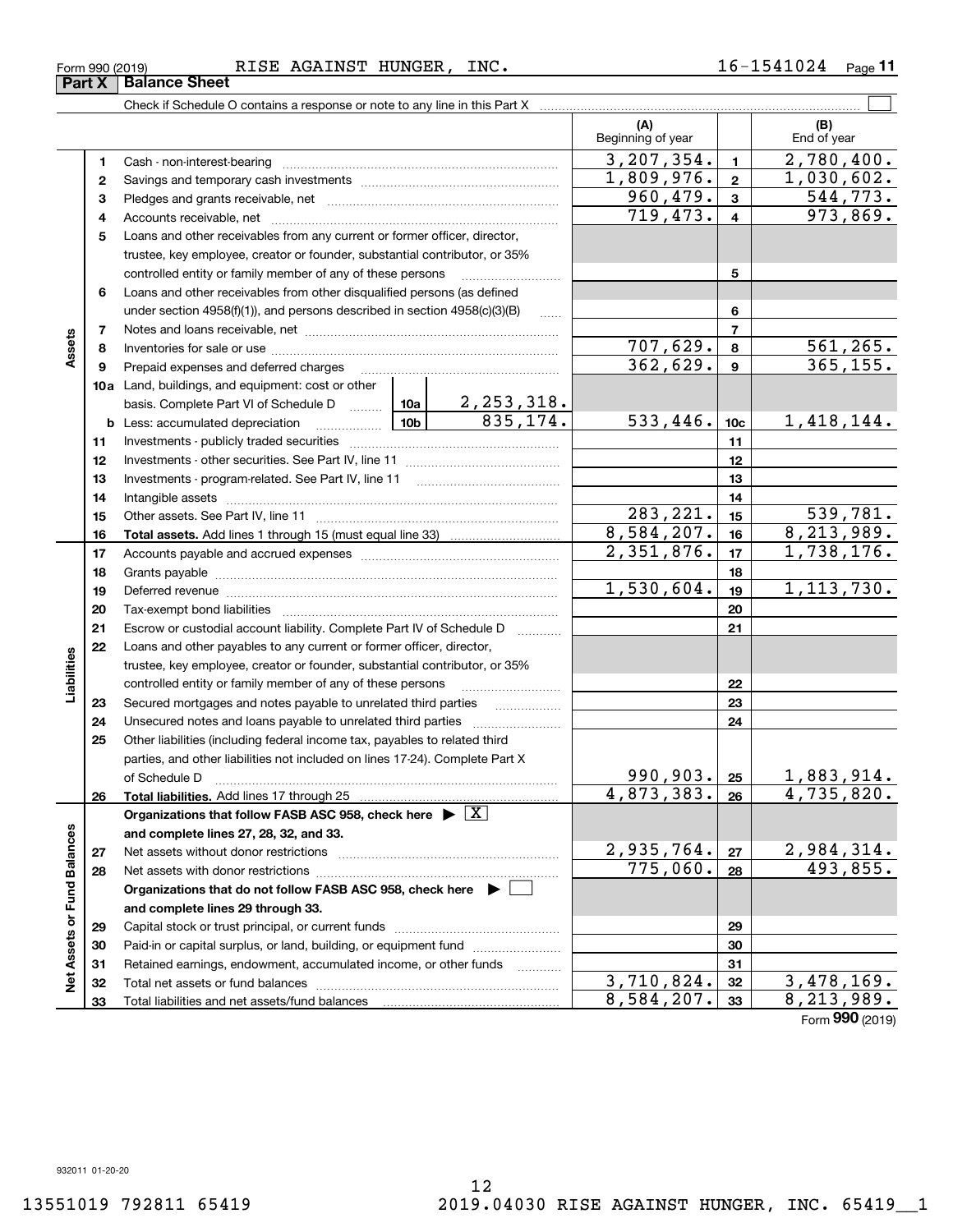|    | RISE AGAINST HUNGER, INC.<br>Form 990 (2019)                                                                                    |                          | 16-1541024 Page 12 |            |                         |
|----|---------------------------------------------------------------------------------------------------------------------------------|--------------------------|--------------------|------------|-------------------------|
|    | <b>Part XI   Reconciliation of Net Assets</b>                                                                                   |                          |                    |            |                         |
|    |                                                                                                                                 |                          |                    |            |                         |
|    |                                                                                                                                 |                          |                    |            |                         |
| 1  | Total revenue (must equal Part VIII, column (A), line 12)                                                                       | 1.                       | 62, 353, 515.      |            |                         |
| 2  |                                                                                                                                 | $\mathbf{2}$             | 62,586,170.        |            |                         |
| з  | Revenue less expenses. Subtract line 2 from line 1                                                                              | 3                        | $-232,655.$        |            |                         |
| 4  |                                                                                                                                 | $\overline{\mathbf{4}}$  | 3,710,824.         |            |                         |
| 5  | Net unrealized gains (losses) on investments                                                                                    | 5                        |                    |            |                         |
| 6  |                                                                                                                                 | 6                        |                    |            |                         |
| 7  | Investment expenses www.communication.com/www.communication.com/www.communication.com/www.com                                   | $\overline{\phantom{a}}$ |                    |            |                         |
| 8  | Prior period adjustments                                                                                                        | 8                        |                    |            |                         |
| 9  | Other changes in net assets or fund balances (explain on Schedule O)                                                            | $\mathbf{9}$             |                    |            | 0.                      |
| 10 | Net assets or fund balances at end of year. Combine lines 3 through 9 (must equal Part X, line 32,                              |                          |                    |            |                         |
|    | column (B))                                                                                                                     | 10                       | 3,478,169.         |            |                         |
|    | Part XII Financial Statements and Reporting                                                                                     |                          |                    |            |                         |
|    |                                                                                                                                 |                          |                    |            | $\overline{\mathbf{x}}$ |
|    |                                                                                                                                 |                          |                    | <b>Yes</b> | <b>No</b>               |
| 1  | $ X $ Accrual<br>Accounting method used to prepare the Form 990: <u>June</u> Cash<br>Other                                      |                          |                    |            |                         |
|    | If the organization changed its method of accounting from a prior year or checked "Other," explain in Schedule O.               |                          |                    |            |                         |
|    | 2a Were the organization's financial statements compiled or reviewed by an independent accountant?                              |                          | 2a                 |            | Х                       |
|    | If "Yes," check a box below to indicate whether the financial statements for the year were compiled or reviewed on a            |                          |                    |            |                         |
|    | separate basis, consolidated basis, or both:                                                                                    |                          |                    |            |                         |
|    | Separate basis<br><b>Consolidated basis</b><br>Both consolidated and separate basis                                             |                          |                    |            |                         |
|    | <b>b</b> Were the organization's financial statements audited by an independent accountant?                                     |                          | 2 <sub>b</sub>     | х          |                         |
|    | If "Yes," check a box below to indicate whether the financial statements for the year were audited on a separate basis,         |                          |                    |            |                         |
|    | consolidated basis, or both:                                                                                                    |                          |                    |            |                         |
|    | $X$ Separate basis<br>Consolidated basis<br>Both consolidated and separate basis                                                |                          |                    |            |                         |
|    | c If "Yes" to line 2a or 2b, does the organization have a committee that assumes responsibility for oversight of the audit,     |                          |                    |            |                         |
|    |                                                                                                                                 |                          | 2c                 | x          |                         |
|    | If the organization changed either its oversight process or selection process during the tax year, explain on Schedule O.       |                          |                    |            |                         |
|    | 3a As a result of a federal award, was the organization required to undergo an audit or audits as set forth in the Single Audit |                          |                    |            |                         |
|    |                                                                                                                                 |                          | Зa                 |            | x                       |
|    | b If "Yes," did the organization undergo the required audit or audits? If the organization did not undergo the required audit   |                          |                    |            |                         |
|    |                                                                                                                                 |                          | 3b                 |            |                         |

Form (2019) **990**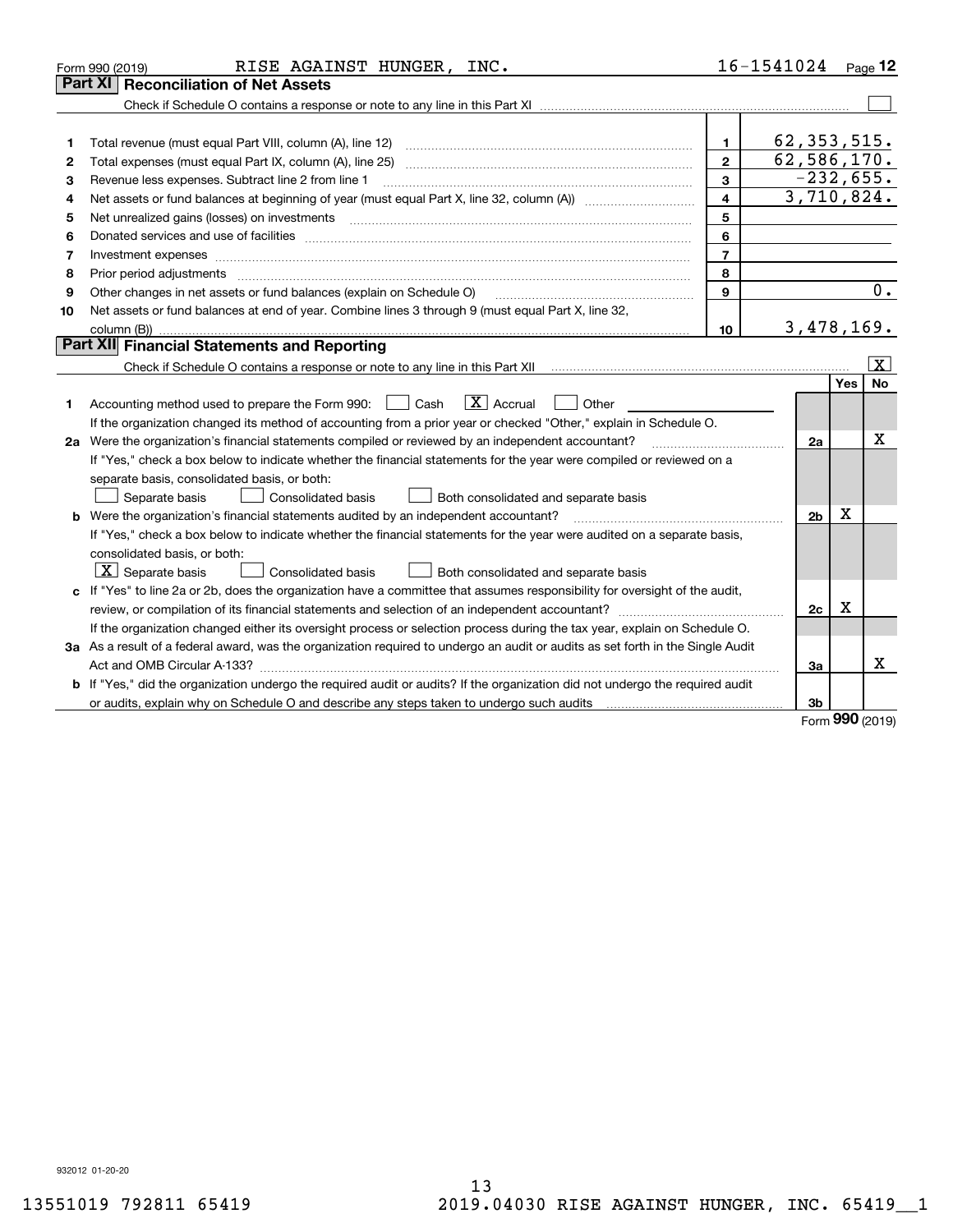| <b>SCHEDULE A</b> |
|-------------------|
|-------------------|

Department of the Treasury Internal Revenue Service

**(Form 990 or 990-EZ)**

## **Public Charity Status and Public Support**

**Complete if the organization is a section 501(c)(3) organization or a section 4947(a)(1) nonexempt charitable trust.**

**| Attach to Form 990 or Form 990-EZ.** 

**| Go to www.irs.gov/Form990 for instructions and the latest information.**

| OMB No. 1545-0047                   |
|-------------------------------------|
| 2019                                |
| <b>Open to Public</b><br>Inspection |

| Name of the organization                                                                            | Emplover identification number |
|-----------------------------------------------------------------------------------------------------|--------------------------------|
| INC.<br>RISE AGAINST HUNGER,                                                                        | 16-1541024                     |
| <b>Dogson for Dublio Charity Status</b> (All experience work consistential assistantially<br>Dort L |                                |

|                 |         |                                                                                                                                               | RISE AGAINST HUNGER, |                                                        | INC. |                                                                |    |                            |  | 16-1541024                 |  |  |  |
|-----------------|---------|-----------------------------------------------------------------------------------------------------------------------------------------------|----------------------|--------------------------------------------------------|------|----------------------------------------------------------------|----|----------------------------|--|----------------------------|--|--|--|
|                 | Part I  | Reason for Public Charity Status (All organizations must complete this part.) See instructions.                                               |                      |                                                        |      |                                                                |    |                            |  |                            |  |  |  |
|                 |         | The organization is not a private foundation because it is: (For lines 1 through 12, check only one box.)                                     |                      |                                                        |      |                                                                |    |                            |  |                            |  |  |  |
| 1               |         | A church, convention of churches, or association of churches described in section 170(b)(1)(A)(i).                                            |                      |                                                        |      |                                                                |    |                            |  |                            |  |  |  |
| 2               |         | A school described in section 170(b)(1)(A)(ii). (Attach Schedule E (Form 990 or 990-EZ).)                                                     |                      |                                                        |      |                                                                |    |                            |  |                            |  |  |  |
| 3               |         | A hospital or a cooperative hospital service organization described in section 170(b)(1)(A)(iii).                                             |                      |                                                        |      |                                                                |    |                            |  |                            |  |  |  |
| 4               |         | A medical research organization operated in conjunction with a hospital described in section 170(b)(1)(A)(iii). Enter the hospital's name,    |                      |                                                        |      |                                                                |    |                            |  |                            |  |  |  |
|                 |         | city, and state:                                                                                                                              |                      |                                                        |      |                                                                |    |                            |  |                            |  |  |  |
|                 |         | An organization operated for the benefit of a college or university owned or operated by a governmental unit described in                     |                      |                                                        |      |                                                                |    |                            |  |                            |  |  |  |
| 5               |         |                                                                                                                                               |                      |                                                        |      |                                                                |    |                            |  |                            |  |  |  |
|                 |         | section 170(b)(1)(A)(iv). (Complete Part II.)                                                                                                 |                      |                                                        |      |                                                                |    |                            |  |                            |  |  |  |
| 6               |         | A federal, state, or local government or governmental unit described in section 170(b)(1)(A)(v).                                              |                      |                                                        |      |                                                                |    |                            |  |                            |  |  |  |
|                 | 7 $ X $ | An organization that normally receives a substantial part of its support from a governmental unit or from the general public described in     |                      |                                                        |      |                                                                |    |                            |  |                            |  |  |  |
|                 |         | section 170(b)(1)(A)(vi). (Complete Part II.)                                                                                                 |                      |                                                        |      |                                                                |    |                            |  |                            |  |  |  |
| 8               |         | A community trust described in section 170(b)(1)(A)(vi). (Complete Part II.)                                                                  |                      |                                                        |      |                                                                |    |                            |  |                            |  |  |  |
| 9               |         | An agricultural research organization described in section 170(b)(1)(A)(ix) operated in conjunction with a land-grant college                 |                      |                                                        |      |                                                                |    |                            |  |                            |  |  |  |
|                 |         | or university or a non-land-grant college of agriculture (see instructions). Enter the name, city, and state of the college or                |                      |                                                        |      |                                                                |    |                            |  |                            |  |  |  |
|                 |         | university:                                                                                                                                   |                      |                                                        |      |                                                                |    |                            |  |                            |  |  |  |
| 10              |         | An organization that normally receives: (1) more than 33 1/3% of its support from contributions, membership fees, and gross receipts from     |                      |                                                        |      |                                                                |    |                            |  |                            |  |  |  |
|                 |         | activities related to its exempt functions - subject to certain exceptions, and (2) no more than 33 1/3% of its support from gross investment |                      |                                                        |      |                                                                |    |                            |  |                            |  |  |  |
|                 |         | income and unrelated business taxable income (less section 511 tax) from businesses acquired by the organization after June 30, 1975.         |                      |                                                        |      |                                                                |    |                            |  |                            |  |  |  |
|                 |         | See section 509(a)(2). (Complete Part III.)                                                                                                   |                      |                                                        |      |                                                                |    |                            |  |                            |  |  |  |
| 11              |         | An organization organized and operated exclusively to test for public safety. See section 509(a)(4).                                          |                      |                                                        |      |                                                                |    |                            |  |                            |  |  |  |
| 12 <sub>2</sub> |         | An organization organized and operated exclusively for the benefit of, to perform the functions of, or to carry out the purposes of one or    |                      |                                                        |      |                                                                |    |                            |  |                            |  |  |  |
|                 |         | more publicly supported organizations described in section 509(a)(1) or section 509(a)(2). See section 509(a)(3). Check the box in            |                      |                                                        |      |                                                                |    |                            |  |                            |  |  |  |
|                 |         | lines 12a through 12d that describes the type of supporting organization and complete lines 12e, 12f, and 12g.                                |                      |                                                        |      |                                                                |    |                            |  |                            |  |  |  |
|                 |         | Type I. A supporting organization operated, supervised, or controlled by its supported organization(s), typically by giving                   |                      |                                                        |      |                                                                |    |                            |  |                            |  |  |  |
| а               |         |                                                                                                                                               |                      |                                                        |      |                                                                |    |                            |  |                            |  |  |  |
|                 |         | the supported organization(s) the power to regularly appoint or elect a majority of the directors or trustees of the supporting               |                      |                                                        |      |                                                                |    |                            |  |                            |  |  |  |
|                 |         | organization. You must complete Part IV, Sections A and B.                                                                                    |                      |                                                        |      |                                                                |    |                            |  |                            |  |  |  |
| b               |         | Type II. A supporting organization supervised or controlled in connection with its supported organization(s), by having                       |                      |                                                        |      |                                                                |    |                            |  |                            |  |  |  |
|                 |         | control or management of the supporting organization vested in the same persons that control or manage the supported                          |                      |                                                        |      |                                                                |    |                            |  |                            |  |  |  |
|                 |         | organization(s). You must complete Part IV, Sections A and C.                                                                                 |                      |                                                        |      |                                                                |    |                            |  |                            |  |  |  |
| с               |         | Type III functionally integrated. A supporting organization operated in connection with, and functionally integrated with,                    |                      |                                                        |      |                                                                |    |                            |  |                            |  |  |  |
|                 |         | its supported organization(s) (see instructions). You must complete Part IV, Sections A, D, and E.                                            |                      |                                                        |      |                                                                |    |                            |  |                            |  |  |  |
| d               |         | Type III non-functionally integrated. A supporting organization operated in connection with its supported organization(s)                     |                      |                                                        |      |                                                                |    |                            |  |                            |  |  |  |
|                 |         | that is not functionally integrated. The organization generally must satisfy a distribution requirement and an attentiveness                  |                      |                                                        |      |                                                                |    |                            |  |                            |  |  |  |
|                 |         | requirement (see instructions). You must complete Part IV, Sections A and D, and Part V.                                                      |                      |                                                        |      |                                                                |    |                            |  |                            |  |  |  |
| е               |         | Check this box if the organization received a written determination from the IRS that it is a Type I, Type II, Type III                       |                      |                                                        |      |                                                                |    |                            |  |                            |  |  |  |
|                 |         | functionally integrated, or Type III non-functionally integrated supporting organization.                                                     |                      |                                                        |      |                                                                |    |                            |  |                            |  |  |  |
| f               |         | Enter the number of supported organizations                                                                                                   |                      |                                                        |      |                                                                |    |                            |  |                            |  |  |  |
|                 |         | g Provide the following information about the supported organization(s).                                                                      |                      |                                                        |      |                                                                |    |                            |  |                            |  |  |  |
|                 |         | (i) Name of supported                                                                                                                         | (ii) EIN             | (iii) Type of organization<br>(described on lines 1-10 |      | (iv) Is the organization listed<br>in your governing document? |    | (v) Amount of monetary     |  | (vi) Amount of other       |  |  |  |
|                 |         | organization                                                                                                                                  |                      | above (see instructions))                              |      | Yes                                                            | No | support (see instructions) |  | support (see instructions) |  |  |  |
|                 |         |                                                                                                                                               |                      |                                                        |      |                                                                |    |                            |  |                            |  |  |  |
|                 |         |                                                                                                                                               |                      |                                                        |      |                                                                |    |                            |  |                            |  |  |  |
|                 |         |                                                                                                                                               |                      |                                                        |      |                                                                |    |                            |  |                            |  |  |  |
|                 |         |                                                                                                                                               |                      |                                                        |      |                                                                |    |                            |  |                            |  |  |  |
|                 |         |                                                                                                                                               |                      |                                                        |      |                                                                |    |                            |  |                            |  |  |  |
|                 |         |                                                                                                                                               |                      |                                                        |      |                                                                |    |                            |  |                            |  |  |  |
|                 |         |                                                                                                                                               |                      |                                                        |      |                                                                |    |                            |  |                            |  |  |  |
|                 |         |                                                                                                                                               |                      |                                                        |      |                                                                |    |                            |  |                            |  |  |  |
|                 |         |                                                                                                                                               |                      |                                                        |      |                                                                |    |                            |  |                            |  |  |  |

**Total**

LHA For Paperwork Reduction Act Notice, see the Instructions for Form 990 or 990-EZ. 932021 09-25-19 Schedule A (Form 990 or 990-EZ) 2019 14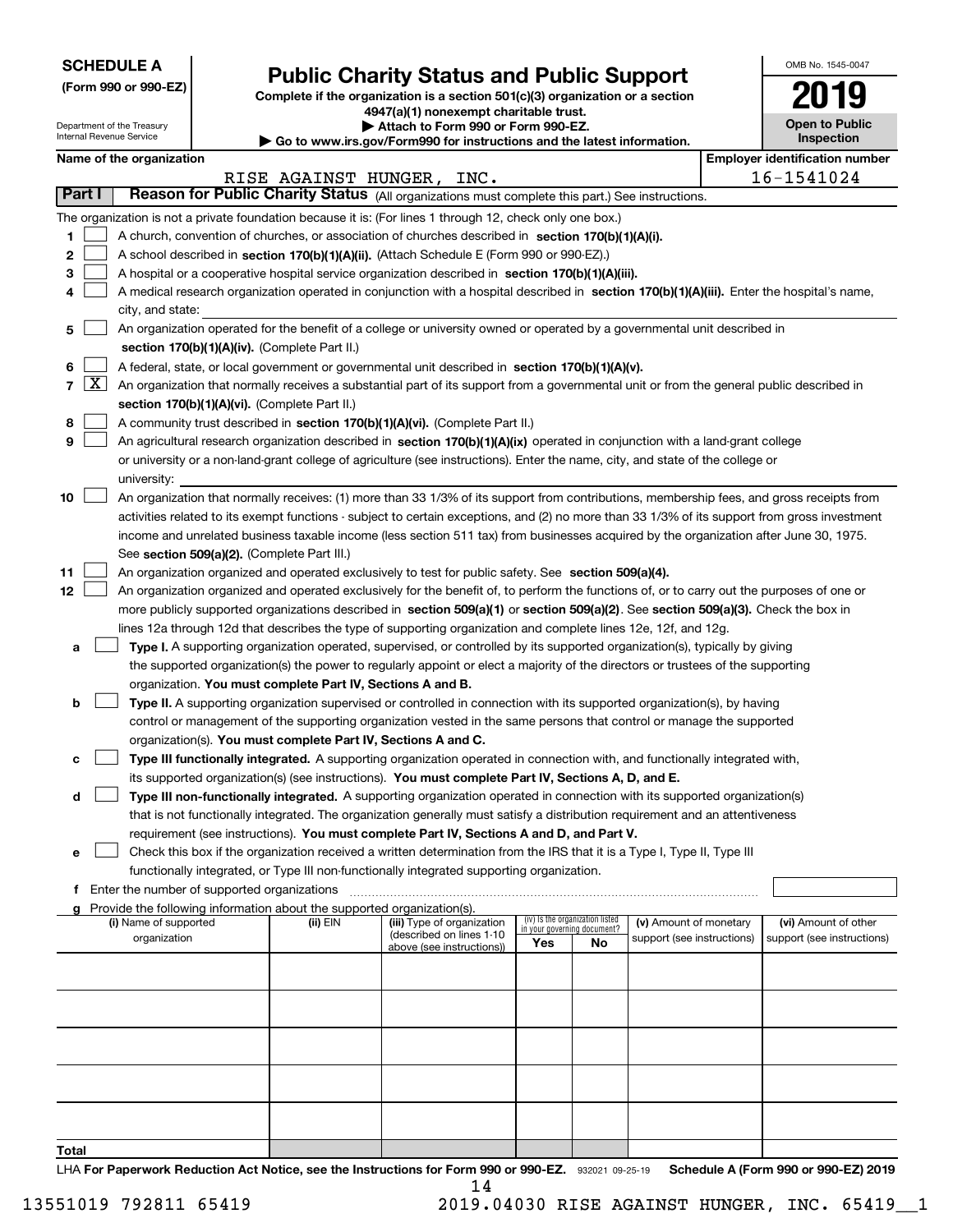#### Schedule A (Form 990 or 990-EZ) 2019 KISE AGAINS'I' HUNGER, INC。 I b - I b 4 I U Z 4 Page RISE AGAINST HUNGER, INC. 16-1541024

**2**

(Complete only if you checked the box on line 5, 7, or 8 of Part I or if the organization failed to qualify under Part III. If the organization fails to qualify under the tests listed below, please complete Part III.) **Part II Support Schedule for Organizations Described in Sections 170(b)(1)(A)(iv) and 170(b)(1)(A)(vi)**

|    | <b>Section A. Public Support</b>                                                                                                                                                                                               |                                                        |            |            |            |          |                                                        |
|----|--------------------------------------------------------------------------------------------------------------------------------------------------------------------------------------------------------------------------------|--------------------------------------------------------|------------|------------|------------|----------|--------------------------------------------------------|
|    | Calendar year (or fiscal year beginning in) $\blacktriangleright$                                                                                                                                                              | (a) 2015                                               | $(b)$ 2016 | $(c)$ 2017 | $(d)$ 2018 | (e) 2019 | (f) Total                                              |
|    | 1 Gifts, grants, contributions, and<br>membership fees received. (Do not                                                                                                                                                       |                                                        |            |            |            |          |                                                        |
|    | include any "unusual grants.")                                                                                                                                                                                                 | 33813389.38790665.48950632.59243503.62285770.243083959 |            |            |            |          |                                                        |
|    | 2 Tax revenues levied for the organ-                                                                                                                                                                                           |                                                        |            |            |            |          |                                                        |
|    | ization's benefit and either paid to                                                                                                                                                                                           |                                                        |            |            |            |          |                                                        |
|    | or expended on its behalf                                                                                                                                                                                                      |                                                        |            |            |            |          |                                                        |
|    | 3 The value of services or facilities                                                                                                                                                                                          |                                                        |            |            |            |          |                                                        |
|    | furnished by a governmental unit to                                                                                                                                                                                            |                                                        |            |            |            |          |                                                        |
|    | the organization without charge                                                                                                                                                                                                |                                                        |            |            |            |          |                                                        |
|    | 4 Total. Add lines 1 through 3                                                                                                                                                                                                 |                                                        |            |            |            |          | 33813389.38790665.48950632.59243503.62285770.243083959 |
| 5  | The portion of total contributions                                                                                                                                                                                             |                                                        |            |            |            |          |                                                        |
|    | by each person (other than a                                                                                                                                                                                                   |                                                        |            |            |            |          |                                                        |
|    | governmental unit or publicly                                                                                                                                                                                                  |                                                        |            |            |            |          |                                                        |
|    | supported organization) included                                                                                                                                                                                               |                                                        |            |            |            |          |                                                        |
|    | on line 1 that exceeds 2% of the                                                                                                                                                                                               |                                                        |            |            |            |          |                                                        |
|    | amount shown on line 11,                                                                                                                                                                                                       |                                                        |            |            |            |          |                                                        |
|    | column (f)                                                                                                                                                                                                                     |                                                        |            |            |            |          | 5322642.                                               |
|    | 6 Public support. Subtract line 5 from line 4.                                                                                                                                                                                 |                                                        |            |            |            |          | 237761317                                              |
|    | <b>Section B. Total Support</b>                                                                                                                                                                                                |                                                        |            |            |            |          |                                                        |
|    | Calendar year (or fiscal year beginning in) $\blacktriangleright$                                                                                                                                                              | $(a)$ 2015                                             | $(b)$ 2016 | $(c)$ 2017 | $(d)$ 2018 | (e) 2019 | (f) Total                                              |
|    | <b>7</b> Amounts from line 4                                                                                                                                                                                                   |                                                        |            |            |            |          | 33813389.38790665.48950632.59243503.62285770.243083959 |
|    | Gross income from interest,                                                                                                                                                                                                    |                                                        |            |            |            |          |                                                        |
|    | dividends, payments received on                                                                                                                                                                                                |                                                        |            |            |            |          |                                                        |
|    | securities loans, rents, royalties,                                                                                                                                                                                            |                                                        |            |            |            |          |                                                        |
|    | and income from similar sources                                                                                                                                                                                                | 936.                                                   | 1,640.     | 22,942.    | 30,622.    | 40,496.  | 96,636.                                                |
|    | 9 Net income from unrelated business                                                                                                                                                                                           |                                                        |            |            |            |          |                                                        |
|    | activities, whether or not the                                                                                                                                                                                                 |                                                        |            |            |            |          |                                                        |
|    | business is regularly carried on                                                                                                                                                                                               |                                                        |            |            |            |          |                                                        |
|    | 10 Other income. Do not include gain                                                                                                                                                                                           |                                                        |            |            |            |          |                                                        |
|    | or loss from the sale of capital                                                                                                                                                                                               |                                                        |            |            |            |          |                                                        |
|    | assets (Explain in Part VI.)                                                                                                                                                                                                   |                                                        |            |            |            |          |                                                        |
|    | <b>11 Total support.</b> Add lines 7 through 10                                                                                                                                                                                |                                                        |            |            |            |          | 243180595                                              |
|    | 12 Gross receipts from related activities, etc. (see instructions)                                                                                                                                                             |                                                        |            |            |            | 12       | 230,731.                                               |
|    | 13 First five years. If the Form 990 is for the organization's first, second, third, fourth, or fifth tax year as a section 501(c)(3)                                                                                          |                                                        |            |            |            |          |                                                        |
|    | organization, check this box and stop here<br>Section C. Computation of Public Support Percentage                                                                                                                              |                                                        |            |            |            |          |                                                        |
|    |                                                                                                                                                                                                                                |                                                        |            |            |            | 14       | 97.77<br>$\frac{9}{6}$                                 |
|    |                                                                                                                                                                                                                                |                                                        |            |            |            | 15       | 97.93<br>%                                             |
|    | 16a 33 1/3% support test - 2019. If the organization did not check the box on line 13, and line 14 is 33 1/3% or more, check this box and                                                                                      |                                                        |            |            |            |          |                                                        |
|    | stop here. The organization qualifies as a publicly supported organization                                                                                                                                                     |                                                        |            |            |            |          | $\blacktriangleright$ $\boxed{\text{X}}$               |
|    | b 33 1/3% support test - 2018. If the organization did not check a box on line 13 or 16a, and line 15 is 33 1/3% or more, check this box                                                                                       |                                                        |            |            |            |          |                                                        |
|    | and stop here. The organization qualifies as a publicly supported organization [11] manuscription manuscription manuscription manuscription manuscription manuscription manuscription manuscription manuscription manuscriptio |                                                        |            |            |            |          |                                                        |
|    | 17a 10% -facts-and-circumstances test - 2019. If the organization did not check a box on line 13, 16a, or 16b, and line 14 is 10% or more,                                                                                     |                                                        |            |            |            |          |                                                        |
|    | and if the organization meets the "facts-and-circumstances" test, check this box and stop here. Explain in Part VI how the organization                                                                                        |                                                        |            |            |            |          |                                                        |
|    | meets the "facts-and-circumstances" test. The organization qualifies as a publicly supported organization <i>manumumumumum</i>                                                                                                 |                                                        |            |            |            |          |                                                        |
|    | <b>b 10% -facts-and-circumstances test - 2018.</b> If the organization did not check a box on line 13, 16a, 16b, or 17a, and line 15 is 10% or                                                                                 |                                                        |            |            |            |          |                                                        |
|    | more, and if the organization meets the "facts-and-circumstances" test, check this box and stop here. Explain in Part VI how the                                                                                               |                                                        |            |            |            |          |                                                        |
|    | organization meets the "facts-and-circumstances" test. The organization qualifies as a publicly supported organization                                                                                                         |                                                        |            |            |            |          |                                                        |
| 18 | Private foundation. If the organization did not check a box on line 13, 16a, 16b, 17a, or 17b, check this box and see instructions                                                                                             |                                                        |            |            |            |          |                                                        |
|    |                                                                                                                                                                                                                                |                                                        |            |            |            |          | Schedule A (Form 990 or 990-EZ) 2019                   |

932022 09-25-19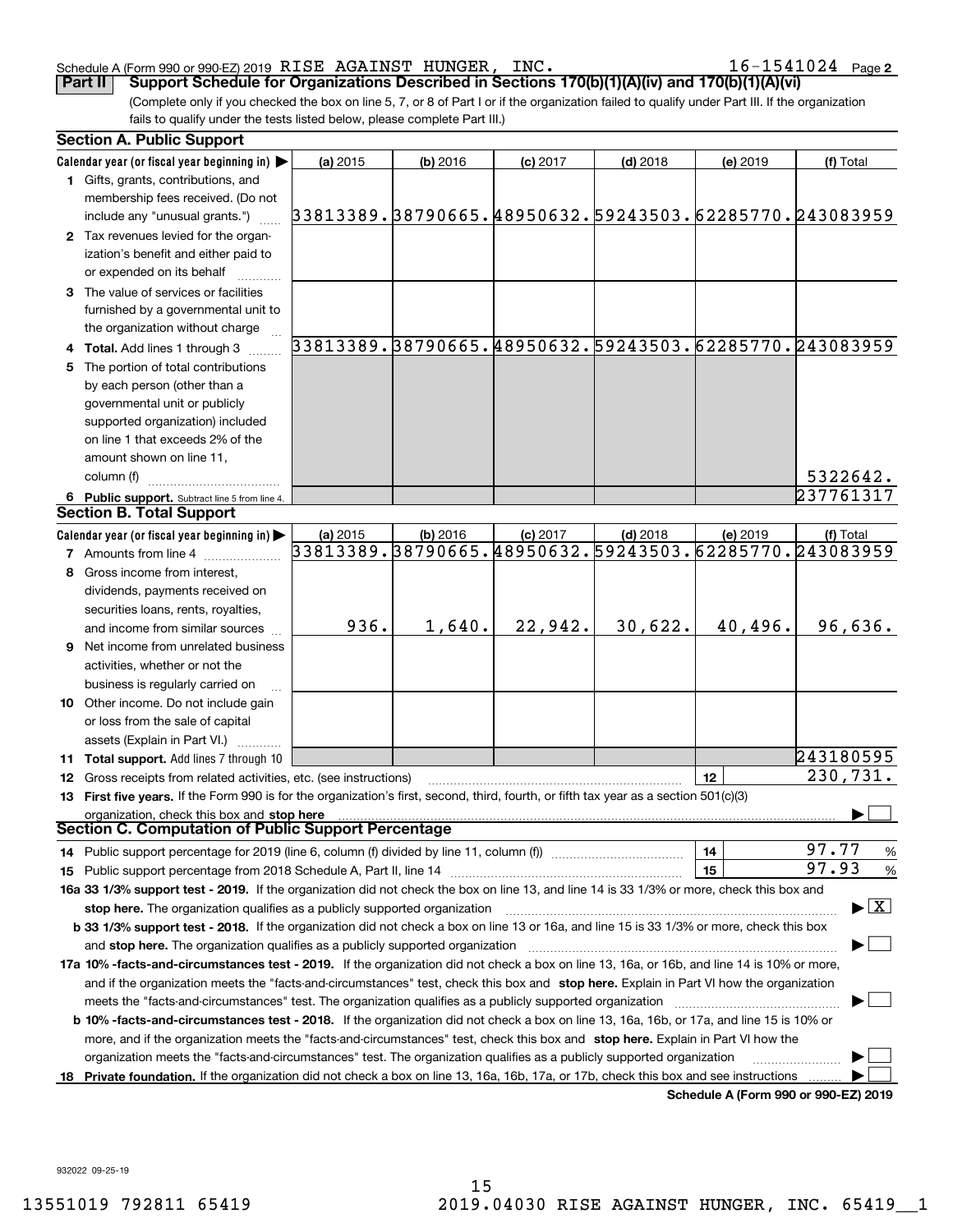#### Schedule A (Form 990 or 990-EZ) 2019 Page RISE AGAINST HUNGER, INC. 16-1541024 **Part III Support Schedule for Organizations Described in Section 509(a)(2)**

(Complete only if you checked the box on line 10 of Part I or if the organization failed to qualify under Part II. If the organization fails to qualify under the tests listed below, please complete Part II.)

|    | <b>Section A. Public Support</b>                                                                                                                                                                                                                                                             |          |            |            |            |          |                                      |
|----|----------------------------------------------------------------------------------------------------------------------------------------------------------------------------------------------------------------------------------------------------------------------------------------------|----------|------------|------------|------------|----------|--------------------------------------|
|    | Calendar year (or fiscal year beginning in) $\blacktriangleright$                                                                                                                                                                                                                            | (a) 2015 | $(b)$ 2016 | $(c)$ 2017 | $(d)$ 2018 | (e) 2019 | (f) Total                            |
|    | 1 Gifts, grants, contributions, and                                                                                                                                                                                                                                                          |          |            |            |            |          |                                      |
|    | membership fees received. (Do not                                                                                                                                                                                                                                                            |          |            |            |            |          |                                      |
|    | include any "unusual grants.")                                                                                                                                                                                                                                                               |          |            |            |            |          |                                      |
|    | 2 Gross receipts from admissions,<br>merchandise sold or services per-<br>formed, or facilities furnished in<br>any activity that is related to the<br>organization's tax-exempt purpose                                                                                                     |          |            |            |            |          |                                      |
|    | 3 Gross receipts from activities that<br>are not an unrelated trade or bus-                                                                                                                                                                                                                  |          |            |            |            |          |                                      |
|    | iness under section 513                                                                                                                                                                                                                                                                      |          |            |            |            |          |                                      |
|    | 4 Tax revenues levied for the organ-                                                                                                                                                                                                                                                         |          |            |            |            |          |                                      |
|    | ization's benefit and either paid to<br>or expended on its behalf<br>.                                                                                                                                                                                                                       |          |            |            |            |          |                                      |
|    | 5 The value of services or facilities                                                                                                                                                                                                                                                        |          |            |            |            |          |                                      |
|    | furnished by a governmental unit to                                                                                                                                                                                                                                                          |          |            |            |            |          |                                      |
|    | the organization without charge                                                                                                                                                                                                                                                              |          |            |            |            |          |                                      |
|    | <b>6 Total.</b> Add lines 1 through 5                                                                                                                                                                                                                                                        |          |            |            |            |          |                                      |
|    | 7a Amounts included on lines 1, 2, and<br>3 received from disqualified persons                                                                                                                                                                                                               |          |            |            |            |          |                                      |
|    | <b>b</b> Amounts included on lines 2 and 3 received<br>from other than disqualified persons that<br>exceed the greater of \$5,000 or 1% of the<br>amount on line 13 for the year                                                                                                             |          |            |            |            |          |                                      |
|    | c Add lines 7a and 7b                                                                                                                                                                                                                                                                        |          |            |            |            |          |                                      |
|    | 8 Public support. (Subtract line 7c from line 6.)<br><b>Section B. Total Support</b>                                                                                                                                                                                                         |          |            |            |            |          |                                      |
|    | Calendar year (or fiscal year beginning in) $\blacktriangleright$                                                                                                                                                                                                                            | (a) 2015 | (b) 2016   | $(c)$ 2017 | $(d)$ 2018 | (e) 2019 | (f) Total                            |
|    | 9 Amounts from line 6                                                                                                                                                                                                                                                                        |          |            |            |            |          |                                      |
|    | 10a Gross income from interest,<br>dividends, payments received on<br>securities loans, rents, royalties,<br>and income from similar sources                                                                                                                                                 |          |            |            |            |          |                                      |
|    | <b>b</b> Unrelated business taxable income                                                                                                                                                                                                                                                   |          |            |            |            |          |                                      |
|    | (less section 511 taxes) from businesses                                                                                                                                                                                                                                                     |          |            |            |            |          |                                      |
|    | acquired after June 30, 1975                                                                                                                                                                                                                                                                 |          |            |            |            |          |                                      |
|    | c Add lines 10a and 10b                                                                                                                                                                                                                                                                      |          |            |            |            |          |                                      |
|    | 11 Net income from unrelated business<br>activities not included in line 10b,<br>whether or not the business is<br>regularly carried on                                                                                                                                                      |          |            |            |            |          |                                      |
|    | 12 Other income. Do not include gain<br>or loss from the sale of capital<br>assets (Explain in Part VI.)                                                                                                                                                                                     |          |            |            |            |          |                                      |
|    | <b>13</b> Total support. (Add lines 9, 10c, 11, and 12.)                                                                                                                                                                                                                                     |          |            |            |            |          |                                      |
|    | 14 First five years. If the Form 990 is for the organization's first, second, third, fourth, or fifth tax year as a section 501(c)(3) organization,                                                                                                                                          |          |            |            |            |          |                                      |
|    | check this box and stop here manufactured and control to the state of the state of the state of the state of the state of the state of the state of the state of the state of the state of the state of the state of the state<br><b>Section C. Computation of Public Support Percentage</b> |          |            |            |            |          |                                      |
|    | 15 Public support percentage for 2019 (line 8, column (f), divided by line 13, column (f))                                                                                                                                                                                                   |          |            |            |            | 15       | %                                    |
|    | 16 Public support percentage from 2018 Schedule A, Part III, line 15                                                                                                                                                                                                                         |          |            |            |            | 16       | %                                    |
|    | <b>Section D. Computation of Investment Income Percentage</b>                                                                                                                                                                                                                                |          |            |            |            |          |                                      |
|    | 17 Investment income percentage for 2019 (line 10c, column (f), divided by line 13, column (f))                                                                                                                                                                                              |          |            |            |            | 17       | %                                    |
|    | <b>18</b> Investment income percentage from <b>2018</b> Schedule A, Part III, line 17                                                                                                                                                                                                        |          |            |            |            | 18       | %                                    |
|    | 19a 33 1/3% support tests - 2019. If the organization did not check the box on line 14, and line 15 is more than 33 1/3%, and line 17 is not                                                                                                                                                 |          |            |            |            |          |                                      |
|    | more than 33 1/3%, check this box and stop here. The organization qualifies as a publicly supported organization                                                                                                                                                                             |          |            |            |            |          | ▶                                    |
|    | b 33 1/3% support tests - 2018. If the organization did not check a box on line 14 or line 19a, and line 16 is more than 33 1/3%, and                                                                                                                                                        |          |            |            |            |          |                                      |
|    | line 18 is not more than 33 1/3%, check this box and stop here. The organization qualifies as a publicly supported organization                                                                                                                                                              |          |            |            |            |          |                                      |
| 20 | <b>Private foundation.</b> If the organization did not check a box on line 14, 19a, or 19b, check this box and see instructions                                                                                                                                                              |          |            |            |            |          |                                      |
|    | 932023 09-25-19                                                                                                                                                                                                                                                                              |          | 16         |            |            |          | Schedule A (Form 990 or 990-EZ) 2019 |

13551019 792811 65419 2019.04030 RISE AGAINST HUNGER, INC. 65419\_\_1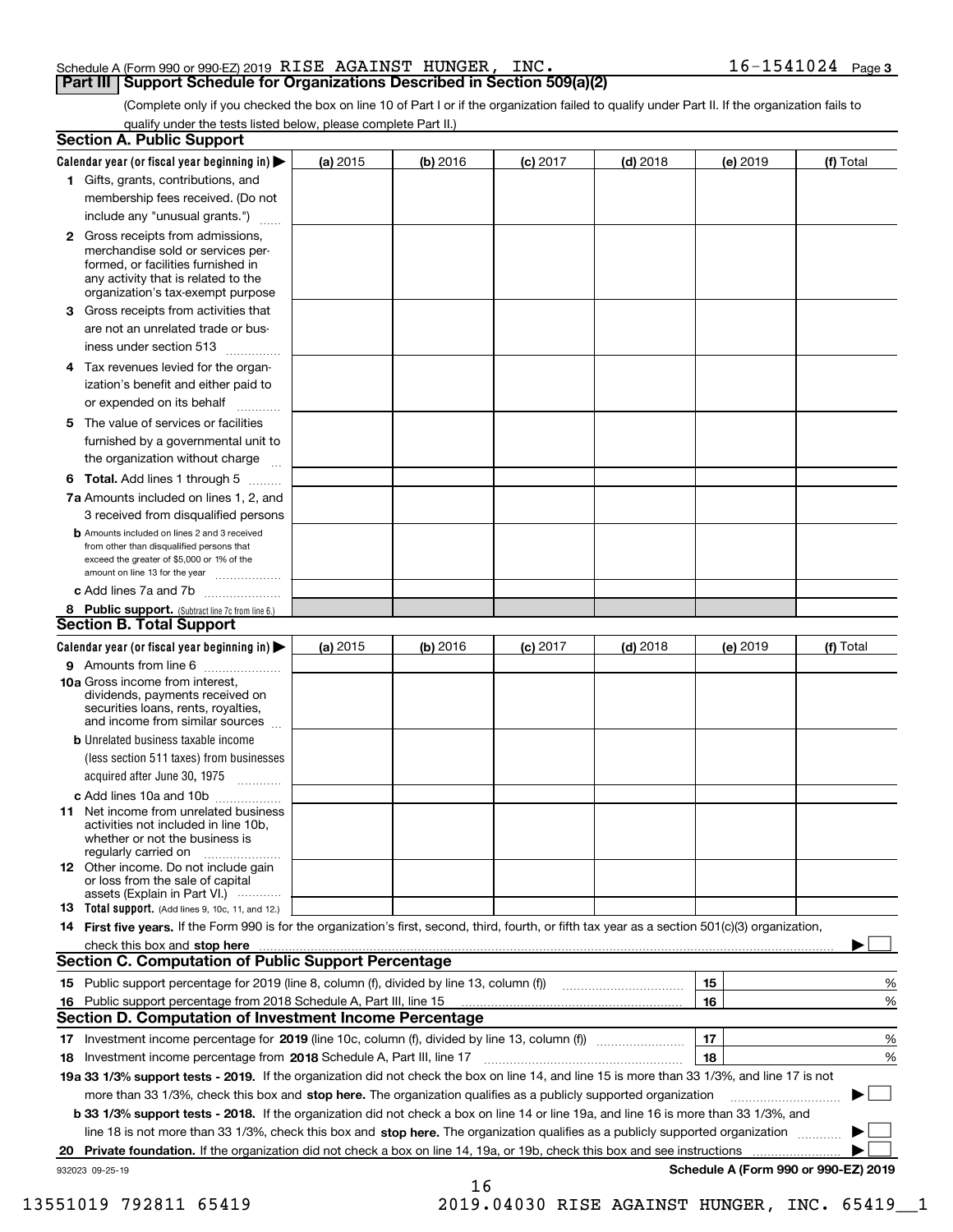**1**

**2**

**YesNo**

## **Part IV Supporting Organizations**

(Complete only if you checked a box in line 12 on Part I. If you checked 12a of Part I, complete Sections A and B. If you checked 12b of Part I, complete Sections A and C. If you checked 12c of Part I, complete Sections A, D, and E. If you checked 12d of Part I, complete Sections A and D, and complete Part V.)

#### **Section A. All Supporting Organizations**

- **1** Are all of the organization's supported organizations listed by name in the organization's governing documents? If "No," describe in **Part VI** how the supported organizations are designated. If designated by *class or purpose, describe the designation. If historic and continuing relationship, explain.*
- **2** Did the organization have any supported organization that does not have an IRS determination of status under section 509(a)(1) or (2)? If "Yes," explain in Part VI how the organization determined that the supported *organization was described in section 509(a)(1) or (2).*
- **3a** Did the organization have a supported organization described in section 501(c)(4), (5), or (6)? If "Yes," answer *(b) and (c) below.*
- **b** Did the organization confirm that each supported organization qualified under section 501(c)(4), (5), or (6) and satisfied the public support tests under section 509(a)(2)? If "Yes," describe in **Part VI** when and how the *organization made the determination.*
- **c**Did the organization ensure that all support to such organizations was used exclusively for section 170(c)(2)(B) purposes? If "Yes," explain in **Part VI** what controls the organization put in place to ensure such use.
- **4a***If* Was any supported organization not organized in the United States ("foreign supported organization")? *"Yes," and if you checked 12a or 12b in Part I, answer (b) and (c) below.*
- **b** Did the organization have ultimate control and discretion in deciding whether to make grants to the foreign supported organization? If "Yes," describe in **Part VI** how the organization had such control and discretion *despite being controlled or supervised by or in connection with its supported organizations.*
- **c** Did the organization support any foreign supported organization that does not have an IRS determination under sections 501(c)(3) and 509(a)(1) or (2)? If "Yes," explain in **Part VI** what controls the organization used *to ensure that all support to the foreign supported organization was used exclusively for section 170(c)(2)(B) purposes.*
- **5a** Did the organization add, substitute, or remove any supported organizations during the tax year? If "Yes," answer (b) and (c) below (if applicable). Also, provide detail in **Part VI,** including (i) the names and EIN *numbers of the supported organizations added, substituted, or removed; (ii) the reasons for each such action; (iii) the authority under the organization's organizing document authorizing such action; and (iv) how the action was accomplished (such as by amendment to the organizing document).*
- **b** Type I or Type II only. Was any added or substituted supported organization part of a class already designated in the organization's organizing document?
- **cSubstitutions only.**  Was the substitution the result of an event beyond the organization's control?
- **6** Did the organization provide support (whether in the form of grants or the provision of services or facilities) to **Part VI.** *If "Yes," provide detail in* support or benefit one or more of the filing organization's supported organizations? anyone other than (i) its supported organizations, (ii) individuals that are part of the charitable class benefited by one or more of its supported organizations, or (iii) other supporting organizations that also
- **7**Did the organization provide a grant, loan, compensation, or other similar payment to a substantial contributor *If "Yes," complete Part I of Schedule L (Form 990 or 990-EZ).* regard to a substantial contributor? (as defined in section 4958(c)(3)(C)), a family member of a substantial contributor, or a 35% controlled entity with
- **8** Did the organization make a loan to a disqualified person (as defined in section 4958) not described in line 7? *If "Yes," complete Part I of Schedule L (Form 990 or 990-EZ).*
- **9a** Was the organization controlled directly or indirectly at any time during the tax year by one or more in section 509(a)(1) or (2))? If "Yes," *provide detail in* <code>Part VI.</code> disqualified persons as defined in section 4946 (other than foundation managers and organizations described
- **b** Did one or more disqualified persons (as defined in line 9a) hold a controlling interest in any entity in which the supporting organization had an interest? If "Yes," provide detail in P**art VI**.
- **c**Did a disqualified person (as defined in line 9a) have an ownership interest in, or derive any personal benefit from, assets in which the supporting organization also had an interest? If "Yes," provide detail in P**art VI.**
- **10a** Was the organization subject to the excess business holdings rules of section 4943 because of section supporting organizations)? If "Yes," answer 10b below. 4943(f) (regarding certain Type II supporting organizations, and all Type III non-functionally integrated
- **b** Did the organization have any excess business holdings in the tax year? (Use Schedule C, Form 4720, to *determine whether the organization had excess business holdings.)*

17

932024 09-25-19



**Schedule A (Form 990 or 990-EZ) 2019**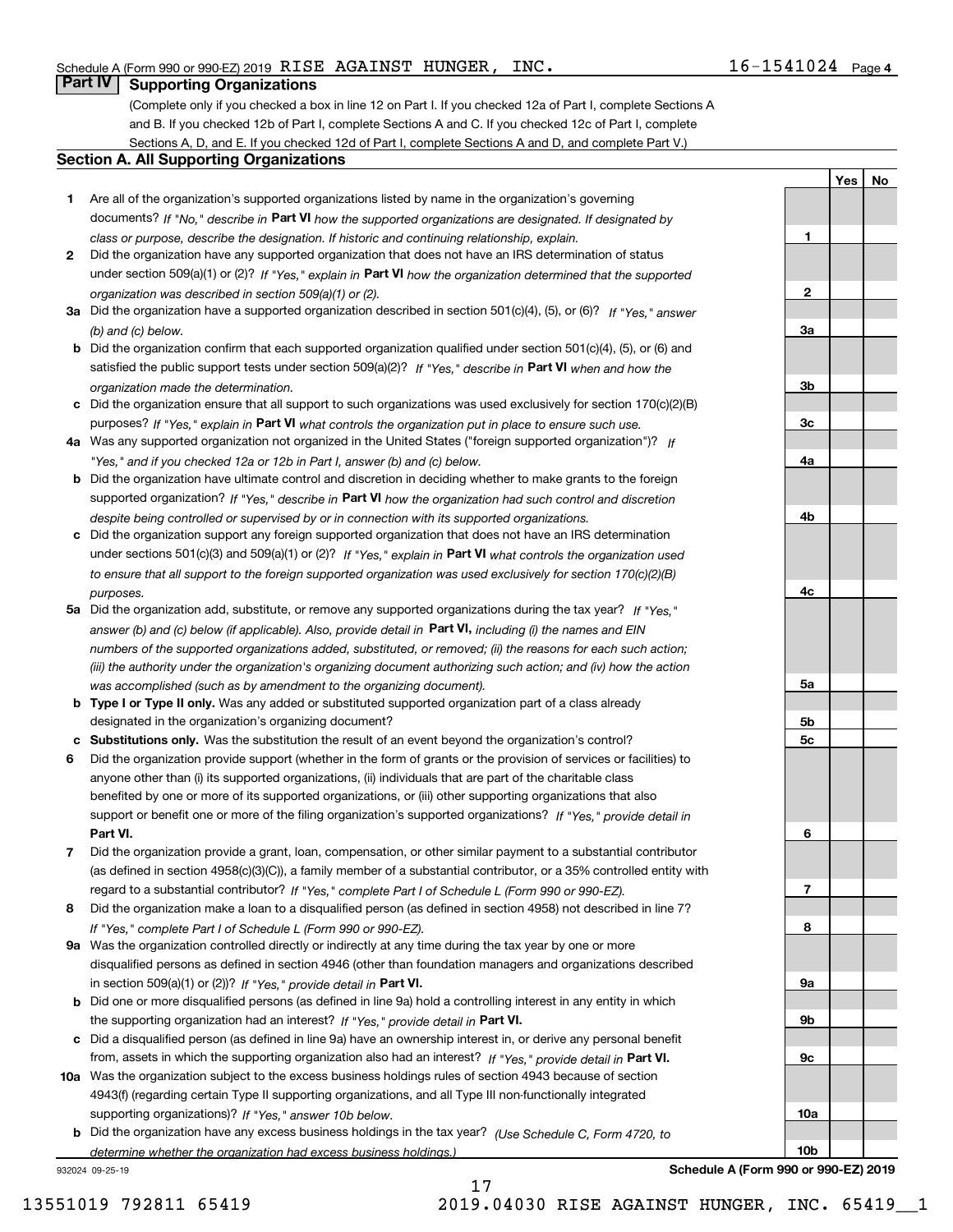|              |                                                                                                                                   |                 | Yes | No |
|--------------|-----------------------------------------------------------------------------------------------------------------------------------|-----------------|-----|----|
| 11           | Has the organization accepted a gift or contribution from any of the following persons?                                           |                 |     |    |
|              | a A person who directly or indirectly controls, either alone or together with persons described in (b) and (c)                    |                 |     |    |
|              | below, the governing body of a supported organization?                                                                            | 11a             |     |    |
|              | <b>b</b> A family member of a person described in (a) above?                                                                      | 11 <sub>b</sub> |     |    |
|              | c A 35% controlled entity of a person described in (a) or (b) above? If "Yes" to a, b, or c, provide detail in Part VI.           | 11c             |     |    |
|              | <b>Section B. Type I Supporting Organizations</b>                                                                                 |                 |     |    |
|              |                                                                                                                                   |                 | Yes | No |
| 1            | Did the directors, trustees, or membership of one or more supported organizations have the power to                               |                 |     |    |
|              | regularly appoint or elect at least a majority of the organization's directors or trustees at all times during the                |                 |     |    |
|              | tax year? If "No," describe in Part VI how the supported organization(s) effectively operated, supervised, or                     |                 |     |    |
|              | controlled the organization's activities. If the organization had more than one supported organization,                           |                 |     |    |
|              | describe how the powers to appoint and/or remove directors or trustees were allocated among the supported                         |                 |     |    |
|              | organizations and what conditions or restrictions, if any, applied to such powers during the tax year.                            | 1               |     |    |
| $\mathbf{2}$ | Did the organization operate for the benefit of any supported organization other than the supported                               |                 |     |    |
|              | organization(s) that operated, supervised, or controlled the supporting organization? If "Yes," explain in                        |                 |     |    |
|              | Part VI how providing such benefit carried out the purposes of the supported organization(s) that operated,                       |                 |     |    |
|              | supervised, or controlled the supporting organization.                                                                            | $\mathbf{2}$    |     |    |
|              | <b>Section C. Type II Supporting Organizations</b>                                                                                |                 |     |    |
|              |                                                                                                                                   |                 | Yes | No |
| 1.           | Were a majority of the organization's directors or trustees during the tax year also a majority of the directors                  |                 |     |    |
|              | or trustees of each of the organization's supported organization(s)? If "No," describe in Part VI how control                     |                 |     |    |
|              | or management of the supporting organization was vested in the same persons that controlled or managed                            |                 |     |    |
|              | the supported organization(s).                                                                                                    | 1               |     |    |
|              | Section D. All Type III Supporting Organizations                                                                                  |                 |     |    |
|              |                                                                                                                                   |                 | Yes | No |
| 1            | Did the organization provide to each of its supported organizations, by the last day of the fifth month of the                    |                 |     |    |
|              | organization's tax year, (i) a written notice describing the type and amount of support provided during the prior tax             |                 |     |    |
|              | year, (ii) a copy of the Form 990 that was most recently filed as of the date of notification, and (iii) copies of the            |                 |     |    |
|              | organization's governing documents in effect on the date of notification, to the extent not previously provided?                  | 1               |     |    |
| 2            | Were any of the organization's officers, directors, or trustees either (i) appointed or elected by the supported                  |                 |     |    |
|              | organization(s) or (ii) serving on the governing body of a supported organization? If "No," explain in Part VI how                |                 |     |    |
|              | the organization maintained a close and continuous working relationship with the supported organization(s).                       | $\mathbf 2$     |     |    |
| 3            | By reason of the relationship described in (2), did the organization's supported organizations have a                             |                 |     |    |
|              | significant voice in the organization's investment policies and in directing the use of the organization's                        |                 |     |    |
|              | income or assets at all times during the tax year? If "Yes," describe in Part VI the role the organization's                      |                 |     |    |
|              | supported organizations played in this regard.                                                                                    | 3               |     |    |
|              | Section E. Type III Functionally Integrated Supporting Organizations                                                              |                 |     |    |
| 1.           | Check the box next to the method that the organization used to satisfy the Integral Part Test during the year (see instructions). |                 |     |    |
| а            | The organization satisfied the Activities Test. Complete line 2 below.                                                            |                 |     |    |
| b            | The organization is the parent of each of its supported organizations. Complete line 3 below.                                     |                 |     |    |
| с            | The organization supported a governmental entity. Describe in Part VI how you supported a government entity (see instructions),   |                 |     |    |
| 2            | Activities Test. Answer (a) and (b) below.                                                                                        |                 | Yes | No |
| а            | Did substantially all of the organization's activities during the tax year directly further the exempt purposes of                |                 |     |    |
|              | the supported organization(s) to which the organization was responsive? If "Yes," then in Part VI identify                        |                 |     |    |
|              | those supported organizations and explain how these activities directly furthered their exempt purposes,                          |                 |     |    |
|              | how the organization was responsive to those supported organizations, and how the organization determined                         |                 |     |    |
|              | that these activities constituted substantially all of its activities.                                                            | 2a              |     |    |
| b            | Did the activities described in (a) constitute activities that, but for the organization's involvement, one or more               |                 |     |    |
|              | of the organization's supported organization(s) would have been engaged in? If "Yes," explain in Part VI the                      |                 |     |    |
|              | reasons for the organization's position that its supported organization(s) would have engaged in these                            |                 |     |    |
|              | activities but for the organization's involvement.                                                                                | 2b              |     |    |
| 3            | Parent of Supported Organizations. Answer (a) and (b) below.                                                                      |                 |     |    |
| а            | Did the organization have the power to regularly appoint or elect a majority of the officers, directors, or                       |                 |     |    |
|              | trustees of each of the supported organizations? Provide details in Part VI.                                                      | За              |     |    |
| b            | Did the organization exercise a substantial degree of direction over the policies, programs, and activities of each               |                 |     |    |
|              | of its supported organizations? If "Yes," describe in Part VI the role played by the organization in this regard.                 | 3b              |     |    |
|              |                                                                                                                                   |                 |     |    |

18

932025 09-25-19

**Schedule A (Form 990 or 990-EZ) 2019**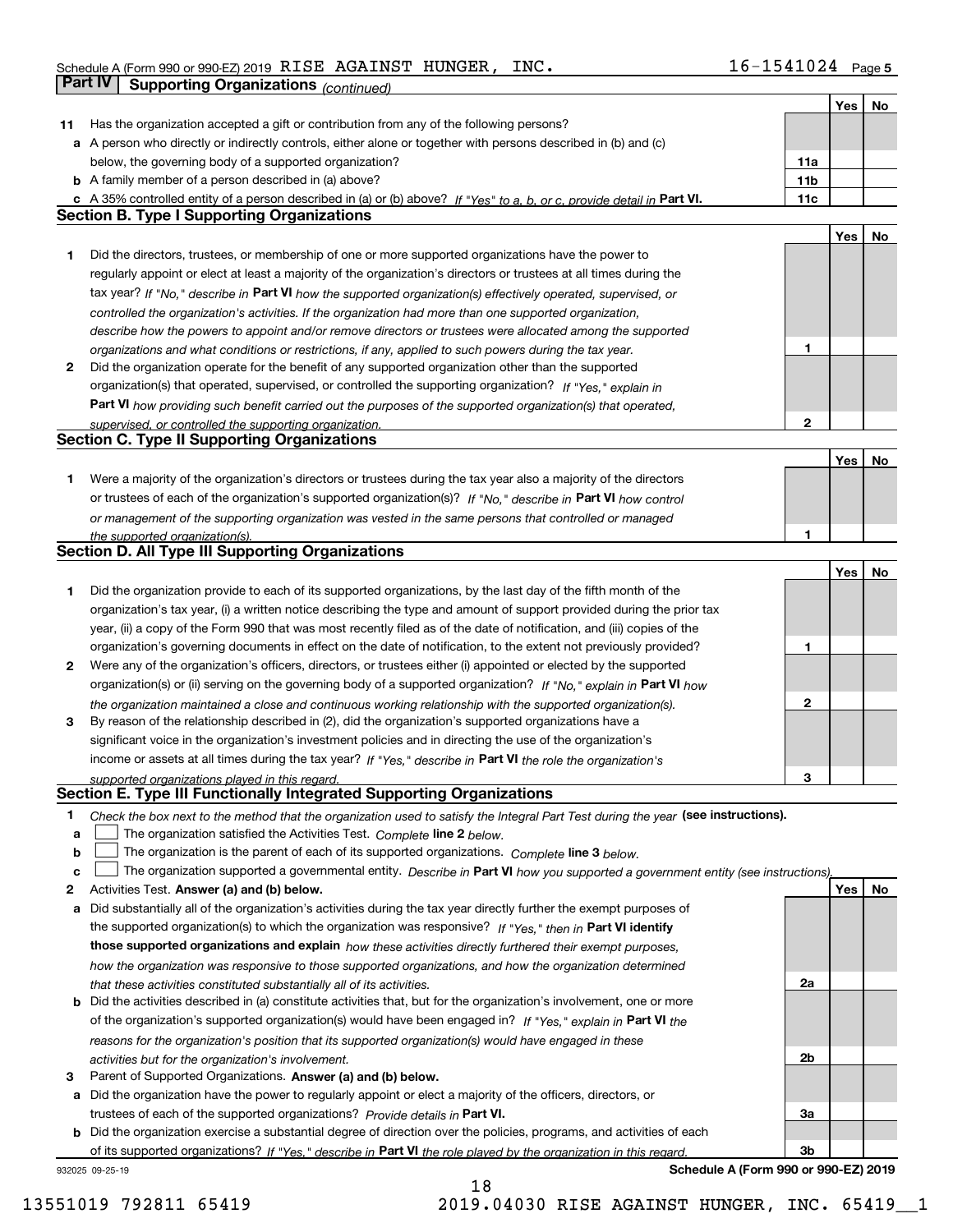### Schedule A (Form 990 or 990-EZ) 2019 Page RISE AGAINST HUNGER, INC. 16-1541024 **Part V** Type III Non-Functionally Integrated 509(a)(3) Supporting Organizations

**1**

1 Check here if the organization satisfied the Integral Part Test as a qualifying trust on Nov. 20, 1970 (explain in Part VI). See instructions. All other Type III non-functionally integrated supporting organizations must complete Sections A through E.

|              | Section A - Adjusted Net Income                                              |                | (A) Prior Year | (B) Current Year<br>(optional) |
|--------------|------------------------------------------------------------------------------|----------------|----------------|--------------------------------|
| 1            | Net short-term capital gain                                                  | 1              |                |                                |
| $\mathbf{2}$ | Recoveries of prior-year distributions                                       | $\overline{2}$ |                |                                |
| 3            | Other gross income (see instructions)                                        | 3              |                |                                |
| 4            | Add lines 1 through 3.                                                       | 4              |                |                                |
| 5            | Depreciation and depletion                                                   | 5              |                |                                |
| 6            | Portion of operating expenses paid or incurred for production or             |                |                |                                |
|              | collection of gross income or for management, conservation, or               |                |                |                                |
|              | maintenance of property held for production of income (see instructions)     | 6              |                |                                |
| 7            | Other expenses (see instructions)                                            | $\overline{7}$ |                |                                |
| 8            | Adjusted Net Income (subtract lines 5, 6, and 7 from line 4)                 | 8              |                |                                |
|              | <b>Section B - Minimum Asset Amount</b>                                      |                | (A) Prior Year | (B) Current Year<br>(optional) |
| 1            | Aggregate fair market value of all non-exempt-use assets (see                |                |                |                                |
|              | instructions for short tax year or assets held for part of year):            |                |                |                                |
|              | a Average monthly value of securities                                        | 1a             |                |                                |
|              | <b>b</b> Average monthly cash balances                                       | 1b             |                |                                |
|              | c Fair market value of other non-exempt-use assets                           | 1c             |                |                                |
|              | <b>d</b> Total (add lines 1a, 1b, and 1c)                                    | 1d             |                |                                |
|              | e Discount claimed for blockage or other                                     |                |                |                                |
|              | factors (explain in detail in <b>Part VI</b> ):                              |                |                |                                |
| $\mathbf{2}$ | Acquisition indebtedness applicable to non-exempt-use assets                 | $\mathbf{2}$   |                |                                |
| З.           | Subtract line 2 from line 1d.                                                | 3              |                |                                |
| 4            | Cash deemed held for exempt use. Enter 1-1/2% of line 3 (for greater amount, |                |                |                                |
|              | see instructions)                                                            | 4              |                |                                |
| 5            | Net value of non-exempt-use assets (subtract line 4 from line 3)             | 5              |                |                                |
| 6            | Multiply line 5 by .035.                                                     | 6              |                |                                |
| 7            | Recoveries of prior-year distributions                                       | 7              |                |                                |
| 8            | Minimum Asset Amount (add line 7 to line 6)                                  | 8              |                |                                |
|              | <b>Section C - Distributable Amount</b>                                      |                |                | <b>Current Year</b>            |
| $\mathbf 1$  | Adjusted net income for prior year (from Section A, line 8, Column A)        | 1              |                |                                |
| $\mathbf{2}$ | Enter 85% of line 1.                                                         | $\mathbf{2}$   |                |                                |
| з            | Minimum asset amount for prior year (from Section B, line 8, Column A)       | 3              |                |                                |
| 4            | Enter greater of line 2 or line 3.                                           | 4              |                |                                |
| 5            | Income tax imposed in prior year                                             | 5              |                |                                |
| 6            | <b>Distributable Amount.</b> Subtract line 5 from line 4, unless subject to  |                |                |                                |
|              | emergency temporary reduction (see instructions).                            | 6              |                |                                |

**7**Check here if the current year is the organization's first as a non-functionally integrated Type III supporting organization (see instructions).

**Schedule A (Form 990 or 990-EZ) 2019**

932026 09-25-19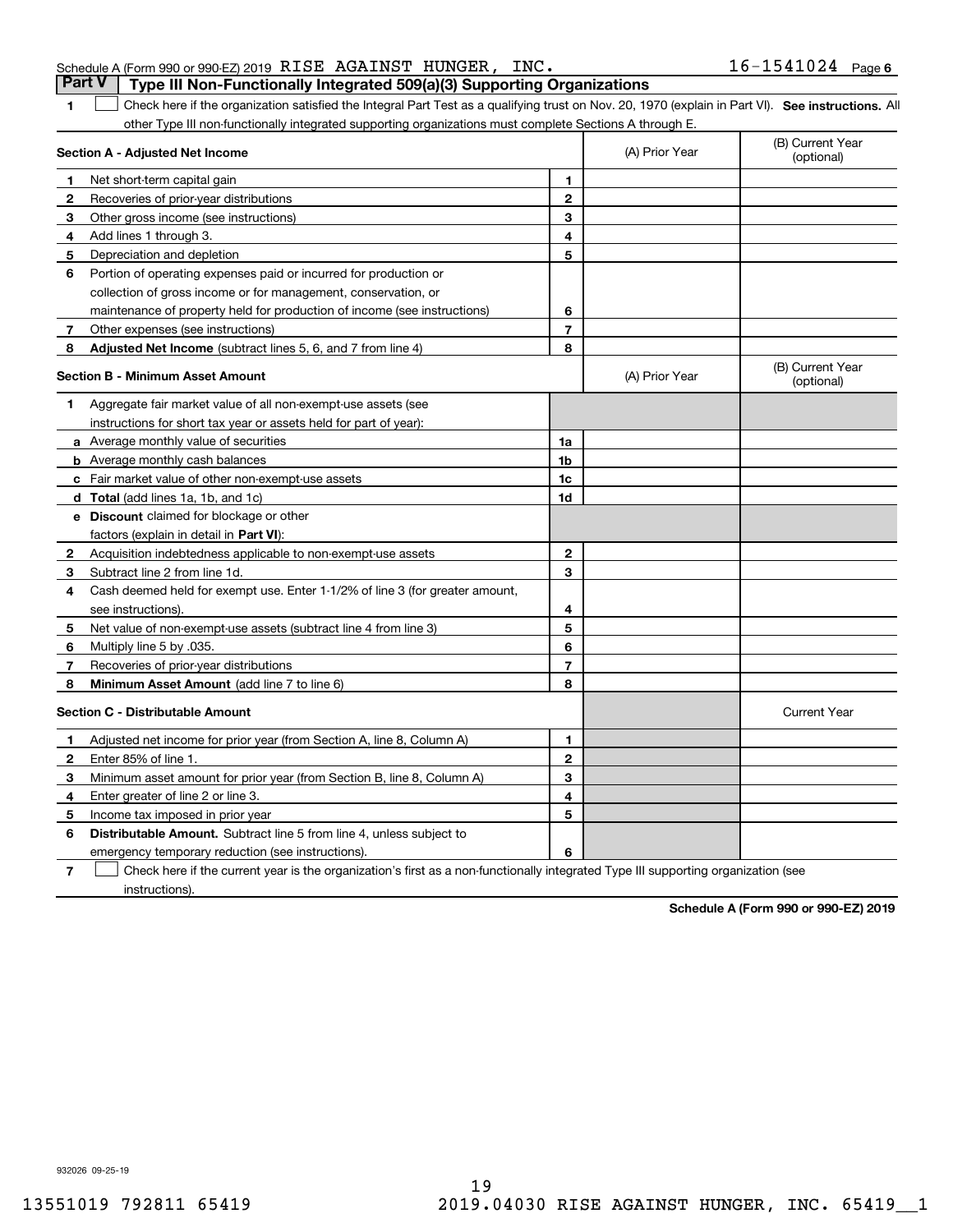#### Schedule A (Form 990 or 990-EZ) 2019 Page RISE AGAINST HUNGER, INC. 16-1541024

| <b>Part V</b> | Type III Non-Functionally Integrated 509(a)(3) Supporting Organizations                    |                             | (continued)                           |                                         |  |  |
|---------------|--------------------------------------------------------------------------------------------|-----------------------------|---------------------------------------|-----------------------------------------|--|--|
|               | <b>Section D - Distributions</b>                                                           |                             |                                       | <b>Current Year</b>                     |  |  |
| 1             | Amounts paid to supported organizations to accomplish exempt purposes                      |                             |                                       |                                         |  |  |
| 2             | Amounts paid to perform activity that directly furthers exempt purposes of supported       |                             |                                       |                                         |  |  |
|               | organizations, in excess of income from activity                                           |                             |                                       |                                         |  |  |
| 3             | Administrative expenses paid to accomplish exempt purposes of supported organizations      |                             |                                       |                                         |  |  |
| 4             | Amounts paid to acquire exempt-use assets                                                  |                             |                                       |                                         |  |  |
| 5             | Qualified set-aside amounts (prior IRS approval required)                                  |                             |                                       |                                         |  |  |
| 6             | Other distributions (describe in Part VI). See instructions.                               |                             |                                       |                                         |  |  |
| 7             | <b>Total annual distributions.</b> Add lines 1 through 6.                                  |                             |                                       |                                         |  |  |
| 8             | Distributions to attentive supported organizations to which the organization is responsive |                             |                                       |                                         |  |  |
|               | (provide details in Part VI). See instructions.                                            |                             |                                       |                                         |  |  |
| 9             | Distributable amount for 2019 from Section C, line 6                                       |                             |                                       |                                         |  |  |
| 10            | Line 8 amount divided by line 9 amount                                                     |                             |                                       |                                         |  |  |
|               |                                                                                            | (i)                         | (iii)                                 | (iii)                                   |  |  |
|               | <b>Section E - Distribution Allocations</b> (see instructions)                             | <b>Excess Distributions</b> | <b>Underdistributions</b><br>Pre-2019 | <b>Distributable</b><br>Amount for 2019 |  |  |
| 1             | Distributable amount for 2019 from Section C, line 6                                       |                             |                                       |                                         |  |  |
| 2             | Underdistributions, if any, for years prior to 2019 (reason-                               |                             |                                       |                                         |  |  |
|               | able cause required- explain in Part VI). See instructions.                                |                             |                                       |                                         |  |  |
| З             | Excess distributions carryover, if any, to 2019                                            |                             |                                       |                                         |  |  |
|               | <b>a</b> From 2014                                                                         |                             |                                       |                                         |  |  |
|               | <b>b</b> From 2015                                                                         |                             |                                       |                                         |  |  |
|               | $c$ From 2016                                                                              |                             |                                       |                                         |  |  |
|               | d From 2017                                                                                |                             |                                       |                                         |  |  |
|               | e From 2018                                                                                |                             |                                       |                                         |  |  |
|               | Total of lines 3a through e                                                                |                             |                                       |                                         |  |  |
| g             | Applied to underdistributions of prior years                                               |                             |                                       |                                         |  |  |
|               | <b>h</b> Applied to 2019 distributable amount                                              |                             |                                       |                                         |  |  |
|               | Carryover from 2014 not applied (see instructions)                                         |                             |                                       |                                         |  |  |
|               | Remainder. Subtract lines 3g, 3h, and 3i from 3f.                                          |                             |                                       |                                         |  |  |
| 4             | Distributions for 2019 from Section D,                                                     |                             |                                       |                                         |  |  |
|               | line $7:$                                                                                  |                             |                                       |                                         |  |  |
|               | <b>a</b> Applied to underdistributions of prior years                                      |                             |                                       |                                         |  |  |
|               | <b>b</b> Applied to 2019 distributable amount                                              |                             |                                       |                                         |  |  |
|               | c Remainder. Subtract lines 4a and 4b from 4.                                              |                             |                                       |                                         |  |  |
| 5             | Remaining underdistributions for years prior to 2019, if                                   |                             |                                       |                                         |  |  |
|               | any. Subtract lines 3g and 4a from line 2. For result greater                              |                             |                                       |                                         |  |  |
|               | than zero, explain in Part VI. See instructions.                                           |                             |                                       |                                         |  |  |
| 6             | Remaining underdistributions for 2019. Subtract lines 3h                                   |                             |                                       |                                         |  |  |
|               | and 4b from line 1. For result greater than zero, explain in                               |                             |                                       |                                         |  |  |
|               | Part VI. See instructions.                                                                 |                             |                                       |                                         |  |  |
| 7             | Excess distributions carryover to 2020. Add lines 3j                                       |                             |                                       |                                         |  |  |
|               | and 4c.                                                                                    |                             |                                       |                                         |  |  |
| 8             | Breakdown of line 7:                                                                       |                             |                                       |                                         |  |  |
|               | a Excess from 2015                                                                         |                             |                                       |                                         |  |  |
|               | <b>b</b> Excess from 2016                                                                  |                             |                                       |                                         |  |  |
|               | c Excess from 2017                                                                         |                             |                                       |                                         |  |  |
|               | d Excess from 2018                                                                         |                             |                                       |                                         |  |  |
|               | e Excess from 2019                                                                         |                             |                                       |                                         |  |  |

**Schedule A (Form 990 or 990-EZ) 2019**

932027 09-25-19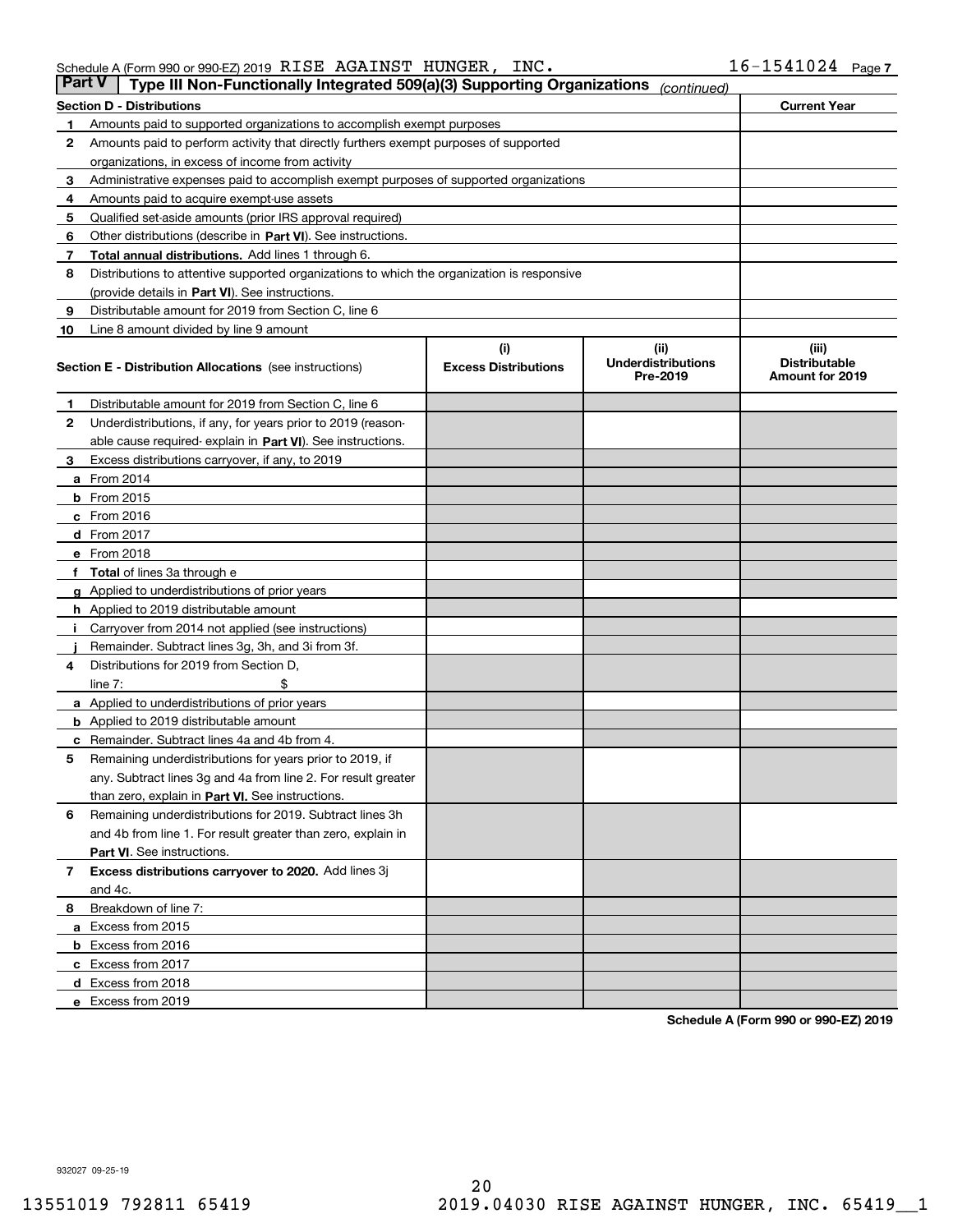|                 | Schedule A (Form 990 or 990-EZ) 2019 RISE AGAINST HUNGER, INC.                                                                                                                                                                                                                                                                                                                                                                                                                                                                                                                              |    |  | $16 - 1541024$ Page 8                |
|-----------------|---------------------------------------------------------------------------------------------------------------------------------------------------------------------------------------------------------------------------------------------------------------------------------------------------------------------------------------------------------------------------------------------------------------------------------------------------------------------------------------------------------------------------------------------------------------------------------------------|----|--|--------------------------------------|
| Part VI         | Supplemental Information. Provide the explanations required by Part II, line 10; Part II, line 17a or 17b; Part III, line 12;<br>Part IV, Section A, lines 1, 2, 3b, 3c, 4b, 4c, 5a, 6, 9a, 9b, 9c, 11a, 11b, and 11c; Part IV, Section B, lines 1 and 2; Part IV, Section C,<br>line 1; Part IV, Section D, lines 2 and 3; Part IV, Section E, lines 1c, 2a, 2b, 3a, and 3b; Part V, line 1; Part V, Section B, line 1e; Part V,<br>Section D, lines 5, 6, and 8; and Part V, Section E, lines 2, 5, and 6. Also complete this part for any additional information.<br>(See instructions.) |    |  |                                      |
|                 |                                                                                                                                                                                                                                                                                                                                                                                                                                                                                                                                                                                             |    |  |                                      |
|                 |                                                                                                                                                                                                                                                                                                                                                                                                                                                                                                                                                                                             |    |  |                                      |
|                 |                                                                                                                                                                                                                                                                                                                                                                                                                                                                                                                                                                                             |    |  |                                      |
|                 |                                                                                                                                                                                                                                                                                                                                                                                                                                                                                                                                                                                             |    |  |                                      |
|                 |                                                                                                                                                                                                                                                                                                                                                                                                                                                                                                                                                                                             |    |  |                                      |
|                 |                                                                                                                                                                                                                                                                                                                                                                                                                                                                                                                                                                                             |    |  |                                      |
|                 |                                                                                                                                                                                                                                                                                                                                                                                                                                                                                                                                                                                             |    |  |                                      |
|                 |                                                                                                                                                                                                                                                                                                                                                                                                                                                                                                                                                                                             |    |  |                                      |
|                 |                                                                                                                                                                                                                                                                                                                                                                                                                                                                                                                                                                                             |    |  |                                      |
|                 |                                                                                                                                                                                                                                                                                                                                                                                                                                                                                                                                                                                             |    |  |                                      |
|                 |                                                                                                                                                                                                                                                                                                                                                                                                                                                                                                                                                                                             |    |  |                                      |
|                 |                                                                                                                                                                                                                                                                                                                                                                                                                                                                                                                                                                                             |    |  |                                      |
|                 |                                                                                                                                                                                                                                                                                                                                                                                                                                                                                                                                                                                             |    |  |                                      |
|                 |                                                                                                                                                                                                                                                                                                                                                                                                                                                                                                                                                                                             |    |  |                                      |
|                 |                                                                                                                                                                                                                                                                                                                                                                                                                                                                                                                                                                                             |    |  |                                      |
|                 |                                                                                                                                                                                                                                                                                                                                                                                                                                                                                                                                                                                             |    |  |                                      |
|                 |                                                                                                                                                                                                                                                                                                                                                                                                                                                                                                                                                                                             |    |  |                                      |
|                 |                                                                                                                                                                                                                                                                                                                                                                                                                                                                                                                                                                                             |    |  |                                      |
|                 |                                                                                                                                                                                                                                                                                                                                                                                                                                                                                                                                                                                             |    |  |                                      |
|                 |                                                                                                                                                                                                                                                                                                                                                                                                                                                                                                                                                                                             |    |  |                                      |
|                 |                                                                                                                                                                                                                                                                                                                                                                                                                                                                                                                                                                                             |    |  |                                      |
|                 |                                                                                                                                                                                                                                                                                                                                                                                                                                                                                                                                                                                             |    |  |                                      |
|                 |                                                                                                                                                                                                                                                                                                                                                                                                                                                                                                                                                                                             |    |  |                                      |
|                 |                                                                                                                                                                                                                                                                                                                                                                                                                                                                                                                                                                                             |    |  |                                      |
|                 |                                                                                                                                                                                                                                                                                                                                                                                                                                                                                                                                                                                             |    |  |                                      |
|                 |                                                                                                                                                                                                                                                                                                                                                                                                                                                                                                                                                                                             |    |  |                                      |
|                 |                                                                                                                                                                                                                                                                                                                                                                                                                                                                                                                                                                                             |    |  |                                      |
|                 |                                                                                                                                                                                                                                                                                                                                                                                                                                                                                                                                                                                             |    |  |                                      |
| 932028 09-25-19 |                                                                                                                                                                                                                                                                                                                                                                                                                                                                                                                                                                                             | 21 |  | Schedule A (Form 990 or 990-EZ) 2019 |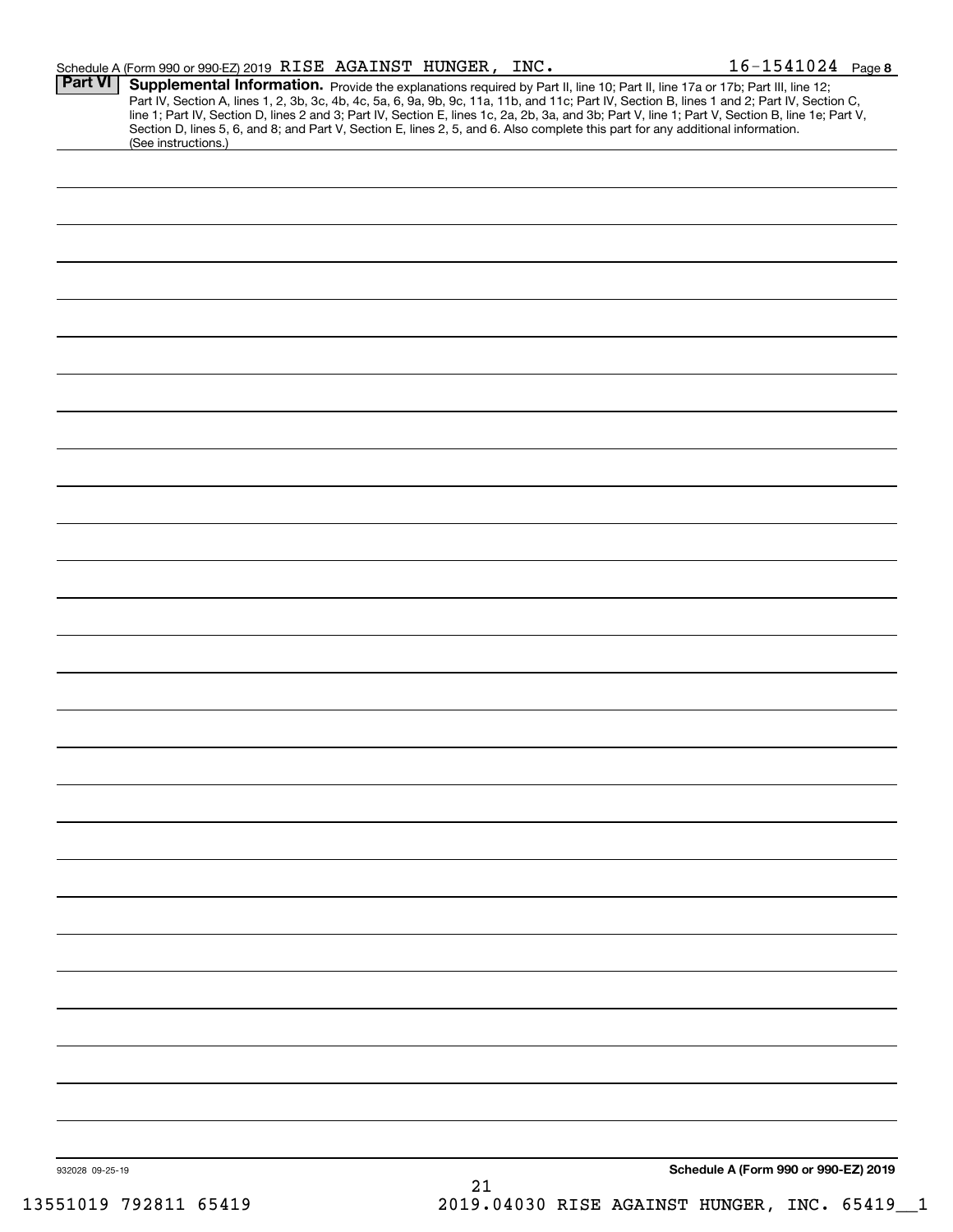Department of the Treasury Internal Revenue Service **(Form 990, 990-EZ, or 990-PF)**

Name of the organization

**Organization type** (check one):

#### \*\* PUBLIC DISCLOSURE COPY \*\*

## **Schedule B Schedule of Contributors**

**| Attach to Form 990, Form 990-EZ, or Form 990-PF. | Go to www.irs.gov/Form990 for the latest information.** OMB No. 1545-0047

**2019**

**Employer identification number**

|  |  |  |  | 541024 |  |
|--|--|--|--|--------|--|
|  |  |  |  |        |  |

| RISE AGAINST HUNGER, INC. |  |  |  | 16-1541024 |
|---------------------------|--|--|--|------------|
|---------------------------|--|--|--|------------|

| Filers of:         | Section:                                                                           |
|--------------------|------------------------------------------------------------------------------------|
| Form 990 or 990-EZ | $\lfloor x \rfloor$ 501(c)( 3) (enter number) organization                         |
|                    | $4947(a)(1)$ nonexempt charitable trust <b>not</b> treated as a private foundation |
|                    | 527 political organization                                                         |
| Form 990-PF        | 501(c)(3) exempt private foundation                                                |
|                    | 4947(a)(1) nonexempt charitable trust treated as a private foundation              |
|                    | 501(c)(3) taxable private foundation                                               |

Check if your organization is covered by the **General Rule** or a **Special Rule. Note:**  Only a section 501(c)(7), (8), or (10) organization can check boxes for both the General Rule and a Special Rule. See instructions.

#### **General Rule**

 $\mathcal{L}^{\text{max}}$ 

For an organization filing Form 990, 990-EZ, or 990-PF that received, during the year, contributions totaling \$5,000 or more (in money or property) from any one contributor. Complete Parts I and II. See instructions for determining a contributor's total contributions.

#### **Special Rules**

any one contributor, during the year, total contributions of the greater of  $\,$  (1) \$5,000; or **(2)** 2% of the amount on (i) Form 990, Part VIII, line 1h;  $\boxed{\textbf{X}}$  For an organization described in section 501(c)(3) filing Form 990 or 990-EZ that met the 33 1/3% support test of the regulations under sections 509(a)(1) and 170(b)(1)(A)(vi), that checked Schedule A (Form 990 or 990-EZ), Part II, line 13, 16a, or 16b, and that received from or (ii) Form 990-EZ, line 1. Complete Parts I and II.

year, total contributions of more than \$1,000 *exclusively* for religious, charitable, scientific, literary, or educational purposes, or for the For an organization described in section 501(c)(7), (8), or (10) filing Form 990 or 990-EZ that received from any one contributor, during the prevention of cruelty to children or animals. Complete Parts I, II, and III.  $\mathcal{L}^{\text{max}}$ 

purpose. Don't complete any of the parts unless the **General Rule** applies to this organization because it received *nonexclusively* year, contributions <sub>exclusively</sub> for religious, charitable, etc., purposes, but no such contributions totaled more than \$1,000. If this box is checked, enter here the total contributions that were received during the year for an  $\;$ exclusively religious, charitable, etc., For an organization described in section 501(c)(7), (8), or (10) filing Form 990 or 990-EZ that received from any one contributor, during the religious, charitable, etc., contributions totaling \$5,000 or more during the year  $\Box$ — $\Box$   $\Box$  $\mathcal{L}^{\text{max}}$ 

**Caution:**  An organization that isn't covered by the General Rule and/or the Special Rules doesn't file Schedule B (Form 990, 990-EZ, or 990-PF),  **must** but it answer "No" on Part IV, line 2, of its Form 990; or check the box on line H of its Form 990-EZ or on its Form 990-PF, Part I, line 2, to certify that it doesn't meet the filing requirements of Schedule B (Form 990, 990-EZ, or 990-PF).

**For Paperwork Reduction Act Notice, see the instructions for Form 990, 990-EZ, or 990-PF. Schedule B (Form 990, 990-EZ, or 990-PF) (2019)** LHA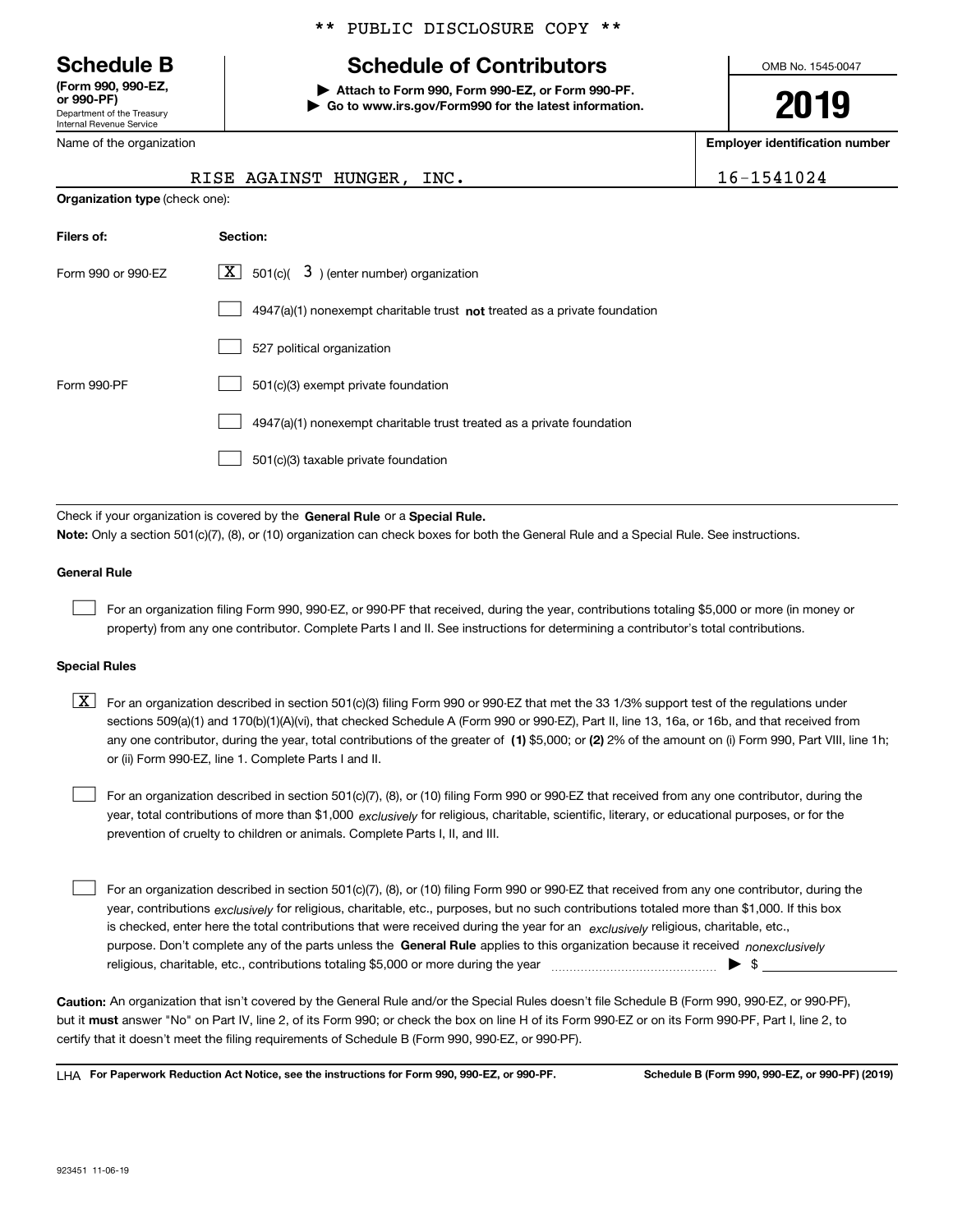|                  | Schedule B (Form 990, 990-EZ, or 990-PF) (2019)                                                |                                   | Page 2                                                                                                      |
|------------------|------------------------------------------------------------------------------------------------|-----------------------------------|-------------------------------------------------------------------------------------------------------------|
|                  | Name of organization                                                                           |                                   | <b>Employer identification number</b>                                                                       |
|                  | RISE AGAINST HUNGER, INC.                                                                      |                                   | 16-1541024                                                                                                  |
| Part I           | Contributors (see instructions). Use duplicate copies of Part I if additional space is needed. |                                   |                                                                                                             |
| (a)<br>No.       | (b)<br>Name, address, and ZIP + 4                                                              | (c)<br><b>Total contributions</b> | (d)<br>Type of contribution                                                                                 |
| 1                |                                                                                                | 36,997,908.<br>$$\mathbb{S}$$     | Person<br>Payroll<br>$\boxed{\text{X}}$<br>Noncash<br>(Complete Part II for<br>noncash contributions.)      |
| (a)<br>No.       | (b)<br>Name, address, and ZIP + 4                                                              | (c)<br><b>Total contributions</b> | (d)<br>Type of contribution                                                                                 |
| $\boldsymbol{2}$ |                                                                                                | 2,600,000.<br>$$\mathbb{S}$$      | $\overline{\mathbf{X}}$<br>Person<br>Payroll<br>Noncash<br>(Complete Part II for<br>noncash contributions.) |
| (a)<br>No.       | (b)<br>Name, address, and ZIP + 4                                                              | (c)<br><b>Total contributions</b> | (d)<br>Type of contribution                                                                                 |
|                  |                                                                                                | \$                                | Person<br>Payroll<br>Noncash<br>(Complete Part II for<br>noncash contributions.)                            |
| (a)<br>No.       | (b)<br>Name, address, and ZIP + 4                                                              | (c)<br><b>Total contributions</b> | (d)<br>Type of contribution                                                                                 |
|                  |                                                                                                | \$                                | Person<br>Payroll<br>Noncash<br>(Complete Part II for<br>noncash contributions.)                            |
| (a)<br>No.       | (b)<br>Name, address, and ZIP + 4                                                              | (c)<br><b>Total contributions</b> | (d)<br>Type of contribution                                                                                 |
|                  |                                                                                                | \$                                | Person<br>Payroll<br>Noncash<br>(Complete Part II for<br>noncash contributions.)                            |
| (a)<br>No.       | (b)<br>Name, address, and ZIP + 4                                                              | (c)<br><b>Total contributions</b> | (d)<br>Type of contribution                                                                                 |
|                  |                                                                                                | \$                                | Person<br>Payroll<br>Noncash<br>(Complete Part II for<br>noncash contributions.)                            |

923452 11-06-19 **Schedule B (Form 990, 990-EZ, or 990-PF) (2019)**

13551019 792811 65419 2019.04030 RISE AGAINST HUNGER, INC. 65419\_\_1

23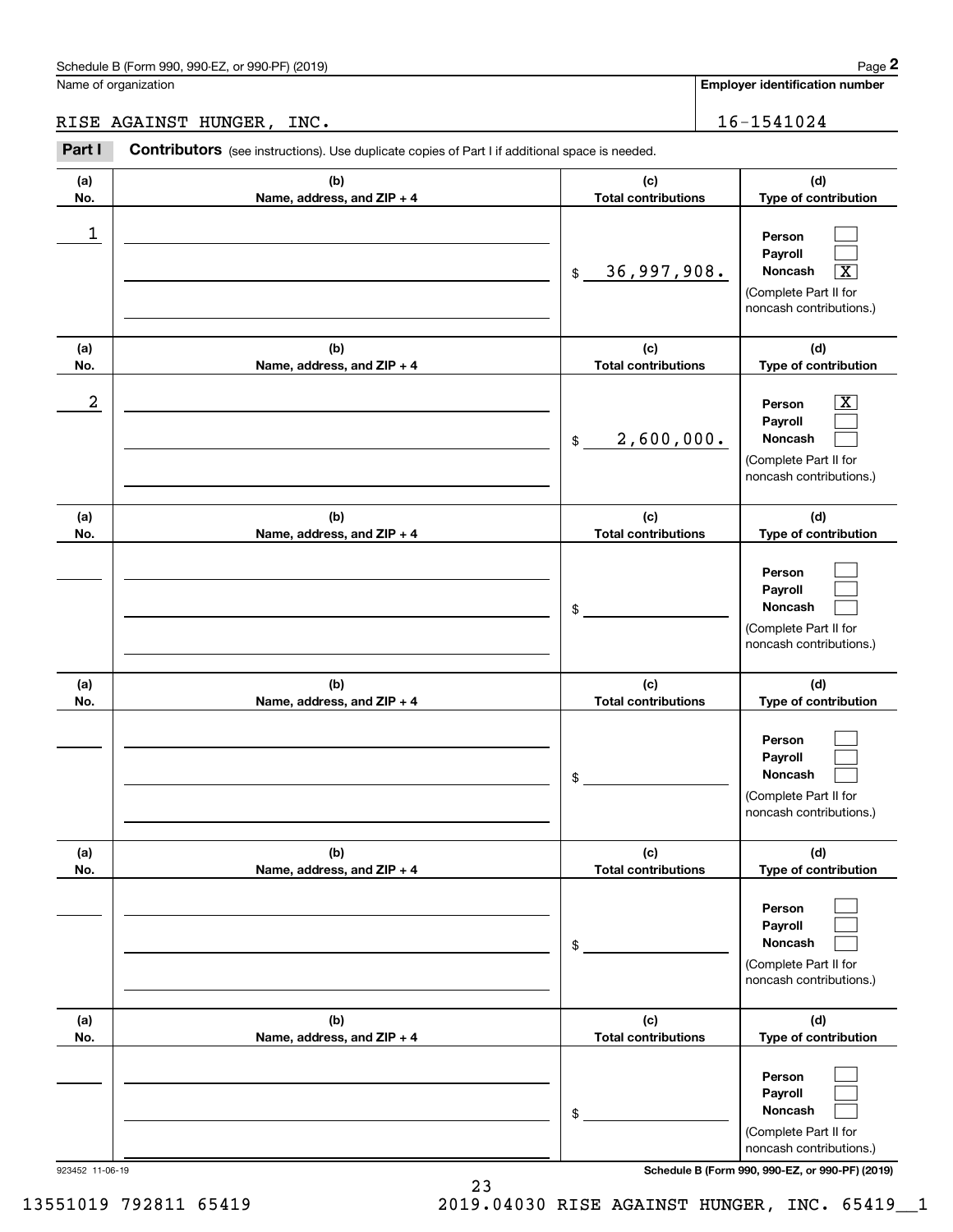**Employer identification number**

RISE AGAINST HUNGER, INC. 16-1541024

Chedule B (Form 990, 990-EZ, or 990-PF) (2019)<br> **2Part II is AGAINST HUNGER, INC.**<br> **2Part II Noncash Property** (see instructions). Use duplicate copies of Part II if additional space is needed.

| (a)<br>No.<br>from<br>Part I | (b)<br>Description of noncash property given | (c)<br>FMV (or estimate)<br>(See instructions.) | (d)<br>Date received                            |
|------------------------------|----------------------------------------------|-------------------------------------------------|-------------------------------------------------|
| 1                            | DRUG AND MEDICAL SUPPLIES                    |                                                 |                                                 |
|                              |                                              | 36,997,908.<br>\$                               | 12/31/19                                        |
| (a)<br>No.<br>from<br>Part I | (b)<br>Description of noncash property given | (c)<br>FMV (or estimate)<br>(See instructions.) | (d)<br>Date received                            |
|                              |                                              | $\frac{1}{2}$                                   |                                                 |
| (a)<br>No.<br>from<br>Part I | (b)<br>Description of noncash property given | (c)<br>FMV (or estimate)<br>(See instructions.) | (d)<br>Date received                            |
|                              |                                              | $\frac{1}{2}$                                   |                                                 |
| (a)<br>No.<br>from<br>Part I | (b)<br>Description of noncash property given | (c)<br>FMV (or estimate)<br>(See instructions.) | (d)<br>Date received                            |
|                              |                                              | \$                                              |                                                 |
| (a)<br>No.<br>from<br>Part I | (b)<br>Description of noncash property given | (c)<br>FMV (or estimate)<br>(See instructions.) | (d)<br>Date received                            |
|                              |                                              | \$                                              |                                                 |
| (a)<br>No.<br>from<br>Part I | (b)<br>Description of noncash property given | (c)<br>FMV (or estimate)<br>(See instructions.) | (d)<br>Date received                            |
| 923453 11-06-19              |                                              | \$                                              | Schedule B (Form 990, 990-EZ, or 990-PF) (2019) |

24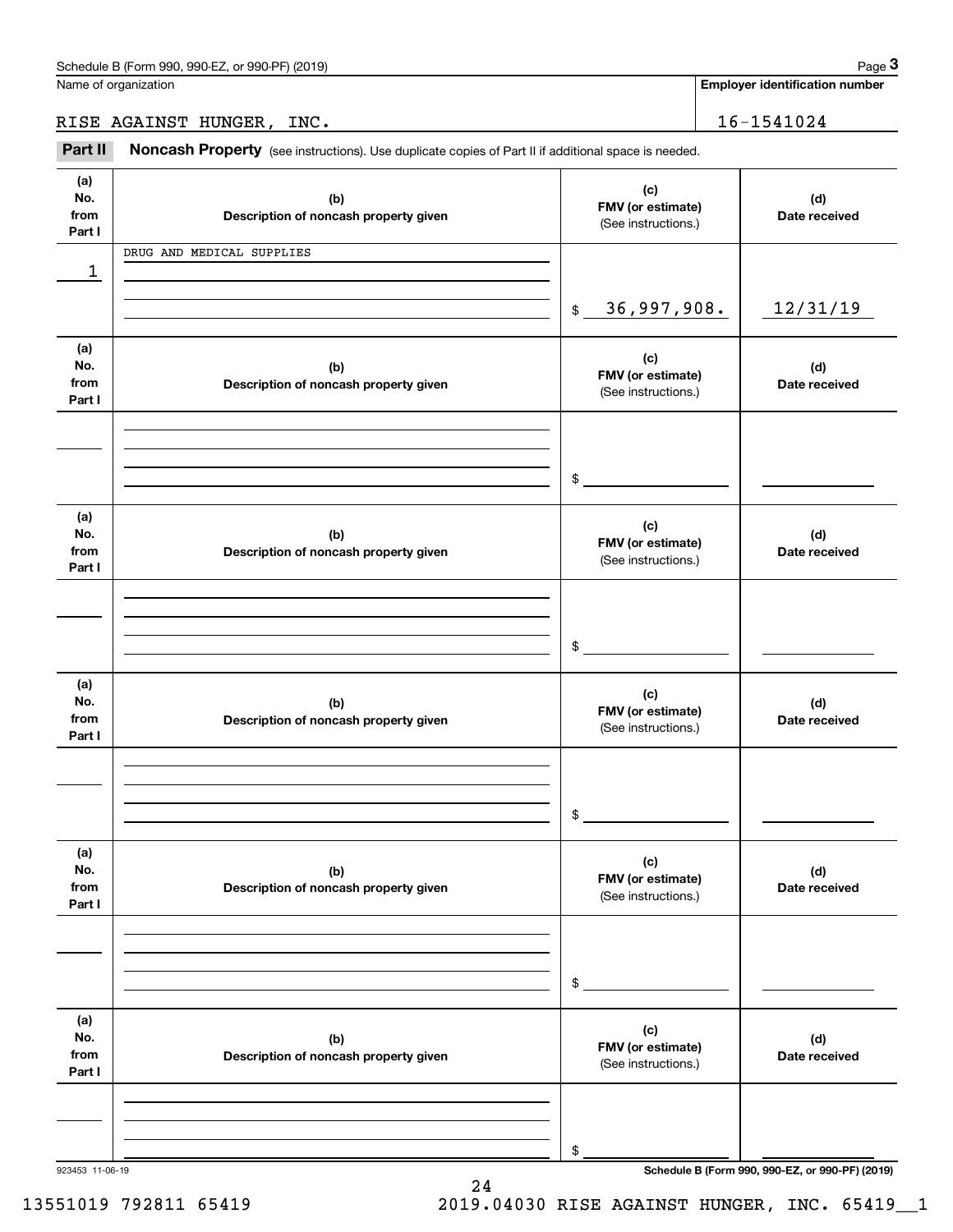|                           | Schedule B (Form 990, 990-EZ, or 990-PF) (2019)                                                                                                                                                                                                                              |                      |                                          | Page 4                                          |  |  |  |  |
|---------------------------|------------------------------------------------------------------------------------------------------------------------------------------------------------------------------------------------------------------------------------------------------------------------------|----------------------|------------------------------------------|-------------------------------------------------|--|--|--|--|
|                           | Name of organization                                                                                                                                                                                                                                                         |                      |                                          | Employer identification number                  |  |  |  |  |
|                           | RISE AGAINST HUNGER, INC.                                                                                                                                                                                                                                                    |                      |                                          | 16-1541024                                      |  |  |  |  |
| Part III                  | Exclusively religious, charitable, etc., contributions to organizations described in section 501(c)(7), (8), or (10) that total more than \$1,000 for the year<br>from any one contributor. Complete columns (a) through (e) and the following line entry. For organizations |                      |                                          |                                                 |  |  |  |  |
|                           | completing Part III, enter the total of exclusively religious, charitable, etc., contributions of \$1,000 or less for the year. (Enter this info. once.) \\$                                                                                                                 |                      |                                          |                                                 |  |  |  |  |
|                           | Use duplicate copies of Part III if additional space is needed.                                                                                                                                                                                                              |                      |                                          |                                                 |  |  |  |  |
| (a) No.<br>from<br>Part I | (b) Purpose of gift                                                                                                                                                                                                                                                          | (c) Use of gift      |                                          | (d) Description of how gift is held             |  |  |  |  |
|                           |                                                                                                                                                                                                                                                                              |                      |                                          |                                                 |  |  |  |  |
|                           |                                                                                                                                                                                                                                                                              | (e) Transfer of gift |                                          |                                                 |  |  |  |  |
|                           | Transferee's name, address, and ZIP + 4                                                                                                                                                                                                                                      |                      | Relationship of transferor to transferee |                                                 |  |  |  |  |
|                           |                                                                                                                                                                                                                                                                              |                      |                                          |                                                 |  |  |  |  |
| (a) No.                   |                                                                                                                                                                                                                                                                              |                      |                                          |                                                 |  |  |  |  |
| from<br>Part I            | (b) Purpose of gift                                                                                                                                                                                                                                                          | (c) Use of gift      |                                          | (d) Description of how gift is held             |  |  |  |  |
|                           |                                                                                                                                                                                                                                                                              |                      |                                          |                                                 |  |  |  |  |
|                           | (e) Transfer of gift                                                                                                                                                                                                                                                         |                      |                                          |                                                 |  |  |  |  |
|                           | Transferee's name, address, and $ZIP + 4$<br>Relationship of transferor to transferee                                                                                                                                                                                        |                      |                                          |                                                 |  |  |  |  |
|                           |                                                                                                                                                                                                                                                                              |                      |                                          |                                                 |  |  |  |  |
| (a) No.                   |                                                                                                                                                                                                                                                                              |                      |                                          |                                                 |  |  |  |  |
| from<br>Part I            | (b) Purpose of gift<br>(c) Use of gift                                                                                                                                                                                                                                       |                      |                                          | (d) Description of how gift is held             |  |  |  |  |
|                           |                                                                                                                                                                                                                                                                              |                      |                                          |                                                 |  |  |  |  |
|                           |                                                                                                                                                                                                                                                                              | (e) Transfer of gift |                                          |                                                 |  |  |  |  |
|                           | Transferee's name, address, and ZIP + 4                                                                                                                                                                                                                                      |                      | Relationship of transferor to transferee |                                                 |  |  |  |  |
|                           |                                                                                                                                                                                                                                                                              |                      |                                          |                                                 |  |  |  |  |
| (a) No.<br>from           | (b) Purpose of gift                                                                                                                                                                                                                                                          | (c) Use of gift      |                                          | (d) Description of how gift is held             |  |  |  |  |
| Part I                    |                                                                                                                                                                                                                                                                              |                      |                                          |                                                 |  |  |  |  |
|                           |                                                                                                                                                                                                                                                                              |                      |                                          |                                                 |  |  |  |  |
|                           |                                                                                                                                                                                                                                                                              | (e) Transfer of gift |                                          |                                                 |  |  |  |  |
|                           | Transferee's name, address, and $ZIP + 4$                                                                                                                                                                                                                                    |                      |                                          | Relationship of transferor to transferee        |  |  |  |  |
|                           |                                                                                                                                                                                                                                                                              |                      |                                          |                                                 |  |  |  |  |
| 923454 11-06-19           |                                                                                                                                                                                                                                                                              |                      |                                          | Schedule B (Form 990, 990-EZ, or 990-PF) (2019) |  |  |  |  |

25

13551019 792811 65419 2019.04030 RISE AGAINST HUNGER, INC. 65419\_\_1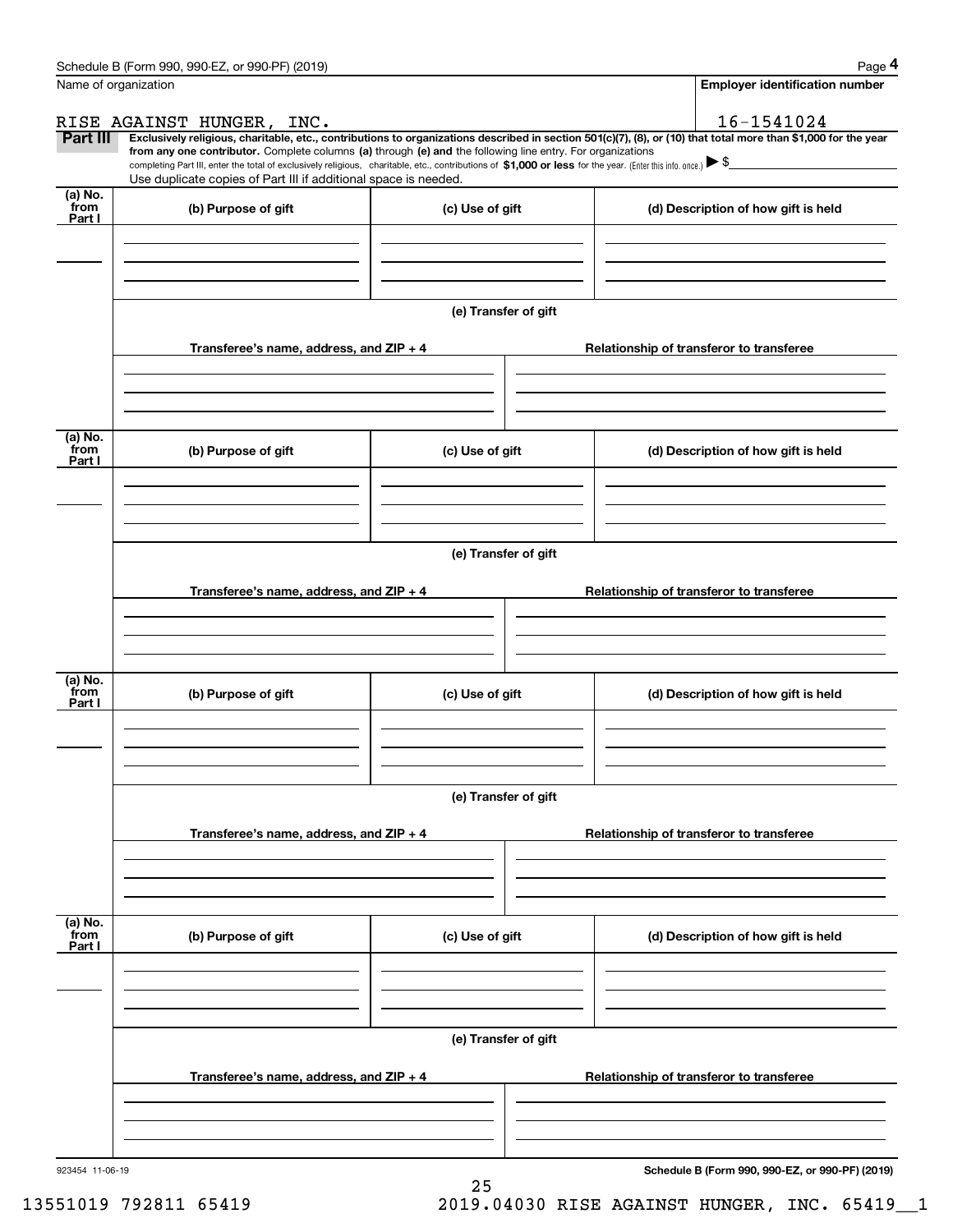| Open to Public<br>Attach to Form 990.<br>Department of the Treasury<br><b>Inspection</b><br>Go to www.irs.gov/Form990 for instructions and the latest information.<br>Internal Revenue Service<br><b>Employer identification number</b><br>Name of the organization<br>16-1541024<br>RISE AGAINST HUNGER, INC.<br>Organizations Maintaining Donor Advised Funds or Other Similar Funds or Accounts. Complete if the<br>Part I<br>organization answered "Yes" on Form 990, Part IV, line 6.<br>(a) Donor advised funds<br>(b) Funds and other accounts<br>1<br>Aggregate value of contributions to (during year)<br>2<br>з<br>4<br>Did the organization inform all donors and donor advisors in writing that the assets held in donor advised funds<br>5<br>Yes<br>No<br>Did the organization inform all grantees, donors, and donor advisors in writing that grant funds can be used only<br>6<br>for charitable purposes and not for the benefit of the donor or donor advisor, or for any other purpose conferring<br>Yes<br>No<br>impermissible private benefit?<br>Part II<br>Conservation Easements. Complete if the organization answered "Yes" on Form 990, Part IV, line 7.<br>Purpose(s) of conservation easements held by the organization (check all that apply).<br>1<br>Preservation of land for public use (for example, recreation or education)<br>Preservation of a historically important land area<br>Protection of natural habitat<br>Preservation of a certified historic structure<br>Preservation of open space<br>Complete lines 2a through 2d if the organization held a qualified conservation contribution in the form of a conservation easement on the last<br>2<br>Held at the End of the Tax Year<br>day of the tax year.<br>2a<br>2 <sub>b</sub><br>Total acreage restricted by conservation easements<br>2c<br>Number of conservation easements on a certified historic structure included in (a) manufacture included in (a)<br>Number of conservation easements included in (c) acquired after 7/25/06, and not on a historic structure<br>d<br>2d<br>Number of conservation easements modified, transferred, released, extinguished, or terminated by the organization during the tax<br>з<br>$\vee$ ear<br>Number of states where property subject to conservation easement is located ><br>4<br>Does the organization have a written policy regarding the periodic monitoring, inspection, handling of<br>5<br>Yes<br>No<br>violations, and enforcement of the conservation easements it holds?<br>Staff and volunteer hours devoted to monitoring, inspecting, handling of violations, and enforcing conservation easements during the year<br>6<br>Amount of expenses incurred in monitoring, inspecting, handling of violations, and enforcing conservation easements during the year<br>7<br>$\blacktriangleright$ \$<br>Does each conservation easement reported on line 2(d) above satisfy the requirements of section 170(h)(4)(B)(i)<br>8<br>Yes<br>No<br>In Part XIII, describe how the organization reports conservation easements in its revenue and expense statement and<br>9<br>balance sheet, and include, if applicable, the text of the footnote to the organization's financial statements that describes the<br>organization's accounting for conservation easements.<br>Organizations Maintaining Collections of Art, Historical Treasures, or Other Similar Assets.<br>Part III<br>Complete if the organization answered "Yes" on Form 990, Part IV, line 8.<br>1a If the organization elected, as permitted under FASB ASC 958, not to report in its revenue statement and balance sheet works<br>of art, historical treasures, or other similar assets held for public exhibition, education, or research in furtherance of public<br>service, provide in Part XIII the text of the footnote to its financial statements that describes these items.<br><b>b</b> If the organization elected, as permitted under FASB ASC 958, to report in its revenue statement and balance sheet works of<br>art, historical treasures, or other similar assets held for public exhibition, education, or research in furtherance of public service,<br>provide the following amounts relating to these items:<br>(ii) Assets included in Form 990, Part X<br>If the organization received or held works of art, historical treasures, or other similar assets for financial gain, provide<br>2<br>the following amounts required to be reported under FASB ASC 958 relating to these items:<br>- \$<br>а<br>For Paperwork Reduction Act Notice, see the Instructions for Form 000 | <b>SCHEDULE D</b><br>(Form 990) | Part IV, line 6, 7, 8, 9, 10, 11a, 11b, 11c, 11d, 11e, 11f, 12a, or 12b. | <b>Supplemental Financial Statements</b><br>Complete if the organization answered "Yes" on Form 990, |  |  | OMB No. 1545-0047 |
|------------------------------------------------------------------------------------------------------------------------------------------------------------------------------------------------------------------------------------------------------------------------------------------------------------------------------------------------------------------------------------------------------------------------------------------------------------------------------------------------------------------------------------------------------------------------------------------------------------------------------------------------------------------------------------------------------------------------------------------------------------------------------------------------------------------------------------------------------------------------------------------------------------------------------------------------------------------------------------------------------------------------------------------------------------------------------------------------------------------------------------------------------------------------------------------------------------------------------------------------------------------------------------------------------------------------------------------------------------------------------------------------------------------------------------------------------------------------------------------------------------------------------------------------------------------------------------------------------------------------------------------------------------------------------------------------------------------------------------------------------------------------------------------------------------------------------------------------------------------------------------------------------------------------------------------------------------------------------------------------------------------------------------------------------------------------------------------------------------------------------------------------------------------------------------------------------------------------------------------------------------------------------------------------------------------------------------------------------------------------------------------------------------------------------------------------------------------------------------------------------------------------------------------------------------------------------------------------------------------------------------------------------------------------------------------------------------------------------------------------------------------------------------------------------------------------------------------------------------------------------------------------------------------------------------------------------------------------------------------------------------------------------------------------------------------------------------------------------------------------------------------------------------------------------------------------------------------------------------------------------------------------------------------------------------------------------------------------------------------------------------------------------------------------------------------------------------------------------------------------------------------------------------------------------------------------------------------------------------------------------------------------------------------------------------------------------------------------------------------------------------------------------------------------------------------------------------------------------------------------------------------------------------------------------------------------------------------------------------------------------------------------------------------------------------------------------------------------------------------------------------------------------------------------------------------------------------------------------------------------------------------------------------------------------------------------------------------------------------------------------------------------------------------------------------------------------------------------------------------------------------------------------------------------------------------------------------------------------------------------------------|---------------------------------|--------------------------------------------------------------------------|------------------------------------------------------------------------------------------------------|--|--|-------------------|
| Schedule D (Form 000) 2010                                                                                                                                                                                                                                                                                                                                                                                                                                                                                                                                                                                                                                                                                                                                                                                                                                                                                                                                                                                                                                                                                                                                                                                                                                                                                                                                                                                                                                                                                                                                                                                                                                                                                                                                                                                                                                                                                                                                                                                                                                                                                                                                                                                                                                                                                                                                                                                                                                                                                                                                                                                                                                                                                                                                                                                                                                                                                                                                                                                                                                                                                                                                                                                                                                                                                                                                                                                                                                                                                                                                                                                                                                                                                                                                                                                                                                                                                                                                                                                                                                                                                                                                                                                                                                                                                                                                                                                                                                                                                                                                                                                                         |                                 |                                                                          |                                                                                                      |  |  |                   |
|                                                                                                                                                                                                                                                                                                                                                                                                                                                                                                                                                                                                                                                                                                                                                                                                                                                                                                                                                                                                                                                                                                                                                                                                                                                                                                                                                                                                                                                                                                                                                                                                                                                                                                                                                                                                                                                                                                                                                                                                                                                                                                                                                                                                                                                                                                                                                                                                                                                                                                                                                                                                                                                                                                                                                                                                                                                                                                                                                                                                                                                                                                                                                                                                                                                                                                                                                                                                                                                                                                                                                                                                                                                                                                                                                                                                                                                                                                                                                                                                                                                                                                                                                                                                                                                                                                                                                                                                                                                                                                                                                                                                                                    |                                 |                                                                          |                                                                                                      |  |  |                   |
|                                                                                                                                                                                                                                                                                                                                                                                                                                                                                                                                                                                                                                                                                                                                                                                                                                                                                                                                                                                                                                                                                                                                                                                                                                                                                                                                                                                                                                                                                                                                                                                                                                                                                                                                                                                                                                                                                                                                                                                                                                                                                                                                                                                                                                                                                                                                                                                                                                                                                                                                                                                                                                                                                                                                                                                                                                                                                                                                                                                                                                                                                                                                                                                                                                                                                                                                                                                                                                                                                                                                                                                                                                                                                                                                                                                                                                                                                                                                                                                                                                                                                                                                                                                                                                                                                                                                                                                                                                                                                                                                                                                                                                    |                                 |                                                                          |                                                                                                      |  |  |                   |
|                                                                                                                                                                                                                                                                                                                                                                                                                                                                                                                                                                                                                                                                                                                                                                                                                                                                                                                                                                                                                                                                                                                                                                                                                                                                                                                                                                                                                                                                                                                                                                                                                                                                                                                                                                                                                                                                                                                                                                                                                                                                                                                                                                                                                                                                                                                                                                                                                                                                                                                                                                                                                                                                                                                                                                                                                                                                                                                                                                                                                                                                                                                                                                                                                                                                                                                                                                                                                                                                                                                                                                                                                                                                                                                                                                                                                                                                                                                                                                                                                                                                                                                                                                                                                                                                                                                                                                                                                                                                                                                                                                                                                                    |                                 |                                                                          |                                                                                                      |  |  |                   |
|                                                                                                                                                                                                                                                                                                                                                                                                                                                                                                                                                                                                                                                                                                                                                                                                                                                                                                                                                                                                                                                                                                                                                                                                                                                                                                                                                                                                                                                                                                                                                                                                                                                                                                                                                                                                                                                                                                                                                                                                                                                                                                                                                                                                                                                                                                                                                                                                                                                                                                                                                                                                                                                                                                                                                                                                                                                                                                                                                                                                                                                                                                                                                                                                                                                                                                                                                                                                                                                                                                                                                                                                                                                                                                                                                                                                                                                                                                                                                                                                                                                                                                                                                                                                                                                                                                                                                                                                                                                                                                                                                                                                                                    |                                 |                                                                          |                                                                                                      |  |  |                   |
|                                                                                                                                                                                                                                                                                                                                                                                                                                                                                                                                                                                                                                                                                                                                                                                                                                                                                                                                                                                                                                                                                                                                                                                                                                                                                                                                                                                                                                                                                                                                                                                                                                                                                                                                                                                                                                                                                                                                                                                                                                                                                                                                                                                                                                                                                                                                                                                                                                                                                                                                                                                                                                                                                                                                                                                                                                                                                                                                                                                                                                                                                                                                                                                                                                                                                                                                                                                                                                                                                                                                                                                                                                                                                                                                                                                                                                                                                                                                                                                                                                                                                                                                                                                                                                                                                                                                                                                                                                                                                                                                                                                                                                    |                                 |                                                                          |                                                                                                      |  |  |                   |
|                                                                                                                                                                                                                                                                                                                                                                                                                                                                                                                                                                                                                                                                                                                                                                                                                                                                                                                                                                                                                                                                                                                                                                                                                                                                                                                                                                                                                                                                                                                                                                                                                                                                                                                                                                                                                                                                                                                                                                                                                                                                                                                                                                                                                                                                                                                                                                                                                                                                                                                                                                                                                                                                                                                                                                                                                                                                                                                                                                                                                                                                                                                                                                                                                                                                                                                                                                                                                                                                                                                                                                                                                                                                                                                                                                                                                                                                                                                                                                                                                                                                                                                                                                                                                                                                                                                                                                                                                                                                                                                                                                                                                                    |                                 |                                                                          |                                                                                                      |  |  |                   |
|                                                                                                                                                                                                                                                                                                                                                                                                                                                                                                                                                                                                                                                                                                                                                                                                                                                                                                                                                                                                                                                                                                                                                                                                                                                                                                                                                                                                                                                                                                                                                                                                                                                                                                                                                                                                                                                                                                                                                                                                                                                                                                                                                                                                                                                                                                                                                                                                                                                                                                                                                                                                                                                                                                                                                                                                                                                                                                                                                                                                                                                                                                                                                                                                                                                                                                                                                                                                                                                                                                                                                                                                                                                                                                                                                                                                                                                                                                                                                                                                                                                                                                                                                                                                                                                                                                                                                                                                                                                                                                                                                                                                                                    |                                 |                                                                          |                                                                                                      |  |  |                   |
|                                                                                                                                                                                                                                                                                                                                                                                                                                                                                                                                                                                                                                                                                                                                                                                                                                                                                                                                                                                                                                                                                                                                                                                                                                                                                                                                                                                                                                                                                                                                                                                                                                                                                                                                                                                                                                                                                                                                                                                                                                                                                                                                                                                                                                                                                                                                                                                                                                                                                                                                                                                                                                                                                                                                                                                                                                                                                                                                                                                                                                                                                                                                                                                                                                                                                                                                                                                                                                                                                                                                                                                                                                                                                                                                                                                                                                                                                                                                                                                                                                                                                                                                                                                                                                                                                                                                                                                                                                                                                                                                                                                                                                    |                                 |                                                                          |                                                                                                      |  |  |                   |
|                                                                                                                                                                                                                                                                                                                                                                                                                                                                                                                                                                                                                                                                                                                                                                                                                                                                                                                                                                                                                                                                                                                                                                                                                                                                                                                                                                                                                                                                                                                                                                                                                                                                                                                                                                                                                                                                                                                                                                                                                                                                                                                                                                                                                                                                                                                                                                                                                                                                                                                                                                                                                                                                                                                                                                                                                                                                                                                                                                                                                                                                                                                                                                                                                                                                                                                                                                                                                                                                                                                                                                                                                                                                                                                                                                                                                                                                                                                                                                                                                                                                                                                                                                                                                                                                                                                                                                                                                                                                                                                                                                                                                                    |                                 |                                                                          |                                                                                                      |  |  |                   |
|                                                                                                                                                                                                                                                                                                                                                                                                                                                                                                                                                                                                                                                                                                                                                                                                                                                                                                                                                                                                                                                                                                                                                                                                                                                                                                                                                                                                                                                                                                                                                                                                                                                                                                                                                                                                                                                                                                                                                                                                                                                                                                                                                                                                                                                                                                                                                                                                                                                                                                                                                                                                                                                                                                                                                                                                                                                                                                                                                                                                                                                                                                                                                                                                                                                                                                                                                                                                                                                                                                                                                                                                                                                                                                                                                                                                                                                                                                                                                                                                                                                                                                                                                                                                                                                                                                                                                                                                                                                                                                                                                                                                                                    |                                 |                                                                          |                                                                                                      |  |  |                   |
|                                                                                                                                                                                                                                                                                                                                                                                                                                                                                                                                                                                                                                                                                                                                                                                                                                                                                                                                                                                                                                                                                                                                                                                                                                                                                                                                                                                                                                                                                                                                                                                                                                                                                                                                                                                                                                                                                                                                                                                                                                                                                                                                                                                                                                                                                                                                                                                                                                                                                                                                                                                                                                                                                                                                                                                                                                                                                                                                                                                                                                                                                                                                                                                                                                                                                                                                                                                                                                                                                                                                                                                                                                                                                                                                                                                                                                                                                                                                                                                                                                                                                                                                                                                                                                                                                                                                                                                                                                                                                                                                                                                                                                    |                                 |                                                                          |                                                                                                      |  |  |                   |
|                                                                                                                                                                                                                                                                                                                                                                                                                                                                                                                                                                                                                                                                                                                                                                                                                                                                                                                                                                                                                                                                                                                                                                                                                                                                                                                                                                                                                                                                                                                                                                                                                                                                                                                                                                                                                                                                                                                                                                                                                                                                                                                                                                                                                                                                                                                                                                                                                                                                                                                                                                                                                                                                                                                                                                                                                                                                                                                                                                                                                                                                                                                                                                                                                                                                                                                                                                                                                                                                                                                                                                                                                                                                                                                                                                                                                                                                                                                                                                                                                                                                                                                                                                                                                                                                                                                                                                                                                                                                                                                                                                                                                                    |                                 |                                                                          |                                                                                                      |  |  |                   |
|                                                                                                                                                                                                                                                                                                                                                                                                                                                                                                                                                                                                                                                                                                                                                                                                                                                                                                                                                                                                                                                                                                                                                                                                                                                                                                                                                                                                                                                                                                                                                                                                                                                                                                                                                                                                                                                                                                                                                                                                                                                                                                                                                                                                                                                                                                                                                                                                                                                                                                                                                                                                                                                                                                                                                                                                                                                                                                                                                                                                                                                                                                                                                                                                                                                                                                                                                                                                                                                                                                                                                                                                                                                                                                                                                                                                                                                                                                                                                                                                                                                                                                                                                                                                                                                                                                                                                                                                                                                                                                                                                                                                                                    |                                 |                                                                          |                                                                                                      |  |  |                   |
|                                                                                                                                                                                                                                                                                                                                                                                                                                                                                                                                                                                                                                                                                                                                                                                                                                                                                                                                                                                                                                                                                                                                                                                                                                                                                                                                                                                                                                                                                                                                                                                                                                                                                                                                                                                                                                                                                                                                                                                                                                                                                                                                                                                                                                                                                                                                                                                                                                                                                                                                                                                                                                                                                                                                                                                                                                                                                                                                                                                                                                                                                                                                                                                                                                                                                                                                                                                                                                                                                                                                                                                                                                                                                                                                                                                                                                                                                                                                                                                                                                                                                                                                                                                                                                                                                                                                                                                                                                                                                                                                                                                                                                    |                                 |                                                                          |                                                                                                      |  |  |                   |
|                                                                                                                                                                                                                                                                                                                                                                                                                                                                                                                                                                                                                                                                                                                                                                                                                                                                                                                                                                                                                                                                                                                                                                                                                                                                                                                                                                                                                                                                                                                                                                                                                                                                                                                                                                                                                                                                                                                                                                                                                                                                                                                                                                                                                                                                                                                                                                                                                                                                                                                                                                                                                                                                                                                                                                                                                                                                                                                                                                                                                                                                                                                                                                                                                                                                                                                                                                                                                                                                                                                                                                                                                                                                                                                                                                                                                                                                                                                                                                                                                                                                                                                                                                                                                                                                                                                                                                                                                                                                                                                                                                                                                                    |                                 |                                                                          |                                                                                                      |  |  |                   |
|                                                                                                                                                                                                                                                                                                                                                                                                                                                                                                                                                                                                                                                                                                                                                                                                                                                                                                                                                                                                                                                                                                                                                                                                                                                                                                                                                                                                                                                                                                                                                                                                                                                                                                                                                                                                                                                                                                                                                                                                                                                                                                                                                                                                                                                                                                                                                                                                                                                                                                                                                                                                                                                                                                                                                                                                                                                                                                                                                                                                                                                                                                                                                                                                                                                                                                                                                                                                                                                                                                                                                                                                                                                                                                                                                                                                                                                                                                                                                                                                                                                                                                                                                                                                                                                                                                                                                                                                                                                                                                                                                                                                                                    |                                 |                                                                          |                                                                                                      |  |  |                   |
|                                                                                                                                                                                                                                                                                                                                                                                                                                                                                                                                                                                                                                                                                                                                                                                                                                                                                                                                                                                                                                                                                                                                                                                                                                                                                                                                                                                                                                                                                                                                                                                                                                                                                                                                                                                                                                                                                                                                                                                                                                                                                                                                                                                                                                                                                                                                                                                                                                                                                                                                                                                                                                                                                                                                                                                                                                                                                                                                                                                                                                                                                                                                                                                                                                                                                                                                                                                                                                                                                                                                                                                                                                                                                                                                                                                                                                                                                                                                                                                                                                                                                                                                                                                                                                                                                                                                                                                                                                                                                                                                                                                                                                    |                                 |                                                                          |                                                                                                      |  |  |                   |
|                                                                                                                                                                                                                                                                                                                                                                                                                                                                                                                                                                                                                                                                                                                                                                                                                                                                                                                                                                                                                                                                                                                                                                                                                                                                                                                                                                                                                                                                                                                                                                                                                                                                                                                                                                                                                                                                                                                                                                                                                                                                                                                                                                                                                                                                                                                                                                                                                                                                                                                                                                                                                                                                                                                                                                                                                                                                                                                                                                                                                                                                                                                                                                                                                                                                                                                                                                                                                                                                                                                                                                                                                                                                                                                                                                                                                                                                                                                                                                                                                                                                                                                                                                                                                                                                                                                                                                                                                                                                                                                                                                                                                                    |                                 |                                                                          |                                                                                                      |  |  |                   |
|                                                                                                                                                                                                                                                                                                                                                                                                                                                                                                                                                                                                                                                                                                                                                                                                                                                                                                                                                                                                                                                                                                                                                                                                                                                                                                                                                                                                                                                                                                                                                                                                                                                                                                                                                                                                                                                                                                                                                                                                                                                                                                                                                                                                                                                                                                                                                                                                                                                                                                                                                                                                                                                                                                                                                                                                                                                                                                                                                                                                                                                                                                                                                                                                                                                                                                                                                                                                                                                                                                                                                                                                                                                                                                                                                                                                                                                                                                                                                                                                                                                                                                                                                                                                                                                                                                                                                                                                                                                                                                                                                                                                                                    |                                 |                                                                          |                                                                                                      |  |  |                   |
|                                                                                                                                                                                                                                                                                                                                                                                                                                                                                                                                                                                                                                                                                                                                                                                                                                                                                                                                                                                                                                                                                                                                                                                                                                                                                                                                                                                                                                                                                                                                                                                                                                                                                                                                                                                                                                                                                                                                                                                                                                                                                                                                                                                                                                                                                                                                                                                                                                                                                                                                                                                                                                                                                                                                                                                                                                                                                                                                                                                                                                                                                                                                                                                                                                                                                                                                                                                                                                                                                                                                                                                                                                                                                                                                                                                                                                                                                                                                                                                                                                                                                                                                                                                                                                                                                                                                                                                                                                                                                                                                                                                                                                    |                                 |                                                                          |                                                                                                      |  |  |                   |
|                                                                                                                                                                                                                                                                                                                                                                                                                                                                                                                                                                                                                                                                                                                                                                                                                                                                                                                                                                                                                                                                                                                                                                                                                                                                                                                                                                                                                                                                                                                                                                                                                                                                                                                                                                                                                                                                                                                                                                                                                                                                                                                                                                                                                                                                                                                                                                                                                                                                                                                                                                                                                                                                                                                                                                                                                                                                                                                                                                                                                                                                                                                                                                                                                                                                                                                                                                                                                                                                                                                                                                                                                                                                                                                                                                                                                                                                                                                                                                                                                                                                                                                                                                                                                                                                                                                                                                                                                                                                                                                                                                                                                                    |                                 |                                                                          |                                                                                                      |  |  |                   |
|                                                                                                                                                                                                                                                                                                                                                                                                                                                                                                                                                                                                                                                                                                                                                                                                                                                                                                                                                                                                                                                                                                                                                                                                                                                                                                                                                                                                                                                                                                                                                                                                                                                                                                                                                                                                                                                                                                                                                                                                                                                                                                                                                                                                                                                                                                                                                                                                                                                                                                                                                                                                                                                                                                                                                                                                                                                                                                                                                                                                                                                                                                                                                                                                                                                                                                                                                                                                                                                                                                                                                                                                                                                                                                                                                                                                                                                                                                                                                                                                                                                                                                                                                                                                                                                                                                                                                                                                                                                                                                                                                                                                                                    |                                 |                                                                          |                                                                                                      |  |  |                   |
|                                                                                                                                                                                                                                                                                                                                                                                                                                                                                                                                                                                                                                                                                                                                                                                                                                                                                                                                                                                                                                                                                                                                                                                                                                                                                                                                                                                                                                                                                                                                                                                                                                                                                                                                                                                                                                                                                                                                                                                                                                                                                                                                                                                                                                                                                                                                                                                                                                                                                                                                                                                                                                                                                                                                                                                                                                                                                                                                                                                                                                                                                                                                                                                                                                                                                                                                                                                                                                                                                                                                                                                                                                                                                                                                                                                                                                                                                                                                                                                                                                                                                                                                                                                                                                                                                                                                                                                                                                                                                                                                                                                                                                    |                                 |                                                                          |                                                                                                      |  |  |                   |
|                                                                                                                                                                                                                                                                                                                                                                                                                                                                                                                                                                                                                                                                                                                                                                                                                                                                                                                                                                                                                                                                                                                                                                                                                                                                                                                                                                                                                                                                                                                                                                                                                                                                                                                                                                                                                                                                                                                                                                                                                                                                                                                                                                                                                                                                                                                                                                                                                                                                                                                                                                                                                                                                                                                                                                                                                                                                                                                                                                                                                                                                                                                                                                                                                                                                                                                                                                                                                                                                                                                                                                                                                                                                                                                                                                                                                                                                                                                                                                                                                                                                                                                                                                                                                                                                                                                                                                                                                                                                                                                                                                                                                                    |                                 |                                                                          |                                                                                                      |  |  |                   |
|                                                                                                                                                                                                                                                                                                                                                                                                                                                                                                                                                                                                                                                                                                                                                                                                                                                                                                                                                                                                                                                                                                                                                                                                                                                                                                                                                                                                                                                                                                                                                                                                                                                                                                                                                                                                                                                                                                                                                                                                                                                                                                                                                                                                                                                                                                                                                                                                                                                                                                                                                                                                                                                                                                                                                                                                                                                                                                                                                                                                                                                                                                                                                                                                                                                                                                                                                                                                                                                                                                                                                                                                                                                                                                                                                                                                                                                                                                                                                                                                                                                                                                                                                                                                                                                                                                                                                                                                                                                                                                                                                                                                                                    |                                 |                                                                          |                                                                                                      |  |  |                   |
|                                                                                                                                                                                                                                                                                                                                                                                                                                                                                                                                                                                                                                                                                                                                                                                                                                                                                                                                                                                                                                                                                                                                                                                                                                                                                                                                                                                                                                                                                                                                                                                                                                                                                                                                                                                                                                                                                                                                                                                                                                                                                                                                                                                                                                                                                                                                                                                                                                                                                                                                                                                                                                                                                                                                                                                                                                                                                                                                                                                                                                                                                                                                                                                                                                                                                                                                                                                                                                                                                                                                                                                                                                                                                                                                                                                                                                                                                                                                                                                                                                                                                                                                                                                                                                                                                                                                                                                                                                                                                                                                                                                                                                    |                                 |                                                                          |                                                                                                      |  |  |                   |
|                                                                                                                                                                                                                                                                                                                                                                                                                                                                                                                                                                                                                                                                                                                                                                                                                                                                                                                                                                                                                                                                                                                                                                                                                                                                                                                                                                                                                                                                                                                                                                                                                                                                                                                                                                                                                                                                                                                                                                                                                                                                                                                                                                                                                                                                                                                                                                                                                                                                                                                                                                                                                                                                                                                                                                                                                                                                                                                                                                                                                                                                                                                                                                                                                                                                                                                                                                                                                                                                                                                                                                                                                                                                                                                                                                                                                                                                                                                                                                                                                                                                                                                                                                                                                                                                                                                                                                                                                                                                                                                                                                                                                                    |                                 |                                                                          |                                                                                                      |  |  |                   |
|                                                                                                                                                                                                                                                                                                                                                                                                                                                                                                                                                                                                                                                                                                                                                                                                                                                                                                                                                                                                                                                                                                                                                                                                                                                                                                                                                                                                                                                                                                                                                                                                                                                                                                                                                                                                                                                                                                                                                                                                                                                                                                                                                                                                                                                                                                                                                                                                                                                                                                                                                                                                                                                                                                                                                                                                                                                                                                                                                                                                                                                                                                                                                                                                                                                                                                                                                                                                                                                                                                                                                                                                                                                                                                                                                                                                                                                                                                                                                                                                                                                                                                                                                                                                                                                                                                                                                                                                                                                                                                                                                                                                                                    |                                 |                                                                          |                                                                                                      |  |  |                   |
|                                                                                                                                                                                                                                                                                                                                                                                                                                                                                                                                                                                                                                                                                                                                                                                                                                                                                                                                                                                                                                                                                                                                                                                                                                                                                                                                                                                                                                                                                                                                                                                                                                                                                                                                                                                                                                                                                                                                                                                                                                                                                                                                                                                                                                                                                                                                                                                                                                                                                                                                                                                                                                                                                                                                                                                                                                                                                                                                                                                                                                                                                                                                                                                                                                                                                                                                                                                                                                                                                                                                                                                                                                                                                                                                                                                                                                                                                                                                                                                                                                                                                                                                                                                                                                                                                                                                                                                                                                                                                                                                                                                                                                    |                                 |                                                                          |                                                                                                      |  |  |                   |
|                                                                                                                                                                                                                                                                                                                                                                                                                                                                                                                                                                                                                                                                                                                                                                                                                                                                                                                                                                                                                                                                                                                                                                                                                                                                                                                                                                                                                                                                                                                                                                                                                                                                                                                                                                                                                                                                                                                                                                                                                                                                                                                                                                                                                                                                                                                                                                                                                                                                                                                                                                                                                                                                                                                                                                                                                                                                                                                                                                                                                                                                                                                                                                                                                                                                                                                                                                                                                                                                                                                                                                                                                                                                                                                                                                                                                                                                                                                                                                                                                                                                                                                                                                                                                                                                                                                                                                                                                                                                                                                                                                                                                                    |                                 |                                                                          |                                                                                                      |  |  |                   |
|                                                                                                                                                                                                                                                                                                                                                                                                                                                                                                                                                                                                                                                                                                                                                                                                                                                                                                                                                                                                                                                                                                                                                                                                                                                                                                                                                                                                                                                                                                                                                                                                                                                                                                                                                                                                                                                                                                                                                                                                                                                                                                                                                                                                                                                                                                                                                                                                                                                                                                                                                                                                                                                                                                                                                                                                                                                                                                                                                                                                                                                                                                                                                                                                                                                                                                                                                                                                                                                                                                                                                                                                                                                                                                                                                                                                                                                                                                                                                                                                                                                                                                                                                                                                                                                                                                                                                                                                                                                                                                                                                                                                                                    |                                 |                                                                          |                                                                                                      |  |  |                   |
|                                                                                                                                                                                                                                                                                                                                                                                                                                                                                                                                                                                                                                                                                                                                                                                                                                                                                                                                                                                                                                                                                                                                                                                                                                                                                                                                                                                                                                                                                                                                                                                                                                                                                                                                                                                                                                                                                                                                                                                                                                                                                                                                                                                                                                                                                                                                                                                                                                                                                                                                                                                                                                                                                                                                                                                                                                                                                                                                                                                                                                                                                                                                                                                                                                                                                                                                                                                                                                                                                                                                                                                                                                                                                                                                                                                                                                                                                                                                                                                                                                                                                                                                                                                                                                                                                                                                                                                                                                                                                                                                                                                                                                    |                                 |                                                                          |                                                                                                      |  |  |                   |
|                                                                                                                                                                                                                                                                                                                                                                                                                                                                                                                                                                                                                                                                                                                                                                                                                                                                                                                                                                                                                                                                                                                                                                                                                                                                                                                                                                                                                                                                                                                                                                                                                                                                                                                                                                                                                                                                                                                                                                                                                                                                                                                                                                                                                                                                                                                                                                                                                                                                                                                                                                                                                                                                                                                                                                                                                                                                                                                                                                                                                                                                                                                                                                                                                                                                                                                                                                                                                                                                                                                                                                                                                                                                                                                                                                                                                                                                                                                                                                                                                                                                                                                                                                                                                                                                                                                                                                                                                                                                                                                                                                                                                                    |                                 |                                                                          |                                                                                                      |  |  |                   |
|                                                                                                                                                                                                                                                                                                                                                                                                                                                                                                                                                                                                                                                                                                                                                                                                                                                                                                                                                                                                                                                                                                                                                                                                                                                                                                                                                                                                                                                                                                                                                                                                                                                                                                                                                                                                                                                                                                                                                                                                                                                                                                                                                                                                                                                                                                                                                                                                                                                                                                                                                                                                                                                                                                                                                                                                                                                                                                                                                                                                                                                                                                                                                                                                                                                                                                                                                                                                                                                                                                                                                                                                                                                                                                                                                                                                                                                                                                                                                                                                                                                                                                                                                                                                                                                                                                                                                                                                                                                                                                                                                                                                                                    |                                 |                                                                          |                                                                                                      |  |  |                   |
|                                                                                                                                                                                                                                                                                                                                                                                                                                                                                                                                                                                                                                                                                                                                                                                                                                                                                                                                                                                                                                                                                                                                                                                                                                                                                                                                                                                                                                                                                                                                                                                                                                                                                                                                                                                                                                                                                                                                                                                                                                                                                                                                                                                                                                                                                                                                                                                                                                                                                                                                                                                                                                                                                                                                                                                                                                                                                                                                                                                                                                                                                                                                                                                                                                                                                                                                                                                                                                                                                                                                                                                                                                                                                                                                                                                                                                                                                                                                                                                                                                                                                                                                                                                                                                                                                                                                                                                                                                                                                                                                                                                                                                    |                                 |                                                                          |                                                                                                      |  |  |                   |
|                                                                                                                                                                                                                                                                                                                                                                                                                                                                                                                                                                                                                                                                                                                                                                                                                                                                                                                                                                                                                                                                                                                                                                                                                                                                                                                                                                                                                                                                                                                                                                                                                                                                                                                                                                                                                                                                                                                                                                                                                                                                                                                                                                                                                                                                                                                                                                                                                                                                                                                                                                                                                                                                                                                                                                                                                                                                                                                                                                                                                                                                                                                                                                                                                                                                                                                                                                                                                                                                                                                                                                                                                                                                                                                                                                                                                                                                                                                                                                                                                                                                                                                                                                                                                                                                                                                                                                                                                                                                                                                                                                                                                                    |                                 |                                                                          |                                                                                                      |  |  |                   |
|                                                                                                                                                                                                                                                                                                                                                                                                                                                                                                                                                                                                                                                                                                                                                                                                                                                                                                                                                                                                                                                                                                                                                                                                                                                                                                                                                                                                                                                                                                                                                                                                                                                                                                                                                                                                                                                                                                                                                                                                                                                                                                                                                                                                                                                                                                                                                                                                                                                                                                                                                                                                                                                                                                                                                                                                                                                                                                                                                                                                                                                                                                                                                                                                                                                                                                                                                                                                                                                                                                                                                                                                                                                                                                                                                                                                                                                                                                                                                                                                                                                                                                                                                                                                                                                                                                                                                                                                                                                                                                                                                                                                                                    |                                 |                                                                          |                                                                                                      |  |  |                   |
|                                                                                                                                                                                                                                                                                                                                                                                                                                                                                                                                                                                                                                                                                                                                                                                                                                                                                                                                                                                                                                                                                                                                                                                                                                                                                                                                                                                                                                                                                                                                                                                                                                                                                                                                                                                                                                                                                                                                                                                                                                                                                                                                                                                                                                                                                                                                                                                                                                                                                                                                                                                                                                                                                                                                                                                                                                                                                                                                                                                                                                                                                                                                                                                                                                                                                                                                                                                                                                                                                                                                                                                                                                                                                                                                                                                                                                                                                                                                                                                                                                                                                                                                                                                                                                                                                                                                                                                                                                                                                                                                                                                                                                    |                                 |                                                                          |                                                                                                      |  |  |                   |
|                                                                                                                                                                                                                                                                                                                                                                                                                                                                                                                                                                                                                                                                                                                                                                                                                                                                                                                                                                                                                                                                                                                                                                                                                                                                                                                                                                                                                                                                                                                                                                                                                                                                                                                                                                                                                                                                                                                                                                                                                                                                                                                                                                                                                                                                                                                                                                                                                                                                                                                                                                                                                                                                                                                                                                                                                                                                                                                                                                                                                                                                                                                                                                                                                                                                                                                                                                                                                                                                                                                                                                                                                                                                                                                                                                                                                                                                                                                                                                                                                                                                                                                                                                                                                                                                                                                                                                                                                                                                                                                                                                                                                                    |                                 |                                                                          |                                                                                                      |  |  |                   |
|                                                                                                                                                                                                                                                                                                                                                                                                                                                                                                                                                                                                                                                                                                                                                                                                                                                                                                                                                                                                                                                                                                                                                                                                                                                                                                                                                                                                                                                                                                                                                                                                                                                                                                                                                                                                                                                                                                                                                                                                                                                                                                                                                                                                                                                                                                                                                                                                                                                                                                                                                                                                                                                                                                                                                                                                                                                                                                                                                                                                                                                                                                                                                                                                                                                                                                                                                                                                                                                                                                                                                                                                                                                                                                                                                                                                                                                                                                                                                                                                                                                                                                                                                                                                                                                                                                                                                                                                                                                                                                                                                                                                                                    |                                 |                                                                          |                                                                                                      |  |  |                   |
|                                                                                                                                                                                                                                                                                                                                                                                                                                                                                                                                                                                                                                                                                                                                                                                                                                                                                                                                                                                                                                                                                                                                                                                                                                                                                                                                                                                                                                                                                                                                                                                                                                                                                                                                                                                                                                                                                                                                                                                                                                                                                                                                                                                                                                                                                                                                                                                                                                                                                                                                                                                                                                                                                                                                                                                                                                                                                                                                                                                                                                                                                                                                                                                                                                                                                                                                                                                                                                                                                                                                                                                                                                                                                                                                                                                                                                                                                                                                                                                                                                                                                                                                                                                                                                                                                                                                                                                                                                                                                                                                                                                                                                    |                                 |                                                                          |                                                                                                      |  |  |                   |
|                                                                                                                                                                                                                                                                                                                                                                                                                                                                                                                                                                                                                                                                                                                                                                                                                                                                                                                                                                                                                                                                                                                                                                                                                                                                                                                                                                                                                                                                                                                                                                                                                                                                                                                                                                                                                                                                                                                                                                                                                                                                                                                                                                                                                                                                                                                                                                                                                                                                                                                                                                                                                                                                                                                                                                                                                                                                                                                                                                                                                                                                                                                                                                                                                                                                                                                                                                                                                                                                                                                                                                                                                                                                                                                                                                                                                                                                                                                                                                                                                                                                                                                                                                                                                                                                                                                                                                                                                                                                                                                                                                                                                                    |                                 |                                                                          |                                                                                                      |  |  |                   |
|                                                                                                                                                                                                                                                                                                                                                                                                                                                                                                                                                                                                                                                                                                                                                                                                                                                                                                                                                                                                                                                                                                                                                                                                                                                                                                                                                                                                                                                                                                                                                                                                                                                                                                                                                                                                                                                                                                                                                                                                                                                                                                                                                                                                                                                                                                                                                                                                                                                                                                                                                                                                                                                                                                                                                                                                                                                                                                                                                                                                                                                                                                                                                                                                                                                                                                                                                                                                                                                                                                                                                                                                                                                                                                                                                                                                                                                                                                                                                                                                                                                                                                                                                                                                                                                                                                                                                                                                                                                                                                                                                                                                                                    |                                 |                                                                          |                                                                                                      |  |  |                   |
|                                                                                                                                                                                                                                                                                                                                                                                                                                                                                                                                                                                                                                                                                                                                                                                                                                                                                                                                                                                                                                                                                                                                                                                                                                                                                                                                                                                                                                                                                                                                                                                                                                                                                                                                                                                                                                                                                                                                                                                                                                                                                                                                                                                                                                                                                                                                                                                                                                                                                                                                                                                                                                                                                                                                                                                                                                                                                                                                                                                                                                                                                                                                                                                                                                                                                                                                                                                                                                                                                                                                                                                                                                                                                                                                                                                                                                                                                                                                                                                                                                                                                                                                                                                                                                                                                                                                                                                                                                                                                                                                                                                                                                    |                                 |                                                                          |                                                                                                      |  |  |                   |
|                                                                                                                                                                                                                                                                                                                                                                                                                                                                                                                                                                                                                                                                                                                                                                                                                                                                                                                                                                                                                                                                                                                                                                                                                                                                                                                                                                                                                                                                                                                                                                                                                                                                                                                                                                                                                                                                                                                                                                                                                                                                                                                                                                                                                                                                                                                                                                                                                                                                                                                                                                                                                                                                                                                                                                                                                                                                                                                                                                                                                                                                                                                                                                                                                                                                                                                                                                                                                                                                                                                                                                                                                                                                                                                                                                                                                                                                                                                                                                                                                                                                                                                                                                                                                                                                                                                                                                                                                                                                                                                                                                                                                                    |                                 |                                                                          |                                                                                                      |  |  |                   |
|                                                                                                                                                                                                                                                                                                                                                                                                                                                                                                                                                                                                                                                                                                                                                                                                                                                                                                                                                                                                                                                                                                                                                                                                                                                                                                                                                                                                                                                                                                                                                                                                                                                                                                                                                                                                                                                                                                                                                                                                                                                                                                                                                                                                                                                                                                                                                                                                                                                                                                                                                                                                                                                                                                                                                                                                                                                                                                                                                                                                                                                                                                                                                                                                                                                                                                                                                                                                                                                                                                                                                                                                                                                                                                                                                                                                                                                                                                                                                                                                                                                                                                                                                                                                                                                                                                                                                                                                                                                                                                                                                                                                                                    |                                 |                                                                          |                                                                                                      |  |  |                   |
|                                                                                                                                                                                                                                                                                                                                                                                                                                                                                                                                                                                                                                                                                                                                                                                                                                                                                                                                                                                                                                                                                                                                                                                                                                                                                                                                                                                                                                                                                                                                                                                                                                                                                                                                                                                                                                                                                                                                                                                                                                                                                                                                                                                                                                                                                                                                                                                                                                                                                                                                                                                                                                                                                                                                                                                                                                                                                                                                                                                                                                                                                                                                                                                                                                                                                                                                                                                                                                                                                                                                                                                                                                                                                                                                                                                                                                                                                                                                                                                                                                                                                                                                                                                                                                                                                                                                                                                                                                                                                                                                                                                                                                    |                                 |                                                                          |                                                                                                      |  |  |                   |
|                                                                                                                                                                                                                                                                                                                                                                                                                                                                                                                                                                                                                                                                                                                                                                                                                                                                                                                                                                                                                                                                                                                                                                                                                                                                                                                                                                                                                                                                                                                                                                                                                                                                                                                                                                                                                                                                                                                                                                                                                                                                                                                                                                                                                                                                                                                                                                                                                                                                                                                                                                                                                                                                                                                                                                                                                                                                                                                                                                                                                                                                                                                                                                                                                                                                                                                                                                                                                                                                                                                                                                                                                                                                                                                                                                                                                                                                                                                                                                                                                                                                                                                                                                                                                                                                                                                                                                                                                                                                                                                                                                                                                                    |                                 |                                                                          |                                                                                                      |  |  |                   |
|                                                                                                                                                                                                                                                                                                                                                                                                                                                                                                                                                                                                                                                                                                                                                                                                                                                                                                                                                                                                                                                                                                                                                                                                                                                                                                                                                                                                                                                                                                                                                                                                                                                                                                                                                                                                                                                                                                                                                                                                                                                                                                                                                                                                                                                                                                                                                                                                                                                                                                                                                                                                                                                                                                                                                                                                                                                                                                                                                                                                                                                                                                                                                                                                                                                                                                                                                                                                                                                                                                                                                                                                                                                                                                                                                                                                                                                                                                                                                                                                                                                                                                                                                                                                                                                                                                                                                                                                                                                                                                                                                                                                                                    |                                 |                                                                          |                                                                                                      |  |  |                   |
|                                                                                                                                                                                                                                                                                                                                                                                                                                                                                                                                                                                                                                                                                                                                                                                                                                                                                                                                                                                                                                                                                                                                                                                                                                                                                                                                                                                                                                                                                                                                                                                                                                                                                                                                                                                                                                                                                                                                                                                                                                                                                                                                                                                                                                                                                                                                                                                                                                                                                                                                                                                                                                                                                                                                                                                                                                                                                                                                                                                                                                                                                                                                                                                                                                                                                                                                                                                                                                                                                                                                                                                                                                                                                                                                                                                                                                                                                                                                                                                                                                                                                                                                                                                                                                                                                                                                                                                                                                                                                                                                                                                                                                    |                                 |                                                                          |                                                                                                      |  |  |                   |
|                                                                                                                                                                                                                                                                                                                                                                                                                                                                                                                                                                                                                                                                                                                                                                                                                                                                                                                                                                                                                                                                                                                                                                                                                                                                                                                                                                                                                                                                                                                                                                                                                                                                                                                                                                                                                                                                                                                                                                                                                                                                                                                                                                                                                                                                                                                                                                                                                                                                                                                                                                                                                                                                                                                                                                                                                                                                                                                                                                                                                                                                                                                                                                                                                                                                                                                                                                                                                                                                                                                                                                                                                                                                                                                                                                                                                                                                                                                                                                                                                                                                                                                                                                                                                                                                                                                                                                                                                                                                                                                                                                                                                                    |                                 |                                                                          |                                                                                                      |  |  |                   |
|                                                                                                                                                                                                                                                                                                                                                                                                                                                                                                                                                                                                                                                                                                                                                                                                                                                                                                                                                                                                                                                                                                                                                                                                                                                                                                                                                                                                                                                                                                                                                                                                                                                                                                                                                                                                                                                                                                                                                                                                                                                                                                                                                                                                                                                                                                                                                                                                                                                                                                                                                                                                                                                                                                                                                                                                                                                                                                                                                                                                                                                                                                                                                                                                                                                                                                                                                                                                                                                                                                                                                                                                                                                                                                                                                                                                                                                                                                                                                                                                                                                                                                                                                                                                                                                                                                                                                                                                                                                                                                                                                                                                                                    |                                 |                                                                          |                                                                                                      |  |  |                   |
|                                                                                                                                                                                                                                                                                                                                                                                                                                                                                                                                                                                                                                                                                                                                                                                                                                                                                                                                                                                                                                                                                                                                                                                                                                                                                                                                                                                                                                                                                                                                                                                                                                                                                                                                                                                                                                                                                                                                                                                                                                                                                                                                                                                                                                                                                                                                                                                                                                                                                                                                                                                                                                                                                                                                                                                                                                                                                                                                                                                                                                                                                                                                                                                                                                                                                                                                                                                                                                                                                                                                                                                                                                                                                                                                                                                                                                                                                                                                                                                                                                                                                                                                                                                                                                                                                                                                                                                                                                                                                                                                                                                                                                    |                                 |                                                                          |                                                                                                      |  |  |                   |
|                                                                                                                                                                                                                                                                                                                                                                                                                                                                                                                                                                                                                                                                                                                                                                                                                                                                                                                                                                                                                                                                                                                                                                                                                                                                                                                                                                                                                                                                                                                                                                                                                                                                                                                                                                                                                                                                                                                                                                                                                                                                                                                                                                                                                                                                                                                                                                                                                                                                                                                                                                                                                                                                                                                                                                                                                                                                                                                                                                                                                                                                                                                                                                                                                                                                                                                                                                                                                                                                                                                                                                                                                                                                                                                                                                                                                                                                                                                                                                                                                                                                                                                                                                                                                                                                                                                                                                                                                                                                                                                                                                                                                                    |                                 |                                                                          |                                                                                                      |  |  |                   |

932051 10-02-19 **For Paperwork Reduction Act Notice, see the Instructions for Form 990. Schedule D (Form 990) 2019** LHA

26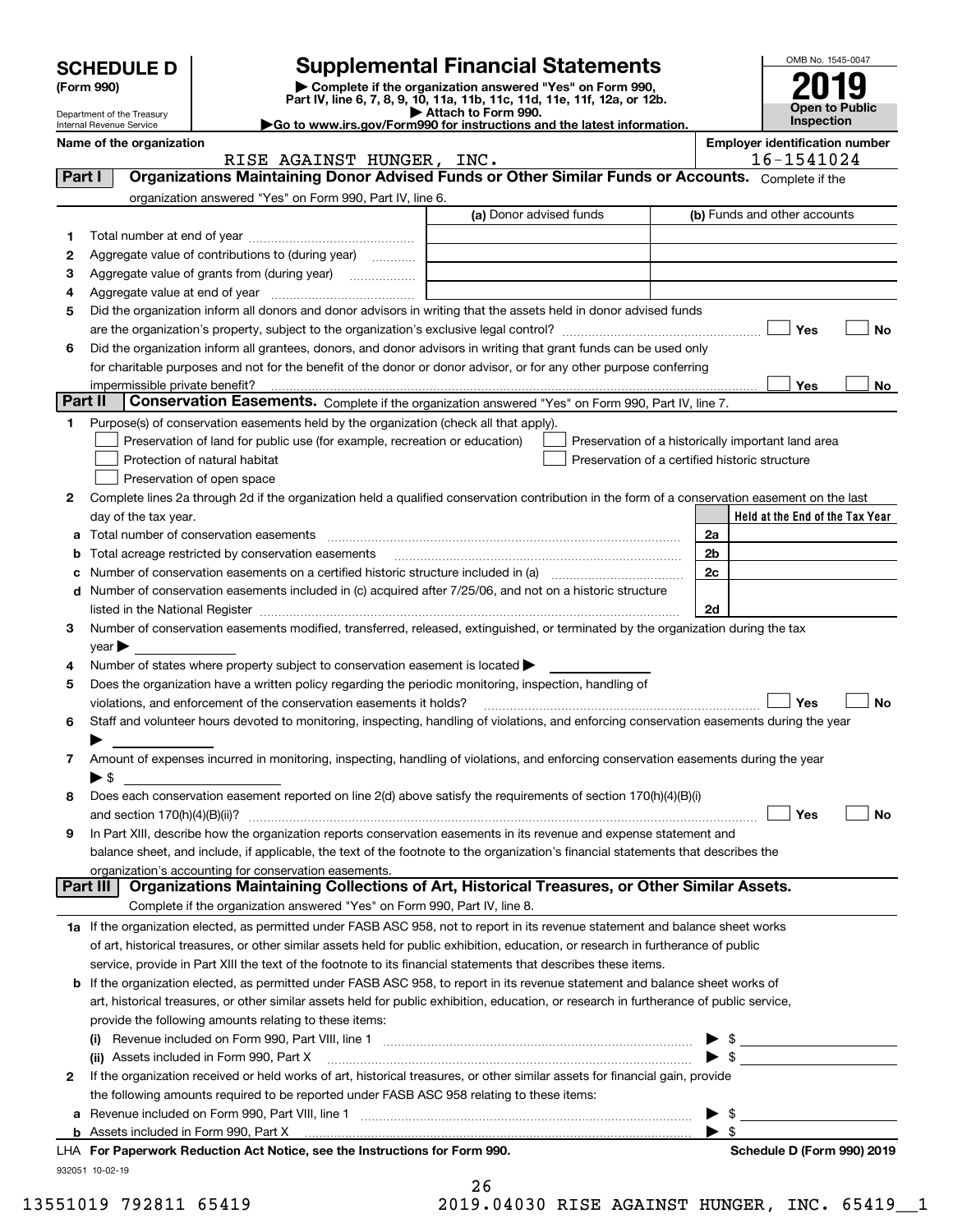|        | Schedule D (Form 990) 2019                                                                                                                                                                                                     | RISE AGAINST HUNGER, INC.               |                |                                                                                                                                                                                                                               |                    |                                            |                | $16 - 1541024$ Page 2 |
|--------|--------------------------------------------------------------------------------------------------------------------------------------------------------------------------------------------------------------------------------|-----------------------------------------|----------------|-------------------------------------------------------------------------------------------------------------------------------------------------------------------------------------------------------------------------------|--------------------|--------------------------------------------|----------------|-----------------------|
|        | Part III<br>Organizations Maintaining Collections of Art, Historical Treasures, or Other Similar Assets (continued)                                                                                                            |                                         |                |                                                                                                                                                                                                                               |                    |                                            |                |                       |
| 3      | Using the organization's acquisition, accession, and other records, check any of the following that make significant use of its                                                                                                |                                         |                |                                                                                                                                                                                                                               |                    |                                            |                |                       |
|        | collection items (check all that apply):                                                                                                                                                                                       |                                         |                |                                                                                                                                                                                                                               |                    |                                            |                |                       |
| a      | Public exhibition                                                                                                                                                                                                              |                                         |                | Loan or exchange program                                                                                                                                                                                                      |                    |                                            |                |                       |
| b      | Scholarly research                                                                                                                                                                                                             |                                         |                | Other and the contract of the contract of the contract of the contract of the contract of the contract of the contract of the contract of the contract of the contract of the contract of the contract of the contract of the |                    |                                            |                |                       |
| с      | Preservation for future generations                                                                                                                                                                                            |                                         |                |                                                                                                                                                                                                                               |                    |                                            |                |                       |
| 4      | Provide a description of the organization's collections and explain how they further the organization's exempt purpose in Part XIII.                                                                                           |                                         |                |                                                                                                                                                                                                                               |                    |                                            |                |                       |
| 5      | During the year, did the organization solicit or receive donations of art, historical treasures, or other similar assets                                                                                                       |                                         |                |                                                                                                                                                                                                                               |                    |                                            |                |                       |
|        | to be sold to raise funds rather than to be maintained as part of the organization's collection?                                                                                                                               |                                         |                |                                                                                                                                                                                                                               |                    |                                            | Yes            | No                    |
|        | <b>Part IV</b><br>Escrow and Custodial Arrangements. Complete if the organization answered "Yes" on Form 990, Part IV, line 9, or                                                                                              |                                         |                |                                                                                                                                                                                                                               |                    |                                            |                |                       |
|        | reported an amount on Form 990, Part X, line 21.                                                                                                                                                                               |                                         |                |                                                                                                                                                                                                                               |                    |                                            |                |                       |
|        | 1a Is the organization an agent, trustee, custodian or other intermediary for contributions or other assets not included                                                                                                       |                                         |                |                                                                                                                                                                                                                               |                    |                                            |                |                       |
|        | on Form 990, Part X? [11] matter contracts and contracts and contracts are contracted as a form 990, Part X?                                                                                                                   |                                         |                |                                                                                                                                                                                                                               |                    |                                            | Yes            | No                    |
|        | b If "Yes," explain the arrangement in Part XIII and complete the following table:                                                                                                                                             |                                         |                |                                                                                                                                                                                                                               |                    |                                            |                |                       |
|        |                                                                                                                                                                                                                                |                                         |                |                                                                                                                                                                                                                               |                    |                                            | Amount         |                       |
| c      | Beginning balance <b>contract to the contract of the contract of the contract of the contract of the contract of t</b>                                                                                                         |                                         |                |                                                                                                                                                                                                                               |                    | 1c                                         |                |                       |
|        | Additions during the year manufactured and an account of the year manufactured and account of the year manufactured and account of the year manufactured and account of the year manufactured and account of the year manufact |                                         |                |                                                                                                                                                                                                                               |                    | 1d                                         |                |                       |
|        | Distributions during the year manufactured and an account of the state of the state of the state of the state o                                                                                                                |                                         |                |                                                                                                                                                                                                                               |                    | 1e                                         |                |                       |
| t.     |                                                                                                                                                                                                                                |                                         |                |                                                                                                                                                                                                                               |                    | 1f                                         |                |                       |
|        | 2a Did the organization include an amount on Form 990, Part X, line 21, for escrow or custodial account liability?                                                                                                             |                                         |                |                                                                                                                                                                                                                               |                    |                                            | Yes            | No                    |
|        | <b>b</b> If "Yes," explain the arrangement in Part XIII. Check here if the explanation has been provided on Part XIII                                                                                                          |                                         |                |                                                                                                                                                                                                                               |                    |                                            |                |                       |
| Part V | Endowment Funds. Complete if the organization answered "Yes" on Form 990, Part IV, line 10.                                                                                                                                    |                                         |                |                                                                                                                                                                                                                               |                    |                                            |                |                       |
|        |                                                                                                                                                                                                                                | (a) Current year                        | (b) Prior year |                                                                                                                                                                                                                               | (c) Two years back | (d) Three years back   (e) Four years back |                |                       |
| 1a     | Beginning of year balance                                                                                                                                                                                                      |                                         |                |                                                                                                                                                                                                                               |                    |                                            |                |                       |
|        |                                                                                                                                                                                                                                |                                         |                |                                                                                                                                                                                                                               |                    |                                            |                |                       |
|        | Net investment earnings, gains, and losses                                                                                                                                                                                     |                                         |                |                                                                                                                                                                                                                               |                    |                                            |                |                       |
| d      |                                                                                                                                                                                                                                |                                         |                |                                                                                                                                                                                                                               |                    |                                            |                |                       |
|        | e Other expenditures for facilities                                                                                                                                                                                            |                                         |                |                                                                                                                                                                                                                               |                    |                                            |                |                       |
|        | and programs                                                                                                                                                                                                                   |                                         |                |                                                                                                                                                                                                                               |                    |                                            |                |                       |
|        |                                                                                                                                                                                                                                |                                         |                |                                                                                                                                                                                                                               |                    |                                            |                |                       |
| g      | End of year balance                                                                                                                                                                                                            |                                         |                |                                                                                                                                                                                                                               |                    |                                            |                |                       |
| 2      | Provide the estimated percentage of the current year end balance (line 1g, column (a)) held as:                                                                                                                                |                                         |                |                                                                                                                                                                                                                               |                    |                                            |                |                       |
| а      | Board designated or quasi-endowment                                                                                                                                                                                            |                                         | %              |                                                                                                                                                                                                                               |                    |                                            |                |                       |
|        | Permanent endowment > <u>example</u>                                                                                                                                                                                           | %                                       |                |                                                                                                                                                                                                                               |                    |                                            |                |                       |
|        | Term endowment $\blacktriangleright$                                                                                                                                                                                           | %                                       |                |                                                                                                                                                                                                                               |                    |                                            |                |                       |
|        | The percentages on lines 2a, 2b, and 2c should equal 100%.                                                                                                                                                                     |                                         |                |                                                                                                                                                                                                                               |                    |                                            |                |                       |
|        | 3a Are there endowment funds not in the possession of the organization that are held and administered for the organization                                                                                                     |                                         |                |                                                                                                                                                                                                                               |                    |                                            |                |                       |
|        | by:                                                                                                                                                                                                                            |                                         |                |                                                                                                                                                                                                                               |                    |                                            |                | Yes<br>No.            |
|        | (i)                                                                                                                                                                                                                            |                                         |                |                                                                                                                                                                                                                               |                    |                                            | 3a(i)          |                       |
|        |                                                                                                                                                                                                                                |                                         |                |                                                                                                                                                                                                                               |                    |                                            | 3a(ii)         |                       |
|        |                                                                                                                                                                                                                                |                                         |                |                                                                                                                                                                                                                               |                    |                                            | 3b             |                       |
|        | Describe in Part XIII the intended uses of the organization's endowment funds.<br>Land, Buildings, and Equipment.<br>Part VI                                                                                                   |                                         |                |                                                                                                                                                                                                                               |                    |                                            |                |                       |
|        |                                                                                                                                                                                                                                |                                         |                |                                                                                                                                                                                                                               |                    |                                            |                |                       |
|        | Complete if the organization answered "Yes" on Form 990, Part IV, line 11a. See Form 990, Part X, line 10.                                                                                                                     |                                         |                |                                                                                                                                                                                                                               |                    |                                            |                |                       |
|        | Description of property                                                                                                                                                                                                        | (a) Cost or other<br>basis (investment) |                | (b) Cost or other<br>basis (other)                                                                                                                                                                                            |                    | (c) Accumulated<br>depreciation            | (d) Book value |                       |
|        |                                                                                                                                                                                                                                |                                         |                |                                                                                                                                                                                                                               |                    |                                            |                |                       |
|        |                                                                                                                                                                                                                                |                                         |                |                                                                                                                                                                                                                               |                    |                                            |                |                       |
| b      |                                                                                                                                                                                                                                | 246,043.                                |                |                                                                                                                                                                                                                               |                    | 91,869.                                    |                | 154, 174.             |
|        | Leasehold improvements                                                                                                                                                                                                         | 2,007,275.                              |                |                                                                                                                                                                                                                               |                    | 743,305.                                   |                | 1, 263, 970.          |
|        |                                                                                                                                                                                                                                |                                         |                |                                                                                                                                                                                                                               |                    |                                            |                |                       |
|        | Total. Add lines 1a through 1e. (Column (d) must equal Form 990. Part X. column (B). line 10c.)                                                                                                                                |                                         |                |                                                                                                                                                                                                                               |                    |                                            |                | 1,418,144.            |
|        |                                                                                                                                                                                                                                |                                         |                |                                                                                                                                                                                                                               |                    |                                            |                |                       |

**Schedule D (Form 990) 2019**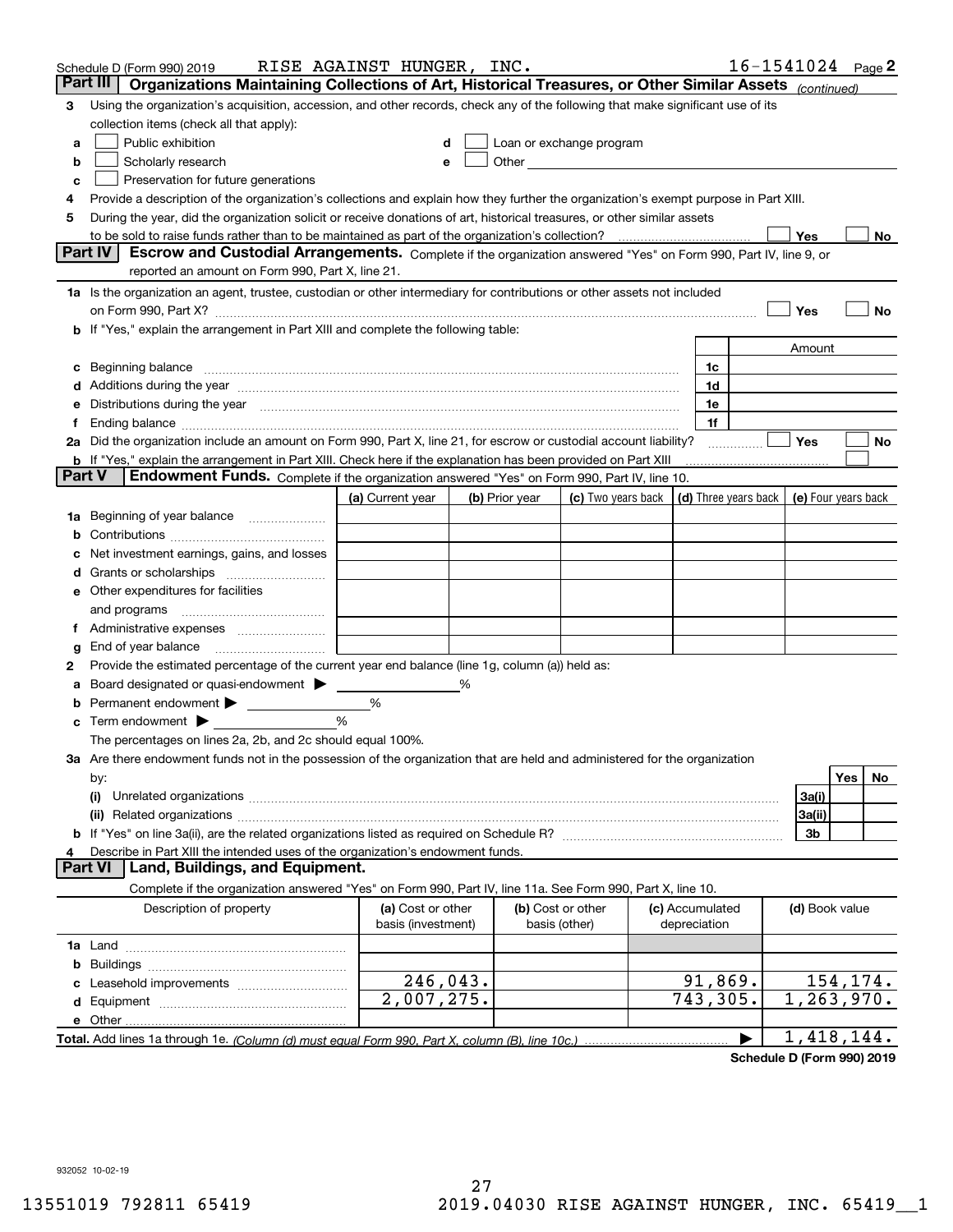| Schedule D (Form 990) 2019                      | RISE AGAINST HUNGER, | INC. | 16-1541024 | Page |
|-------------------------------------------------|----------------------|------|------------|------|
| <b>Part VII</b> Investments - Other Securities. |                      |      |            |      |

Complete if the organization answered "Yes" on Form 990, Part IV, line 11b. See Form 990, Part X, line 12.

| (a) Description of security or category (including name of security)                   | (b) Book value | (c) Method of valuation: Cost or end-of-year market value |
|----------------------------------------------------------------------------------------|----------------|-----------------------------------------------------------|
| (1) Financial derivatives                                                              |                |                                                           |
| (2) Closely held equity interests<br>                                                  |                |                                                           |
| $(3)$ Other                                                                            |                |                                                           |
| (A)                                                                                    |                |                                                           |
| (B)                                                                                    |                |                                                           |
| (C)                                                                                    |                |                                                           |
| (D)                                                                                    |                |                                                           |
| (E)                                                                                    |                |                                                           |
| (F)                                                                                    |                |                                                           |
| (G)                                                                                    |                |                                                           |
| (H)                                                                                    |                |                                                           |
| Total. (Col. (b) must equal Form 990, Part X, col. (B) line 12.) $\blacktriangleright$ |                |                                                           |

#### **Part VIII Investments - Program Related.**

Complete if the organization answered "Yes" on Form 990, Part IV, line 11c. See Form 990, Part X, line 13.

| (a) Description of investment                                       | (b) Book value | (c) Method of valuation: Cost or end-of-year market value |
|---------------------------------------------------------------------|----------------|-----------------------------------------------------------|
| (1)                                                                 |                |                                                           |
| (2)                                                                 |                |                                                           |
| $\qquad \qquad (3)$                                                 |                |                                                           |
| (4)                                                                 |                |                                                           |
| $\frac{1}{2}$                                                       |                |                                                           |
| (6)                                                                 |                |                                                           |
| (7)                                                                 |                |                                                           |
| (8)                                                                 |                |                                                           |
| (9)                                                                 |                |                                                           |
| Total. (Col. (b) must equal Form 990, Part X, col. (B) line $13$ .) |                |                                                           |

#### **Part IX Other Assets.**

Complete if the organization answered "Yes" on Form 990, Part IV, line 11d. See Form 990, Part X, line 15.

| oomploto il tho organization anoworda - roo- on riomn ooo, rialtiri, illio-rialtioco riomn ooo, rialti7), illio-rol<br>(a) Description | (b) Book value |
|----------------------------------------------------------------------------------------------------------------------------------------|----------------|
| DEPOSITS<br>(1)                                                                                                                        | 98,688.        |
| OTHER RECEIVABLES<br>(2)                                                                                                               | 441,093.       |
| (3)                                                                                                                                    |                |
| (4)                                                                                                                                    |                |
| (5)                                                                                                                                    |                |
| (6)                                                                                                                                    |                |
| (7)                                                                                                                                    |                |
| (8)                                                                                                                                    |                |
| (9)                                                                                                                                    |                |
| Total. (Column (b) must equal Form 990, Part X, col. (B) line 15.)                                                                     | 539,781.       |
| <b>Other Liabilities.</b><br>Part X                                                                                                    |                |
| Complete if the organization answered "Yes" on Form 990, Part IV, line 11e or 11f. See Form 990, Part X, line 25.                      |                |
| (a) Description of liability<br>1.                                                                                                     | (b) Book value |
| (1)<br>Federal income taxes                                                                                                            |                |
| ACCRUED<br>VACATION PAYABLE<br>(2)                                                                                                     | 366, 331.      |
| DEFERRED<br>RENT<br>(3)                                                                                                                | 164, 412.      |
| LEASE PAYABLE<br>(4)                                                                                                                   | 1, 142, 182.   |
| PAYROLL LIABILITY<br>(5)                                                                                                               | 210,989.       |
| (6)                                                                                                                                    |                |
| (7)                                                                                                                                    |                |
| (8)                                                                                                                                    |                |
| (9)                                                                                                                                    |                |
| <b>Total.</b> (Column (b) must equal Form 990. Part X. col. (B) line 25.) ………………………………………………………………………                                  | 1,883,914.     |

**2.** Liability for uncertain tax positions. In Part XIII, provide the text of the footnote to the organization's financial statements that reports the organization's liability for uncertain tax positions under FASB ASC 740. Check here if the text of the footnote has been provided in Part XIII  $\boxed{\text{X}}$ 

**Schedule D (Form 990) 2019**

932053 10-02-19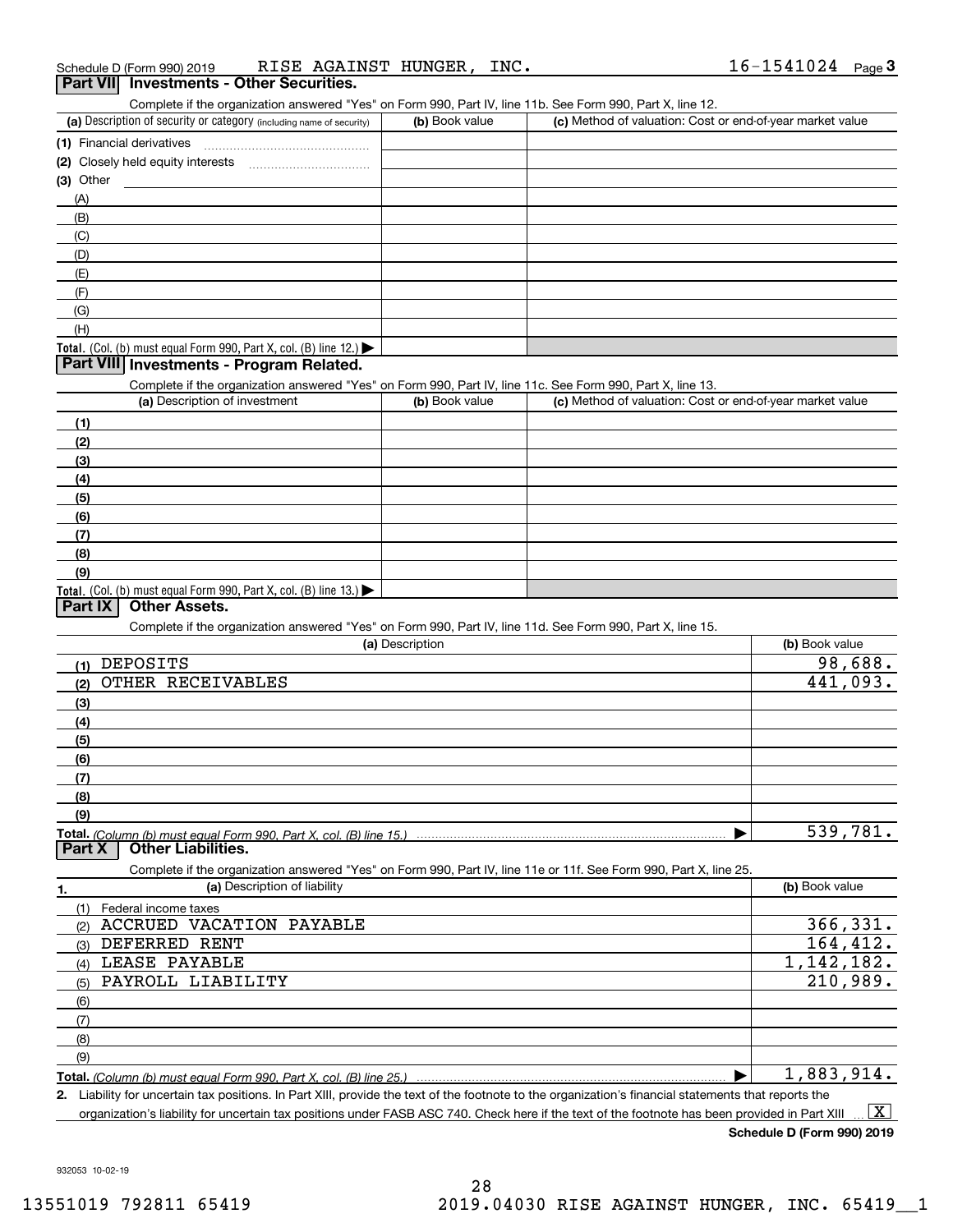|    | RISE AGAINST HUNGER, INC.<br>Schedule D (Form 990) 2019                                                                                                                                                                             |                | $16 - 1541024$ Page 4 |                             |
|----|-------------------------------------------------------------------------------------------------------------------------------------------------------------------------------------------------------------------------------------|----------------|-----------------------|-----------------------------|
|    | <b>Part XI</b><br>Reconciliation of Revenue per Audited Financial Statements With Revenue per Return.                                                                                                                               |                |                       |                             |
|    | Complete if the organization answered "Yes" on Form 990, Part IV, line 12a.                                                                                                                                                         |                |                       |                             |
| 1. | Total revenue, gains, and other support per audited financial statements                                                                                                                                                            |                | $\blacksquare$        | $\overline{62, 353, 515}$ . |
| 2  | Amounts included on line 1 but not on Form 990, Part VIII, line 12:                                                                                                                                                                 |                |                       |                             |
| a  | Net unrealized gains (losses) on investments [11] matter contracts and the unrealized gains (losses) on investments                                                                                                                 | 2a             |                       |                             |
|    |                                                                                                                                                                                                                                     | 2 <sub>b</sub> |                       |                             |
|    | Recoveries of prior year grants [11] Recoveries of prior year grants [11] Recoveries of prior year grants                                                                                                                           |                |                       |                             |
| d  | Other (Describe in Part XIII.) <b>Construction Contract Construction</b> [                                                                                                                                                          | 2d             |                       |                             |
| е  | Add lines 2a through 2d                                                                                                                                                                                                             |                | 2e                    | υ.                          |
| 3  |                                                                                                                                                                                                                                     |                | $\mathbf{3}$          | 62, 353, 515.               |
| 4  | Amounts included on Form 990, Part VIII, line 12, but not on line 1:                                                                                                                                                                |                |                       |                             |
|    | Investment expenses not included on Form 990, Part VIII, line 7b [100] [100] [100] [100] [100] [100] [100] [100] [100] [100] [100] [100] [100] [100] [100] [100] [100] [100] [100] [100] [100] [100] [100] [100] [100] [100] [      |                |                       |                             |
|    |                                                                                                                                                                                                                                     | 4 <sub>b</sub> |                       |                             |
| c. | Add lines 4a and 4b                                                                                                                                                                                                                 | 4с             |                       |                             |
|    |                                                                                                                                                                                                                                     |                | 5                     | 62, 353, 515.               |
|    |                                                                                                                                                                                                                                     |                |                       |                             |
|    | Part XII   Reconciliation of Expenses per Audited Financial Statements With Expenses per Return.                                                                                                                                    |                |                       |                             |
|    | Complete if the organization answered "Yes" on Form 990, Part IV, line 12a.                                                                                                                                                         |                |                       |                             |
| 1  | Total expenses and losses per audited financial statements [11,11] [11] Total expenses and losses per audited financial statements [11] [11] Total expenses and losses per audited financial statements                             |                | $\blacksquare$        | 62, 586, 170.               |
| 2  | Amounts included on line 1 but not on Form 990, Part IX, line 25:                                                                                                                                                                   |                |                       |                             |
| a  |                                                                                                                                                                                                                                     | 2a             |                       |                             |
| b  |                                                                                                                                                                                                                                     | 2 <sub>b</sub> |                       |                             |
|    |                                                                                                                                                                                                                                     | 2c             |                       |                             |
| d  |                                                                                                                                                                                                                                     | 2d             |                       |                             |
|    | Add lines 2a through 2d <b>contained a contained a contained a contained a</b> contained a contact the state of the state of the state of the state of the state of the state of the state of the state of the state of the state o |                | 2e                    |                             |
| 3  |                                                                                                                                                                                                                                     |                | $\mathbf{3}$          | 62,586,170.                 |
| 4  | Amounts included on Form 990, Part IX, line 25, but not on line 1:                                                                                                                                                                  |                |                       |                             |
| a  |                                                                                                                                                                                                                                     |                |                       |                             |
|    |                                                                                                                                                                                                                                     | 4 <sub>b</sub> |                       |                             |
|    | c Add lines 4a and 4b                                                                                                                                                                                                               |                | 4с                    |                             |
|    | Part XIII Supplemental Information.                                                                                                                                                                                                 |                | 5                     | 62,586,170.                 |

Provide the descriptions required for Part II, lines 3, 5, and 9; Part III, lines 1a and 4; Part IV, lines 1b and 2b; Part V, line 4; Part X, line 2; Part XI, lines 2d and 4b; and Part XII, lines 2d and 4b. Also complete this part to provide any additional information.

#### PART X, LINE 2:

|  |  |                       |  |  | THE ORGANIZATION IS EXEMPT FROM FEDERAL INCOME TAX UNDER SECTION 501(C)(3) |  |  |  |  |  |  |
|--|--|-----------------------|--|--|----------------------------------------------------------------------------|--|--|--|--|--|--|
|  |  |                       |  |  | OF THE INTERNAL REVENUE CODE. IN ADDITION, THE ORGANIZATION QUALIFIES FOR  |  |  |  |  |  |  |
|  |  |                       |  |  | THE CHARITABLE CONTRIBUTION DEDUCTION UNDER SECTION 170(B)(1)(A), AND HAS  |  |  |  |  |  |  |
|  |  |                       |  |  | BEEN CLASSIFIED AS AN ORGANIZATION THAT IS NOT A PRIVATE FOUNDATION UNDER  |  |  |  |  |  |  |
|  |  | SECTION $509(A)(2)$ . |  |  |                                                                            |  |  |  |  |  |  |
|  |  |                       |  |  |                                                                            |  |  |  |  |  |  |

### APPLICABLE ACCOUNTING STANDARDS PRESCRIBE A COMPREHENSIVE MODEL FOR HOW

COMPANIES SHOULD RECOGNIZE, MEASURE, PRESENT, AND DISCLOSE IN THEIR

FINANCIAL STATEMENTS UNCERTAIN TAX POSITIONS TAKEN OR EXPECTED TO BE TAKEN

#### ON A TAX RETURN. UNDER THESE STANDARDS, TAX POSITIONS MUST INITIALLY BE

932054 10-02-19 **Schedule D (Form 990) 2019** RECOGNIZED IN THE FINANCIAL STATEMENTS WHEN IT IS MORE LIKELY THAN NOT THE 29

13551019 792811 65419 2019.04030 RISE AGAINST HUNGER, INC. 65419\_\_1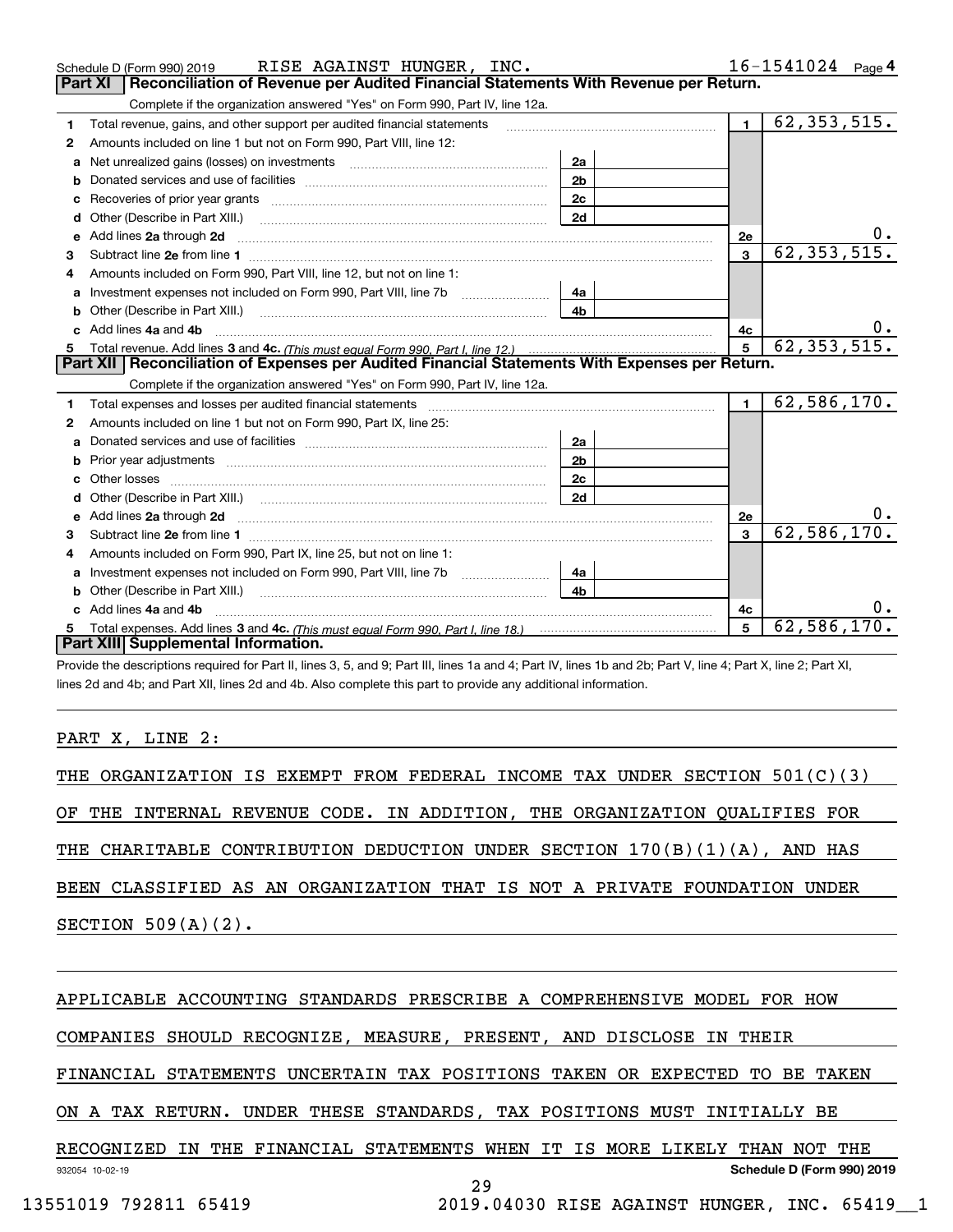| RISE AGAINST HUNGER, INC.<br>Schedule D (Form 990) 2019                                 | $16 - 1541024$ Page 5 |
|-----------------------------------------------------------------------------------------|-----------------------|
| <b>Part XIII Supplemental Information</b> (continued)                                   |                       |
| BE SUSTAINED UPON EXAMINATION BY<br>THE<br>POSITION<br>TAX AUTHORITIES.<br>WILL         | SUCH                  |
| TAX POSITIONS MUST INITIALLY AND SUBSEOUENTLY BE MEASURED AS THE LARGEST                |                       |
| TAX BENEFIT THAT IS GREATER THAN 50% LIKELY<br>OF<br>OF.<br>AMOUNT                      | BEING REALIZED        |
| SETTLEMENT WITH THE TAX AUTHORITY ASSUMING FULL KNOWLEDGE OF<br><b>UPON</b><br>ULTIMATE |                       |
| THE POSITION AND RELEVANT FACTS. THE ORGANIZATION<br>DID NOT HAVE ANY                   |                       |
| TAX BENEFITS AND<br>THERE WAS NO<br>EFFECT<br>UNRECOGNIZED<br>ON<br>ITS FINANCIAL       |                       |

CONDITION OR RESULTS OF OPERATIONS AS A RESULT OF ADOPTING THESE

#### STANDARDS.

THE TAX YEARS FROM 2016 THROUGH 2019, ARE SUBJECT TO EXAMINATION BY THE INTERNAL REVENUE SERVICE. THE ORGANIZATION IS CURRENTLY NOT UNDER ANY FEDERAL OR STATE AUDITS. THERE WERE NO INTEREST OR PENALTIES FOR THE YEARS ENDED AND THE ORGANIZATION'S POLICY IS TO EXPENSE INTEREST AND PENALTIES, IF ANY, TO INCOME TAX EXPENSE AS INCURRED. THE ORGANIZATION DOES NOT EXPECT ANY MATERIAL CHANGES IN UNRECOGNIZED TAX BENEFITS IN THE NEXT TWELVE MONTHS. THE ORGANIZATION HAS NO UNRECOGNIZED TAX BENEFITS AS OF DECEMBER 31, 2019 AND 2018.

932055 10-02-19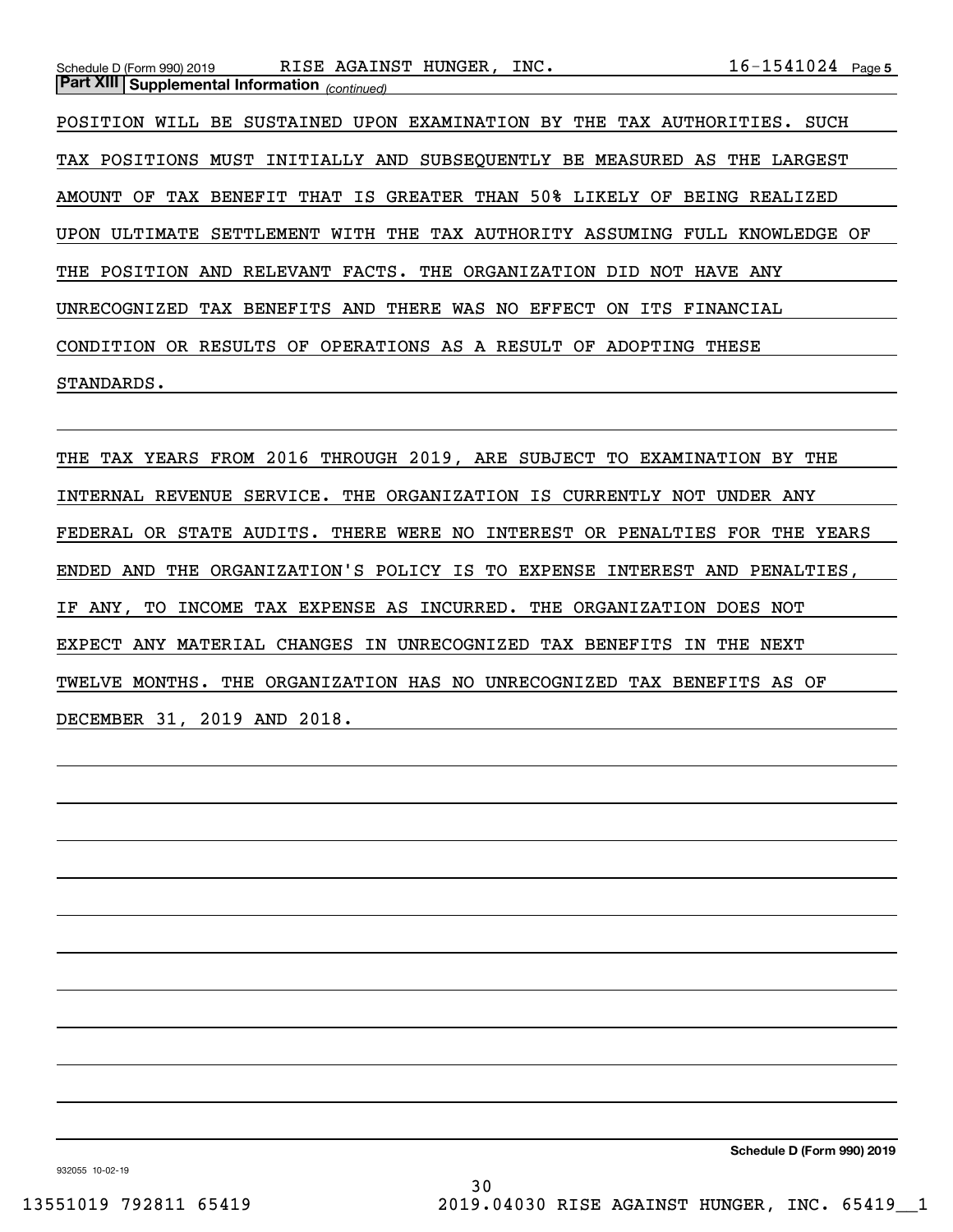| Department or the ricasury<br>Internal Revenue Service |               |                              | Go to www.irs.gov/Form990 for instructions and the latest information.                                                                  |                        |                                       | Inspection                   |
|--------------------------------------------------------|---------------|------------------------------|-----------------------------------------------------------------------------------------------------------------------------------------|------------------------|---------------------------------------|------------------------------|
| Name of the organization                               |               |                              |                                                                                                                                         |                        | <b>Employer identification number</b> |                              |
| RISE AGAINST HUNGER, INC.                              |               |                              |                                                                                                                                         |                        | 16-1541024                            |                              |
| Part I                                                 |               |                              | General Information on Activities Outside the United States. Complete if the organization answered "Yes" on                             |                        |                                       |                              |
| Form 990, Part IV, line 14b.                           |               |                              |                                                                                                                                         |                        |                                       |                              |
| 1                                                      |               |                              | For grantmakers. Does the organization maintain records to substantiate the amount of its grants and other assistance,                  |                        |                                       |                              |
|                                                        |               |                              | the grantees' eligibility for the grants or assistance, and the selection criteria used to award the grants or assistance?              |                        |                                       | $\boxed{\text{X}}$ No<br>Yes |
|                                                        |               |                              |                                                                                                                                         |                        |                                       |                              |
| $\mathbf{2}$                                           |               |                              | For grantmakers. Describe in Part V the organization's procedures for monitoring the use of its grants and other assistance outside the |                        |                                       |                              |
| United States.                                         |               |                              | Activities per Region. (The following Part I, line 3 table can be duplicated if additional space is needed.)                            |                        |                                       |                              |
| з<br>(a) Region                                        | (b) Number of | (c) Number of                | (d) Activities conducted in the region                                                                                                  |                        | (e) If activity listed in (d)         | (f) Total                    |
|                                                        | offices       | employees,<br>agents, and    | (by type) (such as, fundraising, pro-                                                                                                   |                        | is a program service,                 | expenditures                 |
|                                                        | in the region | independent                  | gram services, investments, grants to                                                                                                   |                        | describe specific type                | for and<br>investments       |
|                                                        |               | contractors<br>in the region | recipients located in the region)                                                                                                       |                        | of service(s) in the region           | in the region                |
|                                                        |               |                              |                                                                                                                                         |                        |                                       |                              |
|                                                        |               |                              |                                                                                                                                         |                        | PROVIDED FOOD, CLOTHING,              |                              |
| CENTRAL AMERICA &                                      |               |                              |                                                                                                                                         | MEDICAL SUPPLIES, AND  |                                       |                              |
| THE CARIBBEAN                                          | 0             | 0                            | PROGRAM SERVICES                                                                                                                        | HOUSEHOLD GOODS        |                                       | 27,200,640.                  |
|                                                        |               |                              |                                                                                                                                         |                        | PROVIDED CASH GRANTS AND              |                              |
|                                                        |               |                              |                                                                                                                                         | DISASTER RELIEF AND    |                                       |                              |
| SOUTH ASIA                                             | 0             | 0                            | PROGRAM SERVICES                                                                                                                        |                        | TRANSFORMATIONAL SUPPORT              | 898,834.                     |
|                                                        |               |                              |                                                                                                                                         | PROVIDED MEDICAL       |                                       |                              |
|                                                        |               |                              |                                                                                                                                         | SUPPLIES, CLOTHING,    |                                       |                              |
|                                                        |               |                              |                                                                                                                                         | FOOD, HOUSEHOLD GOODS, |                                       |                              |
| SUB-SAHARAN AFRICA                                     | 0             | 0                            | PROGRAM SERVICES                                                                                                                        | AND CASH GRANTS        |                                       | 8,804,592.                   |
|                                                        |               |                              |                                                                                                                                         |                        | PROVIDED FOOD, CLOTHING,              |                              |
|                                                        |               |                              |                                                                                                                                         | MEDICAL SUPPLIES,      |                                       |                              |
| EAST ASIA & THE                                        |               |                              |                                                                                                                                         | HOUSEHOLD GOODS, AND   |                                       |                              |
| PACIFIC                                                | 0             | 0                            | PROGRAM SERVICES                                                                                                                        | CASH GRANTS            |                                       | 1,408,816.                   |
|                                                        |               |                              |                                                                                                                                         |                        |                                       |                              |
|                                                        |               |                              |                                                                                                                                         |                        |                                       |                              |
| <b>EUROPE</b>                                          | 0             | 0                            | PROGRAM SERVICES                                                                                                                        | PROVIDED CASH GRANTS   |                                       | 981,109.                     |
|                                                        |               |                              |                                                                                                                                         |                        |                                       |                              |
|                                                        |               |                              |                                                                                                                                         |                        |                                       |                              |
|                                                        |               |                              |                                                                                                                                         |                        |                                       |                              |
| SOUTH AMERICA                                          | 0             | $^{\circ}$                   | PROGRAM SERVICES                                                                                                                        | MEDICAL SUPPLIES       |                                       | 71,626.                      |
|                                                        |               |                              |                                                                                                                                         |                        |                                       |                              |
|                                                        |               |                              |                                                                                                                                         |                        |                                       |                              |
|                                                        |               |                              |                                                                                                                                         |                        |                                       |                              |
|                                                        |               |                              |                                                                                                                                         |                        |                                       |                              |
|                                                        |               |                              |                                                                                                                                         |                        |                                       |                              |
|                                                        |               |                              |                                                                                                                                         |                        |                                       |                              |
|                                                        |               |                              |                                                                                                                                         |                        |                                       |                              |
| <b>3 a</b> Subtotal                                    | 0             | 0                            |                                                                                                                                         |                        |                                       | 39, 365, 617.                |
| <b>b</b> Total from continuation                       |               |                              |                                                                                                                                         |                        |                                       |                              |
| sheets to Part I                                       | 0             | 0                            |                                                                                                                                         |                        |                                       | 0.                           |
| c Totals (add lines 3a                                 |               |                              |                                                                                                                                         |                        |                                       |                              |
| and 3b)                                                | 0             | 0                            |                                                                                                                                         |                        |                                       | 39, 365, 617.                |

**| Complete if the organization answered "Yes" on Form 990, Part IV, line 14b, 15, or 16. | Attach to Form 990.**

**SCHEDULE F Statement of Activities Outside the United States**

**For Paperwork Reduction Act Notice, see the Instructions for Form 990. Schedule F (Form 990) 2019** LHA

932071 10-12-19

Department of the Treasury

**(Form 990)**

OMB No. 1545-0047

**2019**

**Open to Public**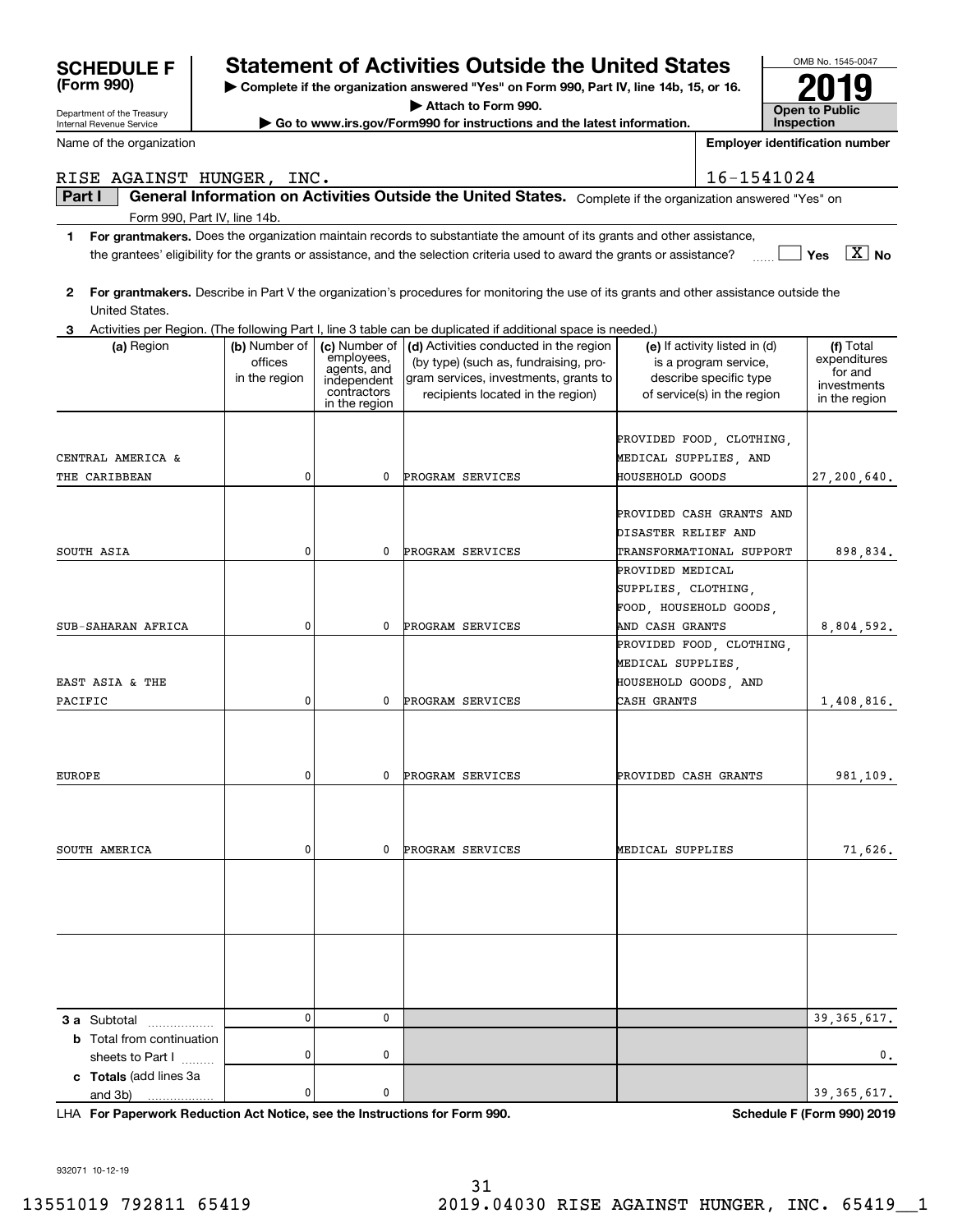Schedule F (Form 990) 2019 R $\rm I$ S $\rm E$   $\rm AGA$  $\rm INST$   $\rm HUNGER$  ,  $\rm~INC$  .  $\rm ~\,$   $\rm ~\,$   $\rm 16-1541024$   $\rm ~\,$   $\rm ~\,$   $\rm ~\,$   $\rm ~\,$   $\rm ~\,$   $\rm ~\,$   $\rm ~\,$   $\rm ~\,$   $\rm ~\,$   $\rm ~\,$   $\rm ~\,$   $\rm ~\,$   $\rm ~\,$   $\rm ~\,$   $\$ 

Part II | Grants and Other Assistance to Organizations or Entities Outside the United States. Complete if the organization answered "Yes" on Form 990, Part IV, line 15, for any recipient who received more than \$5,000. Part II can be duplicated if additional space is needed.

| 1.<br>(a) Name of organization                          | (b) IRS code section<br>and EIN (if applicable) | (c) Region         | (d) Purpose of<br>grant                                                                                                                                            | (e) Amount<br>of cash grant | (f) Manner of<br>cash disbursement | (g) Amount of<br>noncash<br>assistance | (h) Description<br>of noncash<br>assistance | (i) Method of<br>valuation (book, FMV,<br>appraisal, other) |
|---------------------------------------------------------|-------------------------------------------------|--------------------|--------------------------------------------------------------------------------------------------------------------------------------------------------------------|-----------------------------|------------------------------------|----------------------------------------|---------------------------------------------|-------------------------------------------------------------|
|                                                         |                                                 |                    |                                                                                                                                                                    |                             |                                    |                                        |                                             |                                                             |
|                                                         |                                                 | CENTRAL AMERICA    | CLOTHES, PROTEIN,                                                                                                                                                  |                             |                                    |                                        |                                             |                                                             |
|                                                         |                                                 | AND THE CARIBBEAN  | MEDICINE                                                                                                                                                           | $\mathfrak{o}$ .            |                                    |                                        | 121,074. NOURISHING LIVES                   | WHOLESALE VALUE                                             |
|                                                         |                                                 |                    |                                                                                                                                                                    |                             |                                    |                                        |                                             |                                                             |
|                                                         |                                                 |                    |                                                                                                                                                                    |                             |                                    |                                        |                                             |                                                             |
|                                                         |                                                 | <b>SUB-SAHARAN</b> |                                                                                                                                                                    |                             |                                    |                                        |                                             |                                                             |
|                                                         |                                                 | AFRICA             | SOAP                                                                                                                                                               | 0.                          |                                    |                                        | 704. NOURISHING LIVES                       | WHOLESALE VALUE                                             |
|                                                         |                                                 |                    |                                                                                                                                                                    |                             |                                    |                                        |                                             |                                                             |
|                                                         |                                                 | CENTRAL AMERICA    |                                                                                                                                                                    |                             |                                    |                                        |                                             |                                                             |
|                                                         |                                                 | AND THE CARIBBEAN  | SOAP, HYGENE KITS                                                                                                                                                  | $^{\rm o}$ .                |                                    |                                        | 15,060. NOURISHING LIVES                    | WHOLESALE VALUE                                             |
|                                                         |                                                 |                    |                                                                                                                                                                    |                             |                                    |                                        |                                             |                                                             |
|                                                         |                                                 |                    |                                                                                                                                                                    |                             |                                    |                                        |                                             |                                                             |
|                                                         |                                                 | EAST ASIA AND THE  |                                                                                                                                                                    |                             |                                    |                                        |                                             |                                                             |
|                                                         |                                                 | PACIFIC            | SOAP                                                                                                                                                               | $\mathbf{0}$ .              |                                    |                                        | 2,958. NOURISHING LIVES                     | WHOLESALE VALUE                                             |
|                                                         |                                                 |                    |                                                                                                                                                                    |                             |                                    |                                        |                                             |                                                             |
|                                                         |                                                 | CENTRAL AMERICA    | MEDICINE, PROTEIN                                                                                                                                                  |                             |                                    |                                        |                                             |                                                             |
|                                                         |                                                 | AND THE CARIBBEAN  | DRINKS                                                                                                                                                             | $\mathfrak o$ .             |                                    |                                        | 1368860. NOURISHING LIVES                   | WHOLESALE VALUE                                             |
|                                                         |                                                 |                    |                                                                                                                                                                    |                             |                                    |                                        |                                             |                                                             |
|                                                         |                                                 |                    | MEDICAL AND HOUSEHOLD                                                                                                                                              |                             |                                    |                                        |                                             |                                                             |
|                                                         |                                                 | CENTRAL AMERICA    | SUPPLIES, CLOTHING,                                                                                                                                                |                             |                                    |                                        |                                             |                                                             |
|                                                         |                                                 | AND THE CARIBBEAN  | AND FOOD                                                                                                                                                           | $\mathfrak o$ .             |                                    |                                        | 25610739 NOURISHING LIVES                   | WHOLESALE VALUE                                             |
|                                                         |                                                 |                    |                                                                                                                                                                    |                             |                                    |                                        |                                             |                                                             |
|                                                         |                                                 | EAST ASIA AND THE  |                                                                                                                                                                    |                             |                                    |                                        |                                             |                                                             |
|                                                         |                                                 | PACIFIC            | PROTEIN POWDER                                                                                                                                                     | $\mathbf 0$ .               |                                    |                                        | 201,600. NOURISHING LIVES                   | WHOLESALE VALUE                                             |
|                                                         |                                                 |                    |                                                                                                                                                                    |                             |                                    |                                        |                                             |                                                             |
|                                                         |                                                 |                    |                                                                                                                                                                    |                             |                                    |                                        |                                             |                                                             |
|                                                         |                                                 | <b>SUB-SAHARAN</b> |                                                                                                                                                                    |                             |                                    |                                        |                                             |                                                             |
| $\mathbf{2}$                                            |                                                 | AFRICA             | MED. SOAP, PROTEIN<br>Enter total number of recipient organizations listed above that are recognized as charities by the foreign country, recognized as tax-exempt | $\mathbf{0}$ .              |                                    |                                        | 4972930. NOURISHING LIVES                   | WHOLESALE VALUE                                             |
|                                                         |                                                 |                    |                                                                                                                                                                    |                             |                                    |                                        |                                             |                                                             |
| 3 Enter total number of other organizations or entities |                                                 |                    |                                                                                                                                                                    |                             |                                    |                                        |                                             |                                                             |

**Schedule F (Form 990) 2019**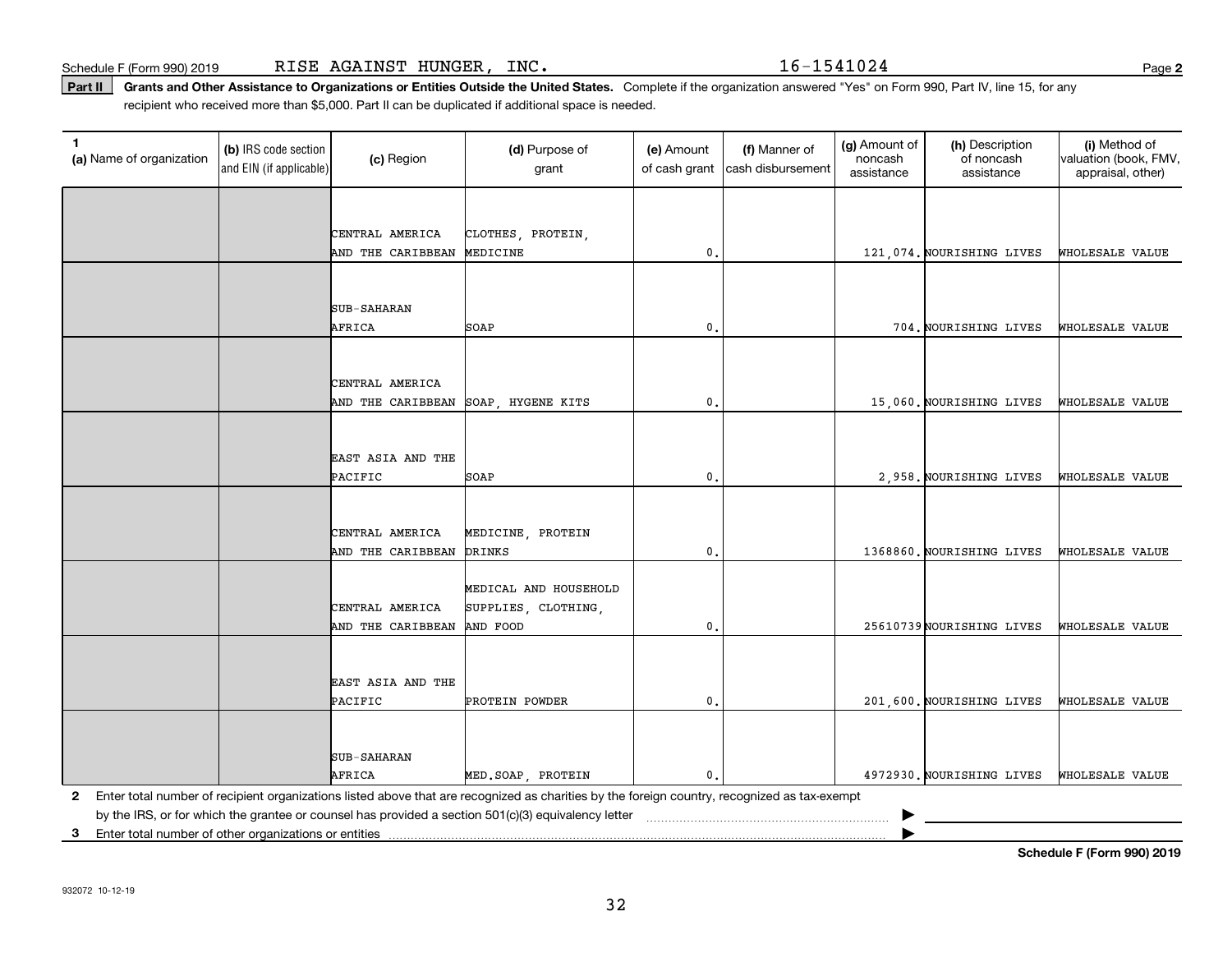|             | Schedule F (Form 990)    |                                                 | RISE AGAINST HUNGER, INC.                                                   |                                                                                                                                              |                             | 16-1541024                         |                                         |                                              | Page 2                                                      |
|-------------|--------------------------|-------------------------------------------------|-----------------------------------------------------------------------------|----------------------------------------------------------------------------------------------------------------------------------------------|-----------------------------|------------------------------------|-----------------------------------------|----------------------------------------------|-------------------------------------------------------------|
| Part II     |                          |                                                 |                                                                             | Continuation of Grants and Other Assistance to Organizations or Entities Outside the United States. (Schedule F (Form 990), Part II, line 1) |                             |                                    |                                         |                                              |                                                             |
| $\mathbf 1$ | (a) Name of organization | (b) IRS code section<br>and EIN (if applicable) | (c) Region                                                                  | (d) Purpose of<br>grant                                                                                                                      | (e) Amount<br>of cash grant | (f) Manner of<br>cash disbursement | (g) Amount of<br>non-cash<br>assistance | (h) Description<br>of non-cash<br>assistance | (i) Method of<br>valuation (book, FMV,<br>appraisal, other) |
|             |                          |                                                 | <b>SUB-SAHARAN</b><br>AFRICA                                                | MEDICINE                                                                                                                                     | $\mathbf{0}$ .              |                                    |                                         | 3695529. NOURISHING LIVES                    | WHOLESALE VALUE                                             |
|             |                          |                                                 | <b>SUB-SAHARAN</b><br>AFRICA                                                | MED SUPPLY                                                                                                                                   | $\mathfrak{o}$ .            |                                    |                                         | 759. NOURISHING LIVES                        | WHOLESALE VALUE                                             |
|             |                          |                                                 | SOUTH AMERICA                                                               | CLOTHING                                                                                                                                     | $\mathbf 0$ .               |                                    |                                         | 71,626. NOURISHING LIVES                     | WHOLESALE VALUE                                             |
|             |                          |                                                 | SOUTH ASIA -<br>AFGHANISTAN,<br>BANGLADESH,<br>BHUTAN, INDIA,               | MEAL PACKAGING<br>INGREDIENTS                                                                                                                | 72,737. WIRE                |                                    |                                         | 0. NOURISHING LIVES                          |                                                             |
|             |                          |                                                 | EUROPE (INCLUDING<br>ICELAND &<br>GREENLAND) -<br>ALBANIA, ANDORRA          | MEAL PACKAGING<br>INGREDIENTS                                                                                                                | 102,525. WIRE               |                                    |                                         | 0. NOURISHING LIVES                          |                                                             |
|             |                          |                                                 | EAST ASIA AND THE<br>PACIFIC -<br>AUSTRALIA,<br>BRUNEI, BURMA               | MEAL PACKAGING<br>INGREDIENTS                                                                                                                | 41, 142. WIRE               |                                    |                                         | 0. NOURISHING LIVES                          |                                                             |
|             |                          |                                                 | EAST ASIA AND THE<br>PACIFIC -<br>AUSTRALIA,<br>BRUNEI, BURMA,              | MEAL PACKAGING<br>INGREDIENTS                                                                                                                | 32,791. WIRE                |                                    |                                         | 0. NOURISHING LIVES                          |                                                             |
|             |                          |                                                 | <b>SUB-SAHARAN</b><br>AFRICA - ANGOLA,<br>BENIN, BOTSWANA,<br>BURKINA FASO, | MEAL PACKAGING<br>INGREDIENTS                                                                                                                | 73,696. WIRE                |                                    |                                         | 0. NOURISHING LIVES                          |                                                             |
|             |                          |                                                 |                                                                             |                                                                                                                                              |                             |                                    |                                         |                                              |                                                             |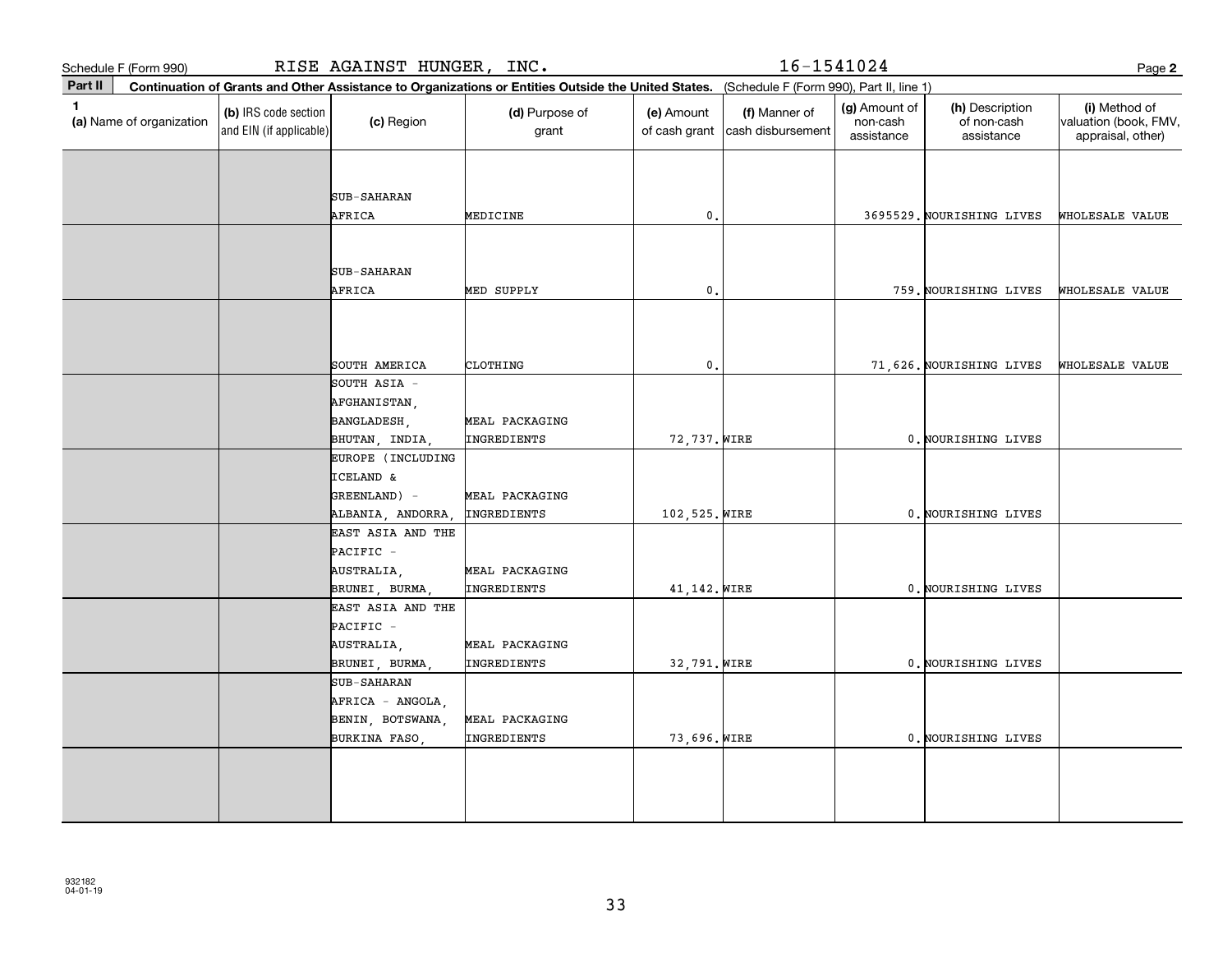#### Schedule F (Form 990) 2019 R ${\tt ISE}$   ${\tt AGAINST}$   ${\tt HUNGER}$  ,  ${\tt INC.}$   ${\tt NCC}$   ${\tt NSC}$   ${\tt NSC}$   ${\tt NSC}$   ${\tt NSC}$   ${\tt NSC}$   ${\tt NSC}$   ${\tt NSC}$   ${\tt NSC}$   ${\tt NSC}$   ${\tt NSC}$   ${\tt NSC}$   ${\tt NSC}$   ${\tt NSC}$   ${\tt NSC}$   ${\tt NSC}$   ${\tt NSC}$   ${\tt NSC}$   ${\tt NSC}$

Part III Grants and Other Assistance to Individuals Outside the United States. Complete if the organization answered "Yes" on Form 990, Part IV, line 16. Part III can be duplicated if additional space is needed.

| (a) Type of grant or assistance | (b) Region | (c) Number of<br>recipients | (d) Amount of<br>cash grant | (e) Manner of<br>cash disbursement | (f) Amount of<br>noncash<br>assistance | (g) Description of<br>noncash assistance | (h) Method of<br>valuation<br>(book, FMV,<br>appraisal, other) |
|---------------------------------|------------|-----------------------------|-----------------------------|------------------------------------|----------------------------------------|------------------------------------------|----------------------------------------------------------------|
|                                 |            |                             |                             |                                    |                                        |                                          |                                                                |
|                                 |            |                             |                             |                                    |                                        |                                          |                                                                |
|                                 |            |                             |                             |                                    |                                        |                                          |                                                                |
|                                 |            |                             |                             |                                    |                                        |                                          |                                                                |
|                                 |            |                             |                             |                                    |                                        |                                          |                                                                |
|                                 |            |                             |                             |                                    |                                        |                                          |                                                                |
|                                 |            |                             |                             |                                    |                                        |                                          |                                                                |
|                                 |            |                             |                             |                                    |                                        |                                          |                                                                |
|                                 |            |                             |                             |                                    |                                        |                                          |                                                                |
|                                 |            |                             |                             |                                    |                                        |                                          |                                                                |
|                                 |            |                             |                             |                                    |                                        |                                          |                                                                |
|                                 |            |                             |                             |                                    |                                        |                                          |                                                                |
|                                 |            |                             |                             |                                    |                                        |                                          |                                                                |
|                                 |            |                             |                             |                                    |                                        |                                          |                                                                |
|                                 |            |                             |                             |                                    |                                        |                                          |                                                                |

**Schedule F (Form 990) 2019**

**3**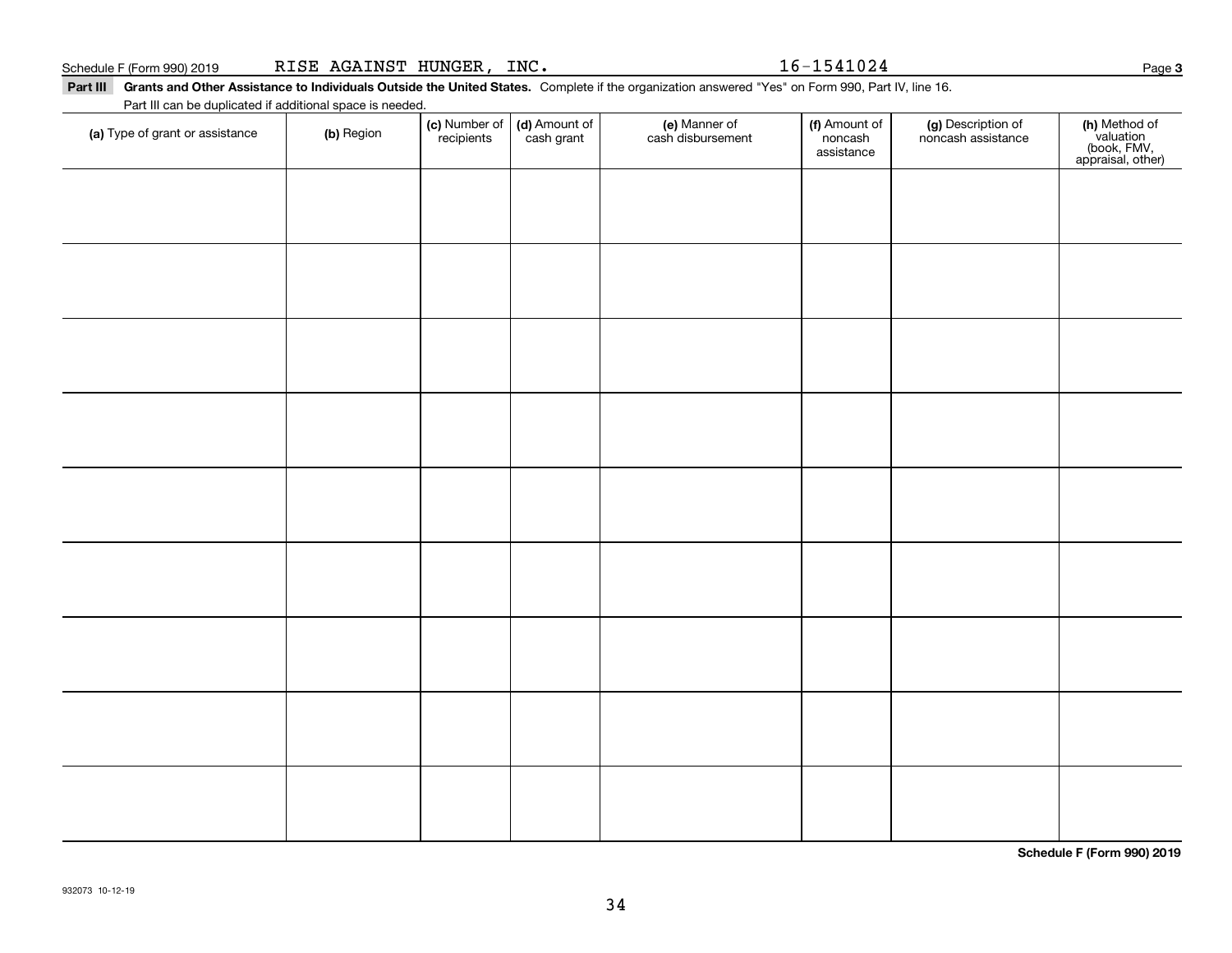| 1            | Was the organization a U.S. transferor of property to a foreign corporation during the tax year? If "Yes," the<br>organization may be required to file Form 926, Return by a U.S. Transferor of Property to a Foreign<br>Corporation (see Instructions for Form 926) <i>manual content content corporation</i> (see Instructions for Form 926)                 | Yes | $X \mid N_0$ |
|--------------|----------------------------------------------------------------------------------------------------------------------------------------------------------------------------------------------------------------------------------------------------------------------------------------------------------------------------------------------------------------|-----|--------------|
| $\mathbf{2}$ | Did the organization have an interest in a foreign trust during the tax year? If "Yes," the organization<br>may be required to separately file Form 3520, Annual Return To Report Transactions With Foreign<br>Trusts and Receipt of Certain Foreign Gifts, and/or Form 3520-A, Annual Information Return of Foreign                                           | Yes | $X $ No      |
| 3            | Did the organization have an ownership interest in a foreign corporation during the tax year? If "Yes."<br>the organization may be required to file Form 5471, Information Return of U.S. Persons With Respect to<br>Certain Foreign Corporations (see Instructions for Form 5471) <i>manual containant container corporation</i> container                    | Yes | $X \mid N_0$ |
| 4            | Was the organization a direct or indirect shareholder of a passive foreign investment company or a<br>qualified electing fund during the tax year? If "Yes," the organization may be required to file Form 8621,<br>Information Return by a Shareholder of a Passive Foreign Investment Company or Qualified Electing Fund<br>(see Instructions for Form 8621) | Yes | $X $ No      |
| 5            | Did the organization have an ownership interest in a foreign partnership during the tax year? If "Yes."<br>the organization may be required to file Form 8865, Return of U.S. Persons With Respect to Certain<br>Foreign Partnerships (see Instructions for Form 8865)                                                                                         | Yes | $X \mid N_0$ |
| 6            | Did the organization have any operations in or related to any boycotting countries during the tax year? If<br>"Yes," the organization may be required to separately file Form 5713, International Boycott Report (see                                                                                                                                          | Yes |              |

**Schedule F (Form 990) 2019**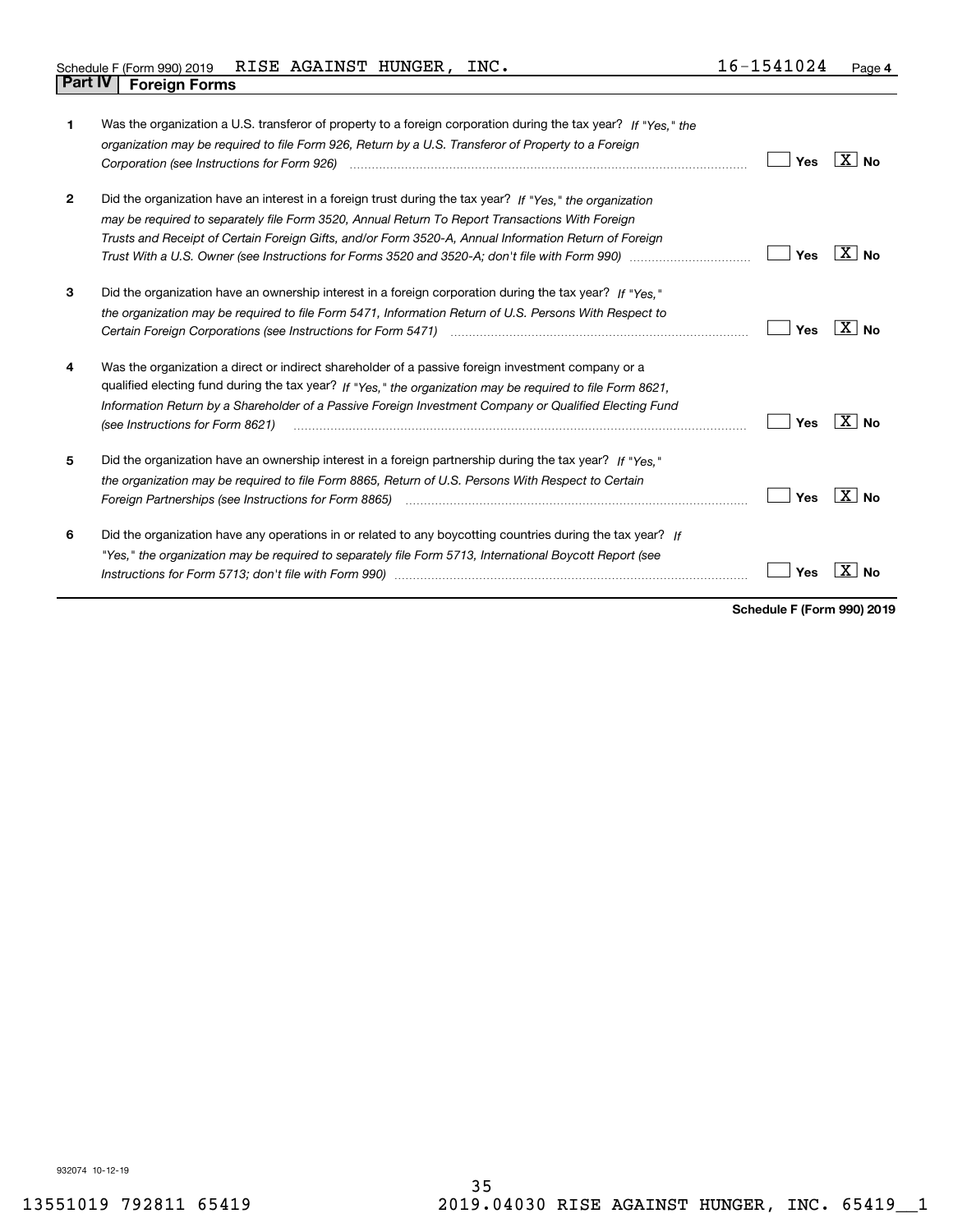**Part V Supplemental Information**

Provide the information required by Part I, line 2 (monitoring of funds); Part I, line 3, column (f) (accounting method; amounts of investments vs. expenditures per region); Part II, line 1 (accounting method); Part III (accounting method); and Part III, column (c) (estimated number of recipients), as applicable. Also complete this part to provide any additional information. See instructions.

PART I, LINE 2:

GRANT FUNDS RECEIVED ARE RECORDED IN A SALESFORCE.COM DATABASE TO ENSURE

PROPER RECOGNITION OF THE AWARDING DONOR. FUNDS THAT ARE DESIGNATED FOR A

SPECIFIC PURPOSE ARE RECORDED AS TEMPORARILY RESTRICTED FUNDS IN OUR

ACCOUNTING SYSTEM AND ARE NOT RELEASED FROM RESTRICTION UNTIL THE FUNDS

HAVE BEEN USED FOR THEIR DESIGNATED PURPOSE. REPORTING REQUIREMENTS ARE

MAINTAINED IN OUR DATABASE AND REPORTS ON THE USE OF FUNDS ARE SUBMITTED

TO DONORS IN A TIMELY MANNER.

PART I, LINE 3:

RISE AGAINST HUNGER USES THE ACCRUAL BASIS OF ACCOUNTING. THE

ORGANIZATION ALSO FOLLOWS STATEMENT OF FINANCIAL ACCOUNTING STANDARDS

(SFAS) NO. 117.

932075 10-12-19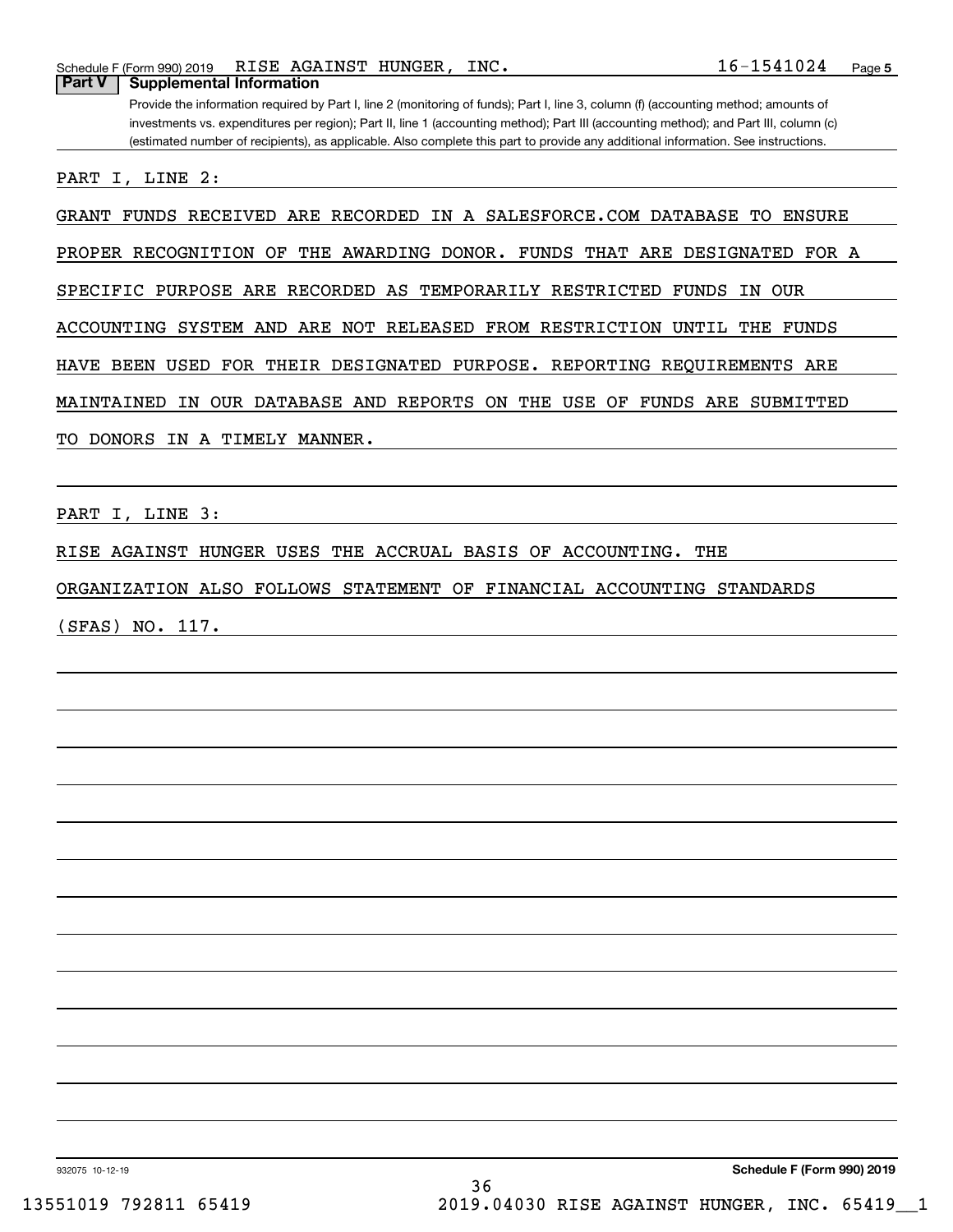| <b>SCHEDULE G</b>                                 |                                                                                 | <b>Supplemental Information Regarding Fundraising or Gaming Activities</b>                                                                                          |     |                                         |                     |  |                                  | OMB No. 1545-0047                       |  |  |  |  |
|---------------------------------------------------|---------------------------------------------------------------------------------|---------------------------------------------------------------------------------------------------------------------------------------------------------------------|-----|-----------------------------------------|---------------------|--|----------------------------------|-----------------------------------------|--|--|--|--|
| (Form 990 or 990-EZ)                              |                                                                                 | Complete if the organization answered "Yes" on Form 990, Part IV, line 17, 18, or 19, or if the<br>organization entered more than \$15,000 on Form 990-EZ, line 6a. |     | 2019                                    |                     |  |                                  |                                         |  |  |  |  |
| Department of the Treasury                        |                                                                                 | Attach to Form 990 or Form 990-EZ.                                                                                                                                  |     |                                         |                     |  |                                  | <b>Open to Public</b>                   |  |  |  |  |
| Internal Revenue Service                          |                                                                                 | Inspection                                                                                                                                                          |     |                                         |                     |  |                                  |                                         |  |  |  |  |
| Name of the organization                          |                                                                                 | <b>Employer identification number</b>                                                                                                                               |     |                                         |                     |  |                                  |                                         |  |  |  |  |
| 16-1541024<br>RISE AGAINST HUNGER, INC.           |                                                                                 |                                                                                                                                                                     |     |                                         |                     |  |                                  |                                         |  |  |  |  |
| Part I                                            | required to complete this part.                                                 | Fundraising Activities. Complete if the organization answered "Yes" on Form 990, Part IV, line 17. Form 990-EZ filers are not                                       |     |                                         |                     |  |                                  |                                         |  |  |  |  |
|                                                   |                                                                                 | 1 Indicate whether the organization raised funds through any of the following activities. Check all that apply.                                                     |     |                                         |                     |  |                                  |                                         |  |  |  |  |
| a                                                 | $e$ $\boxed{X}$ Solicitation of non-government grants<br>$X$ Mail solicitations |                                                                                                                                                                     |     |                                         |                     |  |                                  |                                         |  |  |  |  |
| b                                                 | Internet and email solicitations                                                | $f[\overline{X}]$ Solicitation of government grants                                                                                                                 |     |                                         |                     |  |                                  |                                         |  |  |  |  |
| Phone solicitations<br>c                          |                                                                                 | $g\mid X$ Special fundraising events                                                                                                                                |     |                                         |                     |  |                                  |                                         |  |  |  |  |
| $\boxed{\text{X}}$ In-person solicitations<br>d   |                                                                                 |                                                                                                                                                                     |     |                                         |                     |  |                                  |                                         |  |  |  |  |
|                                                   |                                                                                 | 2 a Did the organization have a written or oral agreement with any individual (including officers, directors, trustees, or                                          |     |                                         |                     |  |                                  |                                         |  |  |  |  |
|                                                   |                                                                                 | key employees listed in Form 990, Part VII) or entity in connection with professional fundraising services?                                                         |     |                                         |                     |  | $\overline{X}$ Yes               | <b>No</b>                               |  |  |  |  |
|                                                   |                                                                                 | b If "Yes," list the 10 highest paid individuals or entities (fundraisers) pursuant to agreements under which the fundraiser is to be                               |     |                                         |                     |  |                                  |                                         |  |  |  |  |
| compensated at least \$5,000 by the organization. |                                                                                 |                                                                                                                                                                     |     |                                         |                     |  |                                  |                                         |  |  |  |  |
|                                                   |                                                                                 |                                                                                                                                                                     |     |                                         |                     |  | (v) Amount paid                  |                                         |  |  |  |  |
| (i) Name and address of individual                |                                                                                 | (ii) Activity                                                                                                                                                       |     | (iii) Did<br>fundraiser<br>have custody | (iv) Gross receipts |  | to (or retained by)              | (vi) Amount paid<br>to (or retained by) |  |  |  |  |
| or entity (fundraiser)                            |                                                                                 |                                                                                                                                                                     |     | or control of<br>contributions?         | from activity       |  | fundraiser<br>listed in col. (i) | organization                            |  |  |  |  |
| DOUGLAS SHAW & ASSOCIATES -                       |                                                                                 | STRATEGIC FUNDRAISING                                                                                                                                               | Yes | No                                      |                     |  |                                  |                                         |  |  |  |  |
| 1717 PARK STREET, STE 300,                        |                                                                                 | SERVICES                                                                                                                                                            |     | X                                       | 0.                  |  | 167,055.                         | $-167,055$ .                            |  |  |  |  |
|                                                   |                                                                                 |                                                                                                                                                                     |     |                                         |                     |  |                                  |                                         |  |  |  |  |
|                                                   |                                                                                 |                                                                                                                                                                     |     |                                         |                     |  |                                  |                                         |  |  |  |  |
|                                                   |                                                                                 |                                                                                                                                                                     |     |                                         |                     |  |                                  |                                         |  |  |  |  |
|                                                   |                                                                                 |                                                                                                                                                                     |     |                                         |                     |  |                                  |                                         |  |  |  |  |
|                                                   |                                                                                 |                                                                                                                                                                     |     |                                         |                     |  |                                  |                                         |  |  |  |  |
|                                                   |                                                                                 |                                                                                                                                                                     |     |                                         |                     |  |                                  |                                         |  |  |  |  |
|                                                   |                                                                                 |                                                                                                                                                                     |     |                                         |                     |  |                                  |                                         |  |  |  |  |
|                                                   |                                                                                 |                                                                                                                                                                     |     |                                         |                     |  |                                  |                                         |  |  |  |  |
|                                                   |                                                                                 |                                                                                                                                                                     |     |                                         |                     |  |                                  |                                         |  |  |  |  |
|                                                   |                                                                                 |                                                                                                                                                                     |     |                                         |                     |  |                                  |                                         |  |  |  |  |
|                                                   |                                                                                 |                                                                                                                                                                     |     |                                         |                     |  |                                  |                                         |  |  |  |  |
|                                                   |                                                                                 |                                                                                                                                                                     |     |                                         |                     |  |                                  |                                         |  |  |  |  |
|                                                   |                                                                                 |                                                                                                                                                                     |     |                                         |                     |  |                                  |                                         |  |  |  |  |
|                                                   |                                                                                 |                                                                                                                                                                     |     |                                         |                     |  |                                  |                                         |  |  |  |  |
|                                                   |                                                                                 |                                                                                                                                                                     |     |                                         |                     |  |                                  |                                         |  |  |  |  |
|                                                   |                                                                                 |                                                                                                                                                                     |     |                                         |                     |  |                                  |                                         |  |  |  |  |
|                                                   |                                                                                 |                                                                                                                                                                     |     |                                         |                     |  |                                  |                                         |  |  |  |  |
|                                                   |                                                                                 |                                                                                                                                                                     |     |                                         |                     |  |                                  |                                         |  |  |  |  |
| Total                                             |                                                                                 |                                                                                                                                                                     |     |                                         |                     |  | 167,055                          | $-167,055.$                             |  |  |  |  |
|                                                   |                                                                                 | 3 List all states in which the organization is registered or licensed to solicit contributions or has been notified it is exempt from registration                  |     |                                         |                     |  |                                  |                                         |  |  |  |  |
| or licensing.                                     |                                                                                 |                                                                                                                                                                     |     |                                         |                     |  |                                  |                                         |  |  |  |  |

AL,AK,AZ,AR,CA,CO,CT,DE,FL,GA,HI,ID,IL,IN,IA,KS,KY,LA,ME,MD,MA,MI,MN,MS,MO MT,NE,NV,NH,NJ,NM,NY,NC,ND,OH,OK,OR,PA,RI,SC,SD,TN,TX,UT,VT,VA,WA,WV,WI,WY

LHA For Paperwork Reduction Act Notice, see the Instructions for Form 990 or 990-EZ. Schedule G (Form 990 or 990-EZ) 2019 SEE PART IV FOR CONTINUATIONS

932081 09-11-19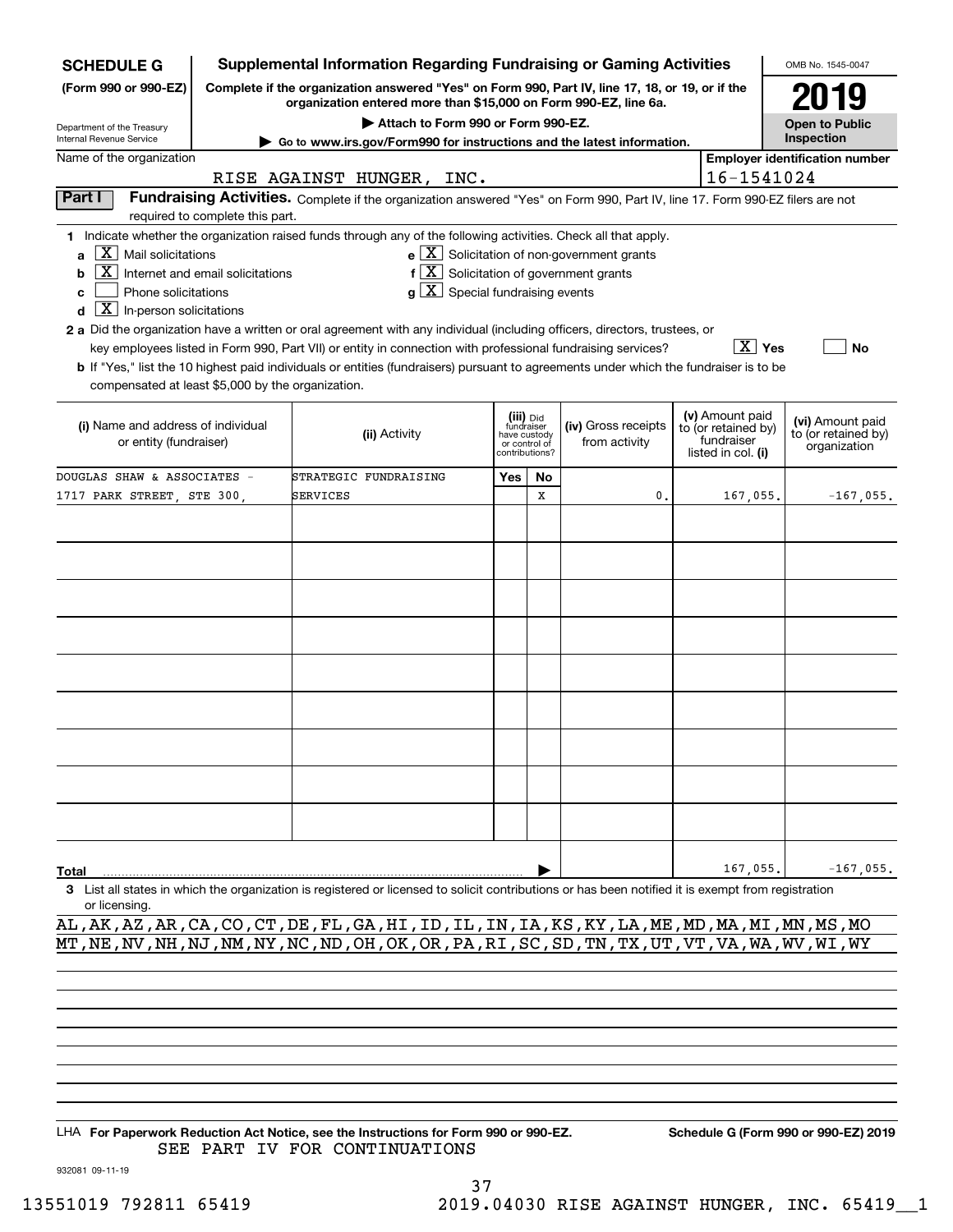**Part II** | Fundraising Events. Complete if the organization answered "Yes" on Form 990, Part IV, line 18, or reported more than \$15,000

|                 |          | of fundraising event contributions and gross income on Form 990-EZ, lines 1 and 6b. List events with gross receipts greater than \$5,000. |                 |                         |                  |                                      |
|-----------------|----------|-------------------------------------------------------------------------------------------------------------------------------------------|-----------------|-------------------------|------------------|--------------------------------------|
|                 |          |                                                                                                                                           | (a) Event $#1$  | $(b)$ Event #2          | (c) Other events | (d) Total events                     |
|                 |          |                                                                                                                                           | NYC             |                         | <b>NONE</b>      | (add col. (a) through                |
|                 |          |                                                                                                                                           | WAREHOUSE<br>ТR |                         |                  | col. (c)                             |
|                 |          |                                                                                                                                           | (event type)    | (event type)            | (total number)   |                                      |
| Revenue         | 1        |                                                                                                                                           | 18,646.         |                         |                  | <u>18,646.</u>                       |
|                 |          |                                                                                                                                           | 15,671.         |                         |                  | <u>15,671.</u>                       |
|                 | 3        | Gross income (line 1 minus line 2)                                                                                                        | 2,975.          |                         |                  | 2,975.                               |
|                 | 4        |                                                                                                                                           | 0.              |                         |                  |                                      |
|                 | 5        |                                                                                                                                           | 0.              |                         |                  |                                      |
|                 | 6        |                                                                                                                                           | 1,275.          |                         |                  | <u>1,275.</u>                        |
| Direct Expenses | 7        | Food and beverages                                                                                                                        | 2,975.          |                         |                  | 2,975.                               |
|                 |          |                                                                                                                                           |                 |                         |                  |                                      |
|                 | 8<br>9   |                                                                                                                                           | 795.            |                         |                  | 795.                                 |
|                 | 10       | Direct expense summary. Add lines 4 through 9 in column (d)                                                                               |                 |                         |                  | 5,045.                               |
|                 |          | 11 Net income summary. Subtract line 10 from line 3, column (d)                                                                           |                 |                         |                  | $-2,070.$                            |
|                 | Part III | Gaming. Complete if the organization answered "Yes" on Form 990, Part IV, line 19, or reported more than                                  |                 |                         |                  |                                      |
|                 |          | \$15,000 on Form 990-EZ, line 6a.                                                                                                         |                 |                         |                  |                                      |
|                 |          |                                                                                                                                           | (a) Bingo       | (b) Pull tabs/instant   | (c) Other gaming | (d) Total gaming (add                |
| Revenue         |          |                                                                                                                                           |                 | bingo/progressive bingo |                  | col. (a) through col. (c))           |
|                 |          |                                                                                                                                           |                 |                         |                  |                                      |
|                 | 1        |                                                                                                                                           |                 |                         |                  |                                      |
|                 |          |                                                                                                                                           |                 |                         |                  |                                      |
|                 | 2        |                                                                                                                                           |                 |                         |                  |                                      |
| Expenses        |          |                                                                                                                                           |                 |                         |                  |                                      |
|                 | 3        |                                                                                                                                           |                 |                         |                  |                                      |
| Direct          | 4        |                                                                                                                                           |                 |                         |                  |                                      |
|                 |          | 5 Other direct expenses                                                                                                                   |                 |                         |                  |                                      |
|                 |          |                                                                                                                                           | %<br>Yes        | %<br>Yes                | Yes<br>%         |                                      |
|                 |          | 6 Volunteer labor                                                                                                                         | No              | No                      | No               |                                      |
|                 |          |                                                                                                                                           |                 |                         |                  |                                      |
|                 | 7        | Direct expense summary. Add lines 2 through 5 in column (d)                                                                               |                 |                         |                  |                                      |
|                 |          |                                                                                                                                           |                 |                         |                  |                                      |
|                 |          |                                                                                                                                           |                 |                         |                  |                                      |
|                 |          | 9 Enter the state(s) in which the organization conducts gaming activities:                                                                |                 |                         |                  |                                      |
|                 |          |                                                                                                                                           |                 |                         |                  | Yes<br>No                            |
|                 |          |                                                                                                                                           |                 |                         |                  |                                      |
|                 |          |                                                                                                                                           |                 |                         |                  |                                      |
|                 |          |                                                                                                                                           |                 |                         |                  | Yes<br>No                            |
|                 |          |                                                                                                                                           |                 |                         |                  |                                      |
|                 |          |                                                                                                                                           |                 |                         |                  |                                      |
|                 |          |                                                                                                                                           |                 |                         |                  |                                      |
|                 |          |                                                                                                                                           |                 |                         |                  | Schedule G (Form 990 or 990-EZ) 2019 |
|                 |          | 932082 09-11-19                                                                                                                           |                 |                         |                  |                                      |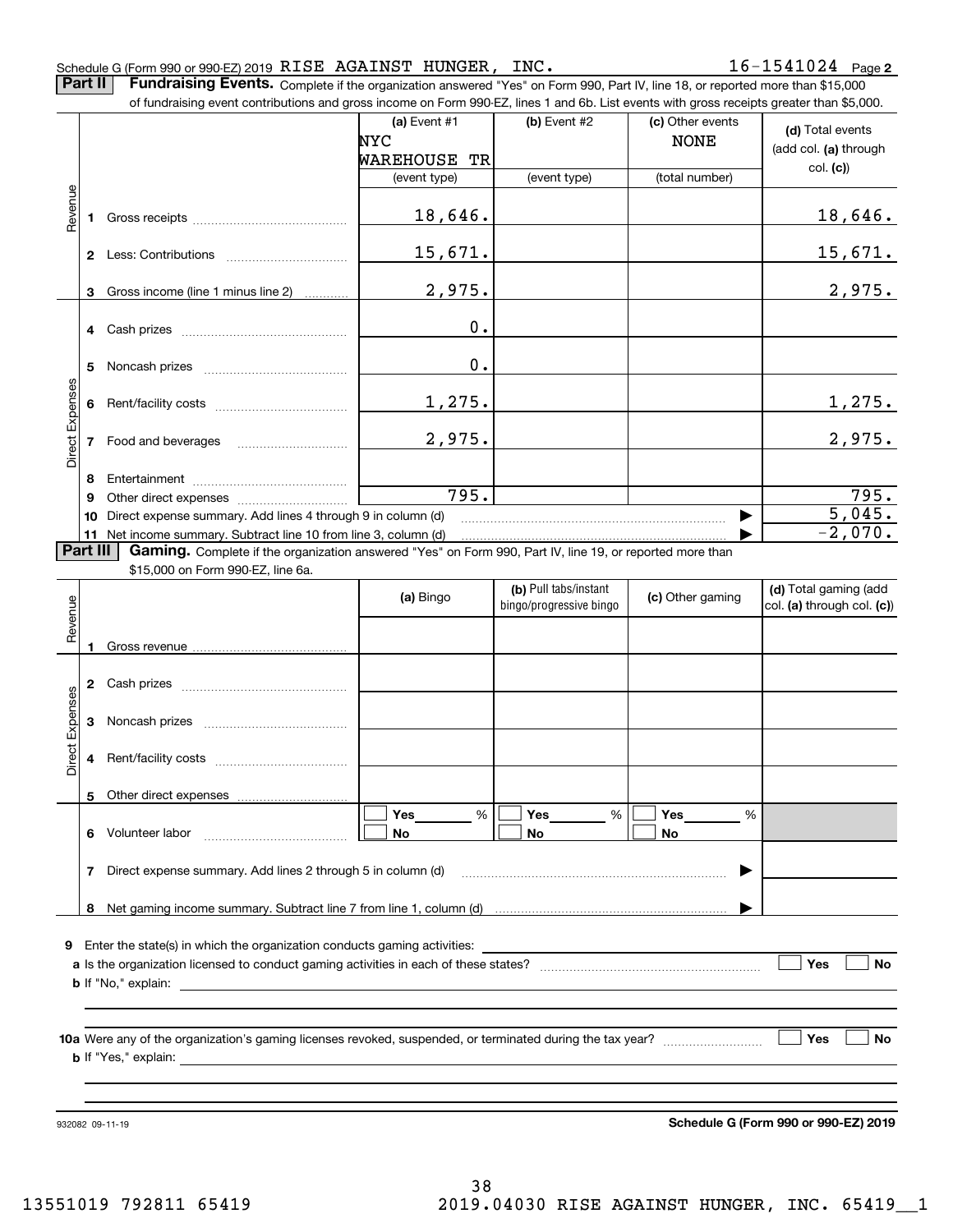|       | Schedule G (Form 990 or 990-EZ) 2019 RISE AGAINST HUNGER, INC.                                                                                                                                                                             | 16-1541024<br>Page 3                               |
|-------|--------------------------------------------------------------------------------------------------------------------------------------------------------------------------------------------------------------------------------------------|----------------------------------------------------|
|       |                                                                                                                                                                                                                                            | Yes<br>No                                          |
|       | 12 Is the organization a grantor, beneficiary or trustee of a trust, or a member of a partnership or other entity formed                                                                                                                   | Yes<br>No                                          |
|       | <b>13</b> Indicate the percentage of gaming activity conducted in:                                                                                                                                                                         |                                                    |
|       |                                                                                                                                                                                                                                            | 13а<br>%                                           |
|       | <b>b</b> An outside facility <i>www.communicality communicality communicality communicality communicality communicality</i>                                                                                                                | 13 <sub>b</sub><br>$\%$                            |
|       | 14 Enter the name and address of the person who prepares the organization's gaming/special events books and records:                                                                                                                       |                                                    |
|       | Name $\blacktriangleright$<br><u> 1989 - Andrea Stadt Britain, amerikansk politik (</u>                                                                                                                                                    |                                                    |
|       | Address $\blacktriangleright$<br><u> 1989 - Andrea Stadt Britain, amerikansk politik (</u>                                                                                                                                                 |                                                    |
|       |                                                                                                                                                                                                                                            | Yes<br>No                                          |
|       |                                                                                                                                                                                                                                            |                                                    |
|       |                                                                                                                                                                                                                                            |                                                    |
|       | c If "Yes," enter name and address of the third party:                                                                                                                                                                                     |                                                    |
|       | <u> 1989 - Johann Stoff, amerikansk politiker (</u> † 1908)<br>Name $\blacktriangleright$                                                                                                                                                  |                                                    |
|       |                                                                                                                                                                                                                                            |                                                    |
| 16    | Gaming manager information:                                                                                                                                                                                                                |                                                    |
|       |                                                                                                                                                                                                                                            |                                                    |
|       | Gaming manager compensation > \$                                                                                                                                                                                                           |                                                    |
|       |                                                                                                                                                                                                                                            |                                                    |
|       | $\blacksquare$ Description of services provided $\blacktriangleright$                                                                                                                                                                      |                                                    |
|       |                                                                                                                                                                                                                                            |                                                    |
|       | Employee<br>Director/officer<br>Independent contractor                                                                                                                                                                                     |                                                    |
|       | <b>17</b> Mandatory distributions:                                                                                                                                                                                                         |                                                    |
|       | a Is the organization required under state law to make charitable distributions from the gaming proceeds to                                                                                                                                |                                                    |
|       |                                                                                                                                                                                                                                            | $\boxed{\phantom{0}}$ Yes $\boxed{\phantom{0}}$ No |
|       | <b>b</b> Enter the amount of distributions required under state law to be distributed to other exempt organizations or spent in the                                                                                                        |                                                    |
|       | organization's own exempt activities during the tax year $\triangleright$ \$<br> Part IV                                                                                                                                                   |                                                    |
|       | Supplemental Information. Provide the explanations required by Part I, line 2b, columns (iii) and (v); and Part III, lines 9, 9b, 10b,<br>15b, 15c, 16, and 17b, as applicable. Also provide any additional information. See instructions. |                                                    |
|       | SCHEDULE G, PART I, LINE 2B, LIST OF TEN HIGHEST PAID FUNDRAISERS:                                                                                                                                                                         |                                                    |
|       |                                                                                                                                                                                                                                            |                                                    |
|       |                                                                                                                                                                                                                                            |                                                    |
| ( I ) | NAME OF FUNDRAISER: DOUGLAS SHAW & ASSOCIATES                                                                                                                                                                                              |                                                    |
| ( I ) | ADDRESS OF FUNDRAISER: 1717 PARK STREET, STE 300, NAPERVILLE, IL                                                                                                                                                                           | 60563                                              |
|       |                                                                                                                                                                                                                                            |                                                    |
|       |                                                                                                                                                                                                                                            |                                                    |
|       |                                                                                                                                                                                                                                            |                                                    |
|       |                                                                                                                                                                                                                                            |                                                    |
|       | JRONRR NO 11 10                                                                                                                                                                                                                            | Schedule G (Form 990 or 990-F7) 2019               |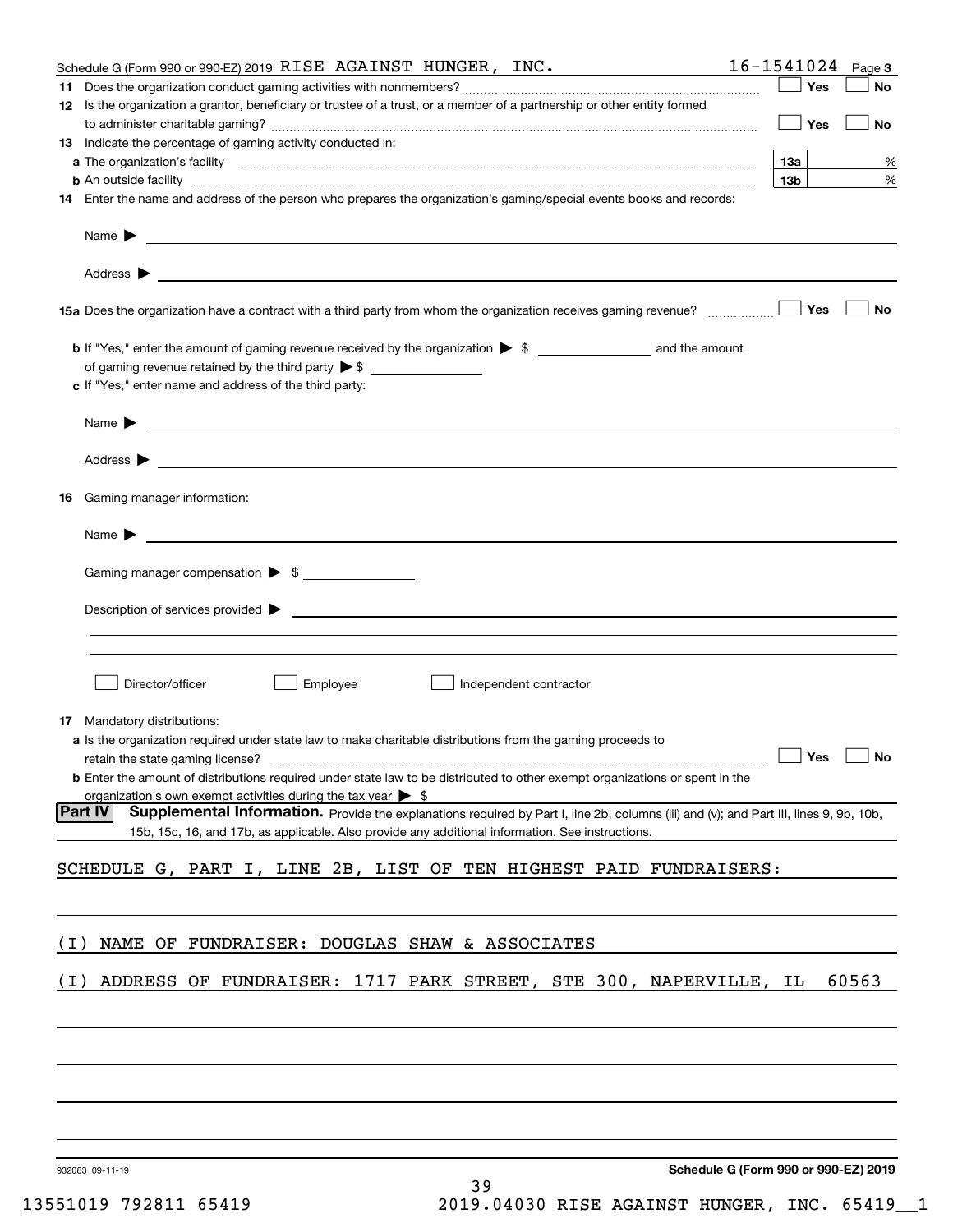|                | Schedule G (Form 990 or 990-EZ)                   | RISE | AGAINST HUNGER | INC. | 1541024<br>$h -$ | Page 4 |
|----------------|---------------------------------------------------|------|----------------|------|------------------|--------|
| <b>Part IV</b> | <sup>1</sup> Supplemental Information (continued) |      |                |      |                  |        |

| . . | [commaray]                      |
|-----|---------------------------------|
|     |                                 |
|     |                                 |
|     |                                 |
|     |                                 |
|     |                                 |
|     |                                 |
|     |                                 |
|     |                                 |
|     |                                 |
|     |                                 |
|     |                                 |
|     |                                 |
|     |                                 |
|     |                                 |
|     |                                 |
|     |                                 |
|     |                                 |
|     |                                 |
|     |                                 |
|     |                                 |
|     |                                 |
|     |                                 |
|     |                                 |
|     |                                 |
|     |                                 |
|     |                                 |
|     |                                 |
|     |                                 |
|     |                                 |
|     |                                 |
|     |                                 |
|     |                                 |
|     |                                 |
|     |                                 |
|     |                                 |
|     |                                 |
|     |                                 |
|     |                                 |
|     |                                 |
|     |                                 |
|     |                                 |
|     |                                 |
|     |                                 |
|     | Schedule G (Form 990 or 990-EZ) |

932084 04-01-19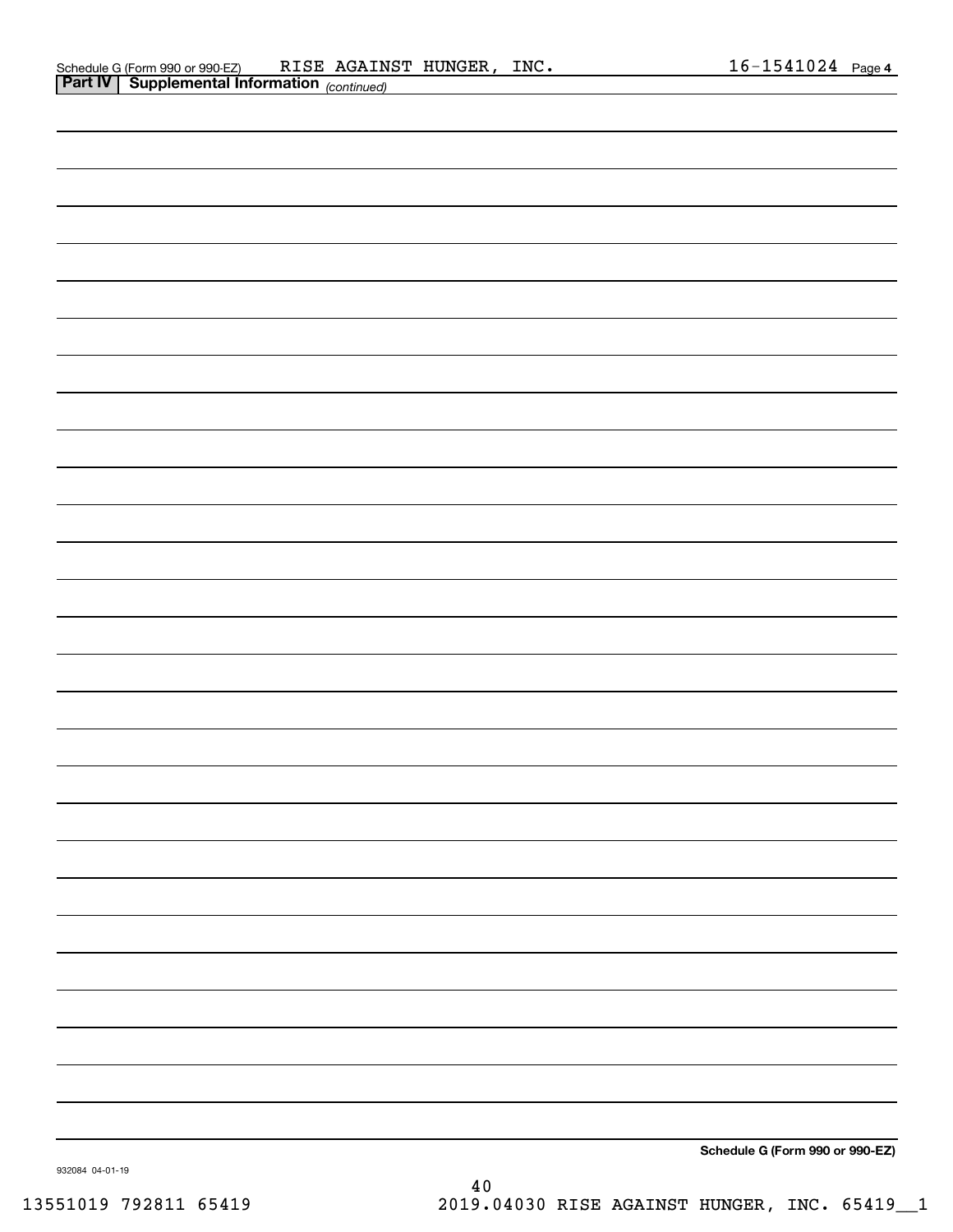|    | <b>Compensation Information</b><br><b>SCHEDULE J</b>                                                                                                    |                                       | OMB No. 1545-0047     |            |                              |
|----|---------------------------------------------------------------------------------------------------------------------------------------------------------|---------------------------------------|-----------------------|------------|------------------------------|
|    | (Form 990)<br>For certain Officers, Directors, Trustees, Key Employees, and Highest                                                                     |                                       |                       |            |                              |
|    | <b>Compensated Employees</b>                                                                                                                            |                                       | 2019                  |            |                              |
|    | Complete if the organization answered "Yes" on Form 990, Part IV, line 23.                                                                              |                                       | <b>Open to Public</b> |            |                              |
|    | Attach to Form 990.<br>Department of the Treasury<br>Go to www.irs.gov/Form990 for instructions and the latest information.<br>Internal Revenue Service |                                       | Inspection            |            |                              |
|    | Name of the organization                                                                                                                                | <b>Employer identification number</b> |                       |            |                              |
|    | RISE AGAINST HUNGER, INC.                                                                                                                               | 16-1541024                            |                       |            |                              |
|    | <b>Questions Regarding Compensation</b><br>Part I                                                                                                       |                                       |                       |            |                              |
|    |                                                                                                                                                         |                                       |                       | <b>Yes</b> | No                           |
|    | <b>1a</b> Check the appropriate box(es) if the organization provided any of the following to or for a person listed on Form 990,                        |                                       |                       |            |                              |
|    | Part VII, Section A, line 1a. Complete Part III to provide any relevant information regarding these items.                                              |                                       |                       |            |                              |
|    | First-class or charter travel<br>Housing allowance or residence for personal use                                                                        |                                       |                       |            |                              |
|    | Travel for companions<br>Payments for business use of personal residence                                                                                |                                       |                       |            |                              |
|    | Tax indemnification and gross-up payments<br>Health or social club dues or initiation fees                                                              |                                       |                       |            |                              |
|    | Discretionary spending account<br>Personal services (such as maid, chauffeur, chef)                                                                     |                                       |                       |            |                              |
|    |                                                                                                                                                         |                                       |                       |            |                              |
|    | <b>b</b> If any of the boxes on line 1a are checked, did the organization follow a written policy regarding payment or                                  |                                       |                       |            |                              |
|    | reimbursement or provision of all of the expenses described above? If "No," complete Part III to explain                                                |                                       | 1b                    |            |                              |
| 2  | Did the organization require substantiation prior to reimbursing or allowing expenses incurred by all directors,                                        |                                       |                       |            |                              |
|    | trustees, and officers, including the CEO/Executive Director, regarding the items checked on line 1a?                                                   |                                       | $\mathbf{2}$          |            |                              |
|    |                                                                                                                                                         |                                       |                       |            |                              |
| з  | Indicate which, if any, of the following the organization used to establish the compensation of the organization's                                      |                                       |                       |            |                              |
|    | CEO/Executive Director. Check all that apply. Do not check any boxes for methods used by a related organization to                                      |                                       |                       |            |                              |
|    | establish compensation of the CEO/Executive Director, but explain in Part III.                                                                          |                                       |                       |            |                              |
|    | $X$ Compensation committee<br>Written employment contract                                                                                               |                                       |                       |            |                              |
|    | $X$ Compensation survey or study<br>Independent compensation consultant                                                                                 |                                       |                       |            |                              |
|    | $\lfloor x \rfloor$ Approval by the board or compensation committee<br>Form 990 of other organizations                                                  |                                       |                       |            |                              |
|    |                                                                                                                                                         |                                       |                       |            |                              |
|    | During the year, did any person listed on Form 990, Part VII, Section A, line 1a, with respect to the filing                                            |                                       |                       |            |                              |
|    | organization or a related organization:                                                                                                                 |                                       |                       |            |                              |
| а  | Receive a severance payment or change-of-control payment?                                                                                               |                                       | 4a                    | X          |                              |
| b  |                                                                                                                                                         |                                       | 4b                    |            | X                            |
| с  |                                                                                                                                                         |                                       | 4c                    |            | $\overline{\mathbf{x}}$      |
|    | If "Yes" to any of lines 4a-c, list the persons and provide the applicable amounts for each item in Part III.                                           |                                       |                       |            |                              |
|    |                                                                                                                                                         |                                       |                       |            |                              |
|    | Only section 501(c)(3), 501(c)(4), and 501(c)(29) organizations must complete lines 5-9.                                                                |                                       |                       |            |                              |
|    | For persons listed on Form 990, Part VII, Section A, line 1a, did the organization pay or accrue any compensation                                       |                                       |                       |            |                              |
|    | contingent on the revenues of:                                                                                                                          |                                       |                       |            |                              |
| a  |                                                                                                                                                         |                                       | 5a                    |            | x                            |
|    |                                                                                                                                                         |                                       | 5b                    |            | $\overline{\mathbf{x}}$      |
|    | If "Yes" on line 5a or 5b, describe in Part III.                                                                                                        |                                       |                       |            |                              |
| 6. | For persons listed on Form 990, Part VII, Section A, line 1a, did the organization pay or accrue any compensation                                       |                                       |                       |            |                              |
|    | contingent on the net earnings of:                                                                                                                      |                                       |                       |            |                              |
| a  |                                                                                                                                                         |                                       | 6a                    |            | х<br>$\overline{\mathbf{x}}$ |
|    |                                                                                                                                                         |                                       | 6b                    |            |                              |
|    | If "Yes" on line 6a or 6b, describe in Part III.                                                                                                        |                                       |                       |            |                              |
|    | 7 For persons listed on Form 990, Part VII, Section A, line 1a, did the organization provide any nonfixed payments                                      |                                       |                       |            |                              |
|    |                                                                                                                                                         |                                       | 7                     |            | х                            |
| 8  | Were any amounts reported on Form 990, Part VII, paid or accrued pursuant to a contract that was subject to the                                         |                                       |                       |            |                              |
|    | initial contract exception described in Regulations section 53.4958-4(a)(3)? If "Yes," describe in Part III                                             |                                       | 8                     |            | х                            |
| 9  | If "Yes" on line 8, did the organization also follow the rebuttable presumption procedure described in                                                  |                                       |                       |            |                              |
|    | Regulations section 53.4958-6(c)?<br><b>Departments Reduction Act Notice, can the Instructions for Form 000</b><br>Schodule I (Form 000) 2010           |                                       | 9                     |            |                              |

LHA For Paperwork Reduction Act Notice, see the Instructions for Form 990. Schedule J (Form 990) 2019

932111 10-21-19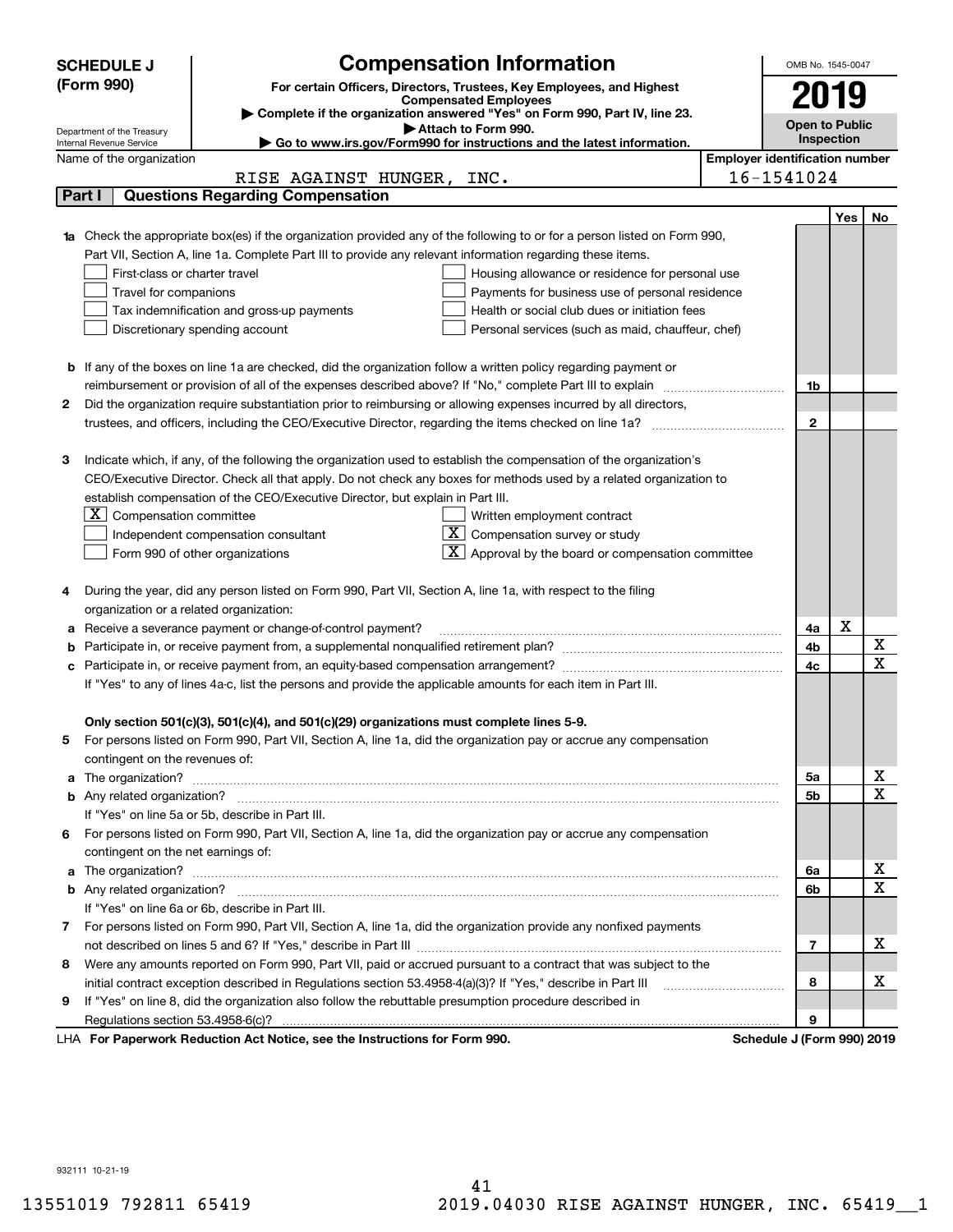16-1541024

# **Part II Officers, Directors, Trustees, Key Employees, and Highest Compensated Employees.**  Schedule J (Form 990) 2019 Page Use duplicate copies if additional space is needed.

For each individual whose compensation must be reported on Schedule J, report compensation from the organization on row (i) and from related organizations, described in the instructions, on row (ii). Do not list any individuals that aren't listed on Form 990, Part VII.

**Note:**  The sum of columns (B)(i)-(iii) for each listed individual must equal the total amount of Form 990, Part VII, Section A, line 1a, applicable column (D) and (E) amounts for that individual.

|                        |      |                          | (B) Breakdown of W-2 and/or 1099-MISC compensation |                                           | (C) Retirement and<br>other deferred | (D) Nontaxable<br>benefits | (E) Total of columns<br>$(B)(i)-(D)$ | (F) Compensation<br>in column (B)         |
|------------------------|------|--------------------------|----------------------------------------------------|-------------------------------------------|--------------------------------------|----------------------------|--------------------------------------|-------------------------------------------|
| (A) Name and Title     |      | (i) Base<br>compensation | (ii) Bonus &<br>incentive<br>compensation          | (iii) Other<br>reportable<br>compensation | compensation                         |                            |                                      | reported as deferred<br>on prior Form 990 |
| EDINER OGWANGI<br>(1)  | (i)  | 152,853.                 | $\overline{0}$ .                                   | $\overline{0}$ .                          | $\overline{0}$ .                     | 825.                       | 153,678.                             | 0.                                        |
| CHIEF IMPACT OFFICER   | (ii) | $\overline{0}$ .         | $\overline{0}$ .                                   | $\overline{0}$ .                          | $\overline{0}$ .                     | $\overline{0}$ .           | $\overline{0}$ .                     | $\overline{0}$ .                          |
| RODNEY W BROOKS<br>(2) | (i)  | 168,500.                 | $\overline{0}$ .                                   | $\overline{0}$ .                          | $\overline{0}$ .                     | 1,800.                     | 170,300.                             | $\overline{0}$ .                          |
| FORMER PRESIDENT & CEO | (ii) | $\overline{0}$ .         | $\overline{0}$ .                                   | $\overline{0}$ .                          | $\overline{0}$ .                     | $\overline{0}$ .           | $\overline{0}$ .                     | $\overline{0}$ .                          |
|                        | (i)  |                          |                                                    |                                           |                                      |                            |                                      |                                           |
|                        | (ii) |                          |                                                    |                                           |                                      |                            |                                      |                                           |
|                        | (i)  |                          |                                                    |                                           |                                      |                            |                                      |                                           |
|                        | (ii) |                          |                                                    |                                           |                                      |                            |                                      |                                           |
|                        | (i)  |                          |                                                    |                                           |                                      |                            |                                      |                                           |
|                        | (ii) |                          |                                                    |                                           |                                      |                            |                                      |                                           |
|                        | (i)  |                          |                                                    |                                           |                                      |                            |                                      |                                           |
|                        | (ii) |                          |                                                    |                                           |                                      |                            |                                      |                                           |
|                        | (i)  |                          |                                                    |                                           |                                      |                            |                                      |                                           |
|                        | (ii) |                          |                                                    |                                           |                                      |                            |                                      |                                           |
|                        | (i)  |                          |                                                    |                                           |                                      |                            |                                      |                                           |
|                        | (ii) |                          |                                                    |                                           |                                      |                            |                                      |                                           |
|                        | (i)  |                          |                                                    |                                           |                                      |                            |                                      |                                           |
|                        | (ii) |                          |                                                    |                                           |                                      |                            |                                      |                                           |
|                        | (i)  |                          |                                                    |                                           |                                      |                            |                                      |                                           |
|                        | (ii) |                          |                                                    |                                           |                                      |                            |                                      |                                           |
|                        | (i)  |                          |                                                    |                                           |                                      |                            |                                      |                                           |
|                        | (ii) |                          |                                                    |                                           |                                      |                            |                                      |                                           |
|                        | (i)  |                          |                                                    |                                           |                                      |                            |                                      |                                           |
|                        | (ii) |                          |                                                    |                                           |                                      |                            |                                      |                                           |
|                        | (i)  |                          |                                                    |                                           |                                      |                            |                                      |                                           |
|                        | (ii) |                          |                                                    |                                           |                                      |                            |                                      |                                           |
|                        | (i)  |                          |                                                    |                                           |                                      |                            |                                      |                                           |
|                        | (ii) |                          |                                                    |                                           |                                      |                            |                                      |                                           |
|                        | (i)  |                          |                                                    |                                           |                                      |                            |                                      |                                           |
|                        | (ii) |                          |                                                    |                                           |                                      |                            |                                      |                                           |
|                        | (i)  |                          |                                                    |                                           |                                      |                            |                                      |                                           |
|                        | (ii) |                          |                                                    |                                           |                                      |                            |                                      |                                           |

**Schedule J (Form 990) 2019**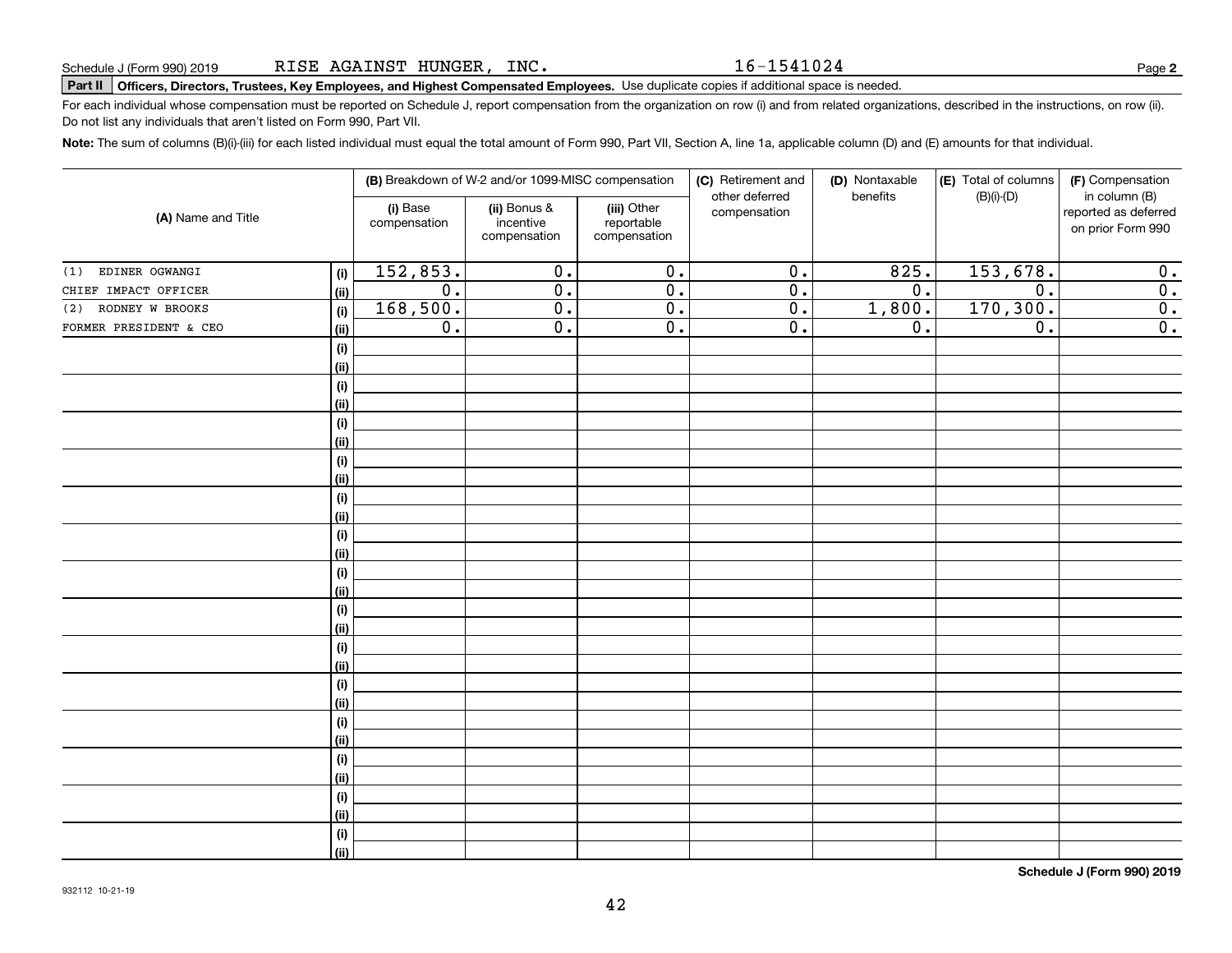#### **Part III Supplemental Information**

Schedule J (Form 990) 2019 RISE AGAINST HUNGER, INC.<br>Part III Supplemental Information<br>Provide the information, explanation, or descriptions required for Part I, lines 1a, 1b, 3, 4a, 4b, 4c, 5a, 5b, 6a, 6b, 7, and 8, and f

#### PART I, LINE 4A:

RODNEY BROOKS, TERMINATION DATE OF 04/30/19 - SEVERANCE OF \$101,309.73

**Schedule J (Form 990) 2019**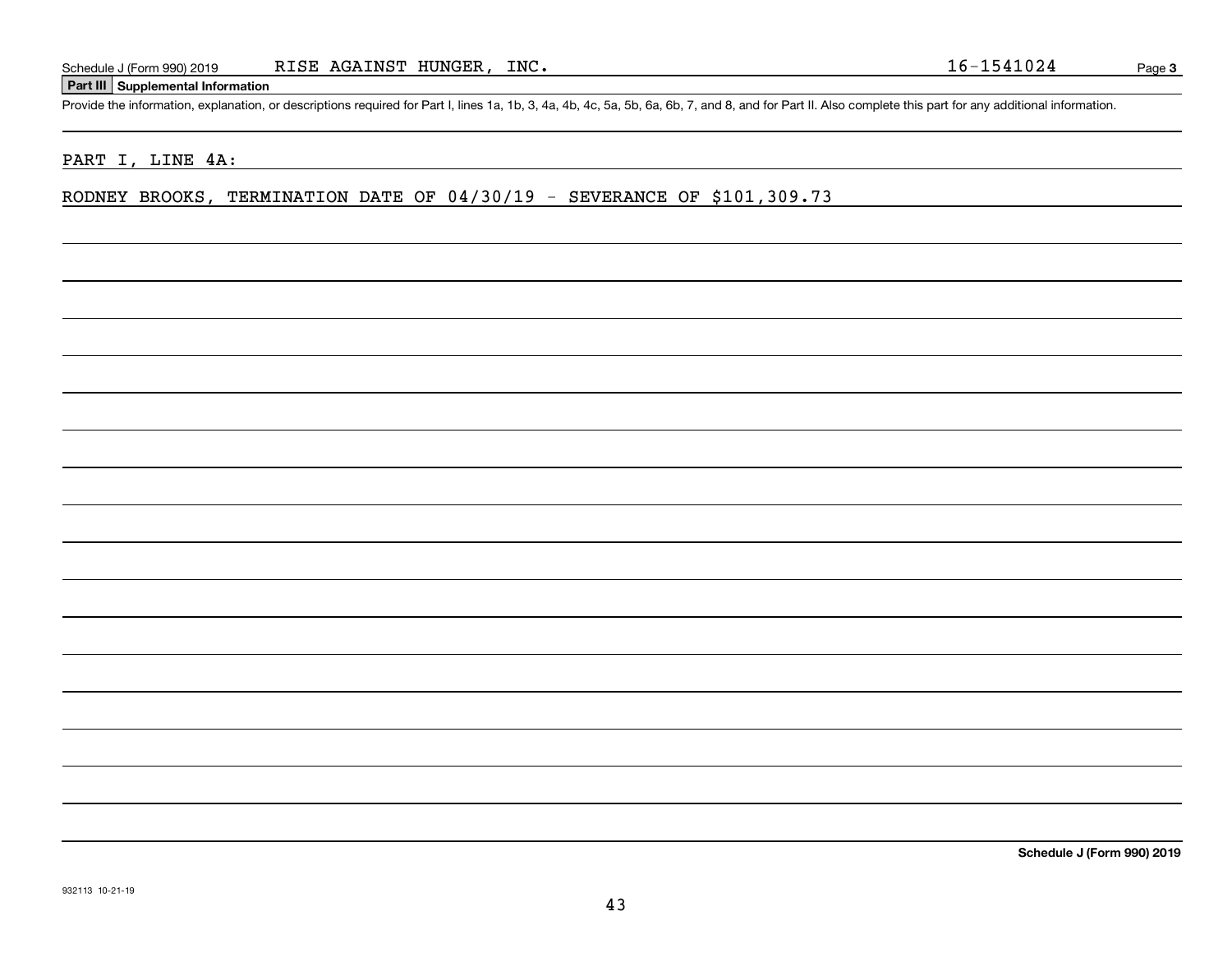#### **SCHEDULE M (Form 990)**

## **Noncash Contributions**

OMB No. 1545-0047

**Open to Public Inspection**

| Department of the Treasury |
|----------------------------|
| Internal Revenue Service   |

**Complete if the organizations answered "Yes" on Form 990, Part IV, lines 29 or 30.** <sup>J</sup>**2019 Attach to Form 990.** J

 **Go to www.irs.gov/Form990 for instructions and the latest information.** J

|        | Name of the organization                                                                                                       |                         |                  |                                                | <b>Employer identification number</b>                 |            |     |    |
|--------|--------------------------------------------------------------------------------------------------------------------------------|-------------------------|------------------|------------------------------------------------|-------------------------------------------------------|------------|-----|----|
|        | RISE AGAINST HUNGER, INC.                                                                                                      |                         |                  |                                                |                                                       | 16-1541024 |     |    |
| Part I | <b>Types of Property</b>                                                                                                       |                         |                  |                                                |                                                       |            |     |    |
|        |                                                                                                                                | (a)                     | (b)<br>Number of | (c)                                            |                                                       | (d)        |     |    |
|        |                                                                                                                                | Check if<br>applicable  | contributions or | Noncash contribution<br>amounts reported on    | Method of determining<br>noncash contribution amounts |            |     |    |
|        |                                                                                                                                |                         |                  | items contributed Form 990, Part VIII, line 1q |                                                       |            |     |    |
| 1.     |                                                                                                                                |                         |                  |                                                |                                                       |            |     |    |
| 2      |                                                                                                                                |                         |                  |                                                |                                                       |            |     |    |
| з      | Art - Fractional interests                                                                                                     |                         |                  |                                                |                                                       |            |     |    |
| 4      |                                                                                                                                |                         |                  |                                                |                                                       |            |     |    |
| 5      | Clothing and household goods                                                                                                   | $\mathbf x$             |                  | 114,377. WHOLESALE VALUE                       |                                                       |            |     |    |
| 6      |                                                                                                                                |                         |                  |                                                |                                                       |            |     |    |
| 7      |                                                                                                                                |                         |                  |                                                |                                                       |            |     |    |
| 8      | Intellectual property                                                                                                          |                         |                  |                                                |                                                       |            |     |    |
| 9      | Securities - Publicly traded                                                                                                   |                         |                  |                                                |                                                       |            |     |    |
| 10     | Securities - Closely held stock                                                                                                |                         |                  |                                                |                                                       |            |     |    |
| 11     | Securities - Partnership, LLC, or                                                                                              |                         |                  |                                                |                                                       |            |     |    |
|        | trust interests                                                                                                                |                         |                  |                                                |                                                       |            |     |    |
| 12     |                                                                                                                                |                         |                  |                                                |                                                       |            |     |    |
| 13     | Qualified conservation contribution -                                                                                          |                         |                  |                                                |                                                       |            |     |    |
|        | Historic structures                                                                                                            |                         |                  |                                                |                                                       |            |     |    |
| 14     | Qualified conservation contribution - Other                                                                                    |                         |                  |                                                |                                                       |            |     |    |
| 15     |                                                                                                                                |                         |                  |                                                |                                                       |            |     |    |
| 16     | Real estate - Commercial                                                                                                       |                         |                  |                                                |                                                       |            |     |    |
| 17     |                                                                                                                                |                         |                  |                                                |                                                       |            |     |    |
| 18     |                                                                                                                                |                         |                  |                                                |                                                       |            |     |    |
| 19     |                                                                                                                                | $\mathbf X$             | $\overline{9}$   | 383,042. WHOLESALE VALUE                       |                                                       |            |     |    |
| 20     | Drugs and medical supplies                                                                                                     | $\overline{\mathbf{x}}$ | $\overline{27}$  | 35,584,874. WHOLESALE VALUE                    |                                                       |            |     |    |
| 21     |                                                                                                                                |                         |                  |                                                |                                                       |            |     |    |
| 22     |                                                                                                                                |                         |                  |                                                |                                                       |            |     |    |
| 23     |                                                                                                                                |                         |                  |                                                |                                                       |            |     |    |
| 24     |                                                                                                                                |                         |                  |                                                |                                                       |            |     |    |
| 25     | (COMPUTER & ED)<br>Other $\blacktriangleright$                                                                                 | х                       | 9                | 22,516. WHOLESALE VALUE                        |                                                       |            |     |    |
| 26     | Other $\blacktriangleright$<br>$($ $)$                                                                                         |                         |                  |                                                |                                                       |            |     |    |
| 27     | $($ $)$<br>Other<br>▸                                                                                                          |                         |                  |                                                |                                                       |            |     |    |
| 28     | Other                                                                                                                          |                         |                  |                                                |                                                       |            |     |    |
| 29     | Number of Forms 8283 received by the organization during the tax year for contributions                                        |                         |                  |                                                |                                                       |            |     |    |
|        |                                                                                                                                |                         |                  |                                                |                                                       |            |     |    |
|        |                                                                                                                                |                         |                  |                                                |                                                       |            | Yes | No |
|        | 30a During the year, did the organization receive by contribution any property reported in Part I, lines 1 through 28, that it |                         |                  |                                                |                                                       |            |     |    |
|        | must hold for at least three years from the date of the initial contribution, and which isn't required to be used for          |                         |                  |                                                |                                                       |            |     |    |
|        |                                                                                                                                |                         |                  |                                                |                                                       | <b>30a</b> |     | х  |
|        | <b>b</b> If "Yes," describe the arrangement in Part II.                                                                        |                         |                  |                                                |                                                       |            |     |    |
| 31     | Does the organization have a gift acceptance policy that requires the review of any nonstandard contributions?                 |                         |                  |                                                |                                                       | 31         |     | х  |
|        | 32a Does the organization hire or use third parties or related organizations to solicit, process, or sell noncash              |                         |                  |                                                |                                                       |            |     |    |
|        | contributions?                                                                                                                 |                         |                  |                                                |                                                       | 32a        | X   |    |
|        | <b>b</b> If "Yes," describe in Part II.                                                                                        |                         |                  |                                                |                                                       |            |     |    |
| 33     | If the organization didn't report an amount in column (c) for a type of property for which column (a) is checked,              |                         |                  |                                                |                                                       |            |     |    |
|        | describe in Part II.                                                                                                           |                         |                  |                                                |                                                       |            |     |    |

For Paperwork Reduction Act Notice, see the Instructions for Form 990. Schedule M (Form 990) 2019 LHA

932141 09-27-19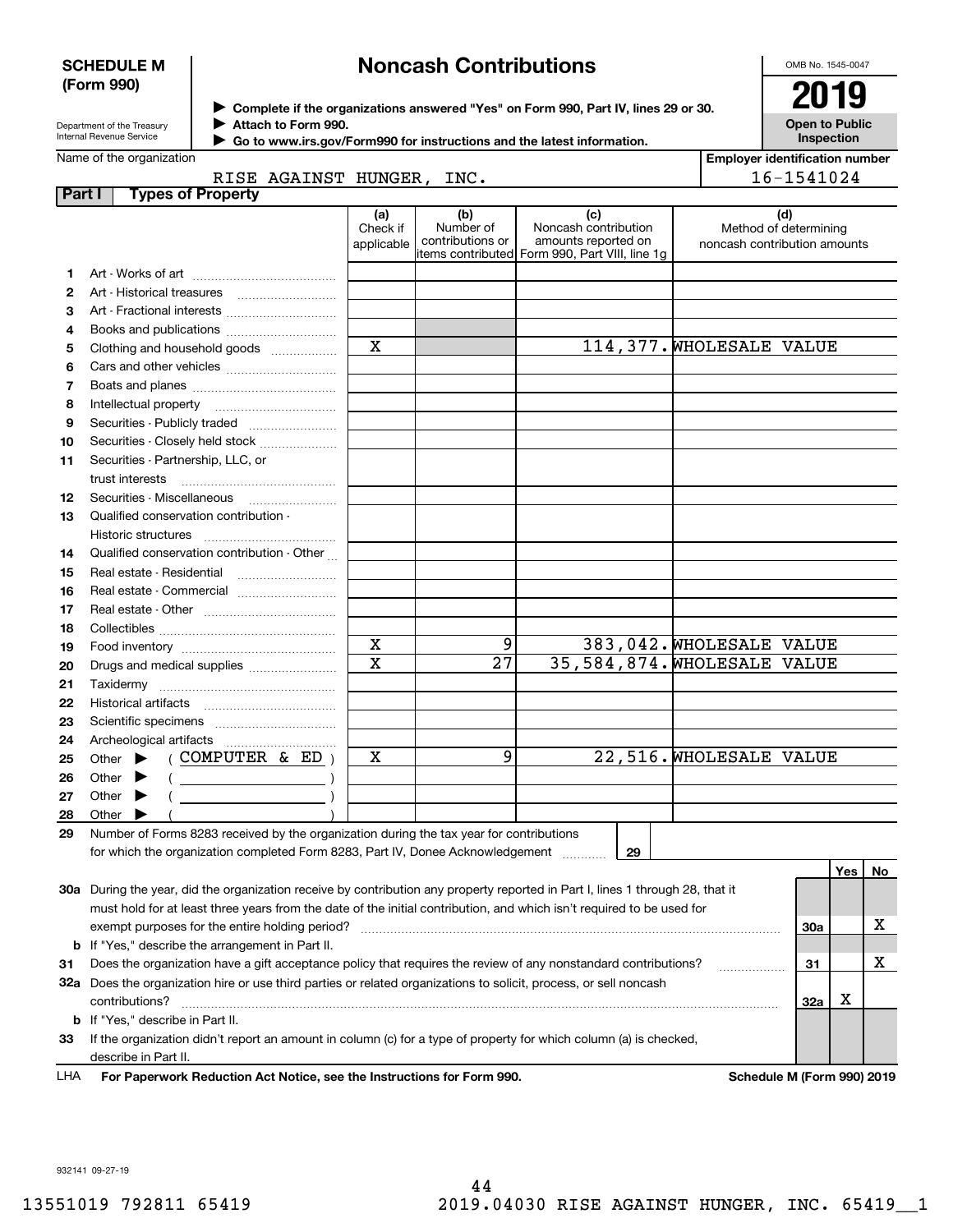| 1541024<br>RISE AGAINST<br>HUNGER,<br>INC.<br>L 6 –<br>Schedule M (Form 990) 2019 |  | Page |
|-----------------------------------------------------------------------------------|--|------|
|-----------------------------------------------------------------------------------|--|------|

Part II | Supplemental Information. Provide the information required by Part I, lines 30b, 32b, and 33, and whether the organization is reporting in Part I, column (b), the number of contributions, the number of items received, or a combination of both. Also complete this part for any additional information.

SCHEDULE M, LINE 32B:

.

RISE AGAINST HUNGER DOES HAVE A VEHICLE DONATION PROGRAM WHICH IS

HANDLED BY A NON-PROFIT OUTSIDE COMPANY CALLED CHARITABLE AUTO

RESOURCES, INC. (CARS, INC.). THEIR ADDRESS IS 4669 MURPHY CANYON ROAD

#100, SAN DIEGO, CA 92123. THE PHONE NUMBER IS (877) 537-5277. NO

VEHICLE DONATIONS WERE RECEIVED IN 2019

**Schedule M (Form 990) 2019**

932142 09-27-19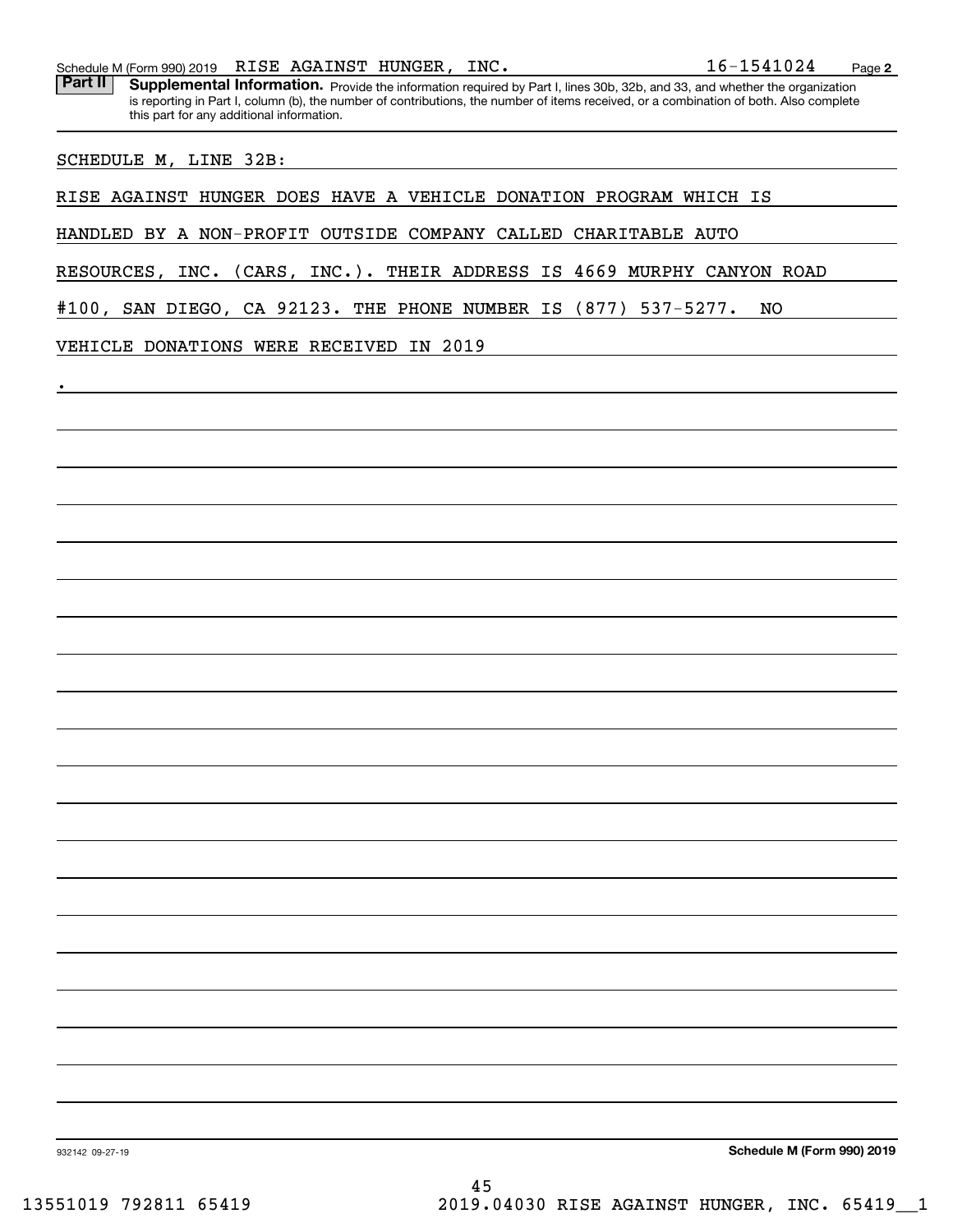**(Form 990 or 990-EZ)**

Department of the Treasury Internal Revenue Service Name of the organization

**Complete to provide information for responses to specific questions on Form 990 or 990-EZ or to provide any additional information. | Attach to Form 990 or 990-EZ. | Go to www.irs.gov/Form990 for the latest information. SCHEDULE O Supplemental Information to Form 990 or 990-EZ**



RISE AGAINST HUNGER, INC. | 16-1541024

**Employer identification number**

FORM 990, PART I, LINE 1, DESCRIPTION OF ORGANIZATION MISSION:

BY A VISION OF A WORLD WITHOUT HUNGER AND A MISSION TO END HUNGER IN

OUR LIFETIME. RISE AGAINST HUNGER DISTRIBUTES FOOD AND OTHER

LIFE-CHANGING AID TO THE WORLD'S MOST VULNERABLE, AND WORKS TO CREATE A

GLOBAL COMMITMENT TO MOBILIZE THE NECESSARY RESOURCES. THE ORGANIZATION

ACCOMPLISHES ITS MISSION BY DISTRIBUTING NUTRITIOUS MEALS TO RECIPIENTS

AROUND THE GLOBE. THE ORGANIZATION MOBILIZES VOLUNTEERS WORLDWIDE IN

THE MOVEMENT TO END HUNGER THROUGH ITS HANDS-ON MEAL PACKAGING PROGRAM.

ALONG WITH MEALS, THE ORGANIZATION PROCURES AND DONATES IN-KIND AID

THAT IS DISTRIBUTED TO THOSE IN NEED, AND PROVIDES FUNDING AND

TECHNICAL SUPPORT FOR PROJECTS THAT SUPPORT SUSTAINABLE COMMUNITY

DEVELOPMENT AND BUILD CAPACITY AMONG PARTNER ORGANIZATIONS.

FORM 990, PART III, LINE 1, DESCRIPTION OF ORGANIZATION MISSION:

VULNERABLE, AND WORKS TO CREATE A GLOBAL COMMITMENT TO MOBILIZE THE

NECESSARY RESOURCES. RISE AGAINST HUNGER UTILIZES MULTIPLE PLATFORMS

FOR ENGAGING KEY STAKEHOLDERS TO ACHIEVE ITS MISSION AND VISION FOR A

WORLD WITHOUT HUNGER. THE ORGANIZATION'S POPULAR COMMUNITY-SUPPORTED

MEAL PACKAGING EVENTS ARE IDEAL FOR CORPORATE SOCIAL RESPONSIBILITY OR

VOLUNTEER SERVICE PROJECTS FOR COMMUNITY LEADERS AND VOLUNTEERS FROM

LOCAL CORPORATIONS, FAITH CONGREGATIONS, SCHOOLS, COLLEGES AND

UNIVERSITIES AND CIVIC ORGANIZATIONS WHO PACKAGE HIGH-PROTEIN, HIGHLY

NUTRITIOUS MEALS.

FORM 990, PART III, LINE 4A, PROGRAM SERVICE ACCOMPLISHMENTS:

ARE PROVIDED IN SCHOOLS BOLSTERING ENROLLMENT AND ATTENDANCE OF

932211 09-06-19 LHA For Paperwork Reduction Act Notice, see the Instructions for Form 990 or 990-EZ. Schedule O (Form 990 or 990-EZ) (2019)

46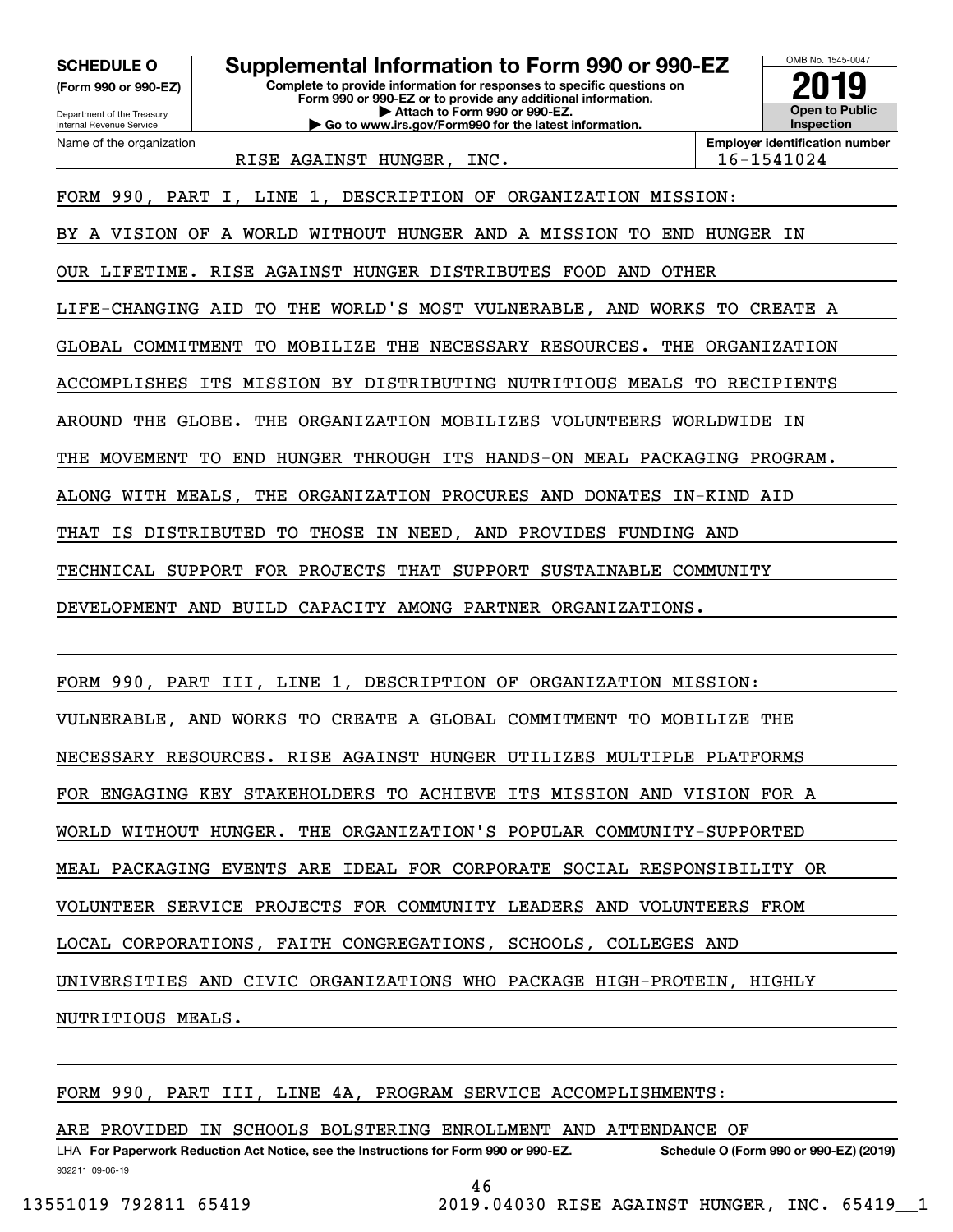| Schedule O (Form 990 or 990-EZ) (2019)                                  | Page 2                                              |  |  |  |  |
|-------------------------------------------------------------------------|-----------------------------------------------------|--|--|--|--|
| Name of the organization<br>RISE AGAINST HUNGER, INC.                   | <b>Employer identification number</b><br>16-1541024 |  |  |  |  |
| STUDENTS AND IN COMMUNITY EMPOWERMENT PROGRAMS TO OFFSET PRODUCTIVE     |                                                     |  |  |  |  |
| TIME LOST WHILE ATTENDING TRAINING SESSIONS. MEALS DISTRIBUTED IN       |                                                     |  |  |  |  |
| HOSPITALS AND CLINICS MAY SUPPORT PATIENTS' NUTRITIONAL NEEDS AND       |                                                     |  |  |  |  |
| COMPLEMENT THEIR TREATMENT. IN 2019, THE NOURISHING LIVES PORTFOLIO     |                                                     |  |  |  |  |
| MANAGED PROJECTS AND PARTNERSHIPS TO BUILD MORE EFFICIENT AND           |                                                     |  |  |  |  |
| SUSTAINABLE IMPACT. WORLDWIDE, 788, 851 PEOPLE WERE SERVED THROUGH      |                                                     |  |  |  |  |
| ACTIVITIES OF THIS PORTFOLIO, WITH THE ORGANIZATION FOOD ASSISTANCE     |                                                     |  |  |  |  |
| DISTRIBUTED IN 32 COUNTRIES. OVERALL, IN SUPPORTING TRANSFORMATIONAL    |                                                     |  |  |  |  |
| DEVELOPMENT, AROUND 39.2% OF BENEFICIARIES RECEIVED THE ORGANIZATION    |                                                     |  |  |  |  |
| FOOD ASSISTANCE IN SCHOOL SETTINGS, FOLLOWED BY 25.8% IN GENERAL        |                                                     |  |  |  |  |
| FEEDING AND 22.82% PROGRAMS EMPHASIZING MATERNAL HEALTH. THE REMAINING  |                                                     |  |  |  |  |
| BENEFICIARIES WERE PRIMARILY REACHED THROUGH MEDICAL, CHILD AND YOUTH   |                                                     |  |  |  |  |
| DEVELOPMENT, COMMUNITY EMPOWERMENT AND VOCATIONAL SKILLS TRAINING       |                                                     |  |  |  |  |
| PROGRAMS. IN THE NOURISHING LIVES PORTFOLIO, THE ORGANIZATION MEALS ARE |                                                     |  |  |  |  |
| DISTRIBUTED TO 44.89 % MALES AND 55.11% FEMALES, WITH 49.76% OF THE     |                                                     |  |  |  |  |
| FOOD ASSISTANCE USED BY YOUTH AND YOUNG ADULTS. IT'S ALSO IMPORTANT TO  |                                                     |  |  |  |  |
| HIGHLIGHT THAT 13.05% OF BENEFICIARIES CONSUMING THE ORGANIZATION FOOD  |                                                     |  |  |  |  |
| ASSISTANCE ARE CHILDREN UNDER THE AGE OF 5, WITH THIS LIFE STAGE BEING  |                                                     |  |  |  |  |
| EXTREMELY CRITICAL FOR HOLISTIC DEVELOPMENT AND GROWTH. AS HE           |                                                     |  |  |  |  |
| ORGANIZATION ALIGNS WITH U.N. SUSTAINABLE DEVELOPMENT GOAL #2 TARGETS   |                                                     |  |  |  |  |
| AND INDICATORS, WHICH SPECIFICALLY ADDRESSES ENDING MALNOURISHMENT IN   |                                                     |  |  |  |  |
| CHILDREN UNDER 5 YEARS OF AGE, IT IS IMPERATIVE THAT WE CONTINUE TO     |                                                     |  |  |  |  |
| FOCUS ON REACHING THIS CRUCIAL AGE GROUP.                               |                                                     |  |  |  |  |
|                                                                         |                                                     |  |  |  |  |
| FORM 990, PART III, LINE 4B, PROGRAM SERVICE ACCOMPLISHMENTS:           |                                                     |  |  |  |  |
| NOT GROW THEIR OWN FOOD, INCOME IS A KEY DETERMINANT IN ACQUIRING       |                                                     |  |  |  |  |

ADEQUATE NUTRITION. THROUGH BUSINESS TRAINING, WE HELP INDIVIDUALS

932212 09-06-19 **Schedule O (Form 990 or 990-EZ) (2019)** INCREASE THEIR EARNING POTENTIAL AND THUS THEIR CONSISTENT ACCESS TO 47

13551019 792811 65419 2019.04030 RISE AGAINST HUNGER, INC. 65419\_\_1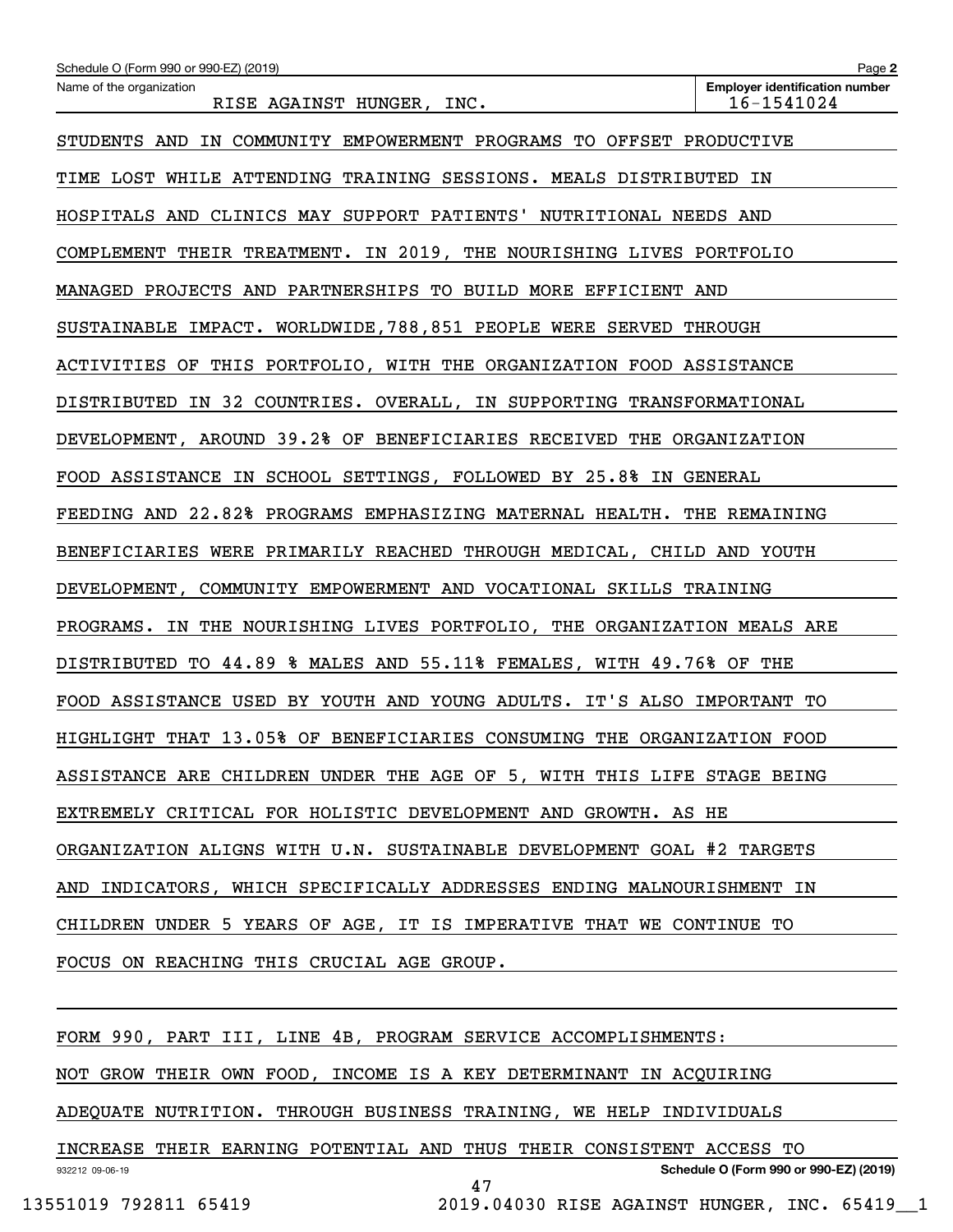| Schedule O (Form 990 or 990-EZ) (2019)                                  | Page 2                                              |
|-------------------------------------------------------------------------|-----------------------------------------------------|
| Name of the organization<br>RISE AGAINST HUNGER, INC.                   | <b>Employer identification number</b><br>16-1541024 |
| FOOD. IN 2019, OUR OBJECTIVES WERE TO BOLSTER LONG-TERM SUSTAINABILITY  |                                                     |
| PROJECTS THROUGH EFFICIENT USE OF RESOURCES, STRATEGICALLY STEWARDING   |                                                     |
| PARTNERSHIPS AND FUNDS TO STRENGTHEN STRATEGY FORMULATION AND           |                                                     |
| DECISION-MAKING. THE ORGANIZATION'S COMMITMENT TO TACKLE COMPLEX,       |                                                     |
| UNDERLYING ISSUES THAT GIVE RISE TO HUNGER AND FOOD INSECURITY WAS      |                                                     |
| ATTESTED THROUGH NINE ON-THE-GROUND PROJECTS IN BURKINA FASO,           |                                                     |
| CAMBODIA,, KENYA, MALAWI, MALI, NICARAGUA, SENEGAL, VIETNAM AND         |                                                     |
| ZIMBABWE. THROUGH THESE INITIATIVES, 4,783 INDIVIDUALS RECEIVED DIRECT  |                                                     |
| SUPPORT, WHICH CASCADED TO 33,161 INDIRECT BENEFICIARIES, SUCH AS       |                                                     |
| FAMILY MEMBERS WHO BENEFITED FROM THE INCREASED FOOD PRODUCTION AND     |                                                     |
| INCOME GENERATED. THE EMPOWERING COMMUNITIES PROJECTS FOCUS ON SEVERAL  |                                                     |
| OVERARCHING THEMES AIMED FOR GREATER IMPACT: INCREASED FOOD PRODUCTION, |                                                     |
| SKILLS TRAINING, ACCESS TO WATER, BUSINESS FINANCING, NUTRITION         |                                                     |
| TRAINING, CLIMATE CHANGE ADAPTATION AND INCREASED INCOMES. OVERALL, THE |                                                     |
| SUPPORT FROM THE ORGANIZATION FOR PROJECTS WITH WORK TOWARDS ADDRESSING |                                                     |
| THESE COMPLEX ISSUES DIRECTLY AFFECTING FOOD INSECURITY AND HUNGER HAS  |                                                     |
| HAD AN EXPONENTIAL GROWTH SINCE INCEPTION OF OUR PATHWAYS TO END HUNGER |                                                     |
| IN 2016 REFLECTING THE CHANGING NATURE AND UNDERSTANDING OF FOOD        |                                                     |
| SECURITY.                                                               |                                                     |
|                                                                         |                                                     |
| FORM 990, PART III, LINE 4C, PROGRAM SERVICE ACCOMPLISHMENTS:           |                                                     |

ORGANIZATION HAVE BEEN CONCENTRATED IN RESPONDING TO SUDDEN ONSET

DISASTERS SUCH AS FLASH FLOODS, HURRICANES AND EARTHQUAKES, AND

RESPONDING TO SLOW-ONSET DISASTERS OR EMERGENCIES DEFINED BY THEIR

GRADUAL TRAJECTORY, OFTEN BASED ON A CONFLUENCE OF DIFFERENT EVENTS, BY

RESPONDING TO PROTRACTED CRISIS OR COMPLEX EMERGENCIES DEFINED BY A

SIGNIFICANT PROPORTION OF THE POPULATION BEING ACUTELY VULNERABLE TO

932212 09-06-19 **Schedule O (Form 990 or 990-EZ) (2019)** DEATH, DISEASE AND DISRUPTION OF LIVELIHOODS OVER A PROLONGED PERIOD OF 48

13551019 792811 65419 2019.04030 RISE AGAINST HUNGER, INC. 65419\_\_1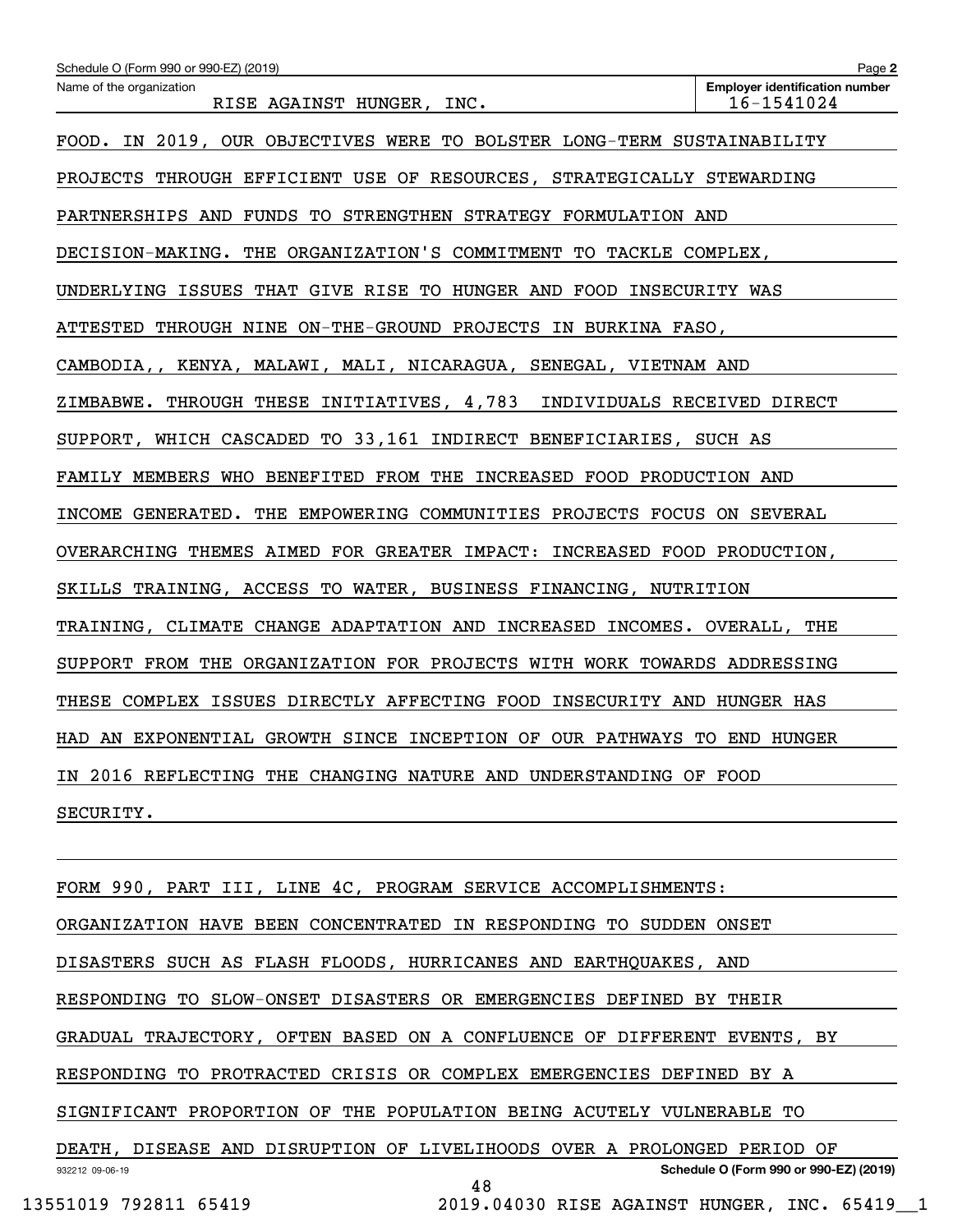| Schedule O (Form 990 or 990-EZ) (2019)                                   |                                              | Page 2                                              |
|--------------------------------------------------------------------------|----------------------------------------------|-----------------------------------------------------|
| Name of the organization<br>RISE AGAINST HUNGER, INC.                    |                                              | <b>Employer identification number</b><br>16-1541024 |
| TIME. TO BETTER PREPARE TO EFFECTIVELY RESPOND TO MOMENTS OF CRISIS, THE |                                              |                                                     |
| ORGANIZATION INITIATED PROJECTS TO READY ITSELF FOR AND REDUCE THE       |                                              |                                                     |
| LENGTH OF TIME IN RESPONDING TO EMERGENCIES BY PREPOSITIONING SUPPLIES   |                                              |                                                     |
| AND INITIATING STRATEGIC PARTNERSHIPS WITH LIKE-MINDED ORGANIZATIONS.    |                                              |                                                     |
| IN 2019, THE ORGANIZATION REACHED 610, 464 PEOPLE EXPERIENCING           |                                              |                                                     |
| HUMANITARIAN CRISIS IN 11 COUNTRIES. WE PROVIDED \$4.75 MILLION IN       |                                              |                                                     |
| CRISIS RELIEF ASSISTANCE IN THE FORM OF THE ORGANIZATION MEALS, CASH     |                                              |                                                     |
| GRANTS, GIFTS IN KIND AND SUPPORT FOR TRANSPORT, SHIPPING AND HANDLING,  |                                              |                                                     |
| PROVIDING LIFE-SAVING ASSISTANCE IN COLLABORATION WITH 8 PARTNERS AND    |                                              |                                                     |
| THE ORGANIZATION CONFEDERATION MEMBER LOCATIONS.                         |                                              |                                                     |
|                                                                          |                                              |                                                     |
| FORM 990, PART III, LINE 4D, OTHER PROGRAM SERVICES:                     |                                              |                                                     |
| THE ORGANIZATION ENGAGED 325, 4030 PEOPLE AROUND THE WORLD TO END HUNGER |                                              |                                                     |
| THROUGH ITS EXPANDING MEAL-PACKAGING PROGRAM, ENABLING PEOPLE WHO WANT   |                                              |                                                     |
| TO MAKE A DIFFERENCE TO ENGAGE IN HANDS-ON SERVICE, AS WELL AS TO USE    |                                              |                                                     |
| THEIR VOICES TO SUPPORT OUR ADVOCACY ACTIVITIES. THE ORGANIZATION HAS    |                                              |                                                     |
| ENGAGED PEOPLE AROUND THE WORLD TO END HUNGER THROUGH THE FORMATION OF   |                                              |                                                     |
| INDEPENDENT NON-GOVERNMENTAL ORGANIZATION ("NGO") AFFILIATES. IN 2019,   |                                              |                                                     |
| THE ORGANIZATION HAD AFFILIATE MEMBERS IN SOUTH AFRICA, ITALY, THE       |                                              |                                                     |
| PHILIPPINES, MALAYSIA AND INDIA. ORGANIZATION AFFILIATES HAVE ACCESS TO  |                                              |                                                     |
| THE ORGANIZATION KNOWHOW, BRANDING, AND OPERATIONAL SUPPORT. IN 2019,    |                                              |                                                     |
| THE ORGANIZATION CONTINUED TO BOLSTER THE THREE OVERARCHING PRIORITIES   |                                              |                                                     |
| NAMELY; A) CREATE ACCESS TO EARLY CHILDHOOD NUTRITION FOR ALL; B)        |                                              |                                                     |
| ESTABLISH SUSTAINABLE FOOD PRODUCTION SYSTEMS AND RESILIENT              |                                              |                                                     |
| AGRICULTURAL PRACTICES AND; C) SECURE ADEQUATE RESOURCES FOR FOOD        |                                              |                                                     |
| SECURITY AROUND THE WORLD. WHILE THE ORGANIZATION SERVES AN INCREDIBLE   |                                              |                                                     |
| NUMBER OF PEOPLE EACH YEAR, THE GLOBAL NEED IS FAR GREATER THAN THOSE    |                                              |                                                     |
| WE CAN REACH THROUGH OUR PROGRAMS ALONE. THE NEED IS GREAT, AND THE      |                                              |                                                     |
| 932212 09-06-19                                                          | 49                                           | Schedule O (Form 990 or 990-EZ) (2019)              |
| 13551019 792811 65419                                                    | 2019.04030 RISE AGAINST HUNGER, INC. 65419 1 |                                                     |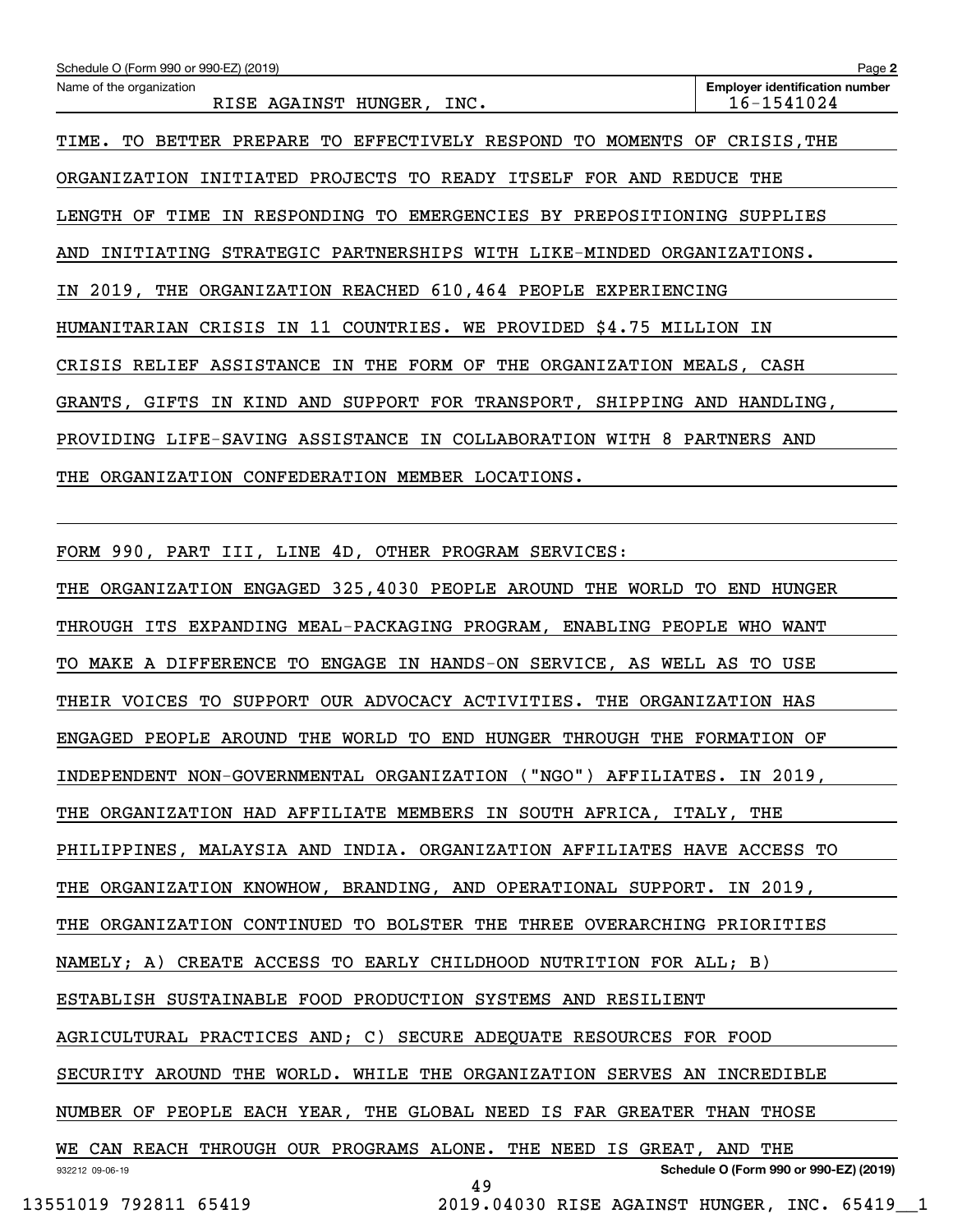| Schedule O (Form 990 or 990-EZ) (2019)<br>Page 2                        |                                                     |  |  |  |  |  |
|-------------------------------------------------------------------------|-----------------------------------------------------|--|--|--|--|--|
| Name of the organization<br>RISE AGAINST HUNGER, INC.                   | <b>Employer identification number</b><br>16-1541024 |  |  |  |  |  |
| ORGANIZATION ACKNOWLEDGES THAT BY RAISING OUR COLLECTIVE VOICES, WE CAN |                                                     |  |  |  |  |  |
| TOUCH MORE LIVES, INCREASE OUR IMPACT AND ULTIMATELY END HUNGER BY      |                                                     |  |  |  |  |  |
| 2030.                                                                   |                                                     |  |  |  |  |  |

EXPENSES \$ 19,885,604. INCLUDING GRANTS OF \$ 3,068,372. REVENUE \$ 0.

FORM 990, PART VI, SECTION B, LINE 11B:

THE MANAGEMENT AND GOVERNING BODY OF RISE AGAINST HUNGER ARE PROVIDED A DRAFT COPY OF FORM 990 TO REVIEW PRIOR TO ITS SUBMISSION. AFTER A WEEKS TIME, IF NO CHANGES ARE SUGGESTED IT IS ASSUMED TO BE READ AND ACCEPTED.

FORM 990, PART VI, SECTION B, LINE 12C:

RISE AGAINST HUNGER (RAH) REQUIRES THAT ANY POTENTIAL CONFLICT OF INTEREST BE DISCLOSED FULLY, AND ON A TIMELY BASIS, TO THE BOARD OF DIRECTORS. RAH VIEWS TIMELY DISCLOSURE OF POTENTIAL CONFLICTS OF INTEREST NECESSARY TO ENSURE THAT RAH'S RESOURCES ARE USED IN THE MOST JUDICIOUS MANNER AND THAT THE GOALS OF RAH ARE NOT COMPROMISED IN ANY WAY. RAH DIRECTORS AND STAFF MUST AVOID ALL CONFLICTS OF INTEREST AND THE APPEARANCE OF CONFLICT OF INTERESTS TO ENSURE RAH'S INTEGRITY. SPECIFIC CONDITIONS FOR CONFLICTS OF INTEREST OR POTENTIAL CONFLICTS OF INTEREST WILL BE IDENTIFIED IN THE BOARD AND STAFF CONFLICT OF INTEREST POLICY.

FORM 990, PART VI, SECTION B, LINE 15:

THE BOARD OF DIRECTORS OF RISE AGAINST HUNGER AND MORE SPECIFICALLY THE EXECUTIVE COMMITTEE COMPLETES A PERFORMANCE REVIEW ANNUALLY TO DETERMINE PERFORMANCE BASED COMPENSATION OF THE PRESIDENT AND THE CEO OF RISE AGAINST HUNGER.

932212 09-06-19 **Schedule O (Form 990 or 990-EZ) (2019)** FORM 990, PART VI, LINE 17, LIST OF STATES RECEIVING COPY OF FORM 990: 50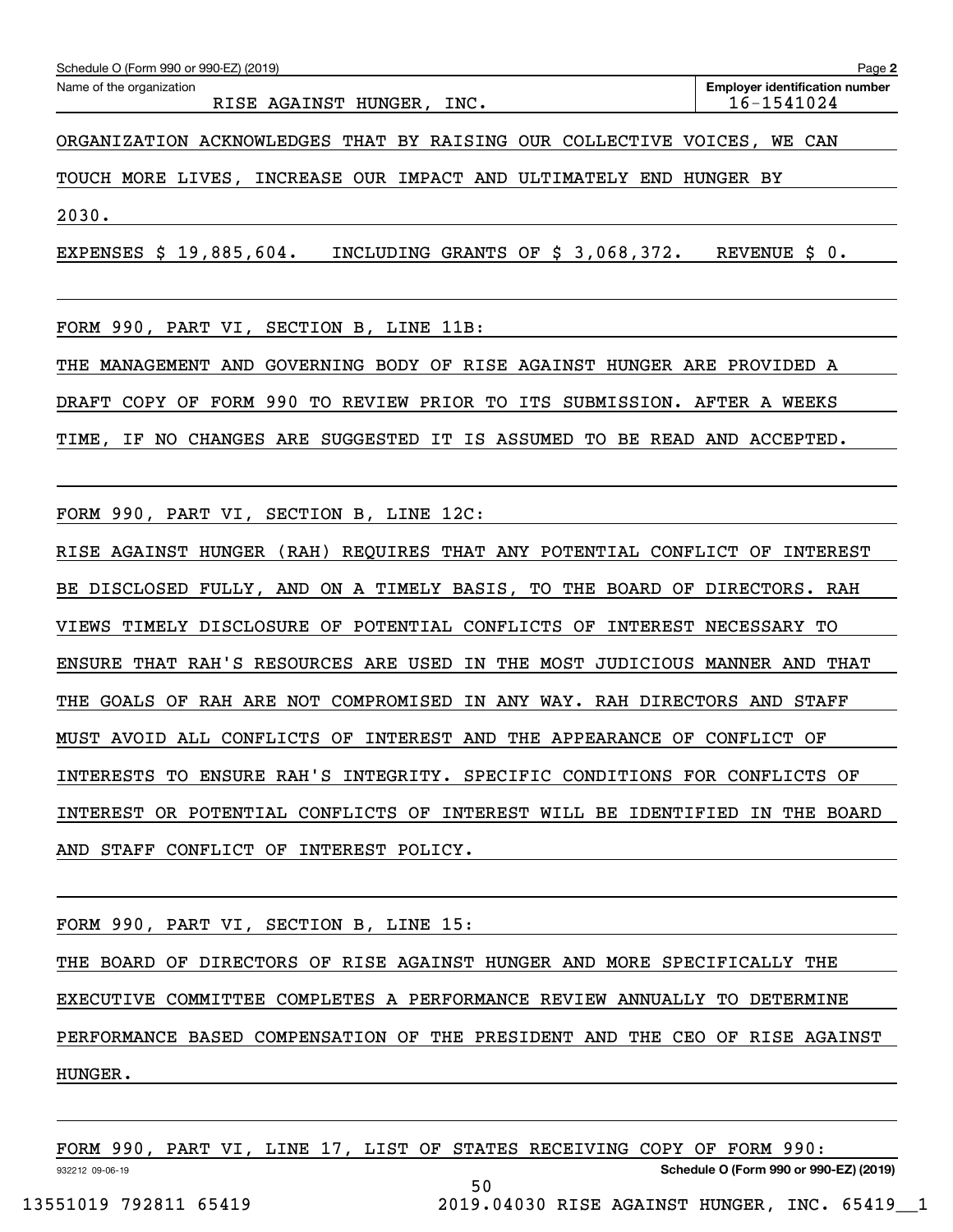| Schedule O (Form 990 or 990-EZ) (2019) | Page 2                                |
|----------------------------------------|---------------------------------------|
| Name of the organization               | <b>Employer identification number</b> |
| INC.<br>RISE AGAINST HUNGER,           | 16-1541024                            |
|                                        |                                       |

AL,AZ,AR,CA,CT,DE,DC,FL,GA,HI,ID,IL,IA,IN,KS,KY,LA,ME,MD,MA,MI,MN,MS,NV,MT

NE,NC,NH,NJ,NM,NY,ND,OH,OK,OR,PA,RI,SC,SD,TN,TX,UT,VT,VA,WA,WV,WI,WY

FORM 990, PART VI, SECTION C, LINE 19:

RISE AGAINST HUNGER MAKES ITS GOVERNING DOCUMENTS, CONFLICT OF INTEREST

POLICY, FORM 990, AND ANNUAL REPORT AVAILABLE UPON REQUEST. MANY OF THESE

DOCUMENTS ARE ALSO AVAILABLE ON ITS WEBSITE.

PART XII, LINE 2C

RISE AGAINST HUNGER DID NOT CHANGE ITS AUDIT OVERSIGHT OR SELECTION

PROCESS DURING THE YEAR.